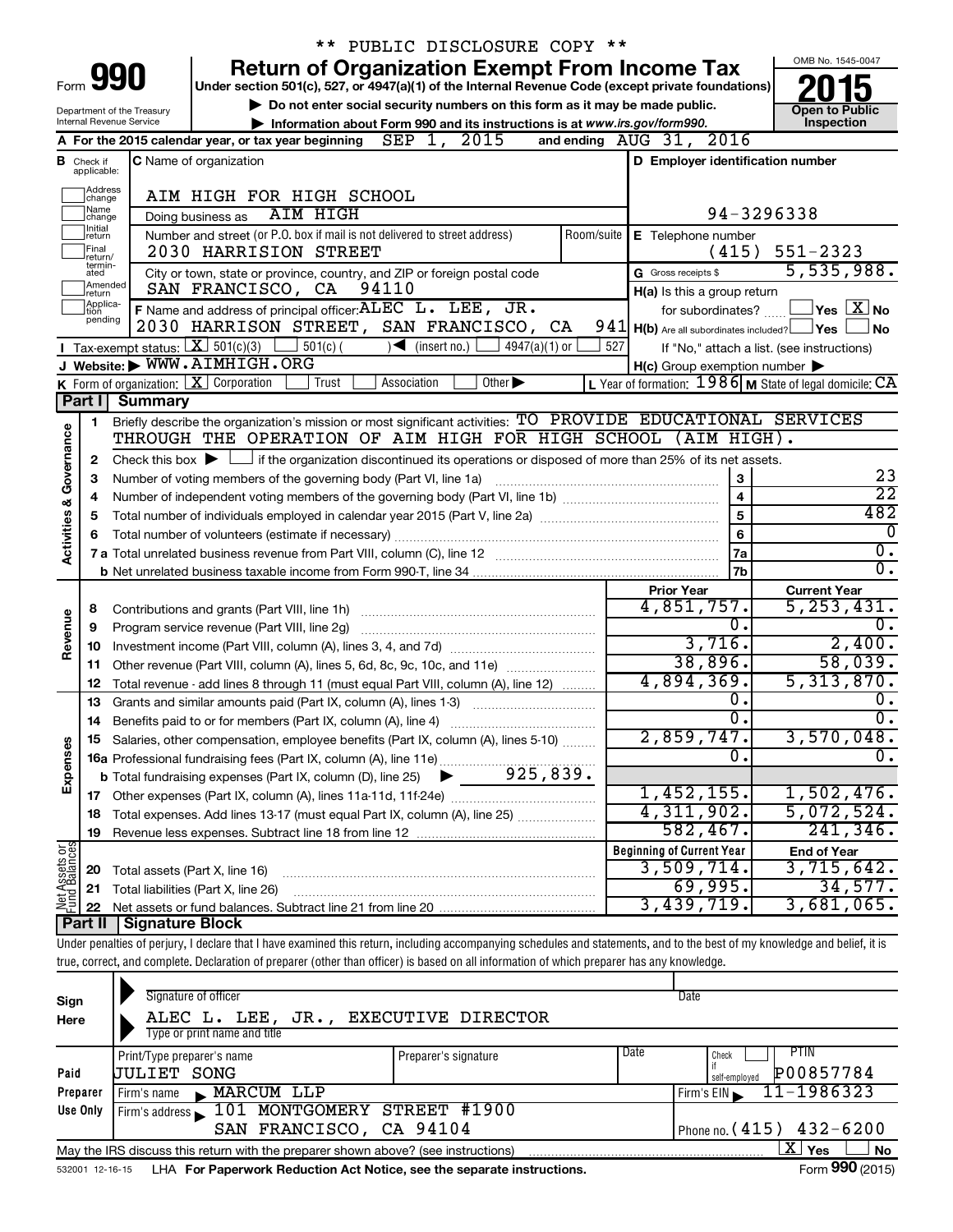|                | AIM HIGH FOR HIGH SCHOOL<br>Form 990 (2015)                                                                                                                                                                                                                     | 94-3296338                 | Page 2                                           |
|----------------|-----------------------------------------------------------------------------------------------------------------------------------------------------------------------------------------------------------------------------------------------------------------|----------------------------|--------------------------------------------------|
|                | Part III   Statement of Program Service Accomplishments                                                                                                                                                                                                         |                            |                                                  |
|                |                                                                                                                                                                                                                                                                 |                            | $\boxed{\textbf{X}}$                             |
| 1              | Briefly describe the organization's mission:<br>OUR MISSION AT AIM HIGH IS TO CREATE LIFE-CHANGING OPPORTUNITIES<br>DURING THE SUMMER AND BEYOND. OUR COMMUNITY: NURTURES THE PROMISE AND<br>POTENTIAL OF MIDDLE SCHOOL STUDENTS FROM LOW-INCOME NEIGHBORHOODS. |                            |                                                  |
|                | PREPARES STUDENTS FOR HIGH SCHOOL, SETTING THEM ON THE PATH TO COLLEGE                                                                                                                                                                                          |                            |                                                  |
| $\mathbf{2}$   | Did the organization undertake any significant program services during the year which were not listed on                                                                                                                                                        |                            |                                                  |
|                | the prior Form 990 or 990-EZ?<br>If "Yes," describe these new services on Schedule O.                                                                                                                                                                           |                            | $\overline{\ }$ Yes $\overline{\phantom{a}X}$ No |
| 3              | Did the organization cease conducting, or make significant changes in how it conducts, any program services?                                                                                                                                                    |                            | $\overline{\ }$ Yes $\overline{\phantom{a}X}$ No |
|                | If "Yes," describe these changes on Schedule O.                                                                                                                                                                                                                 |                            |                                                  |
| 4              | Describe the organization's program service accomplishments for each of its three largest program services, as measured by expenses.                                                                                                                            |                            |                                                  |
|                | Section 501(c)(3) and 501(c)(4) organizations are required to report the amount of grants and allocations to others, the total expenses, and                                                                                                                    |                            |                                                  |
|                | revenue, if any, for each program service reported.<br>3,720,772. including grants of \$                                                                                                                                                                        |                            | 58,039.                                          |
|                | 4a (Code:<br>(Expenses \$<br>TUITION-FREE SUMMER PROGRAM SERVING MIDDLE SCHOOL YOUTH, MOSTLY FROM                                                                                                                                                               | ) (Revenue \$              |                                                  |
|                | LOW INCOME FAMILIES AND UNDERSERVED NEIGHBORHOODS AND SCHOOLS WITH                                                                                                                                                                                              |                            |                                                  |
|                | PROGRAM EXPENDITURES INCLUDE<br>ENRICHMENT AND YOUTH DEVELOPMENT.                                                                                                                                                                                               |                            |                                                  |
|                | INSTRUCTIONAL AND STUDENT ACTIVITIES EXPENSES.                                                                                                                                                                                                                  | FOR SUMMER 2016, THE       |                                                  |
|                | SITES AND STUDENTS SERVED WERE AS FOLLOWS:                                                                                                                                                                                                                      | BAYVIEW 90 STUDENTS, URBAN |                                                  |
|                | 96 STUDENTS, MARIN ACADEMY 115 STUDENTS, CHINATOWN/NORTH BEACH 125                                                                                                                                                                                              |                            |                                                  |
|                | STUDENTS, WESTERN ADDITION/RICHMOND 128 STUDENTS, NAPA 79 STUDENTES,                                                                                                                                                                                            |                            |                                                  |
|                | EXCELSIOR 153 STUDENTS, EAST PALO ALTO/MENLO PARK 149 STUDENTS, EAST                                                                                                                                                                                            |                            |                                                  |
|                | OAKLAND/OAKLAND AIRPORT 155 STUDENTS, LICK WILMERDING 145 STUDENTS,                                                                                                                                                                                             |                            |                                                  |
|                | REDWOOD CITY/MENLO PARK 135 STUDENTS, LAKE MERRITT 132 STUDENTS,                                                                                                                                                                                                |                            |                                                  |
|                | MISSION 113 STUDENTS, REDWOOD CITY/WEST 119 STUDENTS, UPA 140 STUDENTS,                                                                                                                                                                                         |                            |                                                  |
|                | PORTOLA/VISITATION VALLEY 148 STUDENTS, AND TAHOE/TRUCKEE 117 STUDENTS.                                                                                                                                                                                         |                            |                                                  |
| 4b             | (Code:<br>(Expenses \$<br>including grants of \$                                                                                                                                                                                                                | (Revenue \$                |                                                  |
|                |                                                                                                                                                                                                                                                                 |                            |                                                  |
|                |                                                                                                                                                                                                                                                                 |                            |                                                  |
|                |                                                                                                                                                                                                                                                                 |                            |                                                  |
|                |                                                                                                                                                                                                                                                                 |                            |                                                  |
|                |                                                                                                                                                                                                                                                                 |                            |                                                  |
|                |                                                                                                                                                                                                                                                                 |                            |                                                  |
|                |                                                                                                                                                                                                                                                                 |                            |                                                  |
|                |                                                                                                                                                                                                                                                                 |                            |                                                  |
|                |                                                                                                                                                                                                                                                                 |                            |                                                  |
|                |                                                                                                                                                                                                                                                                 |                            |                                                  |
|                |                                                                                                                                                                                                                                                                 |                            |                                                  |
|                |                                                                                                                                                                                                                                                                 |                            |                                                  |
|                |                                                                                                                                                                                                                                                                 |                            |                                                  |
| 4с             | including grants of \$<br>(Code:<br>) (Expenses \$                                                                                                                                                                                                              | (Revenue \$                |                                                  |
|                |                                                                                                                                                                                                                                                                 |                            |                                                  |
|                |                                                                                                                                                                                                                                                                 |                            |                                                  |
|                |                                                                                                                                                                                                                                                                 |                            |                                                  |
|                |                                                                                                                                                                                                                                                                 |                            |                                                  |
|                |                                                                                                                                                                                                                                                                 |                            |                                                  |
|                |                                                                                                                                                                                                                                                                 |                            |                                                  |
|                |                                                                                                                                                                                                                                                                 |                            |                                                  |
|                |                                                                                                                                                                                                                                                                 |                            |                                                  |
|                |                                                                                                                                                                                                                                                                 |                            |                                                  |
|                |                                                                                                                                                                                                                                                                 |                            |                                                  |
|                |                                                                                                                                                                                                                                                                 |                            |                                                  |
|                |                                                                                                                                                                                                                                                                 |                            |                                                  |
|                |                                                                                                                                                                                                                                                                 |                            |                                                  |
| 4d             | Other program services (Describe in Schedule O.)                                                                                                                                                                                                                |                            |                                                  |
|                | (Expenses \$<br>including grants of \$<br>(Revenue \$<br>3,720,772.                                                                                                                                                                                             |                            |                                                  |
| 4е             | Total program service expenses                                                                                                                                                                                                                                  |                            |                                                  |
| 532002         |                                                                                                                                                                                                                                                                 |                            | Form 990 (2015)                                  |
| $12 - 16 - 15$ |                                                                                                                                                                                                                                                                 |                            |                                                  |
|                | 2                                                                                                                                                                                                                                                               |                            |                                                  |
|                | 00540726 745959 169800<br>2015.06000 AIM HIGH FOR HIGH SCHOOL                                                                                                                                                                                                   |                            | 1698001                                          |
|                |                                                                                                                                                                                                                                                                 |                            |                                                  |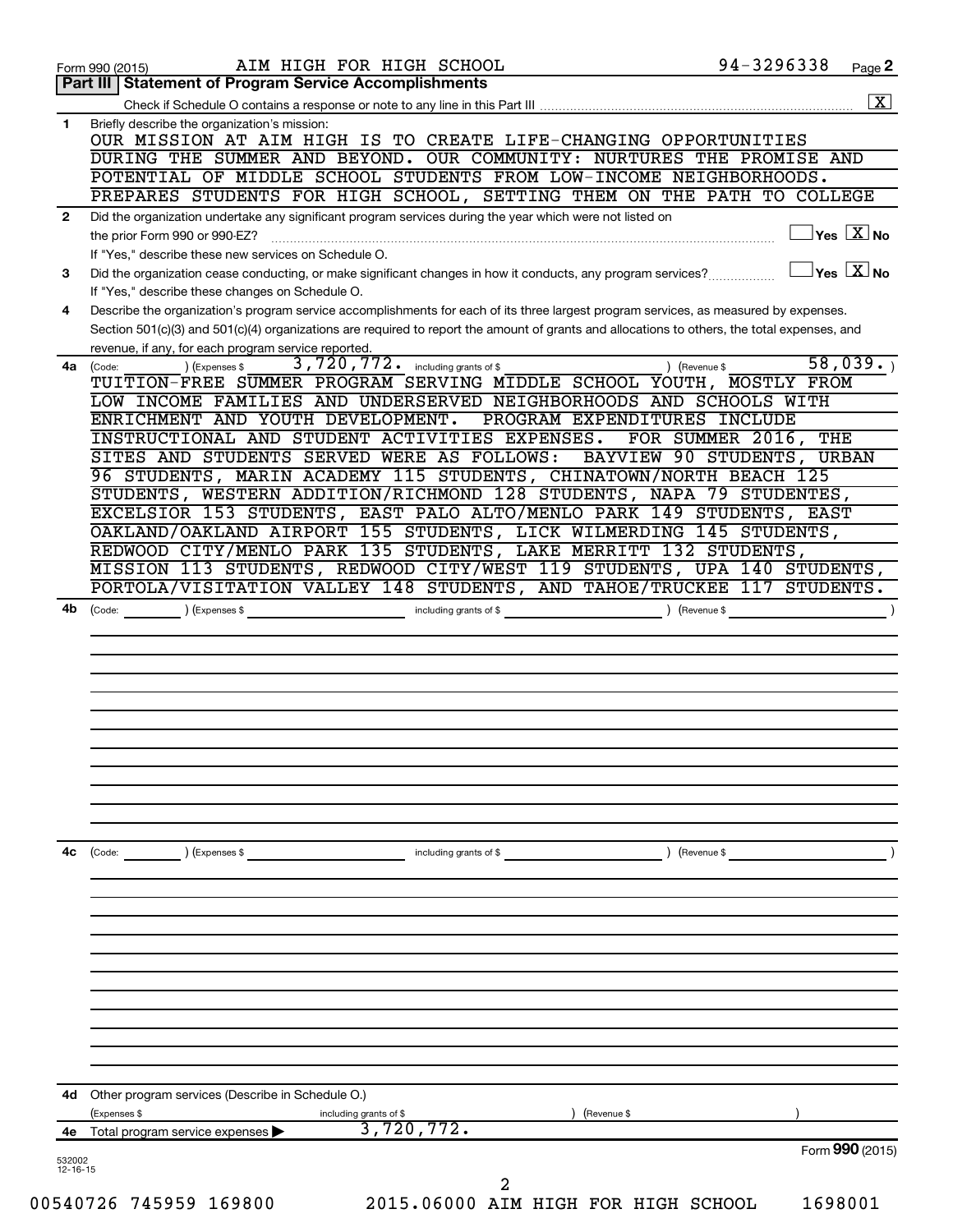| Form 990 (2015) |  |  |
|-----------------|--|--|

**Part IV Checklist of Required Schedules**

Form 990 (2015) Page AIM HIGH FOR HIGH SCHOOL 94-3296338

|    |                                                                                                                                                                 |                 | Yes                   | No |
|----|-----------------------------------------------------------------------------------------------------------------------------------------------------------------|-----------------|-----------------------|----|
| 1  | Is the organization described in section 501(c)(3) or $4947(a)(1)$ (other than a private foundation)?                                                           |                 |                       |    |
|    |                                                                                                                                                                 | 1               | х                     |    |
| 2  | Is the organization required to complete Schedule B, Schedule of Contributors? [11] The organization required to complete Schedule B, Schedule of Contributors? | $\overline{2}$  | $\overline{\text{x}}$ |    |
| 3  | Did the organization engage in direct or indirect political campaign activities on behalf of or in opposition to candidates for                                 | З               |                       | x  |
| 4  | Section 501(c)(3) organizations. Did the organization engage in lobbying activities, or have a section 501(h) election in effect                                | 4               |                       | X  |
| 5  | Is the organization a section 501(c)(4), 501(c)(5), or 501(c)(6) organization that receives membership dues, assessments, or                                    |                 |                       |    |
|    |                                                                                                                                                                 | 5               |                       | x  |
| 6  | Did the organization maintain any donor advised funds or any similar funds or accounts for which donors have the right to                                       |                 |                       |    |
|    | provide advice on the distribution or investment of amounts in such funds or accounts? If "Yes," complete Schedule D, Part I                                    | 6               |                       | х  |
| 7  | Did the organization receive or hold a conservation easement, including easements to preserve open space,                                                       |                 |                       |    |
|    |                                                                                                                                                                 | 7               |                       | x  |
| 8  | Did the organization maintain collections of works of art, historical treasures, or other similar assets? If "Yes," complete                                    | 8               |                       | x  |
| 9  | Did the organization report an amount in Part X, line 21, for escrow or custodial account liability, serve as a custodian for                                   |                 |                       |    |
|    | amounts not listed in Part X; or provide credit counseling, debt management, credit repair, or debt negotiation services?                                       |                 |                       |    |
|    | If "Yes," complete Schedule D, Part IV                                                                                                                          | 9               | х                     |    |
| 10 | Did the organization, directly or through a related organization, hold assets in temporarily restricted endowments, permanent                                   |                 |                       |    |
|    |                                                                                                                                                                 | 10              |                       | x  |
| 11 | If the organization's answer to any of the following questions is "Yes," then complete Schedule D, Parts VI, VII, VIII, IX, or X                                |                 |                       |    |
|    | as applicable.                                                                                                                                                  |                 |                       |    |
|    | a Did the organization report an amount for land, buildings, and equipment in Part X, line 10? If "Yes," complete Schedule D,<br>Part VI                        | 11a             | х                     |    |
|    | <b>b</b> Did the organization report an amount for investments - other securities in Part X, line 12 that is 5% or more of its total                            | 11 <sub>b</sub> |                       | x  |
|    | c Did the organization report an amount for investments - program related in Part X, line 13 that is 5% or more of its total                                    |                 |                       |    |
|    |                                                                                                                                                                 | 11c             |                       | x. |
|    | d Did the organization report an amount for other assets in Part X, line 15 that is 5% or more of its total assets reported in                                  |                 |                       |    |
|    |                                                                                                                                                                 | 11d             |                       | х  |
|    | e Did the organization report an amount for other liabilities in Part X, line 25? If "Yes," complete Schedule D, Part X                                         | 11e             |                       | X  |
| f. | Did the organization's separate or consolidated financial statements for the tax year include a footnote that addresses                                         |                 |                       |    |
|    | the organization's liability for uncertain tax positions under FIN 48 (ASC 740)? If "Yes," complete Schedule D, Part X                                          | 11f             | х                     |    |
|    | 12a Did the organization obtain separate, independent audited financial statements for the tax year? If "Yes," complete<br>Schedule D, Parts XI and XII         | 12a             | х                     |    |
|    | <b>b</b> Was the organization included in consolidated, independent audited financial statements for the tax year?                                              |                 |                       |    |
|    | If "Yes," and if the organization answered "No" to line 12a, then completing Schedule D, Parts XI and XII is optional                                           | 12D             |                       | ▵  |
| 13 | Is the organization a school described in section $170(b)(1)(A)(ii)?$ If "Yes," complete Schedule E                                                             | 13              | х                     |    |
|    | 14a Did the organization maintain an office, employees, or agents outside of the United States?                                                                 | 14a             |                       | x  |
|    | <b>b</b> Did the organization have aggregate revenues or expenses of more than \$10,000 from grantmaking, fundraising, business,                                |                 |                       |    |
|    | investment, and program service activities outside the United States, or aggregate foreign investments valued at \$100,000                                      |                 |                       | x  |
|    |                                                                                                                                                                 | 14b             |                       |    |
| 15 | Did the organization report on Part IX, column (A), line 3, more than \$5,000 of grants or other assistance to or for any                                       | 15              |                       | x  |
| 16 | Did the organization report on Part IX, column (A), line 3, more than \$5,000 of aggregate grants or other assistance to                                        |                 |                       |    |
|    |                                                                                                                                                                 | 16              |                       | x  |
| 17 | Did the organization report a total of more than \$15,000 of expenses for professional fundraising services on Part IX,                                         |                 |                       |    |
|    |                                                                                                                                                                 | 17              |                       | х  |
| 18 | Did the organization report more than \$15,000 total of fundraising event gross income and contributions on Part VIII, lines                                    | 18              | х                     |    |
| 19 | Did the organization report more than \$15,000 of gross income from gaming activities on Part VIII, line 9a? If "Yes,"                                          |                 |                       |    |
|    |                                                                                                                                                                 | 19              |                       | x  |

Form **990** (2015)

532003 12-16-15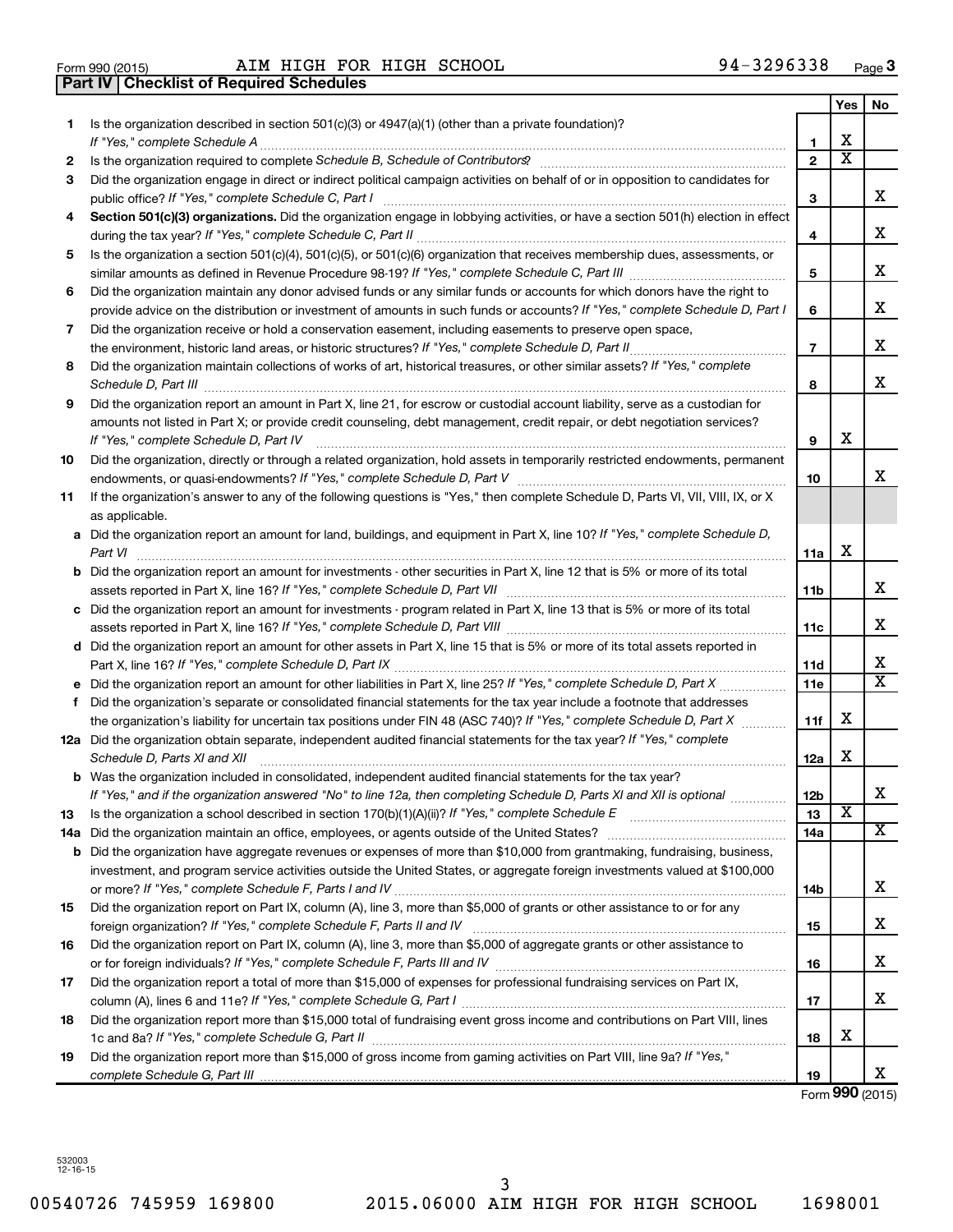Form 990 (2015) Page AIM HIGH FOR HIGH SCHOOL 94-3296338

*(continued)* **Part IV Checklist of Required Schedules**

|    |                                                                                                                                                                                                                                                 |     | Yes                     | No                      |
|----|-------------------------------------------------------------------------------------------------------------------------------------------------------------------------------------------------------------------------------------------------|-----|-------------------------|-------------------------|
|    | 20a Did the organization operate one or more hospital facilities? If "Yes," complete Schedule H                                                                                                                                                 | 20a |                         | $\overline{\mathbf{X}}$ |
|    |                                                                                                                                                                                                                                                 | 20b |                         |                         |
| 21 | Did the organization report more than \$5,000 of grants or other assistance to any domestic organization or                                                                                                                                     |     |                         |                         |
|    | domestic government on Part IX, column (A), line 1? If "Yes," complete Schedule I, Parts I and II                                                                                                                                               | 21  |                         | x                       |
| 22 | Did the organization report more than \$5,000 of grants or other assistance to or for domestic individuals on                                                                                                                                   |     |                         |                         |
|    |                                                                                                                                                                                                                                                 | 22  |                         | x                       |
| 23 | Did the organization answer "Yes" to Part VII, Section A, line 3, 4, or 5 about compensation of the organization's current                                                                                                                      |     |                         |                         |
|    | and former officers, directors, trustees, key employees, and highest compensated employees? If "Yes," complete                                                                                                                                  |     |                         |                         |
|    | Schedule J <b>Example 2 Contract 2 Contract 2 Contract 2 Contract 2 Contract 2 Contract 2 Contract 2 Contract 2 Contract 2 Contract 2 Contract 2 Contract 2 Contract 2 Contract 2 Contract 2 Con</b>                                            | 23  | x                       |                         |
|    | 24a Did the organization have a tax-exempt bond issue with an outstanding principal amount of more than \$100,000 as of the                                                                                                                     |     |                         |                         |
|    | last day of the year, that was issued after December 31, 2002? If "Yes," answer lines 24b through 24d and complete<br>Schedule K. If "No", go to line 25a                                                                                       | 24a |                         | x                       |
| b  |                                                                                                                                                                                                                                                 | 24b |                         |                         |
|    | c Did the organization maintain an escrow account other than a refunding escrow at any time during the year to defease                                                                                                                          |     |                         |                         |
|    |                                                                                                                                                                                                                                                 | 24c |                         |                         |
|    |                                                                                                                                                                                                                                                 | 24d |                         |                         |
|    | 25a Section 501(c)(3), 501(c)(4), and 501(c)(29) organizations. Did the organization engage in an excess benefit                                                                                                                                |     |                         |                         |
|    |                                                                                                                                                                                                                                                 | 25a |                         | x                       |
|    | <b>b</b> Is the organization aware that it engaged in an excess benefit transaction with a disqualified person in a prior year, and                                                                                                             |     |                         |                         |
|    | that the transaction has not been reported on any of the organization's prior Forms 990 or 990-EZ? If "Yes," complete                                                                                                                           |     |                         |                         |
|    | Schedule L, Part I                                                                                                                                                                                                                              | 25b |                         | x                       |
| 26 | Did the organization report any amount on Part X, line 5, 6, or 22 for receivables from or payables to any current or<br>former officers, directors, trustees, key employees, highest compensated employees, or disqualified persons? If "Yes," |     |                         |                         |
|    | complete Schedule L, Part II                                                                                                                                                                                                                    | 26  |                         | x                       |
| 27 | Did the organization provide a grant or other assistance to an officer, director, trustee, key employee, substantial                                                                                                                            |     |                         |                         |
|    | contributor or employee thereof, a grant selection committee member, or to a 35% controlled entity or family member                                                                                                                             |     |                         |                         |
|    |                                                                                                                                                                                                                                                 | 27  |                         | x                       |
| 28 | Was the organization a party to a business transaction with one of the following parties (see Schedule L, Part IV                                                                                                                               |     |                         |                         |
|    | instructions for applicable filing thresholds, conditions, and exceptions):                                                                                                                                                                     |     |                         |                         |
|    | a A current or former officer, director, trustee, or key employee? If "Yes," complete Schedule L, Part IV                                                                                                                                       | 28a | х                       |                         |
|    | b A family member of a current or former officer, director, trustee, or key employee? If "Yes," complete Schedule L, Part IV                                                                                                                    | 28b |                         | $\overline{X}$          |
|    | c An entity of which a current or former officer, director, trustee, or key employee (or a family member thereof) was an officer,                                                                                                               |     |                         |                         |
|    |                                                                                                                                                                                                                                                 | 28c | $\overline{\mathbf{X}}$ | x                       |
| 29 |                                                                                                                                                                                                                                                 | 29  |                         |                         |
| 30 | Did the organization receive contributions of art, historical treasures, or other similar assets, or qualified conservation                                                                                                                     | 30  |                         | x                       |
| 31 | Did the organization liquidate, terminate, or dissolve and cease operations?                                                                                                                                                                    |     |                         |                         |
|    | If "Yes," complete Schedule N, Part I manufactured and all resources and the Ves," complete Schedule N, Part I                                                                                                                                  | 31  |                         | x                       |
| 32 | Did the organization sell, exchange, dispose of, or transfer more than 25% of its net assets? If "Yes," complete                                                                                                                                |     |                         |                         |
|    | Schedule N, Part II                                                                                                                                                                                                                             | 32  |                         | x                       |
| 33 | Did the organization own 100% of an entity disregarded as separate from the organization under Regulations                                                                                                                                      |     |                         |                         |
|    |                                                                                                                                                                                                                                                 | 33  |                         | x                       |
| 34 | Was the organization related to any tax-exempt or taxable entity? If "Yes," complete Schedule R, Part II, III, or IV, and                                                                                                                       |     |                         |                         |
|    | Part V, line 1                                                                                                                                                                                                                                  | 34  |                         | x                       |
|    |                                                                                                                                                                                                                                                 | 35a |                         | $\overline{\texttt{x}}$ |
|    | b If "Yes" to line 35a, did the organization receive any payment from or engage in any transaction with a controlled entity                                                                                                                     |     |                         |                         |
|    |                                                                                                                                                                                                                                                 | 35b |                         |                         |
| 36 | Section 501(c)(3) organizations. Did the organization make any transfers to an exempt non-charitable related organization?                                                                                                                      | 36  |                         | x                       |
| 37 | Did the organization conduct more than 5% of its activities through an entity that is not a related organization                                                                                                                                |     |                         |                         |
|    |                                                                                                                                                                                                                                                 | 37  |                         | x                       |
| 38 | Did the organization complete Schedule O and provide explanations in Schedule O for Part VI, lines 11b and 19?                                                                                                                                  |     |                         |                         |
|    |                                                                                                                                                                                                                                                 | 38  | х                       |                         |

Form **990** (2015)

532004 12-16-15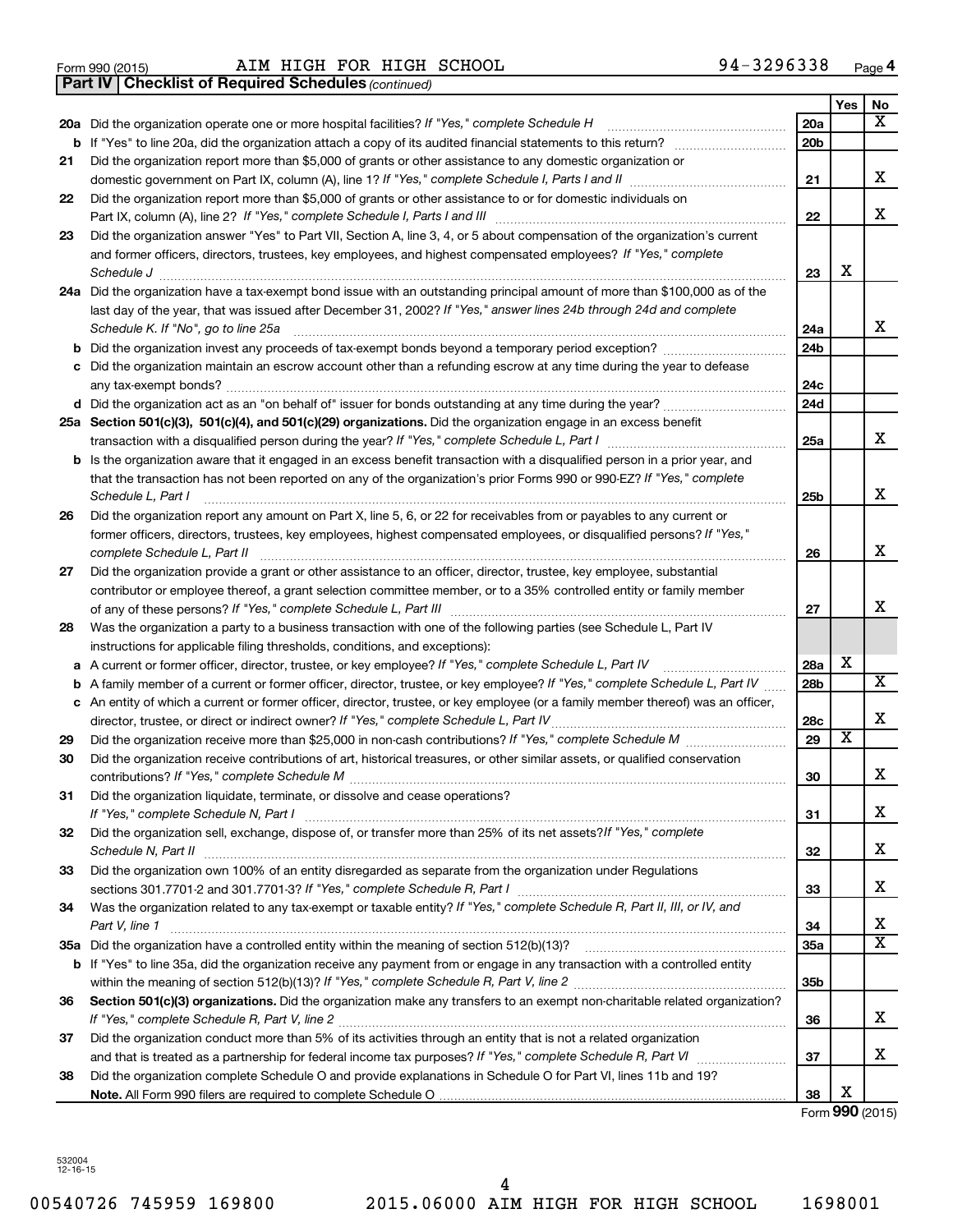|    | AIM HIGH FOR HIGH SCHOOL<br>Form 990 (2015)                                                                                                     | 94-3296338 |                |     | Page 5          |
|----|-------------------------------------------------------------------------------------------------------------------------------------------------|------------|----------------|-----|-----------------|
|    | <b>Statements Regarding Other IRS Filings and Tax Compliance</b><br><b>Part V</b>                                                               |            |                |     |                 |
|    | Check if Schedule O contains a response or note to any line in this Part V                                                                      |            |                |     |                 |
|    |                                                                                                                                                 |            |                | Yes | <b>No</b>       |
|    | 1a                                                                                                                                              | 15         |                |     |                 |
| b  | 1 <sub>b</sub><br>Enter the number of Forms W-2G included in line 1a. Enter -0- if not applicable                                               |            |                |     |                 |
| с  | Did the organization comply with backup withholding rules for reportable payments to vendors and reportable gaming                              |            |                |     |                 |
|    |                                                                                                                                                 |            | 1c             | X   |                 |
|    | 2a Enter the number of employees reported on Form W-3, Transmittal of Wage and Tax Statements,                                                  |            |                |     |                 |
|    | filed for the calendar year ending with or within the year covered by this return <i>manumumumum</i><br>2a                                      | 482        |                |     |                 |
|    | b If at least one is reported on line 2a, did the organization file all required federal employment tax returns?                                |            | 2 <sub>b</sub> |     | х               |
|    |                                                                                                                                                 |            |                |     |                 |
|    | 3a Did the organization have unrelated business gross income of \$1,000 or more during the year?                                                |            | За             |     | х               |
|    |                                                                                                                                                 |            | 3 <sub>b</sub> |     |                 |
|    | 4a At any time during the calendar year, did the organization have an interest in, or a signature or other authority over, a                    |            |                |     |                 |
|    | financial account in a foreign country (such as a bank account, securities account, or other financial account)?                                |            | 4a             |     | X               |
|    | <b>b</b> If "Yes," enter the name of the foreign country: $\blacktriangleright$                                                                 |            |                |     |                 |
|    | See instructions for filing requirements for FinCEN Form 114, Report of Foreign Bank and Financial Accounts (FBAR).                             |            |                |     |                 |
|    |                                                                                                                                                 |            | 5a             |     | х               |
| b  |                                                                                                                                                 |            | 5b             |     | X               |
| с  |                                                                                                                                                 |            | 5c             |     |                 |
|    | 6a Does the organization have annual gross receipts that are normally greater than \$100,000, and did the organization solicit                  |            |                |     |                 |
|    |                                                                                                                                                 |            | 6a             |     | х               |
|    | <b>b</b> If "Yes," did the organization include with every solicitation an express statement that such contributions or gifts                   |            |                |     |                 |
|    |                                                                                                                                                 |            | 6b             |     |                 |
| 7  | Organizations that may receive deductible contributions under section 170(c).                                                                   |            |                |     |                 |
| а  | Did the organization receive a payment in excess of \$75 made partly as a contribution and partly for goods and services provided to the payor? |            | 7a             |     | х               |
| b  |                                                                                                                                                 |            | 7b             |     |                 |
|    | c Did the organization sell, exchange, or otherwise dispose of tangible personal property for which it was required                             |            |                |     | x               |
|    |                                                                                                                                                 |            | 7с             |     |                 |
|    | 7d                                                                                                                                              |            |                |     | х               |
| е  |                                                                                                                                                 |            | 7е<br>7f       |     | х               |
| f. | If the organization received a contribution of qualified intellectual property, did the organization file Form 8899 as required?                |            | 7g             |     |                 |
|    | h If the organization received a contribution of cars, boats, airplanes, or other vehicles, did the organization file a Form 1098-C?            |            | 7h             |     |                 |
| 8  | Sponsoring organizations maintaining donor advised funds. Did a donor advised fund maintained by the                                            |            |                |     |                 |
|    |                                                                                                                                                 |            | 8              |     |                 |
|    | Sponsoring organizations maintaining donor advised funds.                                                                                       |            |                |     |                 |
| а  | Did the sponsoring organization make any taxable distributions under section 4966?                                                              |            | 9а             |     |                 |
| b  |                                                                                                                                                 |            | 9b             |     |                 |
| 10 | Section 501(c)(7) organizations. Enter:                                                                                                         |            |                |     |                 |
| а  | 10a                                                                                                                                             |            |                |     |                 |
| b  | Gross receipts, included on Form 990, Part VIII, line 12, for public use of club facilities<br>10 <sub>b</sub>                                  |            |                |     |                 |
| 11 | Section 501(c)(12) organizations. Enter:                                                                                                        |            |                |     |                 |
| а  | 11a                                                                                                                                             |            |                |     |                 |
|    | <b>b</b> Gross income from other sources (Do not net amounts due or paid to other sources against                                               |            |                |     |                 |
|    | amounts due or received from them.)<br>11b                                                                                                      |            |                |     |                 |
|    | 12a Section 4947(a)(1) non-exempt charitable trusts. Is the organization filing Form 990 in lieu of Form 1041?                                  |            | 12a            |     |                 |
|    | 12b<br><b>b</b> If "Yes," enter the amount of tax-exempt interest received or accrued during the year                                           |            |                |     |                 |
| 13 | Section 501(c)(29) qualified nonprofit health insurance issuers.                                                                                |            |                |     |                 |
|    | a Is the organization licensed to issue qualified health plans in more than one state?                                                          |            | 13a            |     |                 |
|    | Note. See the instructions for additional information the organization must report on Schedule O.                                               |            |                |     |                 |
|    | <b>b</b> Enter the amount of reserves the organization is required to maintain by the states in which the                                       |            |                |     |                 |
|    | 13b                                                                                                                                             |            |                |     |                 |
| с  | 13c                                                                                                                                             |            |                |     |                 |
|    | 14a Did the organization receive any payments for indoor tanning services during the tax year?                                                  |            | 14a            |     | х               |
|    | <b>b</b> If "Yes," has it filed a Form 720 to report these payments? If "No," provide an explanation in Schedule O                              |            | 14b            |     |                 |
|    |                                                                                                                                                 |            |                |     | Form 990 (2015) |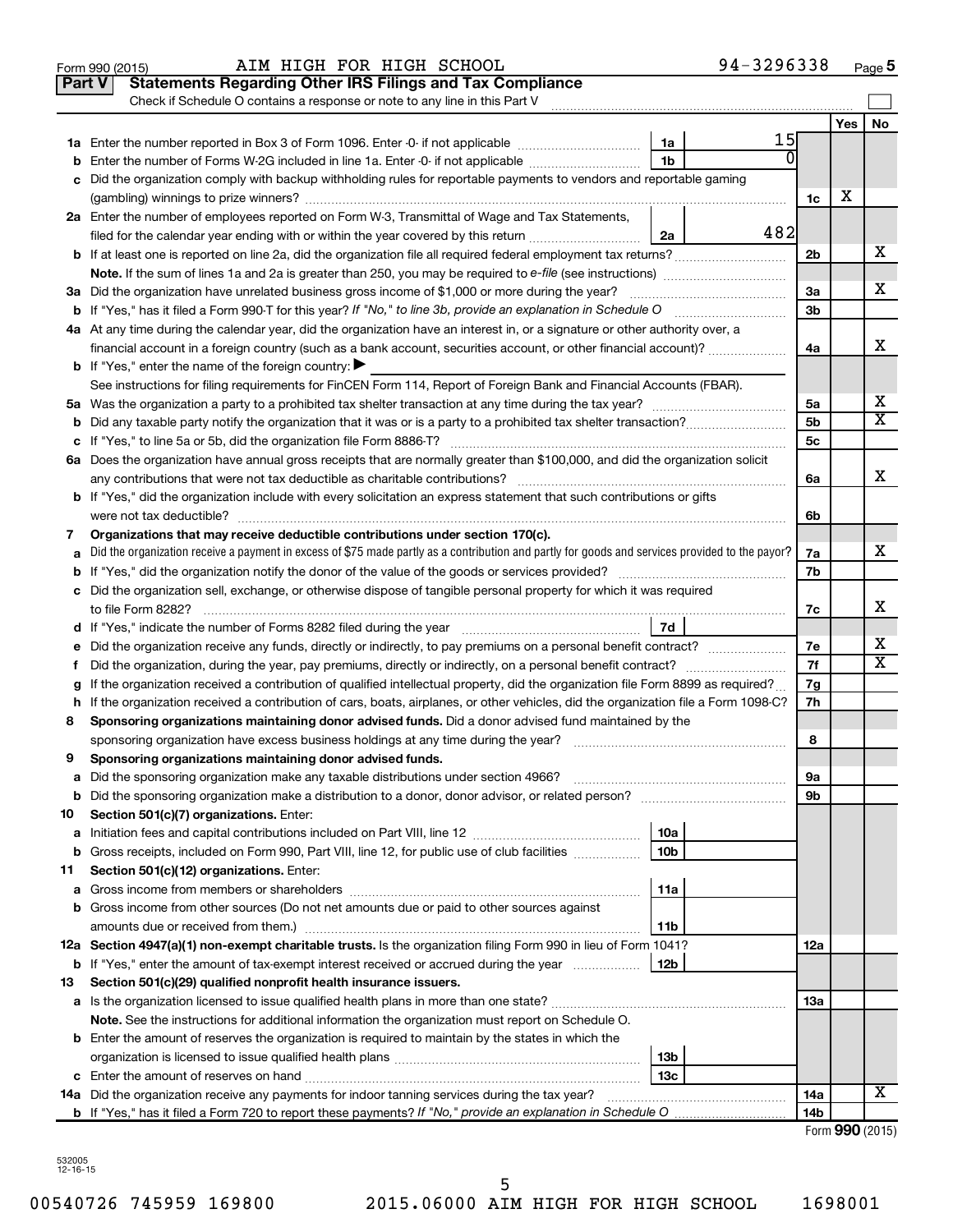| Form 990 (2015) |  |
|-----------------|--|
|-----------------|--|

#### Form 990 (2015) Page AIM HIGH FOR HIGH SCHOOL 94-3296338

**Part VI** Governance, Management, and Disclosure For each "Yes" response to lines 2 through 7b below, and for a "No" response *to line 8a, 8b, or 10b below, describe the circumstances, processes, or changes in Schedule O. See instructions.*

|     |                                                                                                                                           |                               |    |                 |                         | $\overline{\mathbf{X}}$ |
|-----|-------------------------------------------------------------------------------------------------------------------------------------------|-------------------------------|----|-----------------|-------------------------|-------------------------|
|     | <b>Section A. Governing Body and Management</b>                                                                                           |                               |    |                 |                         |                         |
|     |                                                                                                                                           |                               |    |                 | <b>Yes</b>              | No                      |
|     | 1a Enter the number of voting members of the governing body at the end of the tax year                                                    | 1a                            | 23 |                 |                         |                         |
|     | If there are material differences in voting rights among members of the governing body, or if the governing                               |                               |    |                 |                         |                         |
|     | body delegated broad authority to an executive committee or similar committee, explain in Schedule O.                                     |                               |    |                 |                         |                         |
|     | <b>b</b> Enter the number of voting members included in line 1a, above, who are independent <i>manumum</i>                                | 1b                            | 22 |                 |                         |                         |
| 2   | Did any officer, director, trustee, or key employee have a family relationship or a business relationship with any other                  |                               |    |                 |                         |                         |
|     |                                                                                                                                           |                               |    | $\mathbf{2}$    |                         |                         |
| З   | Did the organization delegate control over management duties customarily performed by or under the direct supervision                     |                               |    |                 |                         |                         |
|     |                                                                                                                                           |                               |    | 3               |                         |                         |
| 4   | Did the organization make any significant changes to its governing documents since the prior Form 990 was filed?                          |                               |    | $\overline{4}$  |                         |                         |
| 5   |                                                                                                                                           |                               |    | 5               |                         |                         |
| 6   |                                                                                                                                           |                               |    | 6               |                         |                         |
| 7a  | Did the organization have members, stockholders, or other persons who had the power to elect or appoint one or                            |                               |    |                 |                         |                         |
|     |                                                                                                                                           |                               |    | 7a              |                         |                         |
|     | <b>b</b> Are any governance decisions of the organization reserved to (or subject to approval by) members, stockholders, or               |                               |    |                 |                         |                         |
|     | persons other than the governing body?                                                                                                    |                               |    | 7b              |                         |                         |
| 8   | Did the organization contemporaneously document the meetings held or written actions undertaken during the year by the following:         |                               |    |                 |                         |                         |
|     |                                                                                                                                           |                               |    | 8a              | х                       |                         |
|     |                                                                                                                                           |                               |    | 8b              | $\overline{\mathbf{x}}$ |                         |
| 9   | Is there any officer, director, trustee, or key employee listed in Part VII, Section A, who cannot be reached at the                      |                               |    |                 |                         |                         |
|     |                                                                                                                                           |                               |    | 9               |                         |                         |
|     | Section B. Policies (This Section B requests information about policies not required by the Internal Revenue Code.)                       |                               |    |                 |                         |                         |
|     |                                                                                                                                           |                               |    |                 | Yes                     |                         |
|     |                                                                                                                                           |                               |    | 10a             |                         |                         |
|     | b If "Yes," did the organization have written policies and procedures governing the activities of such chapters, affiliates,              |                               |    |                 |                         |                         |
|     |                                                                                                                                           |                               |    | 10b             |                         |                         |
|     | 11a Has the organization provided a complete copy of this Form 990 to all members of its governing body before filing the form?           |                               |    | 11a             | $\overline{\mathbf{X}}$ |                         |
|     | <b>b</b> Describe in Schedule O the process, if any, used by the organization to review this Form 990.                                    |                               |    |                 |                         |                         |
| 12a | Did the organization have a written conflict of interest policy? If "No," go to line 13                                                   |                               |    | 12a             | х                       |                         |
|     |                                                                                                                                           |                               |    | 12 <sub>b</sub> | $\overline{\text{x}}$   |                         |
|     | c Did the organization regularly and consistently monitor and enforce compliance with the policy? If "Yes," describe                      |                               |    |                 |                         |                         |
|     | in Schedule O how this was done manufactured and continuum and contact the way to have a set of the state of t                            |                               |    | 12c             | х                       |                         |
| 13  |                                                                                                                                           |                               |    | 13              | $\overline{\textbf{x}}$ |                         |
| 14  | Did the organization have a written document retention and destruction policy? [11] manufaction manufaction in                            |                               |    | 14              | $\overline{\textbf{x}}$ |                         |
| 15  | Did the process for determining compensation of the following persons include a review and approval by independent                        |                               |    |                 |                         |                         |
|     |                                                                                                                                           |                               |    |                 |                         |                         |
|     | persons, comparability data, and contemporaneous substantiation of the deliberation and decision?                                         |                               |    |                 | х                       |                         |
|     |                                                                                                                                           |                               |    | 15a             | $\overline{\textbf{x}}$ |                         |
|     |                                                                                                                                           |                               |    | 15b             |                         |                         |
|     | If "Yes" to line 15a or 15b, describe the process in Schedule O (see instructions).                                                       |                               |    |                 |                         |                         |
|     | <b>16a</b> Did the organization invest in, contribute assets to, or participate in a joint venture or similar arrangement with a          |                               |    |                 |                         |                         |
|     | taxable entity during the year?                                                                                                           |                               |    | 16a             |                         |                         |
|     | <b>b</b> If "Yes," did the organization follow a written policy or procedure requiring the organization to evaluate its participation     |                               |    |                 |                         |                         |
|     | in joint venture arrangements under applicable federal tax law, and take steps to safeguard the organization's                            |                               |    |                 |                         |                         |
|     | exempt status with respect to such arrangements?                                                                                          |                               |    | 16b             |                         |                         |
|     | <b>Section C. Disclosure</b>                                                                                                              |                               |    |                 |                         |                         |
| 17  | List the states with which a copy of this Form 990 is required to be filed $\blacktriangleright$ CA                                       |                               |    |                 |                         |                         |
| 18  | Section 6104 requires an organization to make its Forms 1023 (or 1024 if applicable), 990, and 990-T (Section 501(c)(3)s only) available  |                               |    |                 |                         |                         |
|     | for public inspection. Indicate how you made these available. Check all that apply.                                                       |                               |    |                 |                         |                         |
|     | $\lfloor x \rfloor$ Upon request<br>Own website<br>Another's website                                                                      | Other (explain in Schedule O) |    |                 |                         |                         |
| 19  | Describe in Schedule O whether (and if so, how) the organization made its governing documents, conflict of interest policy, and financial |                               |    |                 |                         |                         |
|     | statements available to the public during the tax year.                                                                                   |                               |    |                 |                         |                         |
| 20  | State the name, address, and telephone number of the person who possesses the organization's books and records:                           |                               |    |                 |                         |                         |
|     | MICHAEL ABBOTT - (415) 551-2333                                                                                                           |                               |    |                 |                         |                         |
|     | 2030 HARRISON STREET, SAN FRANCISCO, CA<br>94110                                                                                          |                               |    |                 |                         |                         |
|     | 532006 12-16-15                                                                                                                           |                               |    |                 | Form 990 (2015)         |                         |
|     | 6                                                                                                                                         |                               |    |                 |                         |                         |
|     | 00540726 745959 169800<br>2015.06000 AIM HIGH FOR HIGH SCHOOL                                                                             |                               |    |                 | 1698001                 |                         |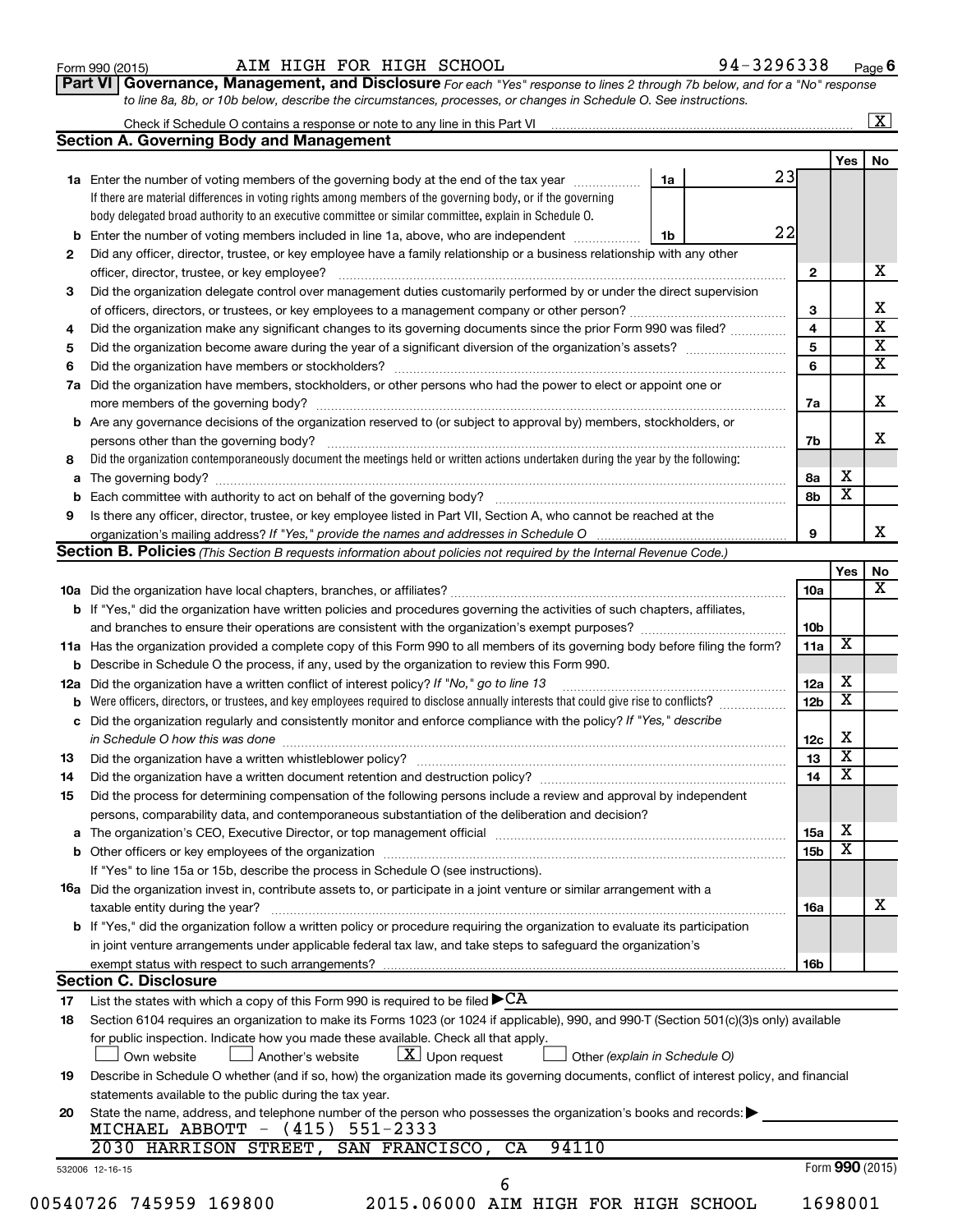$\Box$ 

| Part VII Compensation of Officers, Directors, Trustees, Key Employees, Highest Compensated |  |  |  |
|--------------------------------------------------------------------------------------------|--|--|--|
| <b>Employees, and Independent Contractors</b>                                              |  |  |  |

Check if Schedule O contains a response or note to any line in this Part VII

**Section A. Officers, Directors, Trustees, Key Employees, and Highest Compensated Employees**

**1a**  Complete this table for all persons required to be listed. Report compensation for the calendar year ending with or within the organization's tax year.

**•** List all of the organization's current officers, directors, trustees (whether individuals or organizations), regardless of amount of compensation. Enter -0- in columns  $(D)$ ,  $(E)$ , and  $(F)$  if no compensation was paid.

**•** List all of the organization's **current** key employees, if any. See instructions for definition of "key employee."

**•** List the organization's five current highest compensated employees (other than an officer, director, trustee, or key employee) who received reportable compensation (Box 5 of Form W-2 and/or Box 7 of Form 1099-MISC) of more than \$100,000 from the organization and any related organizations.

**•** List all of the organization's former officers, key employees, and highest compensated employees who received more than \$100,000 of reportable compensation from the organization and any related organizations.

**•** List all of the organization's former directors or trustees that received, in the capacity as a former director or trustee of the organization, more than \$10,000 of reportable compensation from the organization and any related organizations.

List persons in the following order: individual trustees or directors; institutional trustees; officers; key employees; highest compensated employees; and former such persons.

Check this box if neither the organization nor any related organization compensated any current officer, director, or trustee.  $\Box$ 

| (A)                         | (B)                    |                                |                                                                  | (C)         |              |                                 |        | (D)             | (E)                              | (F)                      |
|-----------------------------|------------------------|--------------------------------|------------------------------------------------------------------|-------------|--------------|---------------------------------|--------|-----------------|----------------------------------|--------------------------|
| Name and Title              | Average                |                                | (do not check more than one                                      | Position    |              |                                 |        | Reportable      | Reportable                       | Estimated                |
|                             | hours per              |                                | box, unless person is both an<br>officer and a director/trustee) |             |              |                                 |        | compensation    | compensation                     | amount of                |
|                             | week                   |                                |                                                                  |             |              |                                 |        | from<br>the     | from related                     | other                    |
|                             | (list any<br>hours for |                                |                                                                  |             |              |                                 |        | organization    | organizations<br>(W-2/1099-MISC) | compensation<br>from the |
|                             | related                |                                | trustee                                                          |             |              |                                 |        | (W-2/1099-MISC) |                                  | organization             |
|                             | organizations          |                                |                                                                  |             |              |                                 |        |                 |                                  | and related              |
|                             | below                  | Individual trustee or director | Institutional t                                                  |             | Key employee | Highest compensated<br>employee |        |                 |                                  | organizations            |
|                             | line)                  |                                |                                                                  | Officer     |              |                                 | Former |                 |                                  |                          |
| (1)<br>GLENN A. SHANNON     | 5.00                   |                                |                                                                  |             |              |                                 |        |                 |                                  |                          |
| VICE PRESIDENT              |                        | $\mathbf x$                    |                                                                  | $\mathbf X$ |              |                                 |        | $\mathbf 0$ .   | $\mathbf 0$ .                    | 0.                       |
| (2)<br>COURTNEY KLINGE      | 3.00                   |                                |                                                                  |             |              |                                 |        |                 |                                  |                          |
| TRUSTEE                     |                        | $\mathbf X$                    |                                                                  |             |              |                                 |        | $\mathbf 0$ .   | $\mathbf 0$ .                    | $\mathbf 0$ .            |
| SHAFIA ZALOOM<br>(3)        | 5.00                   |                                |                                                                  |             |              |                                 |        |                 |                                  |                          |
| <b>SECRETARY</b>            |                        | $\mathbf x$                    |                                                                  | $\mathbf X$ |              |                                 |        | 0.              | 0.                               | $\mathbf 0$ .            |
| <b>JAMES KALAMAS</b><br>(4) | 5.00                   |                                |                                                                  |             |              |                                 |        |                 |                                  |                          |
| TREASURER                   |                        | $\mathbf X$                    |                                                                  | $\mathbf X$ |              |                                 |        | 0.              | $\mathbf 0$ .                    | $\mathbf 0$ .            |
| TOMAS JACQUEZ<br>(5)        | 3.00                   |                                |                                                                  |             |              |                                 |        |                 |                                  |                          |
| TRUSTEE                     |                        | $\mathbf X$                    |                                                                  |             |              |                                 |        | $\mathbf 0$ .   | $\mathbf 0$ .                    | $\mathbf 0$ .            |
| (6)<br>PATRICK TENNEY       | 3.00                   |                                |                                                                  |             |              |                                 |        |                 |                                  |                          |
| TRUSTEE                     |                        | X                              |                                                                  |             |              |                                 |        | 0.              | $\mathbf 0$                      | $\mathbf 0$ .            |
| LAWARANCE K. WEISS<br>(7)   | 3.00                   |                                |                                                                  |             |              |                                 |        |                 |                                  |                          |
| TRUSTEE                     |                        | X                              |                                                                  |             |              |                                 |        | 0.              | $\mathbf 0$ .                    | $\mathbf 0$ .            |
| (8)<br>ALBERT M. ADAMS      | 3.00                   |                                |                                                                  |             |              |                                 |        |                 |                                  |                          |
| TRUSTEE                     |                        | $\mathbf X$                    |                                                                  |             |              |                                 |        | $\mathbf 0$ .   | $\mathbf 0$                      | $\mathbf 0$ .            |
| (9)<br>LARRY KANE           | 3.00                   |                                |                                                                  |             |              |                                 |        |                 |                                  |                          |
| TRUSTEE                     |                        | $\mathbf X$                    |                                                                  |             |              |                                 |        | $\mathbf 0$ .   | $\mathbf 0$ .                    | $\mathbf 0$ .            |
| (10) BOB FALKENBERG         | 3.00                   |                                |                                                                  |             |              |                                 |        |                 |                                  |                          |
| <b>TRUSTEE</b>              |                        | $\mathbf X$                    |                                                                  |             |              |                                 |        | $\mathbf{0}$ .  | $\mathbf 0$ .                    | $0$ .                    |
| (11) STEPHEN DAVENPORT      | 3.00                   |                                |                                                                  |             |              |                                 |        |                 |                                  |                          |
| <b>TRUSTEE</b>              |                        | X                              |                                                                  |             |              |                                 |        | $\mathbf 0$ .   | $\mathbf 0$ .                    | $\mathbf 0$ .            |
| (12) RAJIV DEV              | 3.00                   |                                |                                                                  |             |              |                                 |        |                 |                                  |                          |
| TRUSTEE                     |                        | $\mathbf X$                    |                                                                  |             |              |                                 |        | 0.              | $\mathbf 0$ .                    | $0$ .                    |
| (13) JOHN HORSCH            | 3.00                   |                                |                                                                  |             |              |                                 |        |                 |                                  |                          |
| TRUSTEE                     |                        | Χ                              |                                                                  |             |              |                                 |        | $\mathbf 0$ .   | $\mathbf 0$ .                    | $\mathbf 0$ .            |
| (14) BILL MELLIN            | 3.00                   |                                |                                                                  |             |              |                                 |        |                 |                                  |                          |
| <b>TRUSTEE</b>              |                        | $\mathbf X$                    |                                                                  |             |              |                                 |        | 0.              | $\mathbf 0$ .                    | $\mathbf 0$ .            |
| (15) BRANDON NICHOLSON      | 3.00                   |                                |                                                                  |             |              |                                 |        |                 |                                  |                          |
| TRUSTEE                     |                        | $\mathbf X$                    |                                                                  |             |              |                                 |        | 0.              | $\mathbf 0$ .                    | $\mathbf 0$ .            |
| (16) MICHAEL SHIPPEY        | 3.00                   |                                |                                                                  |             |              |                                 |        |                 |                                  |                          |
| TRUSTEE                     |                        | $\mathbf X$                    |                                                                  |             |              |                                 |        | 0.              | $\mathbf 0$ .                    | $\mathbf 0$ .            |
| (17) ROSINA TONG            | 3.00                   |                                |                                                                  |             |              |                                 |        |                 |                                  |                          |
| <b>TRUSTEE</b>              |                        | $\mathbf X$                    |                                                                  |             |              |                                 |        | 0.              | $\mathbf 0$ .                    | 0.                       |
|                             |                        |                                |                                                                  |             |              |                                 |        |                 |                                  | $\overline{000}$         |

532007 12-16-15

00540726 745959 169800 2015.06000 AIM HIGH FOR HIGH SCHOOL 1698001

7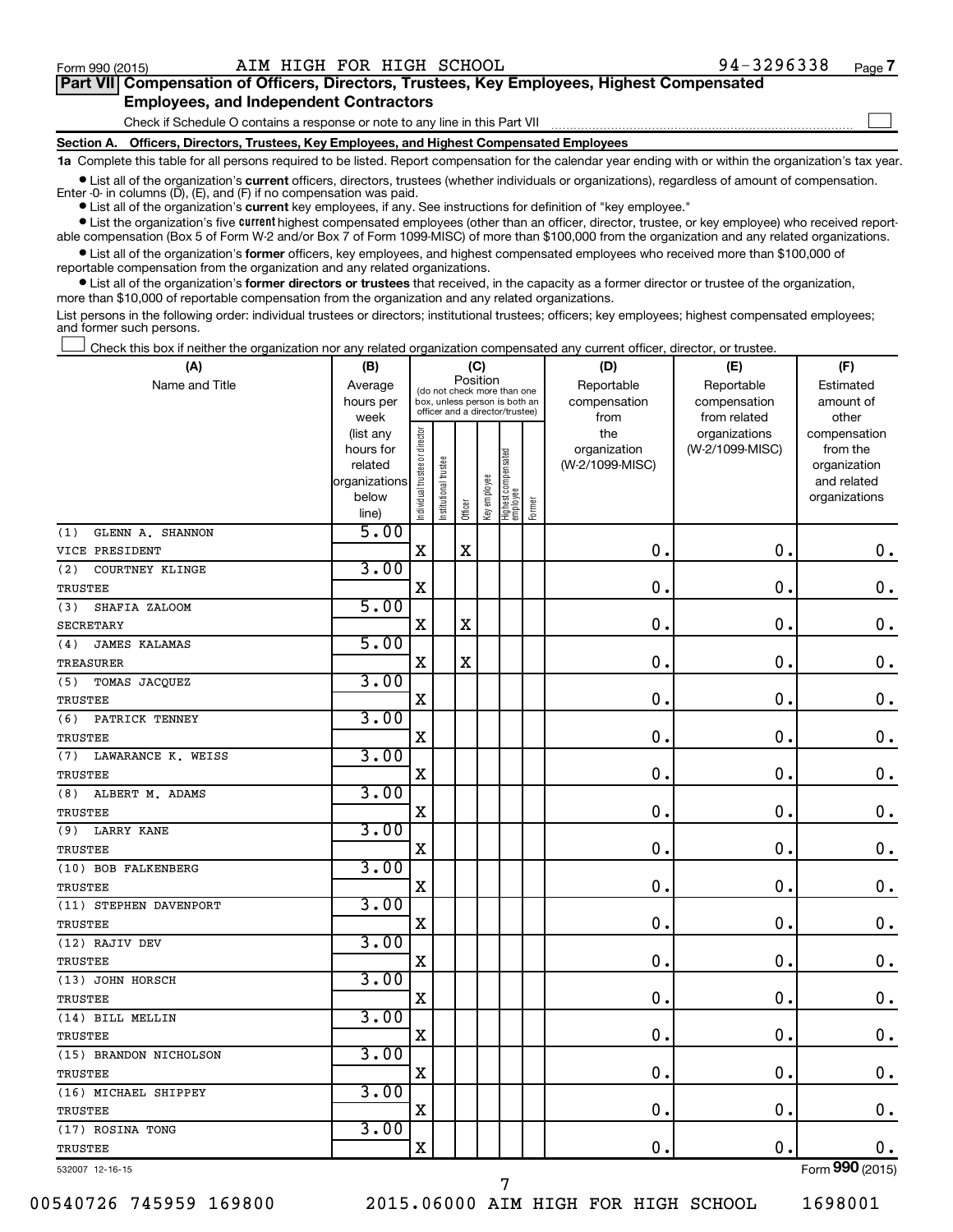| Form 990 (2015 |  |  |
|----------------|--|--|

94-3296338 Page 8

| Part VII Section A. Officers, Directors, Trustees, Key Employees, and Highest Compensated Employees (continued)                           |                        |                                         |                       |         |              |                                 |        |                         |                 |               |              |                       |                  |
|-------------------------------------------------------------------------------------------------------------------------------------------|------------------------|-----------------------------------------|-----------------------|---------|--------------|---------------------------------|--------|-------------------------|-----------------|---------------|--------------|-----------------------|------------------|
| (A)                                                                                                                                       | (B)                    |                                         |                       |         | (C)          |                                 |        | (D)                     | (E)             |               |              | (F)                   |                  |
| Name and title                                                                                                                            | Average                | Position<br>(do not check more than one |                       |         |              |                                 |        | Reportable              | Reportable      |               |              | Estimated             |                  |
|                                                                                                                                           | hours per              |                                         |                       |         |              | box, unless person is both an   |        | compensation            | compensation    |               |              | amount of             |                  |
|                                                                                                                                           | week                   |                                         |                       |         |              | officer and a director/trustee) |        | from                    | from related    |               |              | other                 |                  |
|                                                                                                                                           | (list any              |                                         |                       |         |              |                                 |        | the                     | organizations   |               |              | compensation          |                  |
|                                                                                                                                           | hours for              |                                         |                       |         |              |                                 |        | organization            | (W-2/1099-MISC) |               |              | from the              |                  |
|                                                                                                                                           | related                |                                         |                       |         |              |                                 |        | (W-2/1099-MISC)         |                 |               |              | organization          |                  |
|                                                                                                                                           | organizations<br>below |                                         |                       |         |              |                                 |        |                         |                 |               |              | and related           |                  |
|                                                                                                                                           | line)                  | Individual trustee or director          | Institutional trustee | Officer | Key employee | Highest compensated<br>employee | Former |                         |                 |               |              | organizations         |                  |
|                                                                                                                                           | 5.00                   |                                         |                       |         |              |                                 |        |                         |                 |               |              |                       |                  |
| (18) BRUCE WHEELER                                                                                                                        |                        |                                         |                       |         |              |                                 |        |                         |                 |               |              |                       |                  |
| PRESIDENT                                                                                                                                 |                        | X                                       |                       | X       |              |                                 |        | $\mathbf 0$ .           |                 | 0.            |              |                       | 0.               |
| (19) SHARON ZEZIMA                                                                                                                        | 3.00                   |                                         |                       |         |              |                                 |        |                         |                 |               |              |                       |                  |
| <b>TRUSTEE</b>                                                                                                                            |                        | X                                       |                       |         |              |                                 |        | $\mathbf 0$ .           |                 | $\mathbf 0$ . |              |                       | $\mathbf 0$ .    |
| (20) DAVID INGRAHAM                                                                                                                       | 3.00                   |                                         |                       |         |              |                                 |        |                         |                 |               |              |                       |                  |
| <b>TRUSTEE</b>                                                                                                                            |                        | X                                       |                       |         |              |                                 |        | $\mathbf 0$ .           |                 | $\mathbf 0$ . |              |                       | $\mathbf 0$ .    |
| (21) HILDY SHANDELL                                                                                                                       | 3.00                   |                                         |                       |         |              |                                 |        |                         |                 |               |              |                       |                  |
| <b>TRUSTEE</b>                                                                                                                            |                        | X                                       |                       |         |              |                                 |        | $\mathbf 0$ .           |                 | $\mathbf 0$ . |              |                       | $\mathbf 0$ .    |
| (22) KAYA MURRAY                                                                                                                          | 3.00                   |                                         |                       |         |              |                                 |        |                         |                 |               |              |                       |                  |
| <b>TRUSTEE</b>                                                                                                                            |                        | X                                       |                       |         |              |                                 |        | $\mathbf 0$ .           |                 | О.            |              |                       | $\mathbf 0$ .    |
| (23) KRISTIN GANNON                                                                                                                       | 5.00                   |                                         |                       |         |              |                                 |        |                         |                 |               |              |                       |                  |
| VICE PRESIDENT                                                                                                                            |                        | X                                       |                       | X       |              |                                 |        | $\mathbf 0$ .           |                 | О.            |              |                       | $\mathbf 0$ .    |
| (24) LARA DRUYAN                                                                                                                          | 3.00                   |                                         |                       |         |              |                                 |        |                         |                 |               |              |                       |                  |
| <b>TRUSTEE</b>                                                                                                                            |                        | X                                       |                       |         |              |                                 |        | $\mathbf 0$ .           |                 | О.            |              |                       | $\mathbf 0$ .    |
| (25) SEAN WASHINGTON                                                                                                                      | 3.00                   |                                         |                       |         |              |                                 |        |                         |                 |               |              |                       |                  |
| <b>TRUSTEE</b>                                                                                                                            |                        | X                                       |                       |         |              |                                 |        | $\mathbf 0$ .           |                 | О.            |              |                       | $\mathbf 0$ .    |
| (26) SCOTT WU                                                                                                                             | 3.00                   |                                         |                       |         |              |                                 |        |                         |                 |               |              |                       |                  |
| <b>TRUSTEE</b>                                                                                                                            |                        | X                                       |                       |         |              |                                 |        | О.                      |                 | 0.            |              |                       | 0.               |
|                                                                                                                                           |                        |                                         |                       |         |              |                                 |        | $\overline{0}$ .        |                 | σ.            |              |                       | $\overline{0}$ . |
|                                                                                                                                           |                        |                                         |                       |         |              |                                 |        | 487,963.                |                 | σ.            |              |                       | $\overline{0}$ . |
|                                                                                                                                           |                        |                                         |                       |         |              |                                 |        | 487,963.                |                 | О.            |              |                       | σ.               |
| d                                                                                                                                         |                        |                                         |                       |         |              |                                 |        |                         |                 |               |              |                       |                  |
| Total number of individuals (including but not limited to those listed above) who received more than \$100,000 of reportable<br>2         |                        |                                         |                       |         |              |                                 |        |                         |                 |               |              |                       |                  |
| compensation from the organization                                                                                                        |                        |                                         |                       |         |              |                                 |        |                         |                 |               |              |                       | 5                |
|                                                                                                                                           |                        |                                         |                       |         |              |                                 |        |                         |                 |               |              | Yes                   | No               |
| Did the organization list any former officer, director, or trustee, key employee, or highest compensated employee on<br>3                 |                        |                                         |                       |         |              |                                 |        |                         |                 |               |              |                       |                  |
| line 1a? If "Yes," complete Schedule J for such individual                                                                                |                        |                                         |                       |         |              |                                 |        |                         |                 |               | 3            |                       | x                |
| For any individual listed on line 1a, is the sum of reportable compensation and other compensation from the organization<br>4             |                        |                                         |                       |         |              |                                 |        |                         |                 |               |              |                       |                  |
| and related organizations greater than \$150,000? If "Yes," complete Schedule J for such individual                                       |                        |                                         |                       |         |              |                                 |        |                         |                 |               | 4            | $\overline{\text{X}}$ |                  |
| Did any person listed on line 1a receive or accrue compensation from any unrelated organization or individual for services<br>5           |                        |                                         |                       |         |              |                                 |        |                         |                 |               |              |                       |                  |
| rendered to the organization? If "Yes," complete Schedule J for such person.                                                              |                        |                                         |                       |         |              |                                 |        |                         |                 |               | 5            |                       | X.               |
| <b>Section B. Independent Contractors</b>                                                                                                 |                        |                                         |                       |         |              |                                 |        |                         |                 |               |              |                       |                  |
| Complete this table for your five highest compensated independent contractors that received more than \$100,000 of compensation from<br>1 |                        |                                         |                       |         |              |                                 |        |                         |                 |               |              |                       |                  |
| the organization. Report compensation for the calendar year ending with or within the organization's tax year.                            |                        |                                         |                       |         |              |                                 |        |                         |                 |               |              |                       |                  |
| (A)                                                                                                                                       |                        |                                         |                       |         |              |                                 |        | (B)                     |                 |               | (C)          |                       |                  |
| Name and business address                                                                                                                 |                        |                                         | <b>NONE</b>           |         |              |                                 |        | Description of services |                 |               | Compensation |                       |                  |
|                                                                                                                                           |                        |                                         |                       |         |              |                                 |        |                         |                 |               |              |                       |                  |
|                                                                                                                                           |                        |                                         |                       |         |              |                                 |        |                         |                 |               |              |                       |                  |
|                                                                                                                                           |                        |                                         |                       |         |              |                                 |        |                         |                 |               |              |                       |                  |
|                                                                                                                                           |                        |                                         |                       |         |              |                                 |        |                         |                 |               |              |                       |                  |
|                                                                                                                                           |                        |                                         |                       |         |              |                                 |        |                         |                 |               |              |                       |                  |
|                                                                                                                                           |                        |                                         |                       |         |              |                                 |        |                         |                 |               |              |                       |                  |
|                                                                                                                                           |                        |                                         |                       |         |              |                                 |        |                         |                 |               |              |                       |                  |
|                                                                                                                                           |                        |                                         |                       |         |              |                                 |        |                         |                 |               |              |                       |                  |
|                                                                                                                                           |                        |                                         |                       |         |              |                                 |        |                         |                 |               |              |                       |                  |
| Total number of independent contractors (including but not limited to those listed above) who received more than<br>2                     |                        |                                         |                       |         |              |                                 |        |                         |                 |               |              |                       |                  |
| \$100,000 of compensation from the organization                                                                                           |                        |                                         |                       |         |              | U                               |        |                         |                 |               |              |                       |                  |
| SEE PART VII, SECTION A CONTINUATION SHEETS<br>532008                                                                                     |                        |                                         |                       |         |              |                                 |        |                         |                 |               |              |                       | Form 990 (2015)  |
| $12 - 16 - 15$                                                                                                                            |                        |                                         |                       |         |              |                                 |        |                         |                 |               |              |                       |                  |
|                                                                                                                                           |                        |                                         |                       |         |              | 8                               |        |                         |                 |               |              |                       |                  |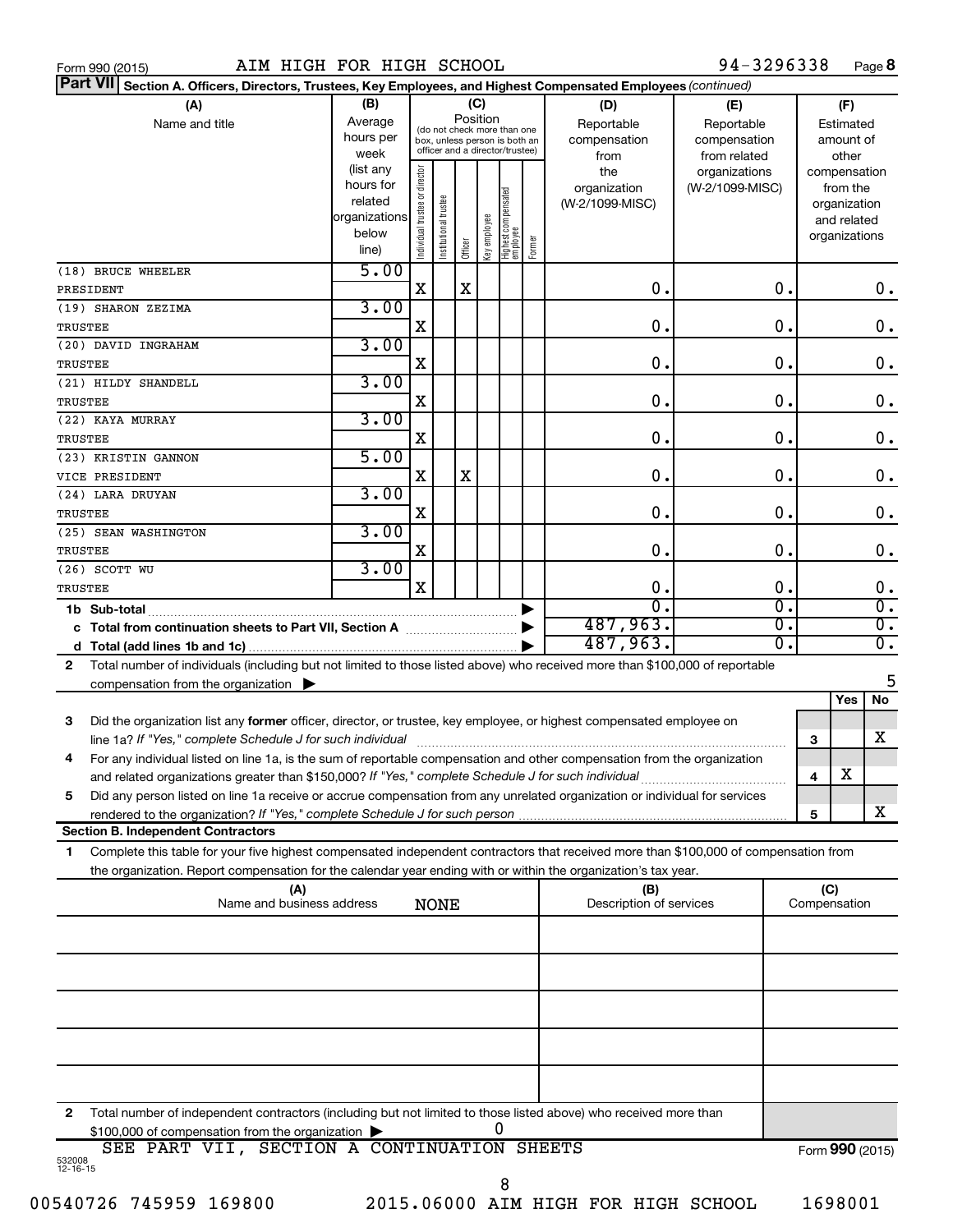| AIM HIGH FOR HIGH SCHOOL<br>94-3296338<br>Form 990                                                              |               |                                |                       |             |              |                              |        |                 |                 |                    |
|-----------------------------------------------------------------------------------------------------------------|---------------|--------------------------------|-----------------------|-------------|--------------|------------------------------|--------|-----------------|-----------------|--------------------|
| Part VII Section A. Officers, Directors, Trustees, Key Employees, and Highest Compensated Employees (continued) |               |                                |                       |             |              |                              |        |                 |                 |                    |
| (A)                                                                                                             | (B)           |                                |                       |             | (C)          |                              |        | (D)             | (E)             | (F)                |
| Name and title                                                                                                  | Average       |                                |                       | Position    |              |                              |        | Reportable      | Reportable      | Estimated          |
|                                                                                                                 | hours         |                                |                       |             |              | (check all that apply)       |        | compensation    | compensation    | amount of          |
|                                                                                                                 | per           |                                |                       |             |              |                              |        | from            | from related    | other              |
|                                                                                                                 | week          |                                |                       |             |              |                              |        | the             | organizations   | compensation       |
|                                                                                                                 | (list any     |                                |                       |             |              |                              |        | organization    | (W-2/1099-MISC) | from the           |
|                                                                                                                 | hours for     |                                |                       |             |              |                              |        | (W-2/1099-MISC) |                 | organization       |
|                                                                                                                 | related       |                                |                       |             |              |                              |        |                 |                 | and related        |
|                                                                                                                 | organizations | Individual trustee or director | Institutional trustee |             | Key employee | Highest compensated employee |        |                 |                 | organizations      |
|                                                                                                                 | below         |                                |                       | Officer     |              |                              | Former |                 |                 |                    |
|                                                                                                                 | line)         |                                |                       |             |              |                              |        |                 |                 |                    |
| (27) ALEC L. LEE, JR                                                                                            | 40.00         |                                |                       |             |              |                              |        |                 |                 |                    |
| EXECUTIVE DIRECTOR                                                                                              |               |                                |                       | X           |              |                              |        | 209,196.        | 0.              | $\mathbf 0$ .      |
| (28) MATTHEW RENO                                                                                               | 40.00         |                                |                       |             |              |                              |        |                 |                 |                    |
| DIRECTOR OF OPERATIONS                                                                                          |               |                                |                       | X           |              |                              |        | 142, 194.       | $0$ .           | $\boldsymbol{0}$ . |
| (29) STACEY LEWIS                                                                                               | 40.00         |                                |                       |             |              |                              |        |                 |                 |                    |
| DEVELOPMENT DIRECTOR                                                                                            |               |                                |                       | $\mathbf X$ |              |                              |        | 136,573.        | 0.              | $\boldsymbol{0}$ . |
| (30) MICHAEL ABBOTT                                                                                             | 40.00         |                                |                       |             |              |                              |        |                 |                 |                    |
| DIRECTOR OF FINANCE                                                                                             |               |                                |                       | X           |              |                              |        | $0$ .           | 0.              | $\mathbf 0$ .      |
|                                                                                                                 |               |                                |                       |             |              |                              |        |                 |                 |                    |
|                                                                                                                 |               |                                |                       |             |              |                              |        |                 |                 |                    |
|                                                                                                                 |               |                                |                       |             |              |                              |        |                 |                 |                    |
|                                                                                                                 |               |                                |                       |             |              |                              |        |                 |                 |                    |
|                                                                                                                 |               |                                |                       |             |              |                              |        |                 |                 |                    |
|                                                                                                                 |               |                                |                       |             |              |                              |        |                 |                 |                    |
|                                                                                                                 |               |                                |                       |             |              |                              |        |                 |                 |                    |
|                                                                                                                 |               |                                |                       |             |              |                              |        |                 |                 |                    |
|                                                                                                                 |               |                                |                       |             |              |                              |        |                 |                 |                    |
|                                                                                                                 |               |                                |                       |             |              |                              |        |                 |                 |                    |
|                                                                                                                 |               |                                |                       |             |              |                              |        |                 |                 |                    |
|                                                                                                                 |               |                                |                       |             |              |                              |        |                 |                 |                    |
|                                                                                                                 |               |                                |                       |             |              |                              |        |                 |                 |                    |
|                                                                                                                 |               |                                |                       |             |              |                              |        |                 |                 |                    |
|                                                                                                                 |               |                                |                       |             |              |                              |        |                 |                 |                    |
|                                                                                                                 |               |                                |                       |             |              |                              |        |                 |                 |                    |
|                                                                                                                 |               |                                |                       |             |              |                              |        |                 |                 |                    |
|                                                                                                                 |               |                                |                       |             |              |                              |        |                 |                 |                    |
|                                                                                                                 |               |                                |                       |             |              |                              |        |                 |                 |                    |
|                                                                                                                 |               |                                |                       |             |              |                              |        |                 |                 |                    |
|                                                                                                                 |               |                                |                       |             |              |                              |        |                 |                 |                    |
|                                                                                                                 |               |                                |                       |             |              |                              |        |                 |                 |                    |
|                                                                                                                 |               |                                |                       |             |              |                              |        |                 |                 |                    |
|                                                                                                                 |               |                                |                       |             |              |                              |        |                 |                 |                    |
|                                                                                                                 |               |                                |                       |             |              |                              |        |                 |                 |                    |
|                                                                                                                 |               |                                |                       |             |              |                              |        |                 |                 |                    |
|                                                                                                                 |               |                                |                       |             |              |                              |        |                 |                 |                    |
|                                                                                                                 |               |                                |                       |             |              |                              |        |                 |                 |                    |
|                                                                                                                 |               |                                |                       |             |              |                              |        |                 |                 |                    |
|                                                                                                                 |               |                                |                       |             |              |                              |        |                 |                 |                    |
|                                                                                                                 |               |                                |                       |             |              |                              |        |                 |                 |                    |
|                                                                                                                 |               |                                |                       |             |              |                              |        |                 |                 |                    |
|                                                                                                                 |               |                                |                       |             |              |                              |        |                 |                 |                    |
|                                                                                                                 |               |                                |                       |             |              |                              |        |                 |                 |                    |
|                                                                                                                 |               |                                |                       |             |              |                              |        | 487,963.        |                 |                    |

532201 04-01-15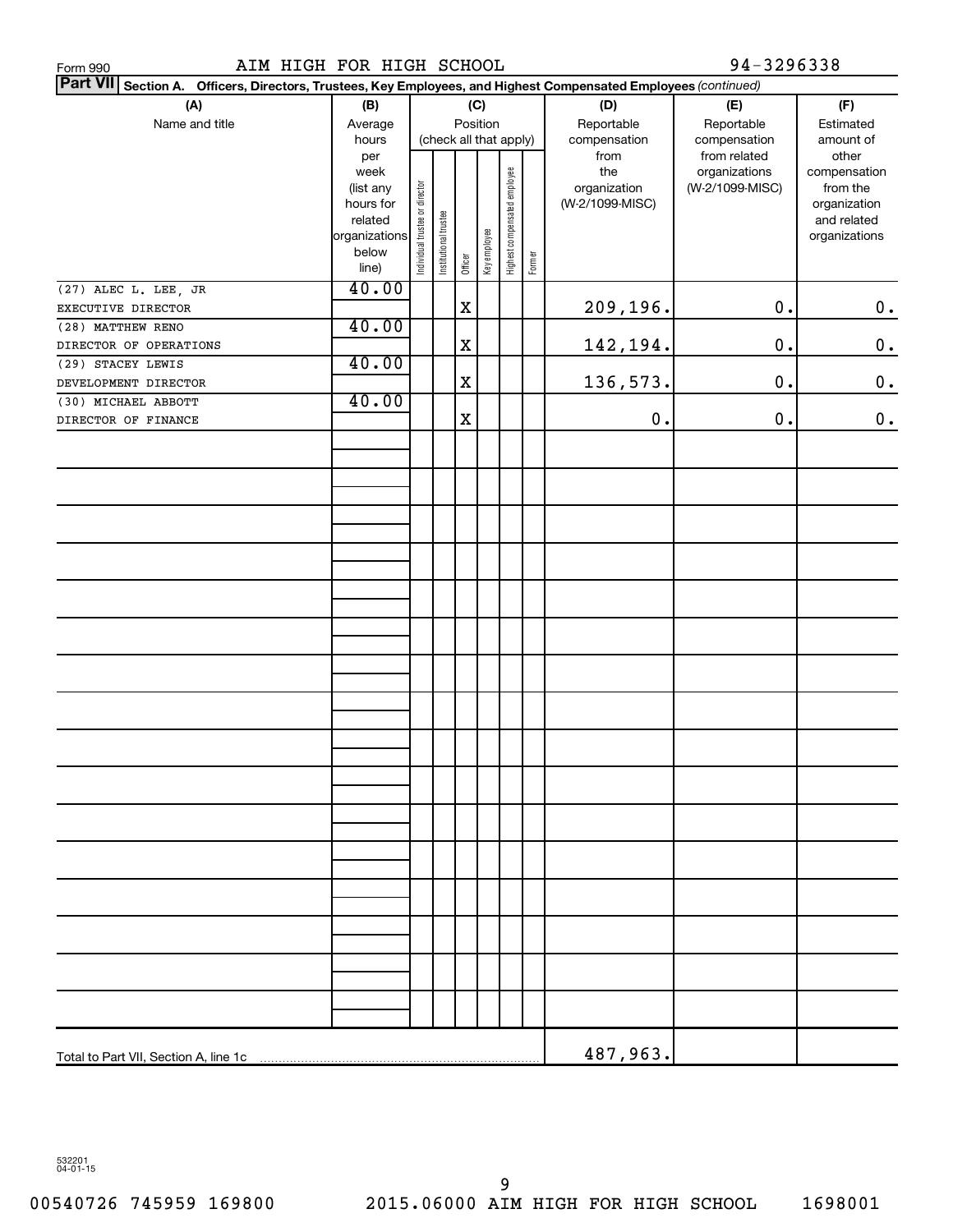|                                                           |                                               |   | Form 990 (2015)                                                                                                                 | AIM HIGH FOR HIGH SCHOOL |                                          |                                   |                                          | 94-3296338                       | Page 9                                                             |
|-----------------------------------------------------------|-----------------------------------------------|---|---------------------------------------------------------------------------------------------------------------------------------|--------------------------|------------------------------------------|-----------------------------------|------------------------------------------|----------------------------------|--------------------------------------------------------------------|
| <b>Part VIII</b>                                          |                                               |   | <b>Statement of Revenue</b>                                                                                                     |                          |                                          |                                   |                                          |                                  |                                                                    |
|                                                           |                                               |   | Check if Schedule O contains a response or note to any line in this Part VIII (B) (B) (C) $\begin{bmatrix} 1 & R \end{bmatrix}$ |                          |                                          |                                   |                                          |                                  |                                                                    |
|                                                           |                                               |   |                                                                                                                                 |                          |                                          | Total revenue                     | Related or<br>exempt function<br>revenue | Unrelated<br>business<br>revenue | (D)<br>Revenue excluded<br>from tax under<br>sections<br>512 - 514 |
|                                                           |                                               |   | 1 a Federated campaigns                                                                                                         | 1a                       |                                          |                                   |                                          |                                  |                                                                    |
| Contributions, Gifts, Grants<br>and Other Similar Amounts |                                               |   |                                                                                                                                 | 1 <sub>b</sub>           |                                          |                                   |                                          |                                  |                                                                    |
|                                                           |                                               |   | c Fundraising events                                                                                                            | 1c                       | 731,564.                                 |                                   |                                          |                                  |                                                                    |
|                                                           |                                               |   | d Related organizations                                                                                                         | 1 <sub>d</sub>           |                                          |                                   |                                          |                                  |                                                                    |
|                                                           |                                               |   | e Government grants (contributions)                                                                                             | 1e                       | 591, 255.                                |                                   |                                          |                                  |                                                                    |
|                                                           | f All other contributions, gifts, grants, and |   |                                                                                                                                 |                          |                                          |                                   |                                          |                                  |                                                                    |
|                                                           |                                               |   | similar amounts not included above                                                                                              |                          | $\vert$ <sub>1f</sub> $\vert$ 3,930,612. |                                   |                                          |                                  |                                                                    |
|                                                           |                                               |   | <b>g</b> Noncash contributions included in lines 1a-1f: \$                                                                      |                          |                                          |                                   |                                          |                                  |                                                                    |
|                                                           |                                               |   |                                                                                                                                 |                          |                                          | $\overline{\bullet}$ 5, 253, 431. |                                          |                                  |                                                                    |
|                                                           |                                               |   |                                                                                                                                 |                          | <b>Business Code</b>                     |                                   |                                          |                                  |                                                                    |
|                                                           | 2 a                                           |   | the control of the control of the control of the control of the control of                                                      |                          |                                          |                                   |                                          |                                  |                                                                    |
|                                                           |                                               | b | the control of the control of the control of the control of the control of the control of                                       |                          |                                          |                                   |                                          |                                  |                                                                    |
|                                                           |                                               | с | the control of the control of the control of the control of the control of                                                      |                          |                                          |                                   |                                          |                                  |                                                                    |
|                                                           |                                               |   | the control of the control of the control of the control of the control of the control of                                       |                          |                                          |                                   |                                          |                                  |                                                                    |
| Program Service<br>Revenue                                |                                               |   |                                                                                                                                 |                          |                                          |                                   |                                          |                                  |                                                                    |
|                                                           |                                               |   | f All other program service revenue  [                                                                                          |                          |                                          |                                   |                                          |                                  |                                                                    |
|                                                           |                                               |   |                                                                                                                                 |                          |                                          |                                   |                                          |                                  |                                                                    |
|                                                           | 3                                             |   | Investment income (including dividends, interest, and                                                                           |                          |                                          |                                   |                                          |                                  |                                                                    |
|                                                           |                                               |   |                                                                                                                                 |                          | ▶                                        | 2,400.                            |                                          |                                  | 2,400.                                                             |
|                                                           | 4                                             |   | Income from investment of tax-exempt bond proceeds                                                                              |                          |                                          |                                   |                                          |                                  |                                                                    |
|                                                           | 5                                             |   |                                                                                                                                 |                          |                                          |                                   |                                          |                                  |                                                                    |
|                                                           |                                               |   |                                                                                                                                 | (i) Real                 | (ii) Personal                            |                                   |                                          |                                  |                                                                    |
|                                                           |                                               |   | 6 a Gross rents                                                                                                                 |                          |                                          |                                   |                                          |                                  |                                                                    |
|                                                           |                                               |   | <b>b</b> Less: rental expenses                                                                                                  |                          |                                          |                                   |                                          |                                  |                                                                    |
|                                                           |                                               |   | <b>c</b> Rental income or (loss) $\ldots$                                                                                       |                          |                                          |                                   |                                          |                                  |                                                                    |
|                                                           |                                               |   |                                                                                                                                 |                          |                                          |                                   |                                          |                                  |                                                                    |
|                                                           |                                               |   | <b>7 a</b> Gross amount from sales of                                                                                           | (i) Securities           | (ii) Other                               |                                   |                                          |                                  |                                                                    |
|                                                           |                                               |   | assets other than inventory                                                                                                     |                          |                                          |                                   |                                          |                                  |                                                                    |
|                                                           |                                               |   | <b>b</b> Less: cost or other basis                                                                                              |                          |                                          |                                   |                                          |                                  |                                                                    |
|                                                           |                                               |   | and sales expenses                                                                                                              |                          |                                          |                                   |                                          |                                  |                                                                    |
|                                                           |                                               |   |                                                                                                                                 |                          |                                          |                                   |                                          |                                  |                                                                    |
|                                                           |                                               |   |                                                                                                                                 |                          |                                          |                                   |                                          |                                  |                                                                    |
| <b>Other Revenue</b>                                      |                                               |   | 8 a Gross income from fundraising events (not<br>731,564. <sub>of</sub><br>including \$                                         |                          |                                          |                                   |                                          |                                  |                                                                    |
|                                                           |                                               |   | contributions reported on line 1c). See                                                                                         |                          |                                          |                                   |                                          |                                  |                                                                    |
|                                                           |                                               |   |                                                                                                                                 |                          |                                          |                                   |                                          |                                  |                                                                    |
|                                                           |                                               |   |                                                                                                                                 |                          | $b\sqrt{222,118}$ .                      |                                   |                                          |                                  |                                                                    |
|                                                           |                                               |   | c Net income or (loss) from fundraising events                                                                                  |                          |                                          | 0.                                |                                          |                                  |                                                                    |
|                                                           |                                               |   | 9 a Gross income from gaming activities. See                                                                                    |                          |                                          |                                   |                                          |                                  |                                                                    |
|                                                           |                                               |   |                                                                                                                                 |                          |                                          |                                   |                                          |                                  |                                                                    |
|                                                           |                                               |   |                                                                                                                                 |                          |                                          |                                   |                                          |                                  |                                                                    |
|                                                           |                                               |   | c Net income or (loss) from gaming activities                                                                                   |                          |                                          |                                   |                                          |                                  |                                                                    |
|                                                           |                                               |   | 10 a Gross sales of inventory, less returns                                                                                     |                          |                                          |                                   |                                          |                                  |                                                                    |
|                                                           |                                               |   | <b>b</b> Less: cost of goods sold $\ldots$ <b>b</b>                                                                             |                          |                                          |                                   |                                          |                                  |                                                                    |
|                                                           |                                               |   | c Net income or (loss) from sales of inventory                                                                                  |                          |                                          |                                   |                                          |                                  |                                                                    |
|                                                           |                                               |   | Miscellaneous Revenue                                                                                                           |                          | <b>Business Code</b>                     |                                   |                                          |                                  |                                                                    |
|                                                           |                                               |   | 11 a $OTHER$                                                                                                                    |                          | 900003                                   | 58,039.                           | 58,039.                                  |                                  |                                                                    |
|                                                           |                                               | b |                                                                                                                                 |                          |                                          |                                   |                                          |                                  |                                                                    |
|                                                           |                                               | с |                                                                                                                                 |                          |                                          |                                   |                                          |                                  |                                                                    |
|                                                           |                                               |   |                                                                                                                                 |                          |                                          |                                   |                                          |                                  |                                                                    |
|                                                           |                                               |   |                                                                                                                                 |                          |                                          | 58,039.                           |                                          |                                  |                                                                    |
|                                                           | 12                                            |   |                                                                                                                                 |                          |                                          | $\blacktriangleright$ 5,313,870.  | 58,039.                                  | $\overline{0}$ .                 | 2,400.                                                             |
| 532009 12-16-15                                           |                                               |   |                                                                                                                                 |                          |                                          |                                   |                                          |                                  | Form 990 (2015)                                                    |

00540726 745959 169800 2015.06000 AIM HIGH FOR HIGH SCHOOL 1698001

 <sup>10</sup>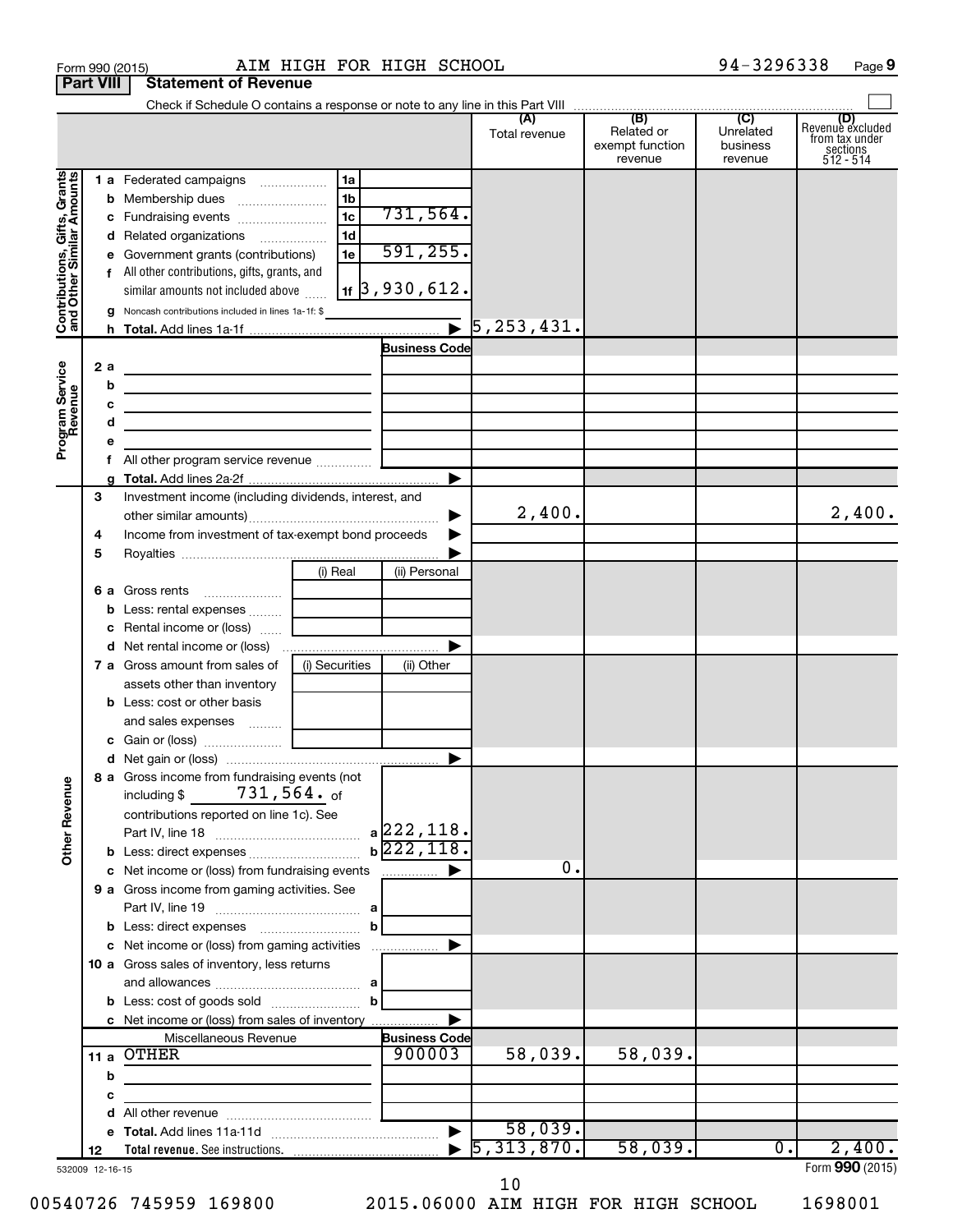Form 990 (2015) Page AIM HIGH FOR HIGH SCHOOL 94-3296338 **Part IX Statement of Functional Expenses**

|              | Section 501(c)(3) and 501(c)(4) organizations must complete all columns. All other organizations must complete column (A).                                                                                  |                          |                                    |                                           |                                |  |  |  |  |  |
|--------------|-------------------------------------------------------------------------------------------------------------------------------------------------------------------------------------------------------------|--------------------------|------------------------------------|-------------------------------------------|--------------------------------|--|--|--|--|--|
|              | Check if Schedule O contains a response or note to any line in this Part IX                                                                                                                                 |                          |                                    |                                           |                                |  |  |  |  |  |
|              | Do not include amounts reported on lines 6b,<br>7b, 8b, 9b, and 10b of Part VIII.                                                                                                                           | (A)<br>Total expenses    | (B)<br>Program service<br>expenses | (C)<br>Management and<br>general expenses | (D)<br>Fundraising<br>expenses |  |  |  |  |  |
| 1.           | Grants and other assistance to domestic organizations                                                                                                                                                       |                          |                                    |                                           |                                |  |  |  |  |  |
|              | and domestic governments. See Part IV, line 21                                                                                                                                                              |                          |                                    |                                           |                                |  |  |  |  |  |
| $\mathbf{2}$ | Grants and other assistance to domestic                                                                                                                                                                     |                          |                                    |                                           |                                |  |  |  |  |  |
|              | individuals. See Part IV, line 22                                                                                                                                                                           |                          |                                    |                                           |                                |  |  |  |  |  |
| 3            | Grants and other assistance to foreign                                                                                                                                                                      |                          |                                    |                                           |                                |  |  |  |  |  |
|              | organizations, foreign governments, and foreign                                                                                                                                                             |                          |                                    |                                           |                                |  |  |  |  |  |
|              | individuals. See Part IV, lines 15 and 16                                                                                                                                                                   |                          |                                    |                                           |                                |  |  |  |  |  |
| 4            | Benefits paid to or for members                                                                                                                                                                             |                          |                                    |                                           |                                |  |  |  |  |  |
| 5            | Compensation of current officers, directors,                                                                                                                                                                |                          |                                    |                                           |                                |  |  |  |  |  |
|              | trustees, and key employees                                                                                                                                                                                 | 488,334.                 | 152,917.                           | 158,750.                                  | 176,667.                       |  |  |  |  |  |
| 6            | Compensation not included above, to disqualified                                                                                                                                                            |                          |                                    |                                           |                                |  |  |  |  |  |
|              | persons (as defined under section 4958(f)(1)) and                                                                                                                                                           |                          |                                    |                                           |                                |  |  |  |  |  |
|              | persons described in section 4958(c)(3)(B)                                                                                                                                                                  |                          |                                    |                                           |                                |  |  |  |  |  |
| 7            |                                                                                                                                                                                                             | 2,580,909.               | 2, 277, 834.                       | 51,002.                                   | 252,073.                       |  |  |  |  |  |
| 8            | Pension plan accruals and contributions (include                                                                                                                                                            |                          |                                    |                                           |                                |  |  |  |  |  |
|              | section 401(k) and 403(b) employer contributions)                                                                                                                                                           | $\frac{49,468}{321,706}$ | $\frac{17,543}{226,705}$           | 10,488.<br>46,734.                        | $\frac{21,437}{48,267}$        |  |  |  |  |  |
| 9            |                                                                                                                                                                                                             | 129,631.                 |                                    | 17,734.                                   |                                |  |  |  |  |  |
| 10           |                                                                                                                                                                                                             |                          | 77,426.                            |                                           | 34,471.                        |  |  |  |  |  |
| 11           | Fees for services (non-employees):                                                                                                                                                                          |                          |                                    |                                           |                                |  |  |  |  |  |
| a            |                                                                                                                                                                                                             | 53,382.                  | 21,871.                            |                                           | 31,511.                        |  |  |  |  |  |
| b            |                                                                                                                                                                                                             | 69,673.                  | 53,875.                            | 6, 295.                                   | 9,503.                         |  |  |  |  |  |
|              |                                                                                                                                                                                                             |                          |                                    |                                           |                                |  |  |  |  |  |
| d            |                                                                                                                                                                                                             |                          |                                    |                                           |                                |  |  |  |  |  |
| е            | Professional fundraising services. See Part IV, line 17<br>Investment management fees                                                                                                                       |                          |                                    |                                           |                                |  |  |  |  |  |
| f<br>g       | Other. (If line 11g amount exceeds 10% of line 25,                                                                                                                                                          |                          |                                    |                                           |                                |  |  |  |  |  |
|              | column (A) amount, list line 11g expenses on Sch O.)                                                                                                                                                        | 85,177.                  | 48,089.                            | 34,337.                                   | 2,751.                         |  |  |  |  |  |
| 12           |                                                                                                                                                                                                             |                          |                                    |                                           |                                |  |  |  |  |  |
| 13           |                                                                                                                                                                                                             | 125,596.                 | 48, 115.                           | 22,840.                                   | 54,641.                        |  |  |  |  |  |
| 14           |                                                                                                                                                                                                             | 58,530.                  | 30, 357.                           | 13,884.                                   | 14,289.                        |  |  |  |  |  |
| 15           |                                                                                                                                                                                                             |                          |                                    |                                           |                                |  |  |  |  |  |
| 16           |                                                                                                                                                                                                             | 279,965.                 | 237,014.                           | 17, 115.                                  | 25,836.                        |  |  |  |  |  |
| 17           |                                                                                                                                                                                                             | 166,530.                 | 161, 151.                          | 3,525.                                    | 1,854.                         |  |  |  |  |  |
| 18           | Payments of travel or entertainment expenses                                                                                                                                                                |                          |                                    |                                           |                                |  |  |  |  |  |
|              | for any federal, state, or local public officials                                                                                                                                                           |                          |                                    |                                           |                                |  |  |  |  |  |
| 19           | Conferences, conventions, and meetings                                                                                                                                                                      |                          |                                    |                                           |                                |  |  |  |  |  |
| 20           | Interest                                                                                                                                                                                                    |                          |                                    |                                           |                                |  |  |  |  |  |
| 21           |                                                                                                                                                                                                             |                          |                                    |                                           |                                |  |  |  |  |  |
| 22           | Depreciation, depletion, and amortization                                                                                                                                                                   | 8,456.                   |                                    | 8,456.                                    |                                |  |  |  |  |  |
| 23           | Insurance                                                                                                                                                                                                   | 77,949.                  | 56, 121.                           | 11, 197.                                  | 10,631.                        |  |  |  |  |  |
| 24           | Other expenses. Itemize expenses not covered<br>above. (List miscellaneous expenses in line 24e. If line<br>24e amount exceeds 10% of line 25, column (A)<br>amount, list line 24e expenses on Schedule O.) |                          |                                    |                                           |                                |  |  |  |  |  |
| a            | MATERIALS AND SUPPLIES                                                                                                                                                                                      | 266, 188.                | 266, 188.                          |                                           |                                |  |  |  |  |  |
| b            | <b>EVENT SUPPORT</b>                                                                                                                                                                                        | 243,769.                 | 21,651.                            |                                           | 222,118.                       |  |  |  |  |  |
| C            | FOOD                                                                                                                                                                                                        | 40, 403.                 | 23,915.                            | 8,856.                                    | 7,632.                         |  |  |  |  |  |
| d            | <b>OTHERS</b>                                                                                                                                                                                               | 26,858.                  |                                    | 14,700.                                   | 12,158.                        |  |  |  |  |  |
|              | e All other expenses                                                                                                                                                                                        |                          |                                    |                                           |                                |  |  |  |  |  |
| 25           | Total functional expenses. Add lines 1 through 24e                                                                                                                                                          | 5,072,524.               | 3,720,772.                         | 425,913.                                  | 925,839.                       |  |  |  |  |  |
| 26           | Joint costs. Complete this line only if the organization                                                                                                                                                    |                          |                                    |                                           |                                |  |  |  |  |  |
|              | reported in column (B) joint costs from a combined                                                                                                                                                          |                          |                                    |                                           |                                |  |  |  |  |  |
|              | educational campaign and fundraising solicitation.                                                                                                                                                          |                          |                                    |                                           |                                |  |  |  |  |  |
|              | Check here $\blacktriangleright$<br>if following SOP 98-2 (ASC 958-720)                                                                                                                                     |                          |                                    |                                           |                                |  |  |  |  |  |

532010 12-16-15

00540726 745959 169800 2015.06000 AIM HIGH FOR HIGH SCHOOL 1698001

11

Form (2015) **990**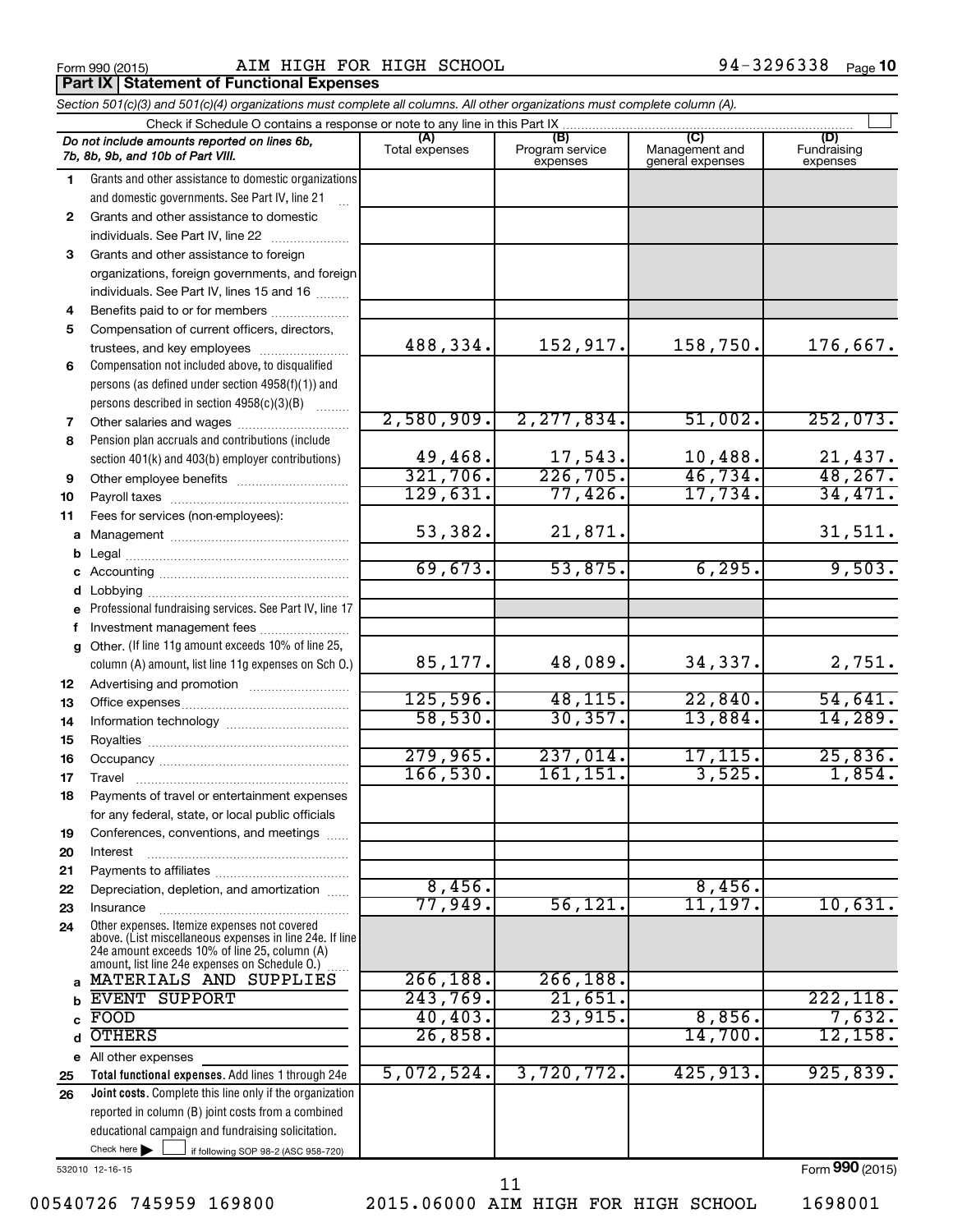|                                                                                 |                 |           |            | 8               |  |
|---------------------------------------------------------------------------------|-----------------|-----------|------------|-----------------|--|
| Prepaid expenses and deferred charges                                           |                 |           | 10,826.    | 9               |  |
| Land, buildings, and equipment: cost or other                                   |                 |           |            |                 |  |
| basis. Complete Part VI of Schedule D    10a                                    |                 | 206, 357. |            |                 |  |
|                                                                                 | 10 <sub>b</sub> | 164,073.  | 50, 740.   | 10 <sub>c</sub> |  |
|                                                                                 |                 |           |            | 11              |  |
|                                                                                 |                 |           |            | 12              |  |
|                                                                                 |                 |           |            | 13              |  |
|                                                                                 |                 |           |            | 14              |  |
|                                                                                 |                 |           |            | 15              |  |
|                                                                                 |                 |           | 3,509,714. | 16              |  |
|                                                                                 |                 |           | 69,995.    | 17              |  |
|                                                                                 |                 |           |            | 18              |  |
|                                                                                 |                 |           |            | 19              |  |
|                                                                                 |                 |           |            | 20              |  |
| Escrow or custodial account liability. Complete Part IV of Schedule D           |                 |           |            | 21              |  |
| Loans and other payables to current and former officers, directors, trustees,   |                 |           |            |                 |  |
| key employees, highest compensated employees, and disqualified persons.         |                 |           |            |                 |  |
| Complete Part II of Schedule L                                                  |                 |           |            | 22              |  |
| Secured mortgages and notes payable to unrelated third parties                  |                 |           |            | 23              |  |
| Unsecured notes and loans payable to unrelated third parties                    |                 |           |            | 24              |  |
| Other liabilities (including federal income tax, payables to related third      |                 |           |            |                 |  |
| parties, and other liabilities not included on lines 17-24). Complete Part X of |                 |           |            |                 |  |
| Schedule D                                                                      |                 |           |            | 25              |  |
|                                                                                 |                 |           | 69,995.    | 26              |  |
| Organizations that follow SFAS 117 (ASC 958), check here                        |                 | $ X $ and |            |                 |  |
| complete lines 27 through 29, and lines 33 and 34.                              |                 |           |            |                 |  |
|                                                                                 |                 |           | 2,913,887. | 27              |  |
|                                                                                 |                 |           | 525,832.   | 28              |  |
| Permanently restricted net assets                                               |                 |           |            | 29              |  |
| Organizations that do not follow SFAS 117 (ASC 958), check here ▶ L             |                 |           |            |                 |  |
| and complete lines 30 through 34.                                               |                 |           |            |                 |  |
| Capital stock or trust principal, or current funds                              |                 |           |            | 30              |  |

Form 990 (2015) Page AIM HIGH FOR HIGH SCHOOL 94-3296338

**4** Accounts receivable, net ~~~~~~~~~~~~~~~~~~~~~~~~~~ **5** Loans and other receivables from current and former officers, directors,

trustees, key employees, and highest compensated employees. Complete Part II of Schedule L ~~~~~~~~~~~~~~~~~~~~~~~~~~~~

Cash - non-interest-bearing ~~~~~~~~~~~~~~~~~~~~~~~~~ Savings and temporary cash investments ~~~~~~~~~~~~~~~~~~ Pledges and grants receivable, net ~~~~~~~~~~~~~~~~~~~~~

Check if Schedule O contains a response or note to any line in this Part X

**6** Loans and other receivables from other disqualified persons (as defined under

employers and sponsoring organizations of section 501(c)(9) voluntary employees' beneficiary organizations (see instr). Complete Part II of Sch L ...... Notes and loans receivable, net ~~~~~~~~~~~~~~~~~~~~~~~

section 4958(f)(1)), persons described in section 4958(c)(3)(B), and contributing

Capital stock or trust principal, or current funds ~~~~~~~~~~~~~~~ Paid-in or capital surplus, or land, building, or equipment fund ....................... Retained earnings, endowment, accumulated income, or other funds ............ Total net assets or fund balances ~~~~~~~~~~~~~~~~~~~~~~

Total liabilities and net assets/fund balances

**(A) (B)**

Beginning of year | | End of year

2,331,301. 2,045,853. 1,116,847. 1,626,999.

**5**

**6 7**

 $3,439,719.$   $3,681,065.$ 3,509,714. 3,715,642.

Form (2015) **990**

69,995. 34,577.

2,913,887. 2,567,229.  $\overline{1.113}$ ,836.

 $\perp$ 

506.

42,284.

3,509,714. 3,715,642. 69,995. 34,577.

**Part X** | **Balance Sheet** 

**1 2 3**

**Assets**

**b**

**23 24 25**

**Liabilities**

**26**

**27 28 29**

**Net Assets or Fund Balances**

Net Assets or Fund Balances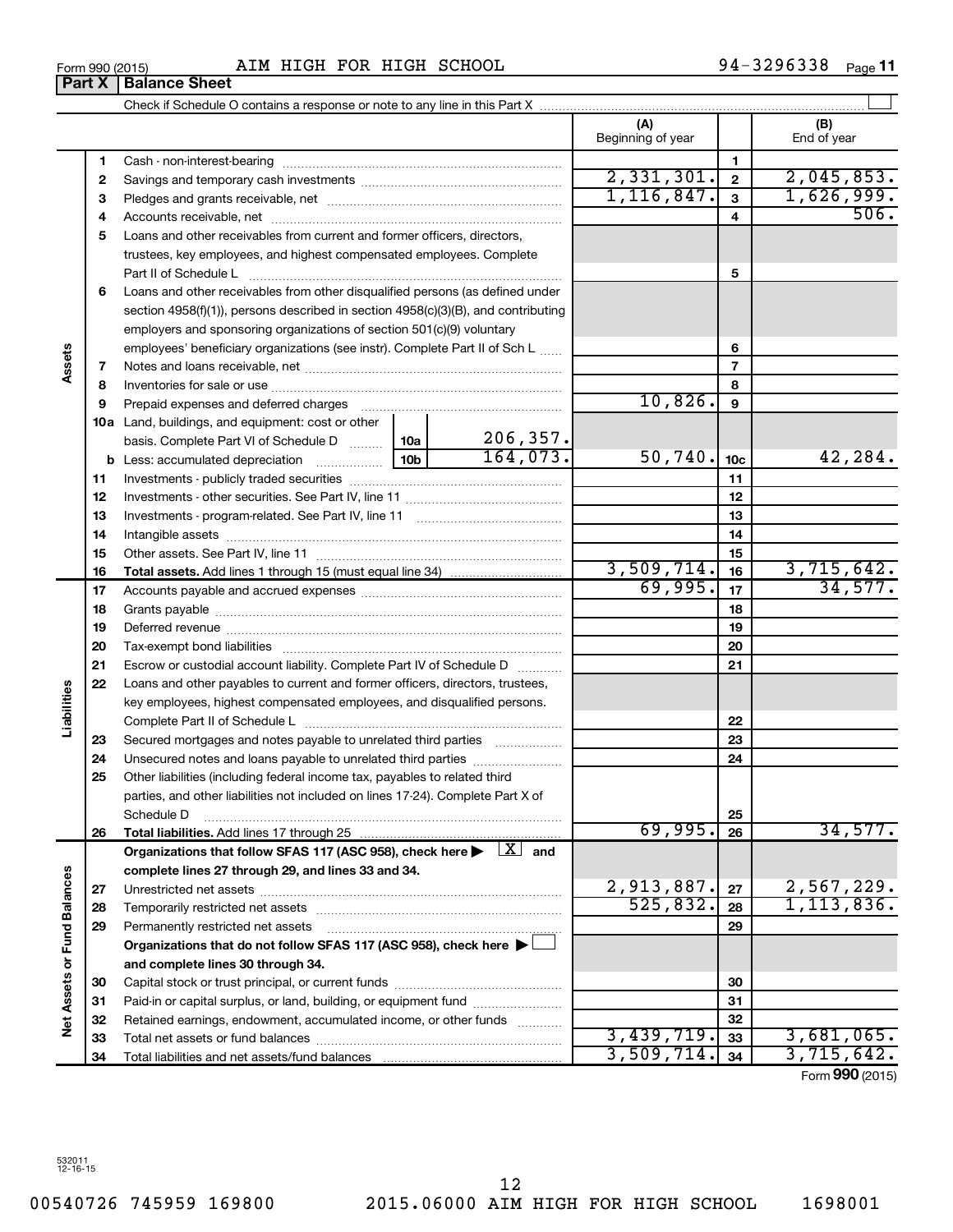|    | AIM HIGH FOR HIGH SCHOOL<br>Form 990 (2015)                                                                                                                                                                                    |                         | 94-3296338     |     | Page 12          |
|----|--------------------------------------------------------------------------------------------------------------------------------------------------------------------------------------------------------------------------------|-------------------------|----------------|-----|------------------|
|    | <b>Part XI   Reconciliation of Net Assets</b>                                                                                                                                                                                  |                         |                |     |                  |
|    |                                                                                                                                                                                                                                |                         |                |     |                  |
|    |                                                                                                                                                                                                                                |                         |                |     |                  |
| 1  |                                                                                                                                                                                                                                | 1                       | 5,313,870.     |     |                  |
| 2  |                                                                                                                                                                                                                                | $\mathbf{2}$            |                |     | 5,072,524.       |
| З  | Revenue less expenses. Subtract line 2 from line 1                                                                                                                                                                             | 3                       |                |     | 241, 346.        |
| 4  |                                                                                                                                                                                                                                | $\overline{\mathbf{4}}$ |                |     | 3,439,719.       |
| 5  | Net unrealized gains (losses) on investments [11] matter than the control of the state of the state of the state of the state of the state of the state of the state of the state of the state of the state of the state of th | 5                       |                |     |                  |
| 6  | Donated services and use of facilities                                                                                                                                                                                         | 6                       |                |     |                  |
| 7  | Investment expenses                                                                                                                                                                                                            | $\overline{7}$          |                |     |                  |
| 8  | Prior period adjustments                                                                                                                                                                                                       | 8                       |                |     |                  |
| 9  |                                                                                                                                                                                                                                | 9                       |                |     | $\overline{0}$ . |
| 10 | Net assets or fund balances at end of year. Combine lines 3 through 9 (must equal Part X, line 33,                                                                                                                             |                         |                |     |                  |
|    | column (B))                                                                                                                                                                                                                    | 10                      |                |     | 3,681,065.       |
|    | Part XII Financial Statements and Reporting                                                                                                                                                                                    |                         |                |     |                  |
|    |                                                                                                                                                                                                                                |                         |                |     |                  |
|    |                                                                                                                                                                                                                                |                         |                | Yes | No               |
| 1  | Accounting method used to prepare the Form 990: $\Box$ Cash $\Box X$ Accrual<br>$\Box$ Other                                                                                                                                   |                         |                |     |                  |
|    | If the organization changed its method of accounting from a prior year or checked "Other," explain in Schedule O.                                                                                                              |                         |                |     |                  |
|    |                                                                                                                                                                                                                                |                         | 2a             |     | x                |
|    | If "Yes," check a box below to indicate whether the financial statements for the year were compiled or reviewed on a                                                                                                           |                         |                |     |                  |
|    | separate basis, consolidated basis, or both:                                                                                                                                                                                   |                         |                |     |                  |
|    | Both consolidated and separate basis<br>Separate basis<br>Consolidated basis                                                                                                                                                   |                         |                |     |                  |
|    |                                                                                                                                                                                                                                |                         | 2 <sub>b</sub> | х   |                  |
|    | If "Yes," check a box below to indicate whether the financial statements for the year were audited on a separate basis,                                                                                                        |                         |                |     |                  |
|    | consolidated basis, or both:                                                                                                                                                                                                   |                         |                |     |                  |
|    | $\lfloor x \rfloor$ Separate basis<br>Consolidated basis<br>Both consolidated and separate basis                                                                                                                               |                         |                |     |                  |
|    | c If "Yes" to line 2a or 2b, does the organization have a committee that assumes responsibility for oversight of the audit,                                                                                                    |                         |                |     |                  |
|    | review, or compilation of its financial statements and selection of an independent accountant?                                                                                                                                 |                         | 2c             | х   |                  |
|    | If the organization changed either its oversight process or selection process during the tax year, explain in Schedule O.                                                                                                      |                         |                |     |                  |
|    | 3a As a result of a federal award, was the organization required to undergo an audit or audits as set forth in the Single Audit                                                                                                |                         |                |     |                  |
|    |                                                                                                                                                                                                                                |                         | За             |     | x                |
|    | b If "Yes," did the organization undergo the required audit or audits? If the organization did not undergo the required audit                                                                                                  |                         |                |     |                  |
|    |                                                                                                                                                                                                                                |                         | 3b             |     |                  |

Form (2015) **990**

532012 12-16-15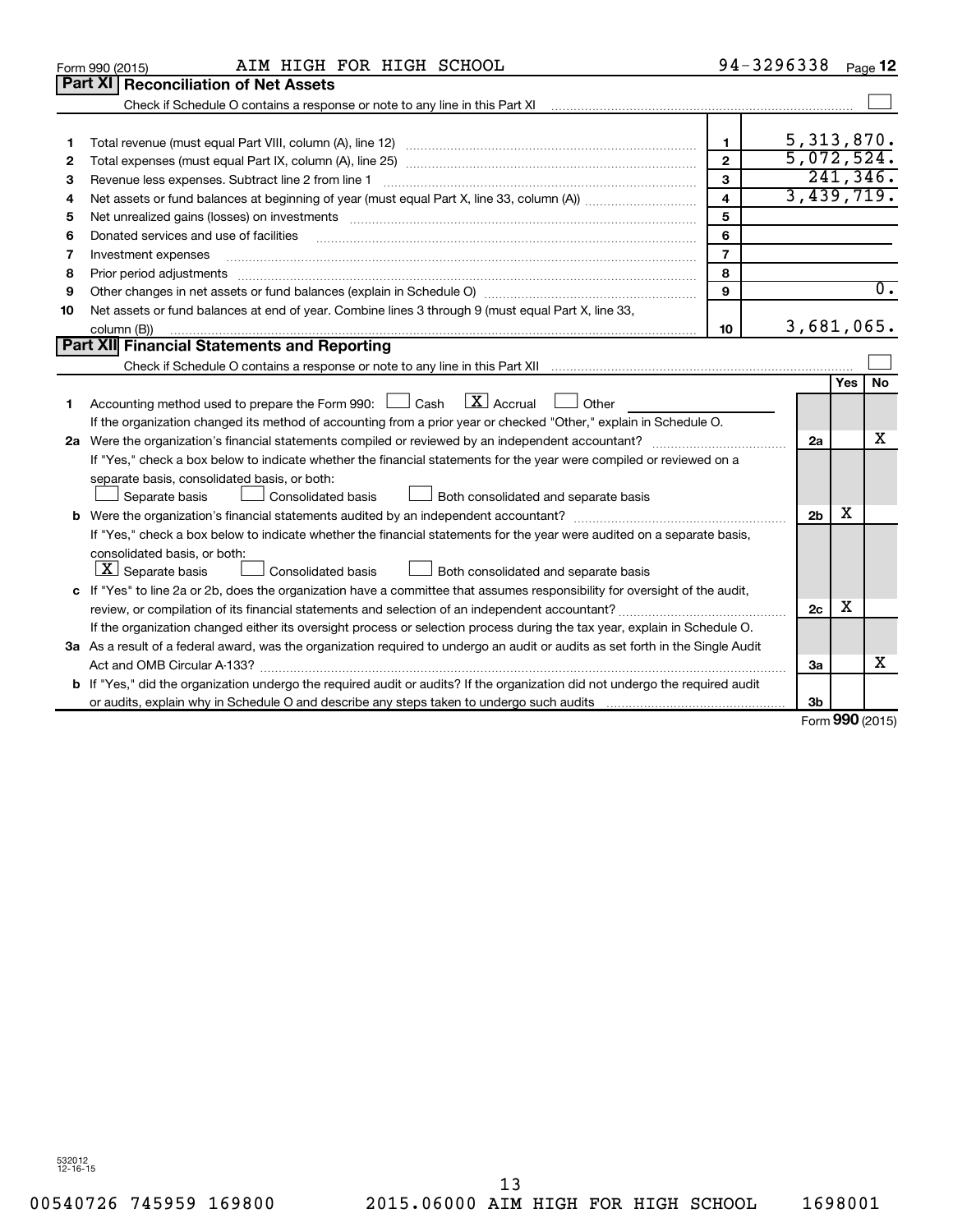| <b>SCHEDULE A</b> |  |
|-------------------|--|
|-------------------|--|

Department of the Treasury Internal Revenue Service

| (Form 990 or 990-EZ) |  |  |  |  |
|----------------------|--|--|--|--|
|----------------------|--|--|--|--|

# Form 990 or 990-EZ) **Public Charity Status and Public Support**<br>
Complete if the organization is a section 501(c)(3) organization or a section<br> **2015**

**4947(a)(1) nonexempt charitable trust. | Attach to Form 990 or Form 990-EZ.** 

| ach to Form 990 or Form 990-EZ. |  |
|---------------------------------|--|
|---------------------------------|--|

Information about Schedule A (Form 990 or 990-EZ) and its instructions is at WWW.irs.gov/form990.

| <b>Open to Public</b><br>Inspection |
|-------------------------------------|
| Ö.                                  |

OMB No. 1545-0047

|  | Name of the organization |  |
|--|--------------------------|--|

|              |                     |                                                                                                                           | Name of the organization                                                                                                                                                                                                                                                               |          |                                                       |                                            |    |                                        |  | <b>Employer identification number</b> |
|--------------|---------------------|---------------------------------------------------------------------------------------------------------------------------|----------------------------------------------------------------------------------------------------------------------------------------------------------------------------------------------------------------------------------------------------------------------------------------|----------|-------------------------------------------------------|--------------------------------------------|----|----------------------------------------|--|---------------------------------------|
|              |                     |                                                                                                                           |                                                                                                                                                                                                                                                                                        |          | AIM HIGH FOR HIGH SCHOOL                              |                                            |    |                                        |  | 94-3296338                            |
|              | Part I              |                                                                                                                           | Reason for Public Charity Status (All organizations must complete this part.) See instructions.                                                                                                                                                                                        |          |                                                       |                                            |    |                                        |  |                                       |
|              |                     |                                                                                                                           | The organization is not a private foundation because it is: (For lines 1 through 11, check only one box.)                                                                                                                                                                              |          |                                                       |                                            |    |                                        |  |                                       |
| 1.           |                     |                                                                                                                           | A church, convention of churches, or association of churches described in section 170(b)(1)(A)(i).                                                                                                                                                                                     |          |                                                       |                                            |    |                                        |  |                                       |
| $\mathbf{2}$ | $\lfloor x \rfloor$ |                                                                                                                           | A school described in section 170(b)(1)(A)(ii). (Attach Schedule E (Form 990 or 990-EZ).)                                                                                                                                                                                              |          |                                                       |                                            |    |                                        |  |                                       |
| 3            |                     |                                                                                                                           | A hospital or a cooperative hospital service organization described in section 170(b)(1)(A)(iii).                                                                                                                                                                                      |          |                                                       |                                            |    |                                        |  |                                       |
| 4            |                     |                                                                                                                           | A medical research organization operated in conjunction with a hospital described in section 170(b)(1)(A)(iii). Enter the hospital's name,                                                                                                                                             |          |                                                       |                                            |    |                                        |  |                                       |
|              |                     | city, and state:                                                                                                          |                                                                                                                                                                                                                                                                                        |          |                                                       |                                            |    |                                        |  |                                       |
| 5.           |                     | An organization operated for the benefit of a college or university owned or operated by a governmental unit described in |                                                                                                                                                                                                                                                                                        |          |                                                       |                                            |    |                                        |  |                                       |
|              |                     |                                                                                                                           | section 170(b)(1)(A)(iv). (Complete Part II.)                                                                                                                                                                                                                                          |          |                                                       |                                            |    |                                        |  |                                       |
| 6            |                     |                                                                                                                           | A federal, state, or local government or governmental unit described in section 170(b)(1)(A)(v).                                                                                                                                                                                       |          |                                                       |                                            |    |                                        |  |                                       |
| 7            |                     |                                                                                                                           | An organization that normally receives a substantial part of its support from a governmental unit or from the general public described in                                                                                                                                              |          |                                                       |                                            |    |                                        |  |                                       |
|              |                     |                                                                                                                           | section 170(b)(1)(A)(vi). (Complete Part II.)                                                                                                                                                                                                                                          |          |                                                       |                                            |    |                                        |  |                                       |
| 8<br>9       |                     |                                                                                                                           | A community trust described in section 170(b)(1)(A)(vi). (Complete Part II.)                                                                                                                                                                                                           |          |                                                       |                                            |    |                                        |  |                                       |
|              |                     |                                                                                                                           | An organization that normally receives: (1) more than 33 1/3% of its support from contributions, membership fees, and gross receipts from                                                                                                                                              |          |                                                       |                                            |    |                                        |  |                                       |
|              |                     |                                                                                                                           | activities related to its exempt functions - subject to certain exceptions, and (2) no more than 33 1/3% of its support from gross investment<br>income and unrelated business taxable income (less section 511 tax) from businesses acquired by the organization after June 30, 1975. |          |                                                       |                                            |    |                                        |  |                                       |
|              |                     |                                                                                                                           | See section 509(a)(2). (Complete Part III.)                                                                                                                                                                                                                                            |          |                                                       |                                            |    |                                        |  |                                       |
| 10           |                     |                                                                                                                           | An organization organized and operated exclusively to test for public safety. See section 509(a)(4).                                                                                                                                                                                   |          |                                                       |                                            |    |                                        |  |                                       |
| 11           |                     |                                                                                                                           | An organization organized and operated exclusively for the benefit of, to perform the functions of, or to carry out the purposes of one or                                                                                                                                             |          |                                                       |                                            |    |                                        |  |                                       |
|              |                     |                                                                                                                           | more publicly supported organizations described in section 509(a)(1) or section 509(a)(2). See section 509(a)(3). Check the box in                                                                                                                                                     |          |                                                       |                                            |    |                                        |  |                                       |
|              |                     |                                                                                                                           | lines 11a through 11d that describes the type of supporting organization and complete lines 11e, 11f, and 11g.                                                                                                                                                                         |          |                                                       |                                            |    |                                        |  |                                       |
| а            |                     |                                                                                                                           | Type I. A supporting organization operated, supervised, or controlled by its supported organization(s), typically by giving                                                                                                                                                            |          |                                                       |                                            |    |                                        |  |                                       |
|              |                     |                                                                                                                           | the supported organization(s) the power to regularly appoint or elect a majority of the directors or trustees of the supporting                                                                                                                                                        |          |                                                       |                                            |    |                                        |  |                                       |
|              |                     |                                                                                                                           | organization. You must complete Part IV, Sections A and B.                                                                                                                                                                                                                             |          |                                                       |                                            |    |                                        |  |                                       |
| b            |                     |                                                                                                                           | Type II. A supporting organization supervised or controlled in connection with its supported organization(s), by having                                                                                                                                                                |          |                                                       |                                            |    |                                        |  |                                       |
|              |                     |                                                                                                                           | control or management of the supporting organization vested in the same persons that control or manage the supported                                                                                                                                                                   |          |                                                       |                                            |    |                                        |  |                                       |
|              |                     |                                                                                                                           | organization(s). You must complete Part IV, Sections A and C.                                                                                                                                                                                                                          |          |                                                       |                                            |    |                                        |  |                                       |
| с            |                     |                                                                                                                           | Type III functionally integrated. A supporting organization operated in connection with, and functionally integrated with,                                                                                                                                                             |          |                                                       |                                            |    |                                        |  |                                       |
|              |                     |                                                                                                                           | its supported organization(s) (see instructions). You must complete Part IV, Sections A, D, and E.                                                                                                                                                                                     |          |                                                       |                                            |    |                                        |  |                                       |
| d            |                     |                                                                                                                           | Type III non-functionally integrated. A supporting organization operated in connection with its supported organization(s)                                                                                                                                                              |          |                                                       |                                            |    |                                        |  |                                       |
|              |                     |                                                                                                                           | that is not functionally integrated. The organization generally must satisfy a distribution requirement and an attentiveness                                                                                                                                                           |          |                                                       |                                            |    |                                        |  |                                       |
|              |                     |                                                                                                                           | requirement (see instructions). You must complete Part IV, Sections A and D, and Part V.                                                                                                                                                                                               |          |                                                       |                                            |    |                                        |  |                                       |
| е            |                     |                                                                                                                           | Check this box if the organization received a written determination from the IRS that it is a Type I, Type II, Type III                                                                                                                                                                |          |                                                       |                                            |    |                                        |  |                                       |
|              |                     |                                                                                                                           | functionally integrated, or Type III non-functionally integrated supporting organization.                                                                                                                                                                                              |          |                                                       |                                            |    |                                        |  |                                       |
|              |                     |                                                                                                                           |                                                                                                                                                                                                                                                                                        |          |                                                       |                                            |    |                                        |  |                                       |
|              |                     |                                                                                                                           | g Provide the following information about the supported organization(s).                                                                                                                                                                                                               |          |                                                       |                                            |    |                                        |  |                                       |
|              |                     |                                                                                                                           | (i) Name of supported<br>organization                                                                                                                                                                                                                                                  | (ii) EIN | (iii) Type of organization<br>(described on lines 1-9 | (iv) Is the organization<br>listed in your |    | (v) Amount of monetary<br>support (see |  | (vi) Amount of<br>other support (see  |
|              |                     |                                                                                                                           |                                                                                                                                                                                                                                                                                        |          | above (see instructions))                             | governing document?                        |    | instructions)                          |  | instructions)                         |
|              |                     |                                                                                                                           |                                                                                                                                                                                                                                                                                        |          |                                                       | Yes                                        | No |                                        |  |                                       |
|              |                     |                                                                                                                           |                                                                                                                                                                                                                                                                                        |          |                                                       |                                            |    |                                        |  |                                       |
|              |                     |                                                                                                                           |                                                                                                                                                                                                                                                                                        |          |                                                       |                                            |    |                                        |  |                                       |
|              |                     |                                                                                                                           |                                                                                                                                                                                                                                                                                        |          |                                                       |                                            |    |                                        |  |                                       |
|              |                     |                                                                                                                           |                                                                                                                                                                                                                                                                                        |          |                                                       |                                            |    |                                        |  |                                       |
|              |                     |                                                                                                                           |                                                                                                                                                                                                                                                                                        |          |                                                       |                                            |    |                                        |  |                                       |
|              |                     |                                                                                                                           |                                                                                                                                                                                                                                                                                        |          |                                                       |                                            |    |                                        |  |                                       |
|              |                     |                                                                                                                           |                                                                                                                                                                                                                                                                                        |          |                                                       |                                            |    |                                        |  |                                       |
|              |                     |                                                                                                                           |                                                                                                                                                                                                                                                                                        |          |                                                       |                                            |    |                                        |  |                                       |
|              |                     |                                                                                                                           |                                                                                                                                                                                                                                                                                        |          |                                                       |                                            |    |                                        |  |                                       |
|              |                     |                                                                                                                           |                                                                                                                                                                                                                                                                                        |          |                                                       |                                            |    |                                        |  |                                       |
| Total        |                     |                                                                                                                           |                                                                                                                                                                                                                                                                                        |          |                                                       |                                            |    |                                        |  |                                       |
|              |                     |                                                                                                                           |                                                                                                                                                                                                                                                                                        |          |                                                       |                                            |    |                                        |  |                                       |

Form 990 or 990-EZ. 532021 09-23-15 LHA **For Paperwork Reduction Act Notice, see the Instructions for** 

00540726 745959 169800 2015.06000 AIM HIGH FOR HIGH SCHOOL 1698001

14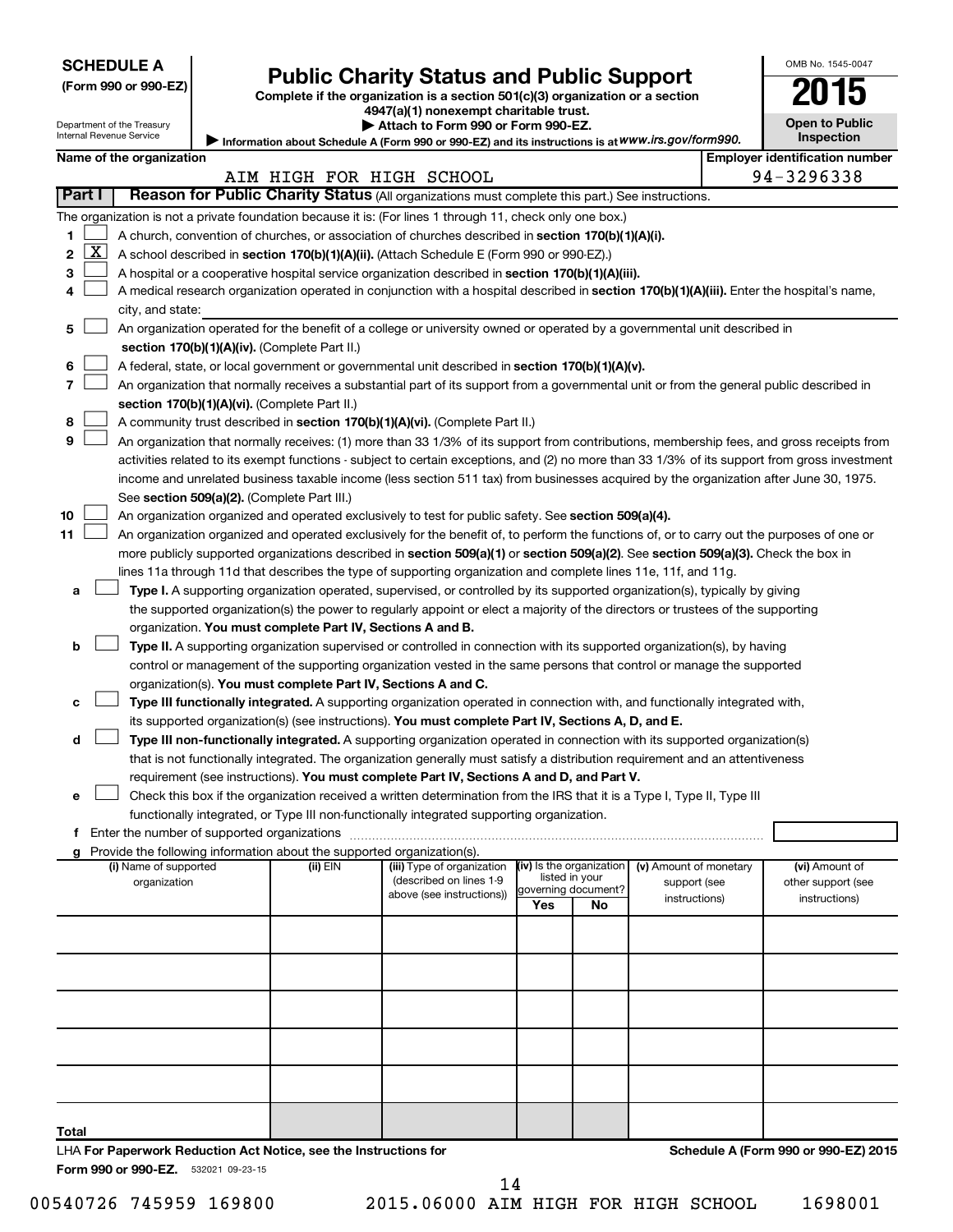#### Schedule A (Form 990 or 990-EZ) 2015  $\,$  AIM HIGH FOR HIGH SCHOOL  $\,$  94 - 3296338  $\,$  Page

94-3296338 Page 2

(Complete only if you checked the box on line 5, 7, or 8 of Part I or if the organization failed to qualify under Part III. If the organization fails to qualify under the tests listed below, please complete Part III.) **Part II Support Schedule for Organizations Described in Sections 170(b)(1)(A)(iv) and 170(b)(1)(A)(vi)**

|   | <b>Section A. Public Support</b>                                                                                                           |          |          |            |            |          |                                      |
|---|--------------------------------------------------------------------------------------------------------------------------------------------|----------|----------|------------|------------|----------|--------------------------------------|
|   | Calendar year (or fiscal year beginning in)                                                                                                | (a) 2011 | (b) 2012 | $(c)$ 2013 | $(d)$ 2014 | (e) 2015 | (f) Total                            |
|   | 1 Gifts, grants, contributions, and                                                                                                        |          |          |            |            |          |                                      |
|   | membership fees received. (Do not                                                                                                          |          |          |            |            |          |                                      |
|   | include any "unusual grants.")                                                                                                             |          |          |            |            |          |                                      |
|   | 2 Tax revenues levied for the organ-                                                                                                       |          |          |            |            |          |                                      |
|   | ization's benefit and either paid to                                                                                                       |          |          |            |            |          |                                      |
|   | or expended on its behalf                                                                                                                  |          |          |            |            |          |                                      |
|   | 3 The value of services or facilities                                                                                                      |          |          |            |            |          |                                      |
|   | furnished by a governmental unit to                                                                                                        |          |          |            |            |          |                                      |
|   | the organization without charge                                                                                                            |          |          |            |            |          |                                      |
|   | 4 Total. Add lines 1 through 3                                                                                                             |          |          |            |            |          |                                      |
|   | 5 The portion of total contributions                                                                                                       |          |          |            |            |          |                                      |
|   | by each person (other than a                                                                                                               |          |          |            |            |          |                                      |
|   | governmental unit or publicly                                                                                                              |          |          |            |            |          |                                      |
|   | supported organization) included                                                                                                           |          |          |            |            |          |                                      |
|   | on line 1 that exceeds 2% of the                                                                                                           |          |          |            |            |          |                                      |
|   | amount shown on line 11,                                                                                                                   |          |          |            |            |          |                                      |
|   | column (f)                                                                                                                                 |          |          |            |            |          |                                      |
|   | 6 Public support. Subtract line 5 from line 4.                                                                                             |          |          |            |            |          |                                      |
|   | <b>Section B. Total Support</b>                                                                                                            |          |          |            |            |          |                                      |
|   | Calendar year (or fiscal year beginning in)                                                                                                | (a) 2011 | (b) 2012 | $(c)$ 2013 | $(d)$ 2014 | (e) 2015 | (f) Total                            |
|   | 7 Amounts from line 4                                                                                                                      |          |          |            |            |          |                                      |
|   | 8 Gross income from interest.                                                                                                              |          |          |            |            |          |                                      |
|   | dividends, payments received on                                                                                                            |          |          |            |            |          |                                      |
|   | securities loans, rents, royalties                                                                                                         |          |          |            |            |          |                                      |
|   | and income from similar sources                                                                                                            |          |          |            |            |          |                                      |
| 9 | Net income from unrelated business                                                                                                         |          |          |            |            |          |                                      |
|   | activities, whether or not the                                                                                                             |          |          |            |            |          |                                      |
|   | business is regularly carried on                                                                                                           |          |          |            |            |          |                                      |
|   | 10 Other income. Do not include gain                                                                                                       |          |          |            |            |          |                                      |
|   | or loss from the sale of capital                                                                                                           |          |          |            |            |          |                                      |
|   | assets (Explain in Part VI.)                                                                                                               |          |          |            |            |          |                                      |
|   | 11 Total support. Add lines 7 through 10                                                                                                   |          |          |            |            |          |                                      |
|   | <b>12</b> Gross receipts from related activities, etc. (see instructions)                                                                  |          |          |            |            | 12       |                                      |
|   | 13 First five years. If the Form 990 is for the organization's first, second, third, fourth, or fifth tax year as a section 501(c)(3)      |          |          |            |            |          |                                      |
|   | organization, check this box and stop here                                                                                                 |          |          |            |            |          |                                      |
|   | Section C. Computation of Public Support Percentage                                                                                        |          |          |            |            |          |                                      |
|   |                                                                                                                                            |          |          |            |            | 14       | %                                    |
|   |                                                                                                                                            |          |          |            |            | 15       | %                                    |
|   | 16a 33 1/3% support test - 2015. If the organization did not check the box on line 13, and line 14 is 33 1/3% or more, check this box and  |          |          |            |            |          |                                      |
|   | stop here. The organization qualifies as a publicly supported organization matchinary material content and the                             |          |          |            |            |          |                                      |
|   | b 33 1/3% support test - 2014. If the organization did not check a box on line 13 or 16a, and line 15 is 33 1/3% or more, check this box   |          |          |            |            |          |                                      |
|   | and stop here. The organization qualifies as a publicly supported organization manufaction and stop here. The organization                 |          |          |            |            |          |                                      |
|   | 17a 10% -facts-and-circumstances test - 2015. If the organization did not check a box on line 13, 16a, or 16b, and line 14 is 10% or more, |          |          |            |            |          |                                      |
|   | and if the organization meets the "facts-and-circumstances" test, check this box and stop here. Explain in Part VI how the organization    |          |          |            |            |          |                                      |
|   |                                                                                                                                            |          |          |            |            |          |                                      |
|   | b 10% -facts-and-circumstances test - 2014. If the organization did not check a box on line 13, 16a, 16b, or 17a, and line 15 is 10% or    |          |          |            |            |          |                                      |
|   | more, and if the organization meets the "facts-and-circumstances" test, check this box and stop here. Explain in Part VI how the           |          |          |            |            |          |                                      |
|   | organization meets the "facts-and-circumstances" test. The organization qualifies as a publicly supported organization                     |          |          |            |            |          |                                      |
|   | 18 Private foundation. If the organization did not check a box on line 13, 16a, 16b, 17a, or 17b, check this box and see instructions.     |          |          |            |            |          |                                      |
|   |                                                                                                                                            |          |          |            |            |          | Schedule A (Form 990 or 990-EZ) 2015 |

532022 09-23-15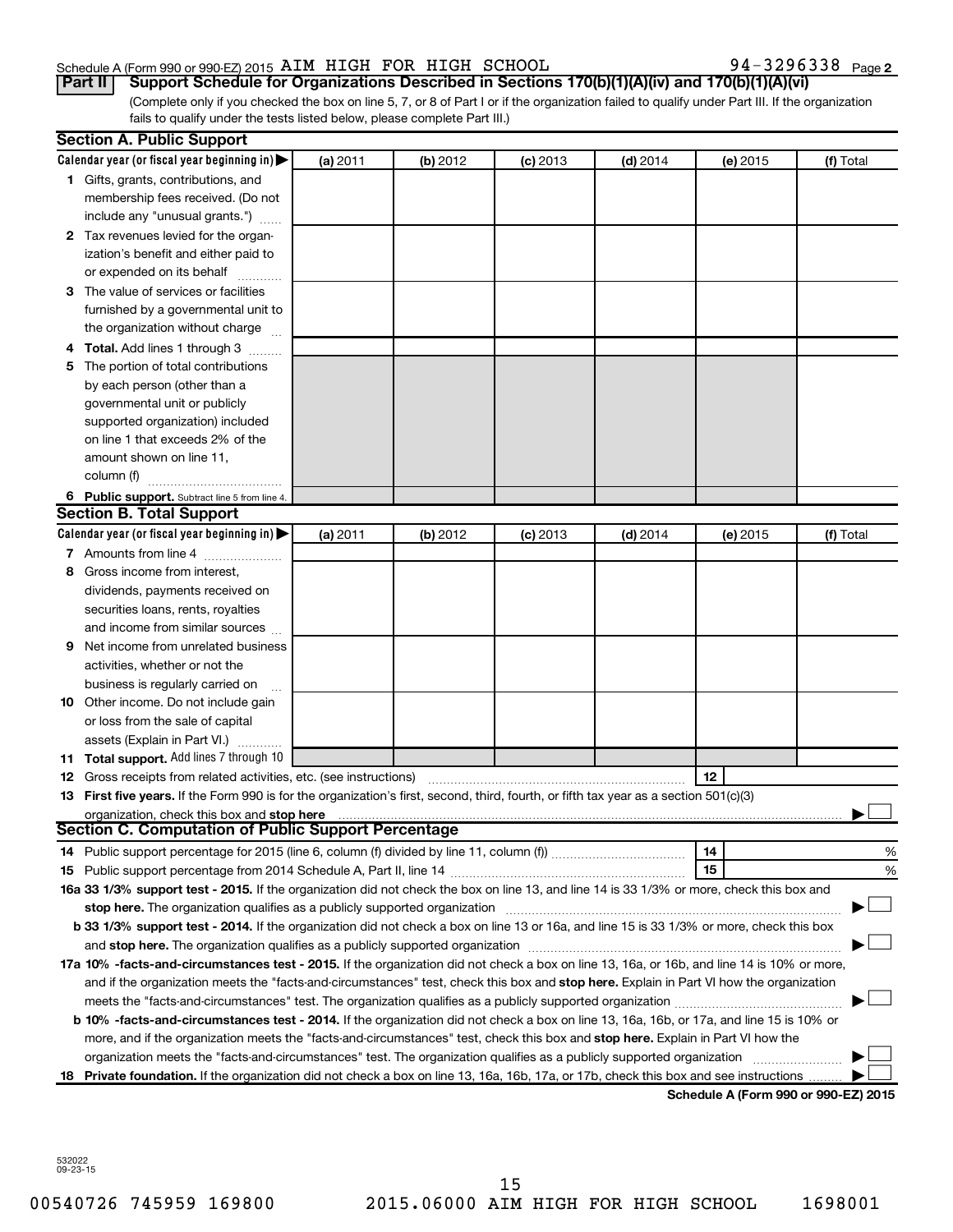#### Schedule A (Form 990 or 990-EZ) 2015  $\,$  AIM HIGH FOR HIGH SCHOOL  $\,$  94 - 3296338  $\,$  Page **Part III Support Schedule for Organizations Described in Section 509(a)(2)**

(Complete only if you checked the box on line 9 of Part I or if the organization failed to qualify under Part II. If the organization fails to qualify under the tests listed below, please complete Part II.)

|    | Calendar year (or fiscal year beginning in)                                                                                                                                                                                   | (a) 2011 | (b) 2012 | $(c)$ 2013 | $(d)$ 2014 |    | (e) 2015 | (f) Total                            |
|----|-------------------------------------------------------------------------------------------------------------------------------------------------------------------------------------------------------------------------------|----------|----------|------------|------------|----|----------|--------------------------------------|
|    | 1 Gifts, grants, contributions, and                                                                                                                                                                                           |          |          |            |            |    |          |                                      |
|    | membership fees received. (Do not                                                                                                                                                                                             |          |          |            |            |    |          |                                      |
|    | include any "unusual grants.")                                                                                                                                                                                                |          |          |            |            |    |          |                                      |
|    | 2 Gross receipts from admissions,<br>merchandise sold or services per-<br>formed, or facilities furnished in                                                                                                                  |          |          |            |            |    |          |                                      |
|    | any activity that is related to the<br>organization's tax-exempt purpose                                                                                                                                                      |          |          |            |            |    |          |                                      |
| з  | Gross receipts from activities that                                                                                                                                                                                           |          |          |            |            |    |          |                                      |
|    | are not an unrelated trade or bus-                                                                                                                                                                                            |          |          |            |            |    |          |                                      |
|    | iness under section 513                                                                                                                                                                                                       |          |          |            |            |    |          |                                      |
| 4  | Tax revenues levied for the organ-                                                                                                                                                                                            |          |          |            |            |    |          |                                      |
|    | ization's benefit and either paid to<br>or expended on its behalf<br>.                                                                                                                                                        |          |          |            |            |    |          |                                      |
| 5  | The value of services or facilities                                                                                                                                                                                           |          |          |            |            |    |          |                                      |
|    | furnished by a governmental unit to<br>the organization without charge                                                                                                                                                        |          |          |            |            |    |          |                                      |
|    |                                                                                                                                                                                                                               |          |          |            |            |    |          |                                      |
| 6  | Total. Add lines 1 through 5                                                                                                                                                                                                  |          |          |            |            |    |          |                                      |
|    | 7a Amounts included on lines 1, 2, and                                                                                                                                                                                        |          |          |            |            |    |          |                                      |
|    | 3 received from disqualified persons                                                                                                                                                                                          |          |          |            |            |    |          |                                      |
|    | <b>b</b> Amounts included on lines 2 and 3 received<br>from other than disqualified persons that<br>exceed the greater of \$5,000 or 1% of the                                                                                |          |          |            |            |    |          |                                      |
|    | amount on line 13 for the year                                                                                                                                                                                                |          |          |            |            |    |          |                                      |
|    | c Add lines 7a and 7b                                                                                                                                                                                                         |          |          |            |            |    |          |                                      |
|    | 8 Public support. (Subtract line 7c from line 6.)<br><b>Section B. Total Support</b>                                                                                                                                          |          |          |            |            |    |          |                                      |
|    | Calendar year (or fiscal year beginning in)                                                                                                                                                                                   | (a) 2011 | (b) 2012 | $(c)$ 2013 | $(d)$ 2014 |    | (e) 2015 | (f) Total                            |
|    | 9 Amounts from line 6                                                                                                                                                                                                         |          |          |            |            |    |          |                                      |
|    | <b>10a</b> Gross income from interest,<br>dividends, payments received on<br>securities loans, rents, royalties<br>and income from similar sources                                                                            |          |          |            |            |    |          |                                      |
|    | <b>b</b> Unrelated business taxable income                                                                                                                                                                                    |          |          |            |            |    |          |                                      |
|    | (less section 511 taxes) from businesses<br>acquired after June 30, 1975                                                                                                                                                      |          |          |            |            |    |          |                                      |
|    | c Add lines 10a and 10b                                                                                                                                                                                                       |          |          |            |            |    |          |                                      |
|    | <b>11</b> Net income from unrelated business<br>activities not included in line 10b.<br>whether or not the business is<br>regularly carried on                                                                                |          |          |            |            |    |          |                                      |
|    | 12 Other income. Do not include gain<br>or loss from the sale of capital<br>assets (Explain in Part VI.)                                                                                                                      |          |          |            |            |    |          |                                      |
|    | 13 Total support. (Add lines 9, 10c, 11, and 12.)                                                                                                                                                                             |          |          |            |            |    |          |                                      |
|    | 14 First five years. If the Form 990 is for the organization's first, second, third, fourth, or fifth tax year as a section 501(c)(3) organization,                                                                           |          |          |            |            |    |          |                                      |
|    | check this box and stop here measurements and the contract of the state of the state of the state of the state of the state of the state of the state of the state of the state of the state of the state of the state of the |          |          |            |            |    |          |                                      |
|    | Section C. Computation of Public Support Percentage                                                                                                                                                                           |          |          |            |            |    |          |                                      |
|    |                                                                                                                                                                                                                               |          |          |            |            | 15 |          | %                                    |
| 16 |                                                                                                                                                                                                                               |          |          |            |            | 16 |          | %                                    |
|    | Section D. Computation of Investment Income Percentage                                                                                                                                                                        |          |          |            |            |    |          |                                      |
|    |                                                                                                                                                                                                                               |          |          |            |            | 17 |          | %                                    |
| 18 |                                                                                                                                                                                                                               |          |          |            |            | 18 |          | %                                    |
|    | 19a 33 1/3% support tests - 2015. If the organization did not check the box on line 14, and line 15 is more than 33 1/3%, and line 17 is not                                                                                  |          |          |            |            |    |          |                                      |
|    | more than 33 1/3%, check this box and stop here. The organization qualifies as a publicly supported organization <i>marroummanness</i>                                                                                        |          |          |            |            |    |          |                                      |
|    |                                                                                                                                                                                                                               |          |          |            |            |    |          |                                      |
|    |                                                                                                                                                                                                                               |          |          |            |            |    |          |                                      |
|    | b 33 1/3% support tests - 2014. If the organization did not check a box on line 14 or line 19a, and line 16 is more than 33 1/3%, and                                                                                         |          |          |            |            |    |          |                                      |
|    | line 18 is not more than 33 1/3%, check this box and stop here. The organization qualifies as a publicly supported organization                                                                                               |          |          |            |            |    |          |                                      |
|    | 532023 09-23-15                                                                                                                                                                                                               |          |          |            |            |    |          | Schedule A (Form 990 or 990-EZ) 2015 |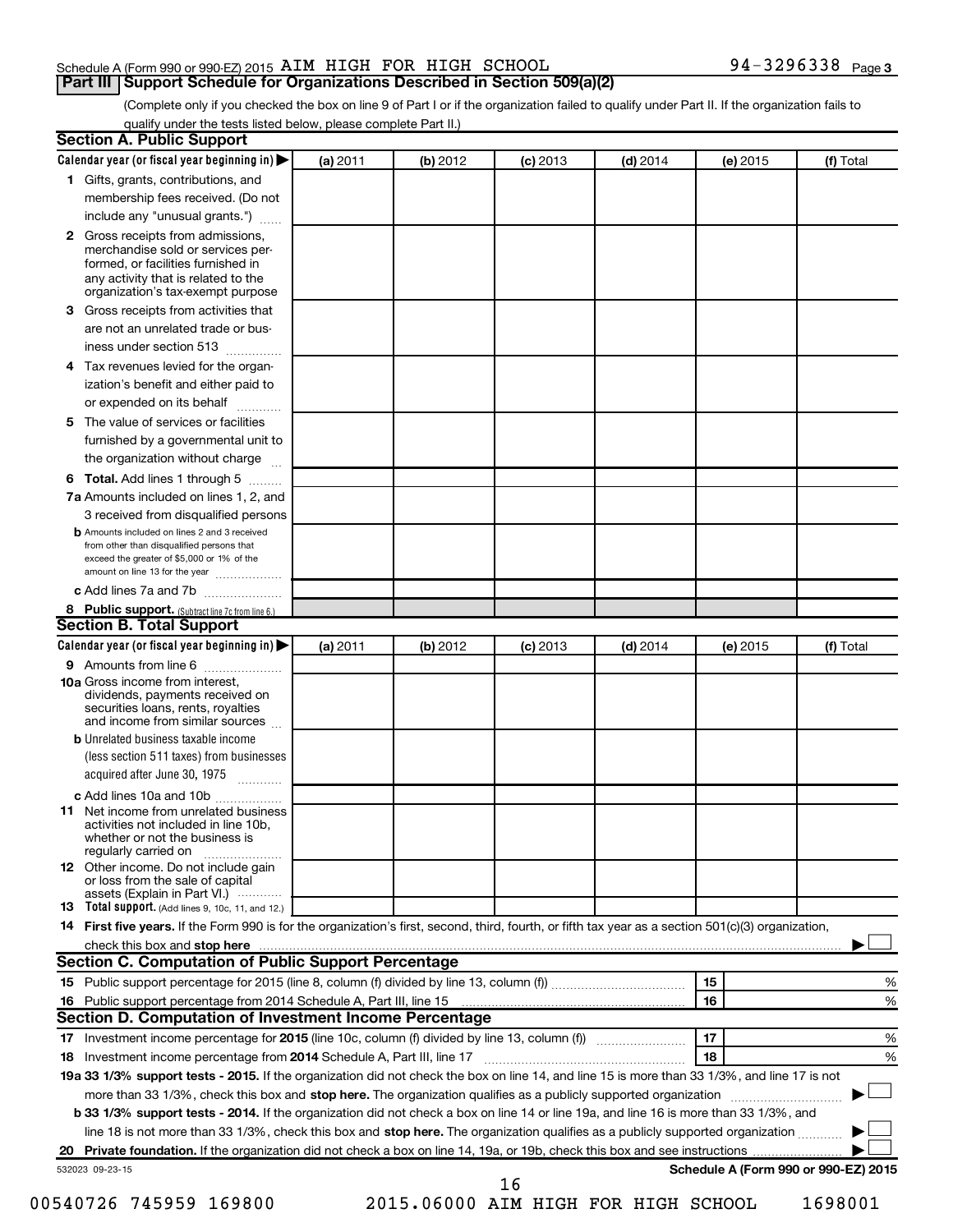**1**

**2**

**3a**

**3b**

**3c**

**4a**

**4b**

**4c**

**5a**

**5b 5c**

**6**

**7**

**8**

**9a**

**9b**

**9c**

**10a**

**10b**

**Schedule A (Form 990 or 990-EZ) 2015**

**Yes No**

### **Part IV Supporting Organizations**

(Complete only if you checked a box in line 11 on Part I. If you checked 11a of Part I, complete Sections A and B. If you checked 11b of Part I, complete Sections A and C. If you checked 11c of Part I, complete Sections A, D, and E. If you checked 11d of Part I, complete Sections A and D, and complete Part V.)

#### **Section A. All Supporting Organizations**

- **1** Are all of the organization's supported organizations listed by name in the organization's governing documents? If "No" describe in Part VI how the supported organizations are designated. If designated by *class or purpose, describe the designation. If historic and continuing relationship, explain.*
- **2** Did the organization have any supported organization that does not have an IRS determination of status under section 509(a)(1) or (2)? If "Yes," explain in Part VI how the organization determined that the supported *organization was described in section 509(a)(1) or (2).*
- **3a** Did the organization have a supported organization described in section 501(c)(4), (5), or (6)? If "Yes," answer *(b) and (c) below.*
- **b** Did the organization confirm that each supported organization qualified under section 501(c)(4), (5), or (6) and satisfied the public support tests under section 509(a)(2)? If "Yes," describe in Part VI when and how the *organization made the determination.*
- **c** Did the organization ensure that all support to such organizations was used exclusively for section 170(c)(2)(B) purposes? If "Yes," explain in Part VI what controls the organization put in place to ensure such use.
- **4 a** *If* Was any supported organization not organized in the United States ("foreign supported organization")? *"Yes," and if you checked 11a or 11b in Part I, answer (b) and (c) below.*
- **b** Did the organization have ultimate control and discretion in deciding whether to make grants to the foreign supported organization? If "Yes," describe in Part VI how the organization had such control and discretion *despite being controlled or supervised by or in connection with its supported organizations.*
- **c** Did the organization support any foreign supported organization that does not have an IRS determination under sections 501(c)(3) and 509(a)(1) or (2)? If "Yes," explain in Part VI what controls the organization used *to ensure that all support to the foreign supported organization was used exclusively for section 170(c)(2)(B) purposes.*
- **5a** Did the organization add, substitute, or remove any supported organizations during the tax year? If "Yes," answer (b) and (c) below (if applicable). Also, provide detail in Part VI, including (i) the names and EIN *numbers of the supported organizations added, substituted, or removed; (ii) the reasons for each such action; (iii) the authority under the organization's organizing document authorizing such action; and (iv) how the action was accomplished (such as by amendment to the organizing document).*
- **b Type I or Type II only.** Was any added or substituted supported organization part of a class already designated in the organization's organizing document?
- **c Substitutions only.**  Was the substitution the result of an event beyond the organization's control?
- **6** Did the organization provide support (whether in the form of grants or the provision of services or facilities) to support or benefit one or more of the filing organization's supported organizations? If "Yes," provide detail in anyone other than (i) its supported organizations, (ii) individuals that are part of the charitable class benefited by one or more of its supported organizations, or (iii) other supporting organizations that also *Part VI.*
- **7** Did the organization provide a grant, loan, compensation, or other similar payment to a substantial contributor regard to a substantial contributor? If "Yes," complete Part I of Schedule L (Form 990 or 990-EZ). (defined in section 4958(c)(3)(C)), a family member of a substantial contributor, or a 35% controlled entity with
- **8** Did the organization make a loan to a disqualified person (as defined in section 4958) not described in line 7? *If "Yes," complete Part I of Schedule L (Form 990 or 990-EZ).*
- **9 a** Was the organization controlled directly or indirectly at any time during the tax year by one or more in section 509(a)(1) or (2))? If "Yes," provide detail in Part VI. disqualified persons as defined in section 4946 (other than foundation managers and organizations described
- **b** Did one or more disqualified persons (as defined in line 9a) hold a controlling interest in any entity in which the supporting organization had an interest? If "Yes," provide detail in Part VI.
- **c** Did a disqualified person (as defined in line 9a) have an ownership interest in, or derive any personal benefit from, assets in which the supporting organization also had an interest? If "Yes," provide detail in Part VI.
- **10 a** Was the organization subject to the excess business holdings rules of section 4943 because of section supporting organizations)? If "Yes," answer 10b below. 4943(f) (regarding certain Type II supporting organizations, and all Type III non-functionally integrated
	- **b** Did the organization have any excess business holdings in the tax year? (Use Schedule C, Form 4720, to *determine whether the organization had excess business holdings.)*

532024 09-23-15

00540726 745959 169800 2015.06000 AIM HIGH FOR HIGH SCHOOL 1698001

17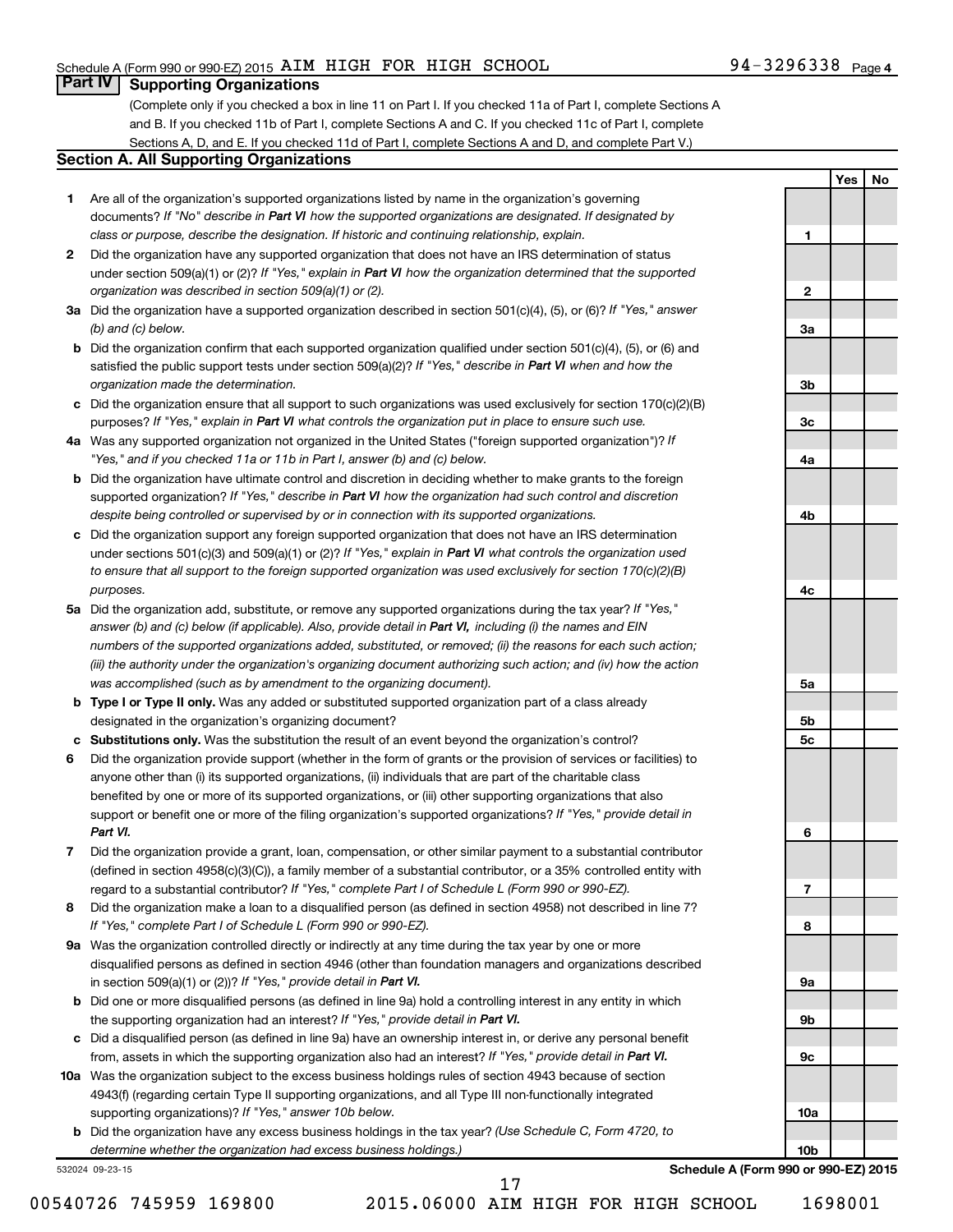#### Schedule A (Form 990 or 990-EZ) 2015 AIM HIGH FOR HIGH SCHOOL 94--3296338 Page AIM HIGH FOR HIGH SCHOOL 94-3296338

|    | <b>Part IV</b>  | <b>Supporting Organizations (continued)</b>                                                                                     |                 |     |    |
|----|-----------------|---------------------------------------------------------------------------------------------------------------------------------|-----------------|-----|----|
|    |                 |                                                                                                                                 |                 | Yes | No |
| 11 |                 | Has the organization accepted a gift or contribution from any of the following persons?                                         |                 |     |    |
| а  |                 | A person who directly or indirectly controls, either alone or together with persons described in (b) and (c)                    |                 |     |    |
|    |                 | below, the governing body of a supported organization?                                                                          | 11a             |     |    |
|    |                 | <b>b</b> A family member of a person described in (a) above?                                                                    | 11 <sub>b</sub> |     |    |
|    |                 | c A 35% controlled entity of a person described in (a) or (b) above? If "Yes" to a, b, or c, provide detail in Part VI.         | 11c             |     |    |
|    |                 | <b>Section B. Type I Supporting Organizations</b>                                                                               |                 |     |    |
|    |                 |                                                                                                                                 |                 | Yes | No |
| 1. |                 | Did the directors, trustees, or membership of one or more supported organizations have the power to                             |                 |     |    |
|    |                 | regularly appoint or elect at least a majority of the organization's directors or trustees at all times during the              |                 |     |    |
|    |                 |                                                                                                                                 |                 |     |    |
|    |                 | tax year? If "No," describe in Part VI how the supported organization(s) effectively operated, supervised, or                   |                 |     |    |
|    |                 | controlled the organization's activities. If the organization had more than one supported organization,                         |                 |     |    |
|    |                 | describe how the powers to appoint and/or remove directors or trustees were allocated among the supported                       |                 |     |    |
|    |                 | organizations and what conditions or restrictions, if any, applied to such powers during the tax year.                          | 1               |     |    |
| 2  |                 | Did the organization operate for the benefit of any supported organization other than the supported                             |                 |     |    |
|    |                 | organization(s) that operated, supervised, or controlled the supporting organization? If "Yes," explain in                      |                 |     |    |
|    |                 | Part VI how providing such benefit carried out the purposes of the supported organization(s) that operated,                     |                 |     |    |
|    |                 | supervised, or controlled the supporting organization.                                                                          | 2               |     |    |
|    |                 | <b>Section C. Type II Supporting Organizations</b>                                                                              |                 |     |    |
|    |                 |                                                                                                                                 |                 | Yes | No |
| 1. |                 | Were a majority of the organization's directors or trustees during the tax year also a majority of the directors                |                 |     |    |
|    |                 | or trustees of each of the organization's supported organization(s)? If "No," describe in Part VI how control                   |                 |     |    |
|    |                 | or management of the supporting organization was vested in the same persons that controlled or managed                          |                 |     |    |
|    |                 | the supported organization(s).                                                                                                  | 1               |     |    |
|    |                 | <b>Section D. All Type III Supporting Organizations</b>                                                                         |                 |     |    |
|    |                 |                                                                                                                                 |                 | Yes | No |
| 1  |                 | Did the organization provide to each of its supported organizations, by the last day of the fifth month of the                  |                 |     |    |
|    |                 | organization's tax year, (i) a written notice describing the type and amount of support provided during the prior tax           |                 |     |    |
|    |                 | year, (ii) a copy of the Form 990 that was most recently filed as of the date of notification, and (iii) copies of the          |                 |     |    |
|    |                 | organization's governing documents in effect on the date of notification, to the extent not previously provided?                | 1               |     |    |
| 2  |                 | Were any of the organization's officers, directors, or trustees either (i) appointed or elected by the supported                |                 |     |    |
|    |                 | organization(s) or (ii) serving on the governing body of a supported organization? If "No," explain in Part VI how              |                 |     |    |
|    |                 | the organization maintained a close and continuous working relationship with the supported organization(s).                     | 2               |     |    |
| 3  |                 | By reason of the relationship described in (2), did the organization's supported organizations have a                           |                 |     |    |
|    |                 | significant voice in the organization's investment policies and in directing the use of the organization's                      |                 |     |    |
|    |                 | income or assets at all times during the tax year? If "Yes," describe in Part VI the role the organization's                    |                 |     |    |
|    |                 | supported organizations played in this regard.                                                                                  |                 |     |    |
|    |                 | Section E. Type III Functionally-Integrated Supporting Organizations                                                            | з               |     |    |
|    |                 |                                                                                                                                 |                 |     |    |
| 1  |                 | Check the box next to the method that the organization used to satisfy the Integral Part Test during the yealsee instructions): |                 |     |    |
| a  |                 | The organization satisfied the Activities Test. Complete line 2 below.                                                          |                 |     |    |
| b  |                 | The organization is the parent of each of its supported organizations. Complete line 3 below.                                   |                 |     |    |
| c  |                 | The organization supported a governmental entity. Describe in Part VI how you supported a government entity (see instructions). |                 |     |    |
| 2  |                 | Activities Test. Answer (a) and (b) below.                                                                                      |                 | Yes | No |
| а  |                 | Did substantially all of the organization's activities during the tax year directly further the exempt purposes of              |                 |     |    |
|    |                 | the supported organization(s) to which the organization was responsive? If "Yes," then in Part VI identify                      |                 |     |    |
|    |                 | those supported organizations and explain<br>how these activities directly furthered their exempt purposes,                     |                 |     |    |
|    |                 | how the organization was responsive to those supported organizations, and how the organization determined                       |                 |     |    |
|    |                 | that these activities constituted substantially all of its activities.                                                          | 2a              |     |    |
| b  |                 | Did the activities described in (a) constitute activities that, but for the organization's involvement, one or more             |                 |     |    |
|    |                 | of the organization's supported organization(s) would have been engaged in? If "Yes," explain in Part VI the                    |                 |     |    |
|    |                 | reasons for the organization's position that its supported organization(s) would have engaged in these                          |                 |     |    |
|    |                 | activities but for the organization's involvement.                                                                              | 2b              |     |    |
| З  |                 | Parent of Supported Organizations. Answer (a) and (b) below.                                                                    |                 |     |    |
| а  |                 | Did the organization have the power to regularly appoint or elect a majority of the officers, directors, or                     |                 |     |    |
|    |                 | trustees of each of the supported organizations? Provide details in Part VI.                                                    | За              |     |    |
|    |                 | <b>b</b> Did the organization exercise a substantial degree of direction over the policies, programs, and activities of each    |                 |     |    |
|    |                 | of its supported organizations? If "Yes," describe in Part VI the role played by the organization in this regard.               | 3b              |     |    |
|    | 532025 09-23-15 | Schedule A (Form 990 or 990-EZ) 2015                                                                                            |                 |     |    |
|    |                 | 18                                                                                                                              |                 |     |    |

00540726 745959 169800 2015.06000 AIM HIGH FOR HIGH SCHOOL 1698001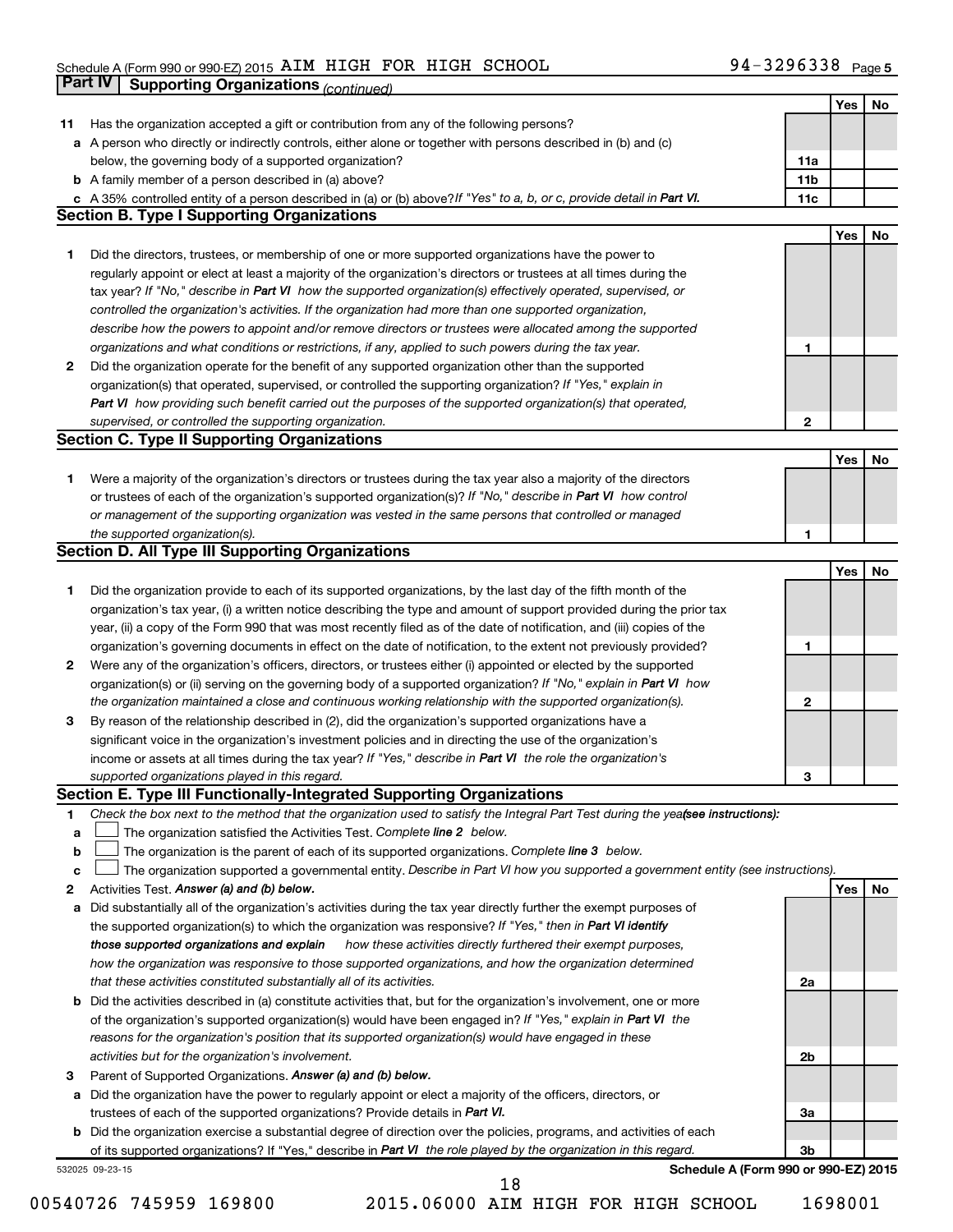#### Schedule A (Form 990 or 990-EZ) 2015  $\,$  AIM HIGH FOR HIGH SCHOOL  $\,$  94 - 3296338  $\,$  Page **Part V Type III Non-Functionally Integrated 509(a)(3) Supporting Organizations**

1 **Letter on Reck here if the organization satisfied the Integral Part Test as a qualifying trust on Nov. 20, 1970. See instructions. All** other Type III non-functionally integrated supporting organizations must complete Sections A through E.

|                | Section A - Adjusted Net Income                                                                                                   | (A) Prior Year | (B) Current Year<br>(optional) |                                |
|----------------|-----------------------------------------------------------------------------------------------------------------------------------|----------------|--------------------------------|--------------------------------|
| 1.             | Net short-term capital gain                                                                                                       | 1              |                                |                                |
| $\mathbf{2}$   | Recoveries of prior-year distributions                                                                                            | $\mathbf{2}$   |                                |                                |
| 3              | Other gross income (see instructions)                                                                                             | 3              |                                |                                |
| 4              | Add lines 1 through 3                                                                                                             | 4              |                                |                                |
| 5              | Depreciation and depletion                                                                                                        | 5              |                                |                                |
| 6              | Portion of operating expenses paid or incurred for production or                                                                  |                |                                |                                |
|                | collection of gross income or for management, conservation, or                                                                    |                |                                |                                |
|                | maintenance of property held for production of income (see instructions)                                                          | 6              |                                |                                |
| $\overline{7}$ | Other expenses (see instructions)                                                                                                 | $\overline{7}$ |                                |                                |
| 8              | Adjusted Net Income (subtract lines 5, 6 and 7 from line 4)                                                                       | 8              |                                |                                |
|                | <b>Section B - Minimum Asset Amount</b>                                                                                           |                | (A) Prior Year                 | (B) Current Year<br>(optional) |
| 1              | Aggregate fair market value of all non-exempt-use assets (see                                                                     |                |                                |                                |
|                | instructions for short tax year or assets held for part of year):                                                                 |                |                                |                                |
|                | <b>a</b> Average monthly value of securities                                                                                      | 1a             |                                |                                |
|                | <b>b</b> Average monthly cash balances                                                                                            | 1 <sub>b</sub> |                                |                                |
|                | c Fair market value of other non-exempt-use assets                                                                                | 1c             |                                |                                |
|                | d Total (add lines 1a, 1b, and 1c)                                                                                                | 1 <sub>d</sub> |                                |                                |
|                | e Discount claimed for blockage or other                                                                                          |                |                                |                                |
|                | factors (explain in detail in Part VI):                                                                                           |                |                                |                                |
| 2              | Acquisition indebtedness applicable to non-exempt-use assets                                                                      | $\mathbf{2}$   |                                |                                |
| З              | Subtract line 2 from line 1d                                                                                                      | 3              |                                |                                |
| 4              | Cash deemed held for exempt use. Enter 1-1/2% of line 3 (for greater amount,                                                      |                |                                |                                |
|                | see instructions).                                                                                                                | 4              |                                |                                |
| 5              | Net value of non-exempt-use assets (subtract line 4 from line 3)                                                                  | 5              |                                |                                |
| 6              | Multiply line 5 by .035                                                                                                           | 6              |                                |                                |
| 7              | Recoveries of prior-year distributions                                                                                            | 7              |                                |                                |
| 8              | <b>Minimum Asset Amount (add line 7 to line 6)</b>                                                                                | 8              |                                |                                |
|                | <b>Section C - Distributable Amount</b>                                                                                           |                |                                | <b>Current Year</b>            |
| 1              | Adjusted net income for prior year (from Section A, line 8, Column A)                                                             | 1              |                                |                                |
| $\mathbf{2}$   | Enter 85% of line 1                                                                                                               | $\overline{2}$ |                                |                                |
| З              | Minimum asset amount for prior year (from Section B, line 8, Column A)                                                            | 3              |                                |                                |
| 4              | Enter greater of line 2 or line 3                                                                                                 | 4              |                                |                                |
| 5              | Income tax imposed in prior year                                                                                                  | 5              |                                |                                |
| 6              | <b>Distributable Amount.</b> Subtract line 5 from line 4, unless subject to                                                       |                |                                |                                |
|                | emergency temporary reduction (see instructions)                                                                                  | 6              |                                |                                |
| 7              | Check here if the current year is the organization's first as a non-functionally-integrated Type III supporting organization (see |                |                                |                                |

instructions).

**Schedule A (Form 990 or 990-EZ) 2015**

532026 09-23-15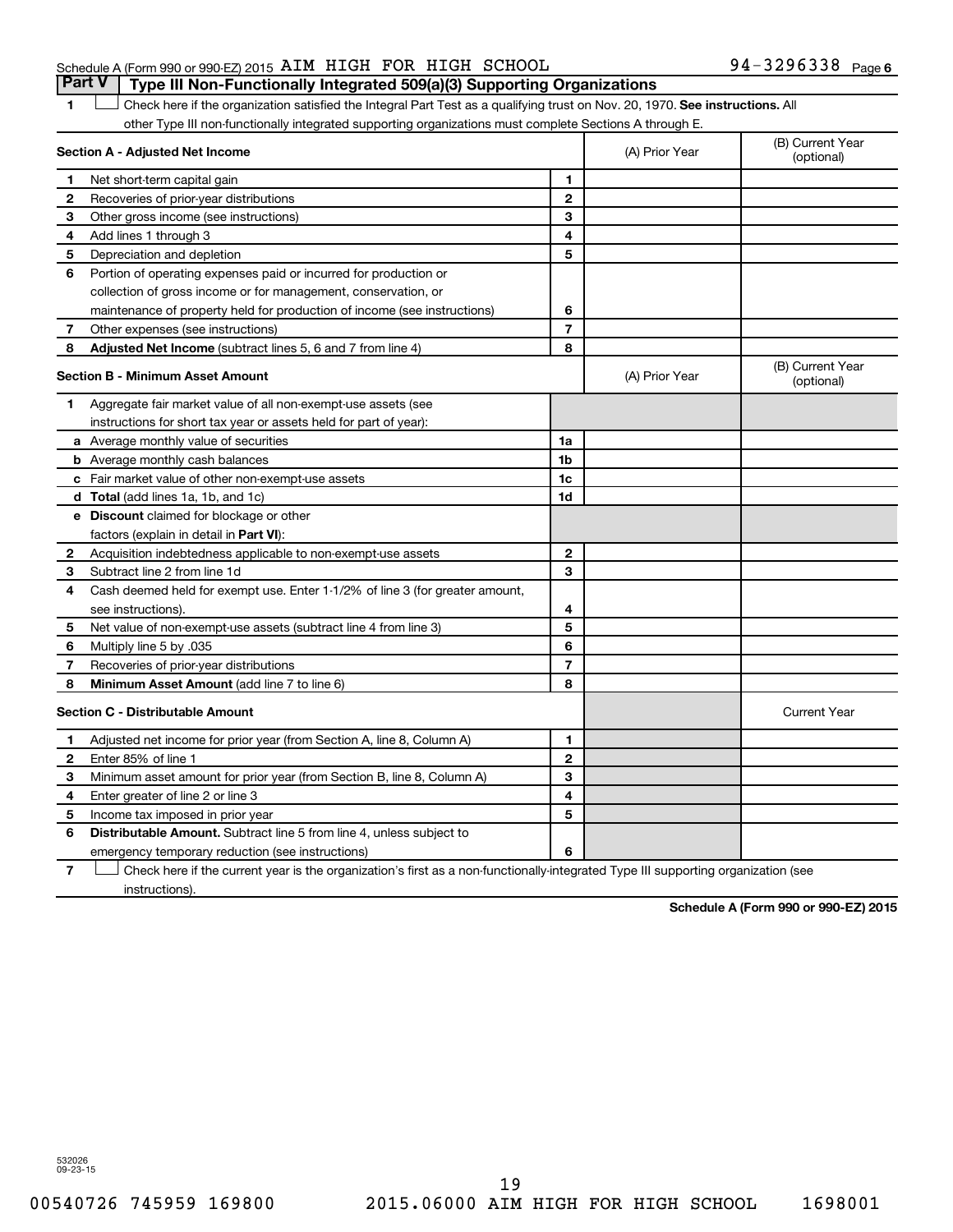#### Schedule A (Form 990 or 990-EZ) 2015 AIM HIGH FOR HIGH SCHOOL 94--3296338 Page AIM HIGH FOR HIGH SCHOOL 94-3296338

| <b>Part V</b> | Type III Non-Functionally Integrated 509(a)(3) Supporting Organizations (continued)                    |                             |                                       |                                         |
|---------------|--------------------------------------------------------------------------------------------------------|-----------------------------|---------------------------------------|-----------------------------------------|
|               | <b>Section D - Distributions</b>                                                                       |                             |                                       | <b>Current Year</b>                     |
| 1             | Amounts paid to supported organizations to accomplish exempt purposes                                  |                             |                                       |                                         |
| 2             | Amounts paid to perform activity that directly furthers exempt purposes of supported                   |                             |                                       |                                         |
|               | organizations, in excess of income from activity                                                       |                             |                                       |                                         |
| 3             | Administrative expenses paid to accomplish exempt purposes of supported organizations                  |                             |                                       |                                         |
| 4             | Amounts paid to acquire exempt-use assets                                                              |                             |                                       |                                         |
| 5             | Qualified set-aside amounts (prior IRS approval required)                                              |                             |                                       |                                         |
| 6             | Other distributions (describe in Part VI). See instructions.                                           |                             |                                       |                                         |
| 7             | <b>Total annual distributions.</b> Add lines 1 through 6.                                              |                             |                                       |                                         |
| 8             | Distributions to attentive supported organizations to which the organization is responsive             |                             |                                       |                                         |
|               | (provide details in Part VI). See instructions.                                                        |                             |                                       |                                         |
| 9             | Distributable amount for 2015 from Section C, line 6                                                   |                             |                                       |                                         |
| 10            | Line 8 amount divided by Line 9 amount                                                                 |                             |                                       |                                         |
|               |                                                                                                        | (i)                         | (ii)                                  | (iii)                                   |
|               | Section E - Distribution Allocations (see instructions)                                                | <b>Excess Distributions</b> | <b>Underdistributions</b><br>Pre-2015 | <b>Distributable</b><br>Amount for 2015 |
|               |                                                                                                        |                             |                                       |                                         |
| 1             | Distributable amount for 2015 from Section C, line 6                                                   |                             |                                       |                                         |
| $\mathbf{2}$  | Underdistributions, if any, for years prior to 2015                                                    |                             |                                       |                                         |
|               | (reasonable cause required-see instructions)                                                           |                             |                                       |                                         |
| 3             | Excess distributions carryover, if any, to 2015:                                                       |                             |                                       |                                         |
| a             |                                                                                                        |                             |                                       |                                         |
| b             |                                                                                                        |                             |                                       |                                         |
| с             |                                                                                                        |                             |                                       |                                         |
|               | d From 2013<br>e From 2014                                                                             |                             |                                       |                                         |
|               |                                                                                                        |                             |                                       |                                         |
|               | <b>Total</b> of lines 3a through e                                                                     |                             |                                       |                                         |
|               | <b>g</b> Applied to underdistributions of prior years<br><b>h</b> Applied to 2015 distributable amount |                             |                                       |                                         |
|               | Carryover from 2010 not applied (see instructions)                                                     |                             |                                       |                                         |
|               | Remainder. Subtract lines 3g, 3h, and 3i from 3f.                                                      |                             |                                       |                                         |
| 4             | Distributions for 2015 from Section D,                                                                 |                             |                                       |                                         |
|               | $line 7$ :                                                                                             |                             |                                       |                                         |
|               | a Applied to underdistributions of prior years                                                         |                             |                                       |                                         |
|               | <b>b</b> Applied to 2015 distributable amount                                                          |                             |                                       |                                         |
| с             | Remainder. Subtract lines 4a and 4b from 4.                                                            |                             |                                       |                                         |
| 5             | Remaining underdistributions for years prior to 2015, if                                               |                             |                                       |                                         |
|               | any. Subtract lines 3g and 4a from line 2 (if amount                                                   |                             |                                       |                                         |
|               | greater than zero, see instructions).                                                                  |                             |                                       |                                         |
| 6             | Remaining underdistributions for 2015. Subtract lines 3h                                               |                             |                                       |                                         |
|               | and 4b from line 1 (if amount greater than zero, see                                                   |                             |                                       |                                         |
|               | instructions).                                                                                         |                             |                                       |                                         |
| $\mathbf{7}$  | Excess distributions carryover to 2016. Add lines 3j                                                   |                             |                                       |                                         |
|               | and 4c.                                                                                                |                             |                                       |                                         |
| 8             | Breakdown of line 7:                                                                                   |                             |                                       |                                         |
| a             |                                                                                                        |                             |                                       |                                         |
| b             |                                                                                                        |                             |                                       |                                         |
|               | c Excess from 2013                                                                                     |                             |                                       |                                         |
|               | d Excess from 2014                                                                                     |                             |                                       |                                         |
|               | e Excess from 2015                                                                                     |                             |                                       |                                         |

**Schedule A (Form 990 or 990-EZ) 2015**

532027 09-23-15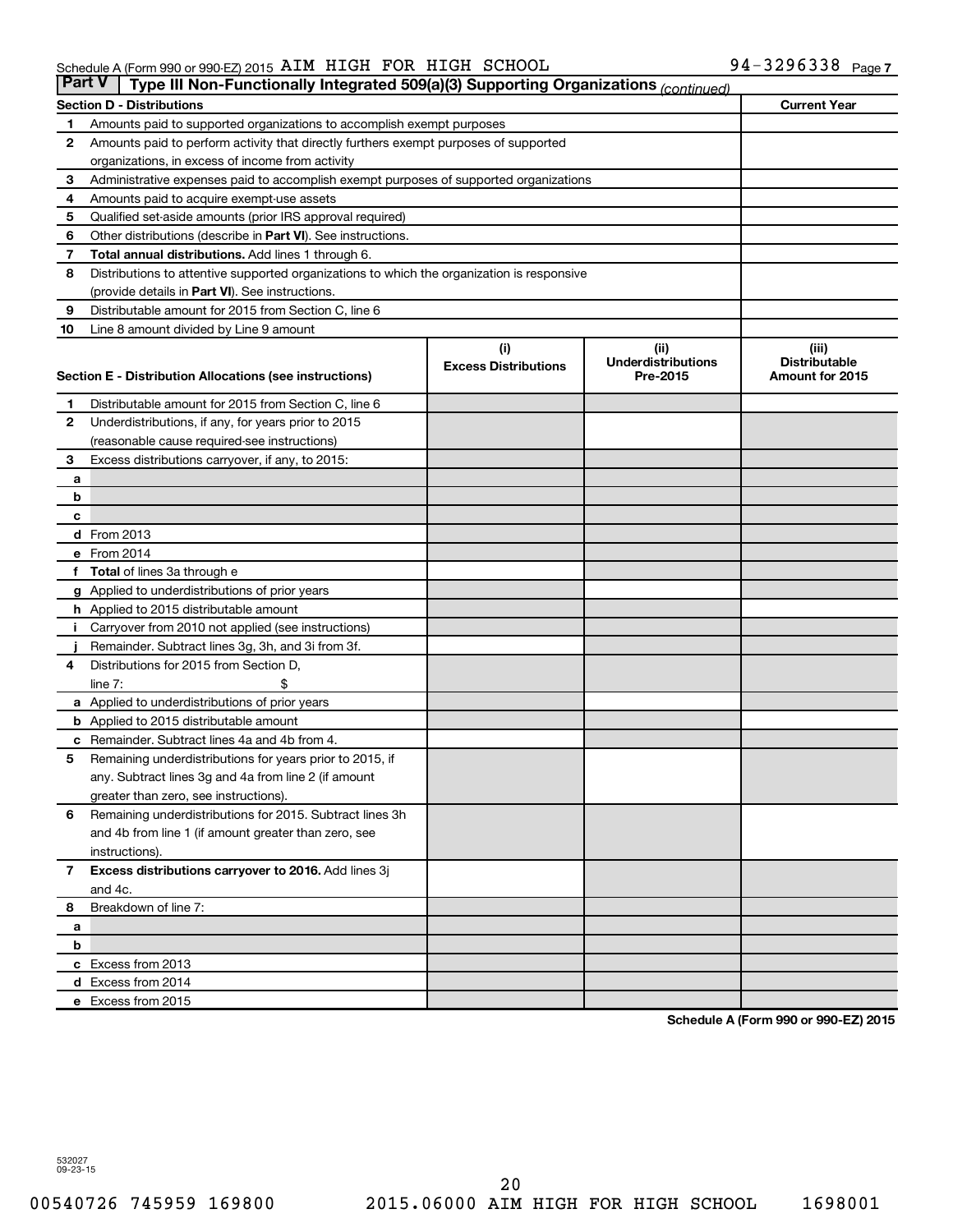|                 |                        | Schedule A (Form 990 or 990-EZ) 2015 AIM HIGH FOR HIGH SCHOOL                                                                                                                                                                                                                                                                                                                                                                                                                                                                                                       |  |    |  |                                      | 94-3296338 Page 8 |
|-----------------|------------------------|---------------------------------------------------------------------------------------------------------------------------------------------------------------------------------------------------------------------------------------------------------------------------------------------------------------------------------------------------------------------------------------------------------------------------------------------------------------------------------------------------------------------------------------------------------------------|--|----|--|--------------------------------------|-------------------|
| Part VI         | (See instructions.)    | Supplemental Information. Provide the explanations required by Part II, line 10; Part II, line 17a or 17b; Part III, line 12;<br>Part IV, Section A, lines 1, 2, 3b, 3c, 4b, 4c, 5a, 6, 9a, 9b, 9c, 11a, 11b, and 11c; Part IV, Section B, lines 1 and 2; Part IV, Section C,<br>line 1; Part IV, Section D, lines 2 and 3; Part IV, Section E, lines 1c, 2a, 2b, 3a and 3b; Part V, line 1; Part V, Section B, line 1e; Part V,<br>Section D, lines 5, 6, and 8; and Part V, Section E, lines 2, 5, and 6. Also complete this part for any additional information. |  |    |  |                                      |                   |
|                 |                        |                                                                                                                                                                                                                                                                                                                                                                                                                                                                                                                                                                     |  |    |  |                                      |                   |
|                 |                        |                                                                                                                                                                                                                                                                                                                                                                                                                                                                                                                                                                     |  |    |  |                                      |                   |
|                 |                        |                                                                                                                                                                                                                                                                                                                                                                                                                                                                                                                                                                     |  |    |  |                                      |                   |
|                 |                        |                                                                                                                                                                                                                                                                                                                                                                                                                                                                                                                                                                     |  |    |  |                                      |                   |
|                 |                        |                                                                                                                                                                                                                                                                                                                                                                                                                                                                                                                                                                     |  |    |  |                                      |                   |
|                 |                        |                                                                                                                                                                                                                                                                                                                                                                                                                                                                                                                                                                     |  |    |  |                                      |                   |
|                 |                        |                                                                                                                                                                                                                                                                                                                                                                                                                                                                                                                                                                     |  |    |  |                                      |                   |
|                 |                        |                                                                                                                                                                                                                                                                                                                                                                                                                                                                                                                                                                     |  |    |  |                                      |                   |
|                 |                        |                                                                                                                                                                                                                                                                                                                                                                                                                                                                                                                                                                     |  |    |  |                                      |                   |
|                 |                        |                                                                                                                                                                                                                                                                                                                                                                                                                                                                                                                                                                     |  |    |  |                                      |                   |
|                 |                        |                                                                                                                                                                                                                                                                                                                                                                                                                                                                                                                                                                     |  |    |  |                                      |                   |
|                 |                        |                                                                                                                                                                                                                                                                                                                                                                                                                                                                                                                                                                     |  |    |  |                                      |                   |
|                 |                        |                                                                                                                                                                                                                                                                                                                                                                                                                                                                                                                                                                     |  |    |  |                                      |                   |
|                 |                        |                                                                                                                                                                                                                                                                                                                                                                                                                                                                                                                                                                     |  |    |  |                                      |                   |
|                 |                        |                                                                                                                                                                                                                                                                                                                                                                                                                                                                                                                                                                     |  |    |  |                                      |                   |
|                 |                        |                                                                                                                                                                                                                                                                                                                                                                                                                                                                                                                                                                     |  |    |  |                                      |                   |
|                 |                        |                                                                                                                                                                                                                                                                                                                                                                                                                                                                                                                                                                     |  |    |  |                                      |                   |
|                 |                        |                                                                                                                                                                                                                                                                                                                                                                                                                                                                                                                                                                     |  |    |  |                                      |                   |
|                 |                        |                                                                                                                                                                                                                                                                                                                                                                                                                                                                                                                                                                     |  |    |  |                                      |                   |
|                 |                        |                                                                                                                                                                                                                                                                                                                                                                                                                                                                                                                                                                     |  |    |  |                                      |                   |
|                 |                        |                                                                                                                                                                                                                                                                                                                                                                                                                                                                                                                                                                     |  |    |  |                                      |                   |
|                 |                        |                                                                                                                                                                                                                                                                                                                                                                                                                                                                                                                                                                     |  |    |  |                                      |                   |
|                 |                        |                                                                                                                                                                                                                                                                                                                                                                                                                                                                                                                                                                     |  |    |  |                                      |                   |
|                 |                        |                                                                                                                                                                                                                                                                                                                                                                                                                                                                                                                                                                     |  |    |  |                                      |                   |
|                 |                        |                                                                                                                                                                                                                                                                                                                                                                                                                                                                                                                                                                     |  |    |  |                                      |                   |
|                 |                        |                                                                                                                                                                                                                                                                                                                                                                                                                                                                                                                                                                     |  |    |  |                                      |                   |
|                 |                        |                                                                                                                                                                                                                                                                                                                                                                                                                                                                                                                                                                     |  |    |  |                                      |                   |
|                 |                        |                                                                                                                                                                                                                                                                                                                                                                                                                                                                                                                                                                     |  |    |  |                                      |                   |
|                 |                        |                                                                                                                                                                                                                                                                                                                                                                                                                                                                                                                                                                     |  |    |  |                                      |                   |
|                 |                        |                                                                                                                                                                                                                                                                                                                                                                                                                                                                                                                                                                     |  |    |  |                                      |                   |
|                 |                        |                                                                                                                                                                                                                                                                                                                                                                                                                                                                                                                                                                     |  |    |  |                                      |                   |
| 532028 09-23-15 |                        |                                                                                                                                                                                                                                                                                                                                                                                                                                                                                                                                                                     |  | 21 |  | Schedule A (Form 990 or 990-EZ) 2015 |                   |
|                 | 00540726 745959 169800 |                                                                                                                                                                                                                                                                                                                                                                                                                                                                                                                                                                     |  |    |  | 2015.06000 AIM HIGH FOR HIGH SCHOOL  | 1698001           |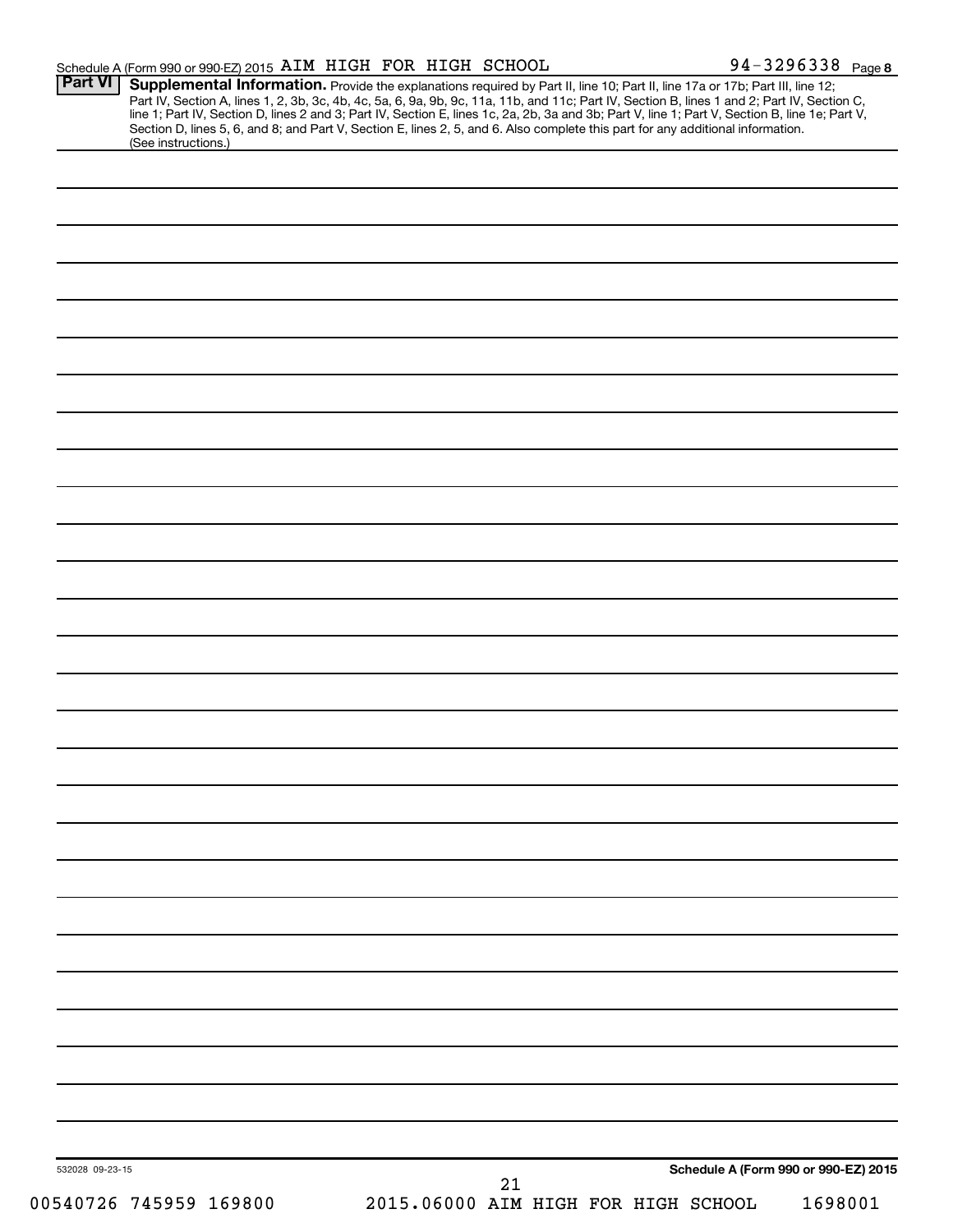Department of the Treasury **(Form 990, 990-EZ,**

Internal Revenue Service

**Organization type** (check one):

\*\* PUBLIC DISCLOSURE COPY \*\*

## **Schedule B Schedule of Contributors**

**or 990-PF) | Attach to Form 990, Form 990-EZ, or Form 990-PF. | Information about Schedule B (Form 990, 990-EZ, or 990-PF) and** its instructions is at www.irs.gov/form990.

OMB No. 1545-0047

**2015**

**Name of the organization Employer identification number**

94-3296338

| Filers of:         | <b>Section:</b>                                                           |
|--------------------|---------------------------------------------------------------------------|
| Form 990 or 990-EZ | $\lfloor x \rfloor$ 501(c)( 3) (enter number) organization                |
|                    | 4947(a)(1) nonexempt charitable trust not treated as a private foundation |
|                    | 527 political organization                                                |
| Form 990-PF        | 501(c)(3) exempt private foundation                                       |
|                    | 4947(a)(1) nonexempt charitable trust treated as a private foundation     |
|                    | 501(c)(3) taxable private foundation                                      |

Check if your organization is covered by the General Rule or a Special Rule.

**Note.**  Only a section 501(c)(7), (8), or (10) organization can check boxes for both the General Rule and a Special Rule. See instructions.

#### **General Rule**

**K** For an organization filing Form 990, 990-EZ, or 990-PF that received, during the year, contributions totaling \$5,000 or more (in money or property) from any one contributor. Complete Parts I and II. See instructions for determining a contributor's total contributions.

#### **Special Rules**

 $\Box$ 

any one contributor, during the year, total contributions of the greater of **(1)** \$5,000 or **(2)** 2% of the amount on (i) Form 990, Part VIII, line 1h, For an organization described in section 501(c)(3) filing Form 990 or 990-EZ that met the 33 1/3% support test of the regulations under sections 509(a)(1) and 170(b)(1)(A)(vi), that checked Schedule A (Form 990 or 990-EZ), Part II, line 13, 16a, or 16b, and that received from or (ii) Form 990-EZ, line 1. Complete Parts I and II.  $\Box$ 

year, total contributions of more than \$1,000 *exclusively* for religious, charitable, scientific, literary, or educational purposes, or for For an organization described in section 501(c)(7), (8), or (10) filing Form 990 or 990-EZ that received from any one contributor, during the the prevention of cruelty to children or animals. Complete Parts I, II, and III.  $\Box$ 

purpose. Do not complete any of the parts unless the General Rule applies to this organization because it received nonexclusively year, contributions exclusively for religious, charitable, etc., purposes, but no such contributions totaled more than \$1,000. If this box is checked, enter here the total contributions that were received during the year for an exclusively religious, charitable, etc., For an organization described in section 501(c)(7), (8), or (10) filing Form 990 or 990-EZ that received from any one contributor, during the religious, charitable, etc., contributions totaling \$5,000 or more during the year  $\ldots$  $\ldots$  $\ldots$  $\ldots$  $\ldots$  $\ldots$ 

**Caution.** An organization that is not covered by the General Rule and/or the Special Rules does not file Schedule B (Form 990, 990-EZ, or 990-PF),  **must** but it answer "No" on Part IV, line 2, of its Form 990; or check the box on line H of its Form 990-EZ or on its Form 990-PF, Part I, line 2, to certify that it does not meet the filing requirements of Schedule B (Form 990, 990-EZ, or 990-PF).

LHA For Paperwork Reduction Act Notice, see the Instructions for Form 990, 990-EZ, or 990-PF. Schedule B (Form 990, 990-EZ, or 990-PF) (2015)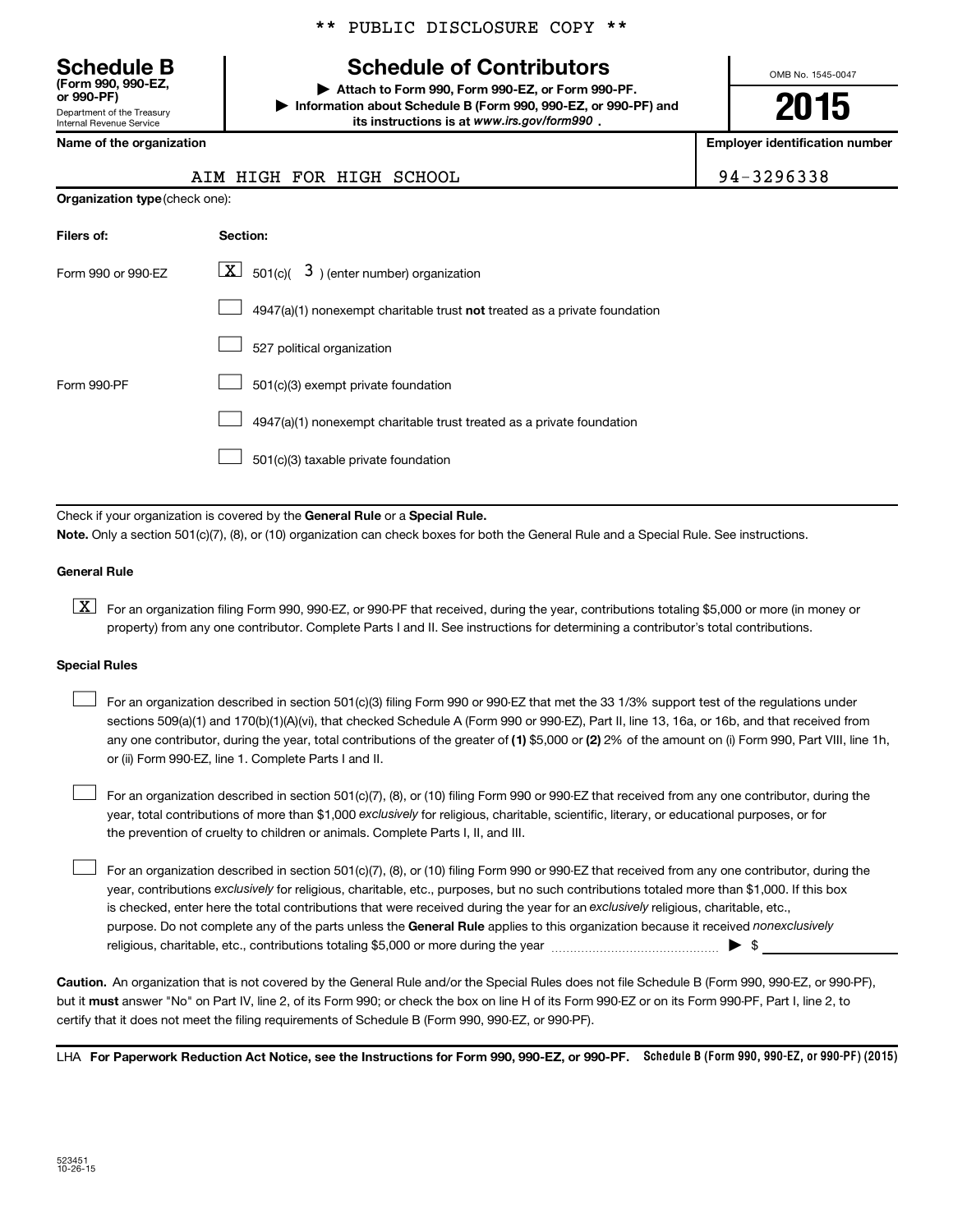| Name of organization |  |  |
|----------------------|--|--|

## AIM HIGH FOR HIGH SCHOOL 34-3296338

| (a) | (b)                        | (c)                        | (d)                                                                                                         |
|-----|----------------------------|----------------------------|-------------------------------------------------------------------------------------------------------------|
| No. | Name, address, and ZIP + 4 | <b>Total contributions</b> | Type of contribution                                                                                        |
| 1   |                            | 12,000.<br>\$              | $\overline{\text{X}}$<br>Person<br>Payroll<br>Noncash<br>(Complete Part II for<br>noncash contributions.)   |
| (a) | (b)                        | (c)                        | (d)                                                                                                         |
| No. | Name, address, and ZIP + 4 | <b>Total contributions</b> | Type of contribution                                                                                        |
| 2   |                            | 5,100.<br>\$               | $\overline{\text{X}}$<br>Person<br>Payroll<br>Noncash<br>(Complete Part II for<br>noncash contributions.)   |
| (a) | (b)                        | (c)                        | (d)                                                                                                         |
| No. | Name, address, and ZIP + 4 | <b>Total contributions</b> | Type of contribution                                                                                        |
| 3   |                            | 5,000.<br>\$               | $\overline{\text{X}}$<br>Person<br>Payroll<br>Noncash<br>(Complete Part II for<br>noncash contributions.)   |
| (a) | (b)                        | (c)                        | (d)                                                                                                         |
| No. | Name, address, and ZIP + 4 | <b>Total contributions</b> | Type of contribution                                                                                        |
| 4   |                            | 5,000.<br>\$               | $\mathbf{X}$<br>Person<br>Payroll<br>Noncash<br>(Complete Part II for<br>noncash contributions.)            |
| (a) | (b)                        | (c)                        | (d)                                                                                                         |
| No. | Name, address, and ZIP + 4 | <b>Total contributions</b> | Type of contribution                                                                                        |
| 5   |                            | 21,629.<br>\$              | Person<br>Payroll<br>$\overline{\mathbf{X}}$<br>Noncash<br>(Complete Part II for<br>noncash contributions.) |
| (a) | (b)                        | (c)                        | (d)                                                                                                         |
| No. | Name, address, and ZIP + 4 | <b>Total contributions</b> | Type of contribution                                                                                        |
| 6   |                            | 20,000.<br>\$              | $\boxed{\text{X}}$<br>Person<br>Payroll<br>Noncash<br>(Complete Part II for<br>noncash contributions.)      |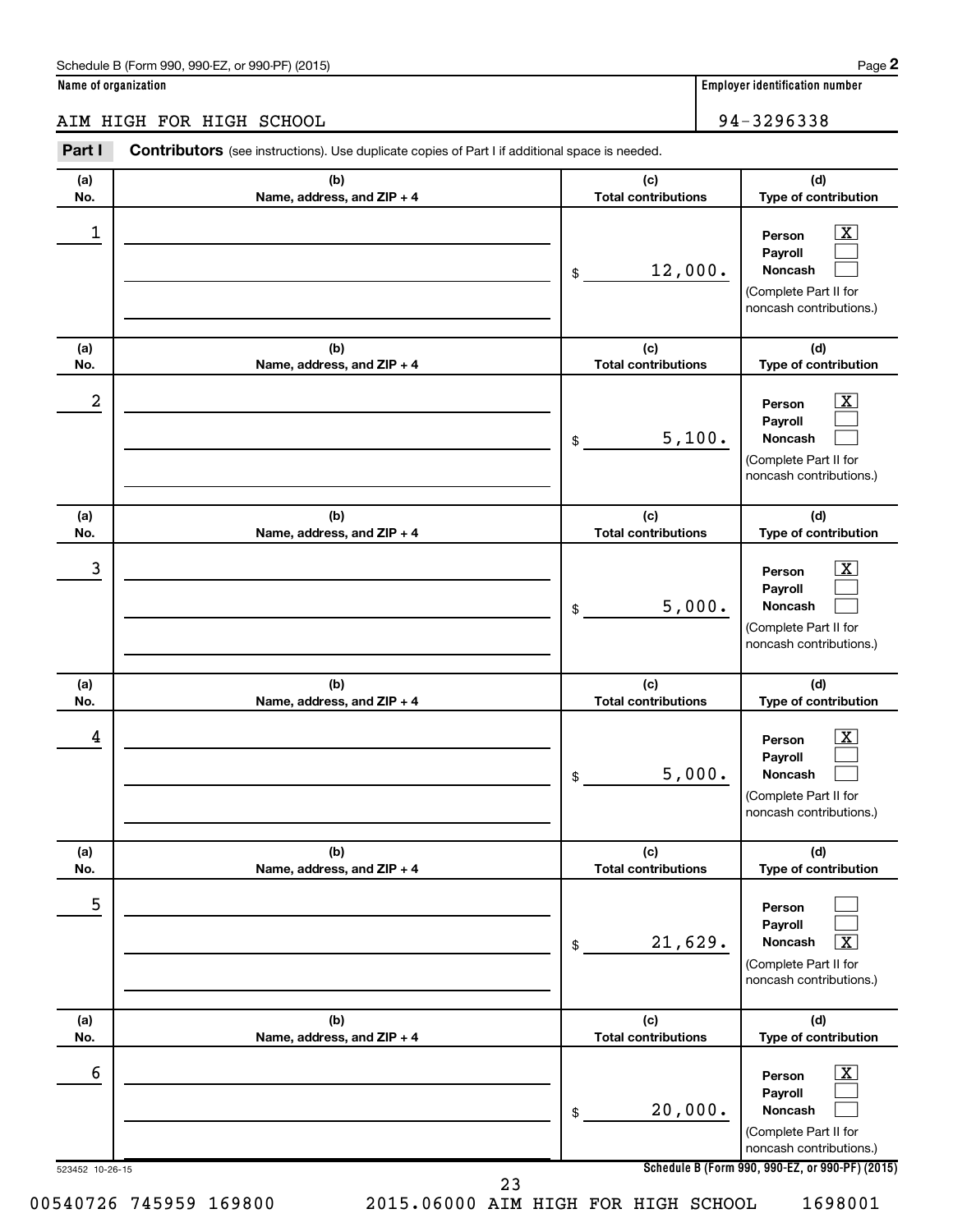## AIM HIGH FOR HIGH SCHOOL 34-3296338

| (a) | (b)                        | (c)                        | (d)                                                                                                       |
|-----|----------------------------|----------------------------|-----------------------------------------------------------------------------------------------------------|
| No. | Name, address, and ZIP + 4 | <b>Total contributions</b> | Type of contribution                                                                                      |
| 7   |                            | 5,000.<br>\$               | $\overline{\text{X}}$<br>Person<br>Payroll<br>Noncash<br>(Complete Part II for<br>noncash contributions.) |
| (a) | (b)                        | (c)                        | (d)                                                                                                       |
| No. | Name, address, and ZIP + 4 | <b>Total contributions</b> | Type of contribution                                                                                      |
| 8   |                            | 7,500.<br>\$               | $\overline{\text{X}}$<br>Person<br>Payroll<br>Noncash<br>(Complete Part II for<br>noncash contributions.) |
| (a) | (b)                        | (c)                        | (d)                                                                                                       |
| No. | Name, address, and ZIP + 4 | <b>Total contributions</b> | Type of contribution                                                                                      |
| 9   |                            | 35,525.<br>\$              | $\overline{\text{X}}$<br>Person<br>Payroll<br>Noncash<br>(Complete Part II for<br>noncash contributions.) |
| (a) | (b)                        | (c)                        | (d)                                                                                                       |
| No. | Name, address, and ZIP + 4 | <b>Total contributions</b> | Type of contribution                                                                                      |
| 10  |                            | 7,500.<br>\$               | $\mathbf{X}$<br>Person<br>Payroll<br>Noncash<br>(Complete Part II for<br>noncash contributions.)          |
| (a) | (b)                        | (c)                        | (d)                                                                                                       |
| No. | Name, address, and ZIP + 4 | <b>Total contributions</b> | Type of contribution                                                                                      |
| 11  |                            | 12,000.<br>\$              | $\boxed{\textbf{X}}$<br>Person<br>Payroll<br>Noncash<br>(Complete Part II for<br>noncash contributions.)  |
| (a) | (b)                        | (c)                        | (d)                                                                                                       |
| No. | Name, address, and ZIP + 4 | <b>Total contributions</b> | Type of contribution                                                                                      |
| 12  |                            | 5,000.<br>\$               | $\boxed{\text{X}}$<br>Person<br>Payroll<br>Noncash<br>(Complete Part II for<br>noncash contributions.)    |

**2**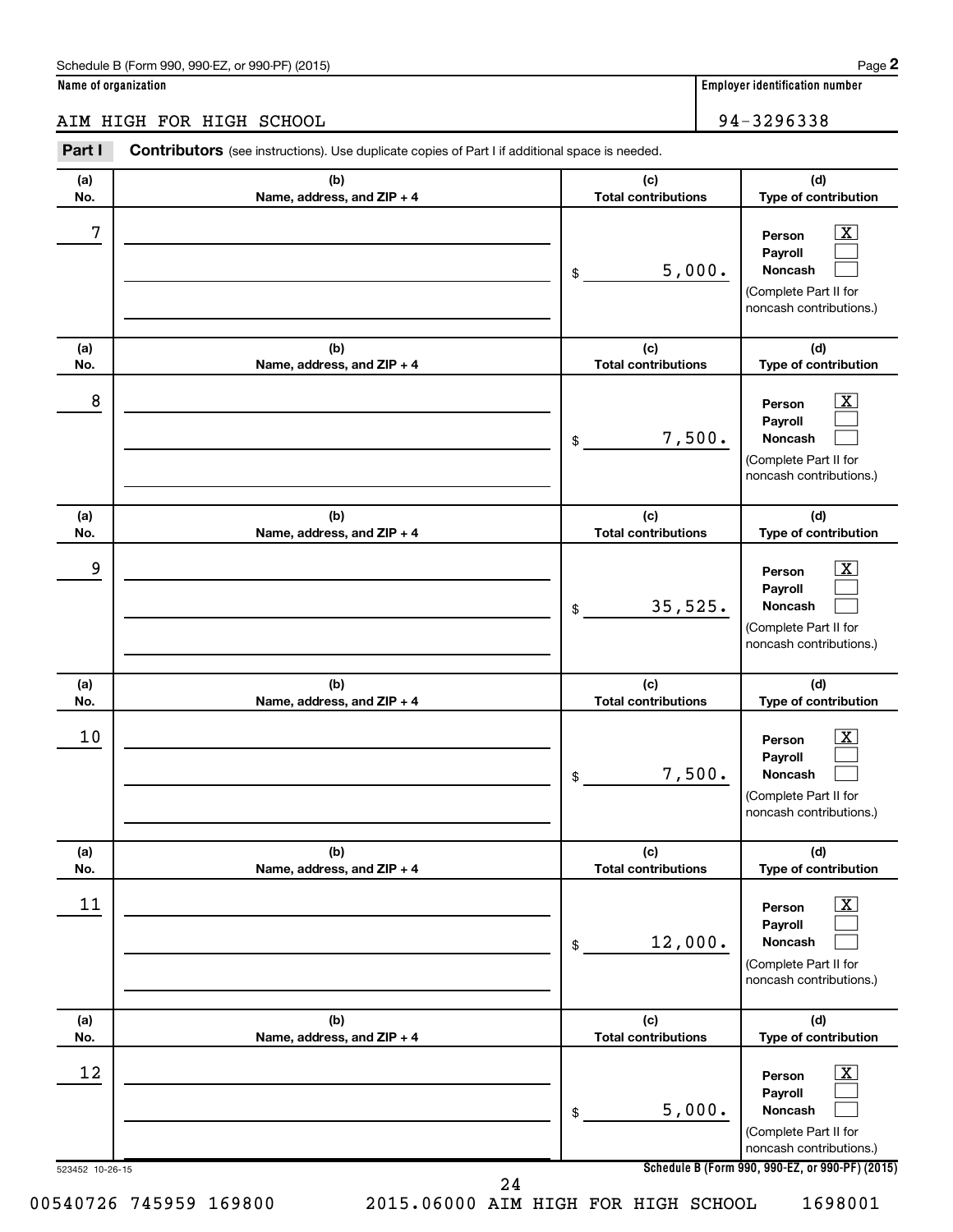| Name of organization |  |  |  |
|----------------------|--|--|--|
|                      |  |  |  |

**Employer identification number** 

### AIM HIGH FOR HIGH SCHOOL 34-3296338

| (a)             | (b)                               | (c)                               | (d)                                                                                                         |
|-----------------|-----------------------------------|-----------------------------------|-------------------------------------------------------------------------------------------------------------|
| No.             | Name, address, and ZIP + 4        | <b>Total contributions</b>        | Type of contribution                                                                                        |
| 13              |                                   | 7,500.<br>\$                      | $\overline{\text{X}}$<br>Person<br>Payroll<br>Noncash<br>(Complete Part II for<br>noncash contributions.)   |
| (a)<br>No.      | (b)<br>Name, address, and ZIP + 4 | (c)<br><b>Total contributions</b> | (d)<br>Type of contribution                                                                                 |
| 14              |                                   | 98,334.<br>\$                     | x<br>Person<br>Payroll<br>Noncash<br>(Complete Part II for<br>noncash contributions.)                       |
| (a)<br>No.      | (b)<br>Name, address, and ZIP + 4 | (c)<br><b>Total contributions</b> | (d)<br>Type of contribution                                                                                 |
| 15              |                                   | 22,000.<br>\$                     | X.<br>Person<br>Pavroll<br>Noncash<br>(Complete Part II for<br>noncash contributions.)                      |
| (a)<br>No.      | (b)<br>Name, address, and ZIP + 4 | (c)<br><b>Total contributions</b> | (d)<br>Type of contribution                                                                                 |
| 16              |                                   | 5,000.<br>\$                      | x<br>Person<br>Pavroll<br>Noncash<br>(Complete Part II for<br>noncash contributions.)                       |
| (a)<br>No.      | (b)<br>Name, address, and ZIP + 4 | (c)<br><b>Total contributions</b> | (d)<br>Type of contribution                                                                                 |
| $17$            |                                   | 160,000.<br>\$                    | $\overline{\text{X}}$<br>Person<br>Payroll<br>Noncash<br>(Complete Part II for<br>noncash contributions.)   |
| (a)<br>No.      | (b)<br>Name, address, and ZIP + 4 | (c)<br><b>Total contributions</b> | (d)<br>Type of contribution                                                                                 |
| 18              |                                   | 5,000.<br>\$                      | $\overline{\textbf{x}}$<br>Person<br>Payroll<br>Noncash<br>(Complete Part II for<br>noncash contributions.) |
| 523452 10-26-15 |                                   |                                   | Schedule B (Form 990, 990-EZ, or 990-PF) (2015)                                                             |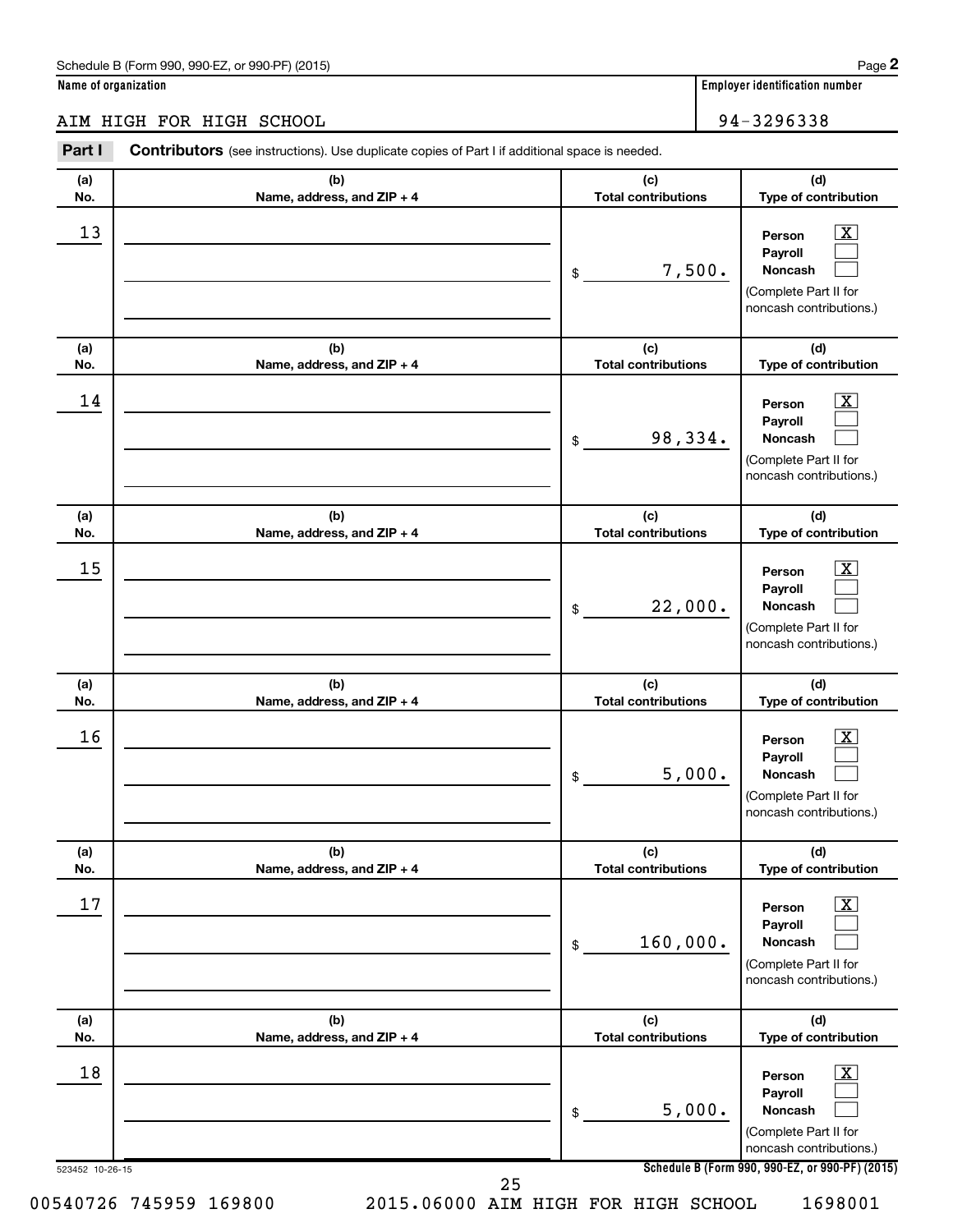**Name of organization Employer identification number**

**Person Payroll Noncash**

**Person Payroll Noncash**

**Person Payroll Noncash**

**Person Payroll Noncash**

**Person Payroll Noncash**

**(d) Type of contribution**

> $\lfloor x \rfloor$  $\Box$  $\Box$

> $\boxed{\textbf{X}}$  $\Box$  $\Box$

> $\boxed{\textbf{X}}$  $\Box$  $\Box$

> $\boxed{\text{X}}$  $\Box$  $\Box$

> $\boxed{\text{X}}$  $\Box$  $\Box$

> $\boxed{\textbf{X}}$  $\Box$  $\Box$

**(d) Type of contribution**

(Complete Part II for noncash contributions.)

> **(d) Type of contribution**

(Complete Part II for noncash contributions.)

**(d) Type of contribution**

(Complete Part II for noncash contributions.)

> **(d) Type of contribution**

(Complete Part II for noncash contributions.)

**(d) Type of contribution**

(Complete Part II for noncash contributions.)

AIM HIGH FOR HIGH SCHOOL 94-3296338

#### **(a) No. (b) Name, address, and ZIP + 4 (c) Total contributions (a) No. (b) Name, address, and ZIP + 4 (c) Total contributions (a) No. (b) Name, address, and ZIP + 4 (c) Total contributions (a) No. (b) Name, address, and ZIP + 4 (c) Total contributions (a) No. (b) Name, address, and ZIP + 4 (c) Total contributions (a) No. (b) Name, address, and ZIP + 4 (c) Total contributions Part I** Contributors (see instructions). Use duplicate copies of Part I if additional space is needed. \$ \$ \$ \$ \$ \$  $19$  Person  $\overline{\text{X}}$ 10,000.  $20$  Person  $\overline{\text{X}}$ 15,100.  $21$  Person  $\overline{\text{X}}$ 25,000.  $22$  Person  $\overline{\text{X}}$ 7,500.  $23$  Person  $\overline{\text{X}}$ 60,000.  $24$  Person  $\overline{\text{X}}$ 5,000.

**Schedule B (Form 990, 990-EZ, or 990-PF) (2015)**

**Person Payroll Noncash**

(Complete Part II for noncash contributions.)

**2**

26

00540726 745959 169800 2015.06000 AIM HIGH FOR HIGH SCHOOL 1698001

523452 10-26-15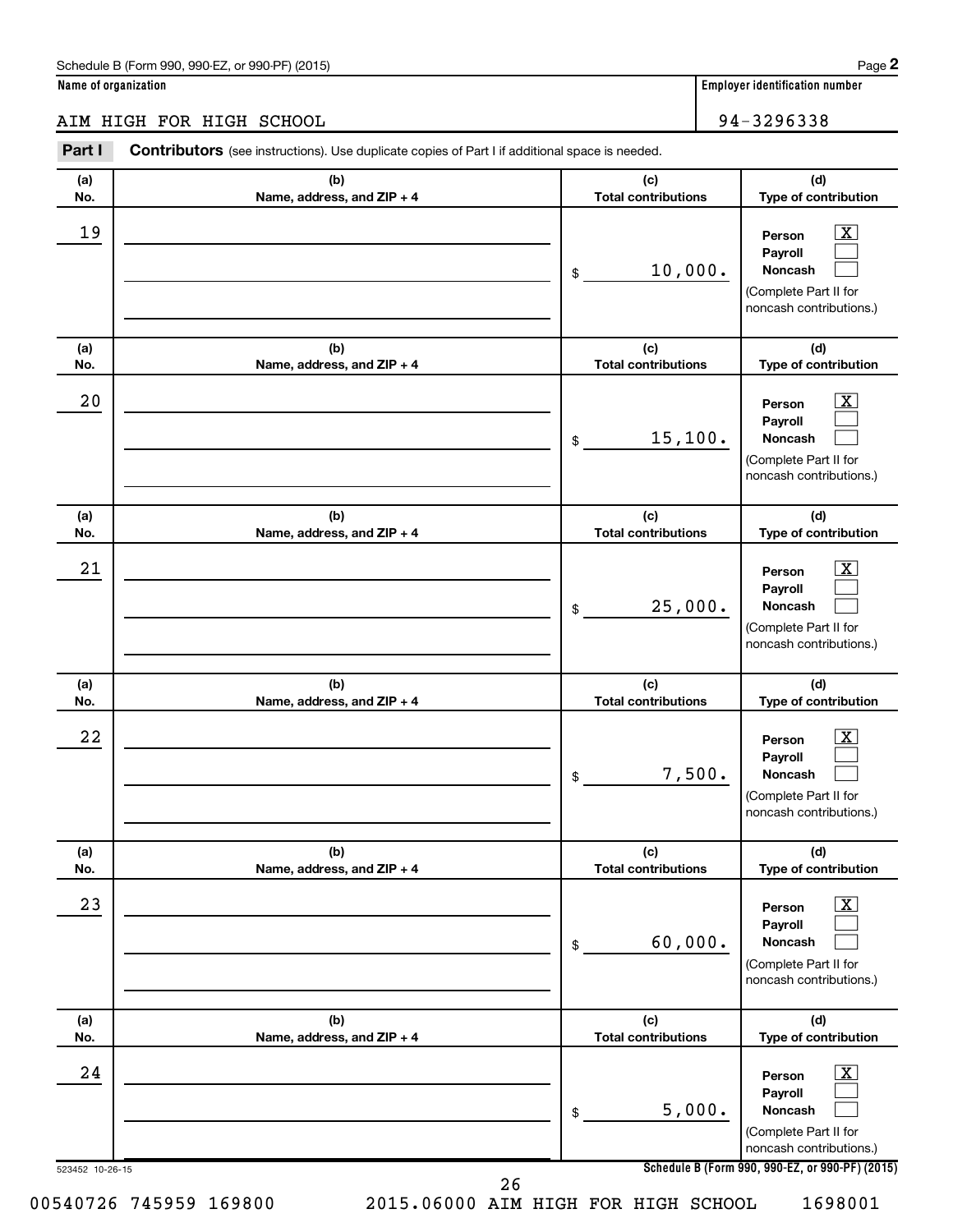**Name of organization Employer identification number**

## **Part** AIM HIGH FOR HIGH SCHOOL 3296338

| art I | <b>Contributors</b> (see instructions). Use duplicate copies of Part I if additional space is needed. |                            |                             |
|-------|-------------------------------------------------------------------------------------------------------|----------------------------|-----------------------------|
| (a)   | (b)                                                                                                   | (c)                        | (d)                         |
| No.   | Name, address, and $ZIP + 4$                                                                          | <b>Total contributions</b> | <b>Type of contribution</b> |
|       |                                                                                                       |                            |                             |

| (b)<br>Name, address, and ZIP + 4<br>(b)<br>Name, address, and ZIP + 4 | (c)<br>(d)<br><b>Total contributions</b><br>Type of contribution<br>$\overline{\mathbf{X}}$<br>Person<br>Payroll<br>5,000.<br>Noncash<br>\$<br>(Complete Part II for<br>noncash contributions.)<br>(c)<br>(d)<br><b>Total contributions</b><br>Type of contribution<br>$\overline{\mathbf{X}}$<br>Person<br>Payroll |
|------------------------------------------------------------------------|---------------------------------------------------------------------------------------------------------------------------------------------------------------------------------------------------------------------------------------------------------------------------------------------------------------------|
|                                                                        |                                                                                                                                                                                                                                                                                                                     |
|                                                                        |                                                                                                                                                                                                                                                                                                                     |
|                                                                        |                                                                                                                                                                                                                                                                                                                     |
|                                                                        | 10,000.<br>Noncash<br>\$<br>(Complete Part II for<br>noncash contributions.)                                                                                                                                                                                                                                        |
| (b)<br>Name, address, and ZIP + 4                                      | (c)<br>(d)<br><b>Total contributions</b><br>Type of contribution                                                                                                                                                                                                                                                    |
|                                                                        | $\overline{\textbf{X}}$<br>Person<br>Payroll<br>5,000.<br>Noncash<br>\$<br>(Complete Part II for<br>noncash contributions.)                                                                                                                                                                                         |
| (b)                                                                    | (c)<br>(d)<br><b>Total contributions</b><br>Type of contribution                                                                                                                                                                                                                                                    |
|                                                                        | $\boxed{\text{X}}$<br>Person<br>Payroll<br>10,000.<br>Noncash<br>\$<br>(Complete Part II for<br>noncash contributions.)                                                                                                                                                                                             |
| (b)<br>Name, address, and ZIP + 4                                      | (c)<br>(d)<br><b>Total contributions</b><br>Type of contribution                                                                                                                                                                                                                                                    |
|                                                                        | $\overline{\text{X}}$<br>Person<br>Payroll<br>10,000.<br>Noncash<br>\$<br>(Complete Part II for<br>noncash contributions.)                                                                                                                                                                                          |
|                                                                        | Name, address, and ZIP + 4<br>27                                                                                                                                                                                                                                                                                    |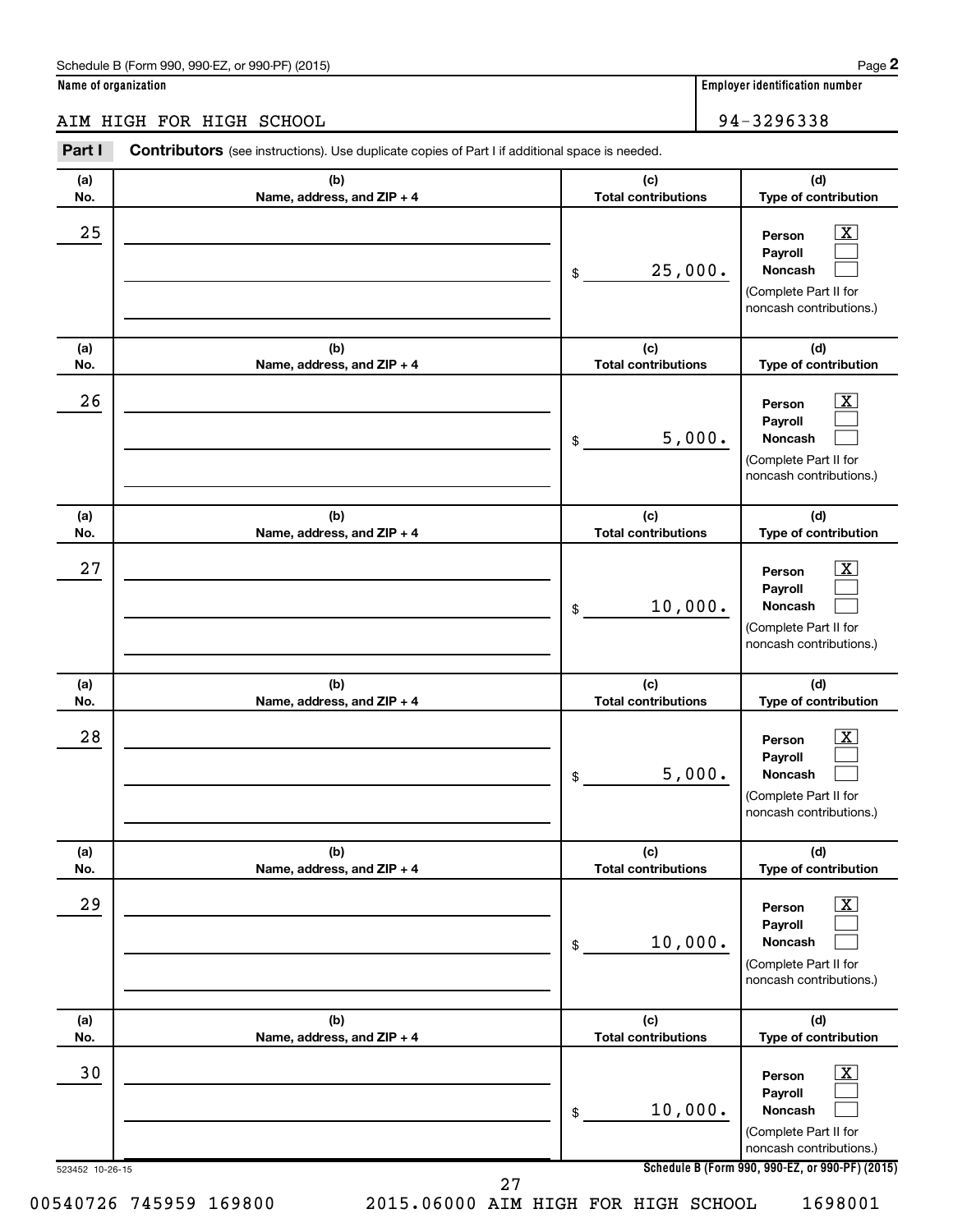**Name of organization Employer identification number**

## AIM HIGH FOR HIGH SCHOOL 94-3296338

| (a) | (b)                        | (c)                        | (d)                                                                                                             |
|-----|----------------------------|----------------------------|-----------------------------------------------------------------------------------------------------------------|
| No. | Name, address, and ZIP + 4 | <b>Total contributions</b> | Type of contribution                                                                                            |
| 31  |                            | 20,000.<br>\$              | $\overline{\mathbf{X}}$<br>Person<br>Payroll<br>Noncash<br>(Complete Part II for<br>noncash contributions.)     |
| (a) | (b)                        | (c)                        | (d)                                                                                                             |
| No. | Name, address, and ZIP + 4 | <b>Total contributions</b> | Type of contribution                                                                                            |
| 32  |                            | 10,000.<br>\$              | $\overline{\text{X}}$<br>Person<br>Payroll<br>Noncash<br>(Complete Part II for<br>noncash contributions.)       |
| (a) | (b)                        | (c)                        | (d)                                                                                                             |
| No. | Name, address, and ZIP + 4 | <b>Total contributions</b> | Type of contribution                                                                                            |
| 33  |                            | 10,000.<br>\$              | $\overline{\text{X}}$<br>Person<br>Payroll<br>Noncash<br>(Complete Part II for<br>noncash contributions.)       |
| (a) | (b)                        | (c)                        | (d)                                                                                                             |
| No. | Name, address, and ZIP + 4 | <b>Total contributions</b> | Type of contribution                                                                                            |
| 34  |                            | 40,000.<br>\$              | $\overline{\mathbf{X}}$<br>Person<br>Payroll<br>Noncash<br>(Complete Part II for<br>noncash contributions.)     |
| (a) | (b)                        | (c)                        | (d)                                                                                                             |
| No. | Name, address, and ZIP + 4 | <b>Total contributions</b> | Type of contribution                                                                                            |
| 35  |                            | 10,000.<br>\$              | $\boxed{\textbf{X}}$<br>Person<br>Payroll<br><b>Noncash</b><br>(Complete Part II for<br>noncash contributions.) |
| (a) | (b)                        | (c)                        | (d)                                                                                                             |
| No. | Name, address, and ZIP + 4 | <b>Total contributions</b> | Type of contribution                                                                                            |
| 36  |                            | 30,000.<br>\$              | $\boxed{\text{X}}$<br>Person<br>Payroll<br>Noncash<br>(Complete Part II for<br>noncash contributions.)          |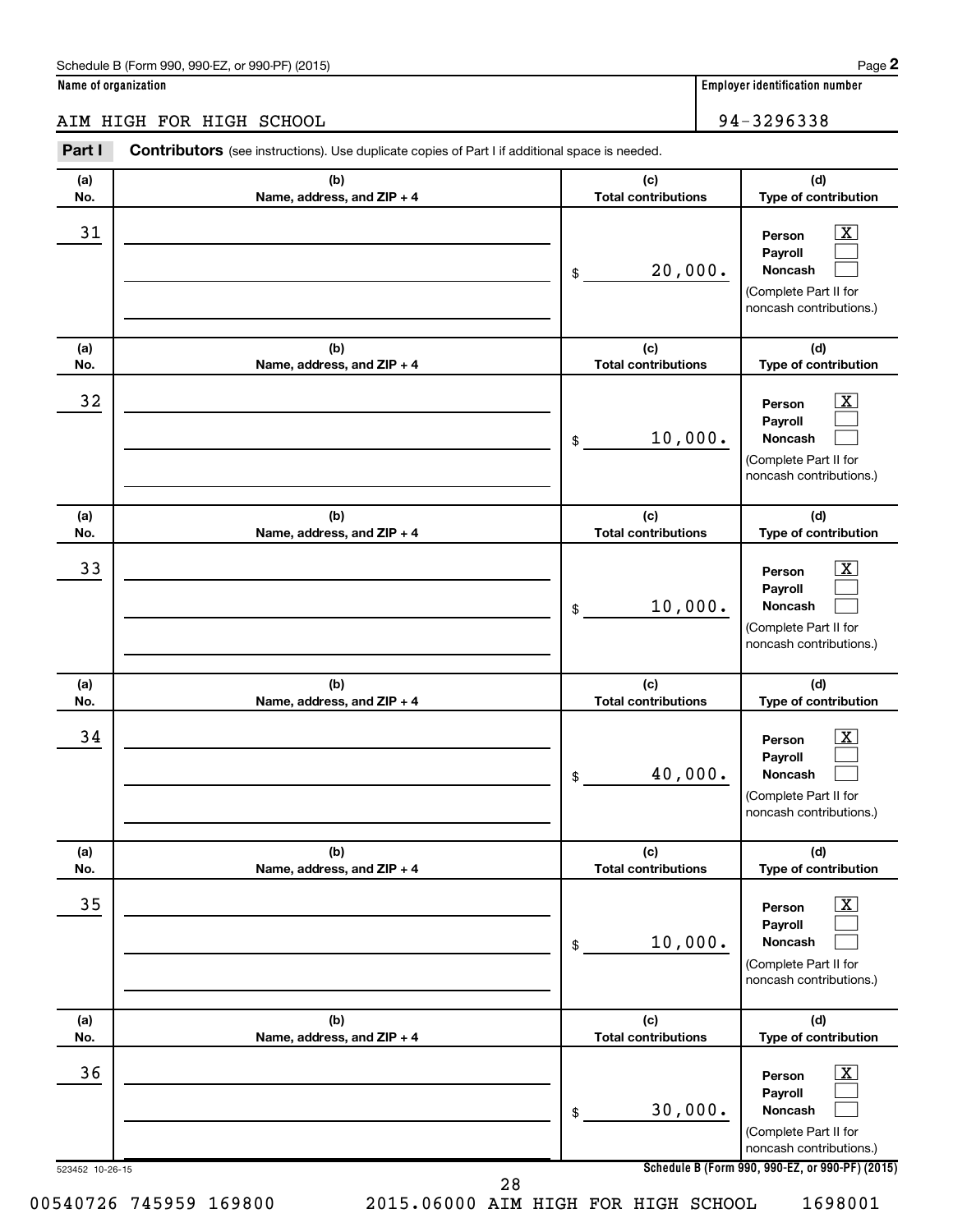**Name of organization Employer identification number**

# AIM HIGH FOR HIGH SCHOOL 34-3296338

| (a) | (b)                        | (c)                        | (d)                                                                                                       |
|-----|----------------------------|----------------------------|-----------------------------------------------------------------------------------------------------------|
| No. | Name, address, and ZIP + 4 | <b>Total contributions</b> | Type of contribution                                                                                      |
| 37  |                            | 25,000.<br>\$              | $\overline{\text{X}}$<br>Person<br>Payroll<br>Noncash<br>(Complete Part II for<br>noncash contributions.) |
| (a) | (b)                        | (c)                        | (d)                                                                                                       |
| No. | Name, address, and ZIP + 4 | <b>Total contributions</b> | Type of contribution                                                                                      |
| 38  |                            | 11,500.<br>\$              | $\overline{\text{X}}$<br>Person<br>Payroll<br>Noncash<br>(Complete Part II for<br>noncash contributions.) |
| (a) | (b)                        | (c)                        | (d)                                                                                                       |
| No. | Name, address, and ZIP + 4 | <b>Total contributions</b> | Type of contribution                                                                                      |
| 39  |                            | 10,000.<br>\$              | $\overline{\text{X}}$<br>Person<br>Payroll<br>Noncash<br>(Complete Part II for<br>noncash contributions.) |
| (a) | (b)                        | (c)                        | (d)                                                                                                       |
| No. | Name, address, and ZIP + 4 | <b>Total contributions</b> | Type of contribution                                                                                      |
| 40  |                            | 250,000.<br>\$             | $\mathbf{X}$<br>Person<br>Payroll<br>Noncash<br>(Complete Part II for<br>noncash contributions.)          |
| (a) | (b)                        | (c)                        | (d)                                                                                                       |
| No. | Name, address, and ZIP + 4 | <b>Total contributions</b> | Type of contribution                                                                                      |
| 41  |                            | 10,000.<br>\$              | $\boxed{\textbf{X}}$<br>Person<br>Payroll<br>Noncash<br>(Complete Part II for<br>noncash contributions.)  |
| (a) | (b)                        | (c)                        | (d)                                                                                                       |
| No. | Name, address, and ZIP + 4 | <b>Total contributions</b> | Type of contribution                                                                                      |
| 42  |                            | 16,000.<br>\$              | $\boxed{\text{X}}$<br>Person<br>Payroll<br>Noncash<br>(Complete Part II for<br>noncash contributions.)    |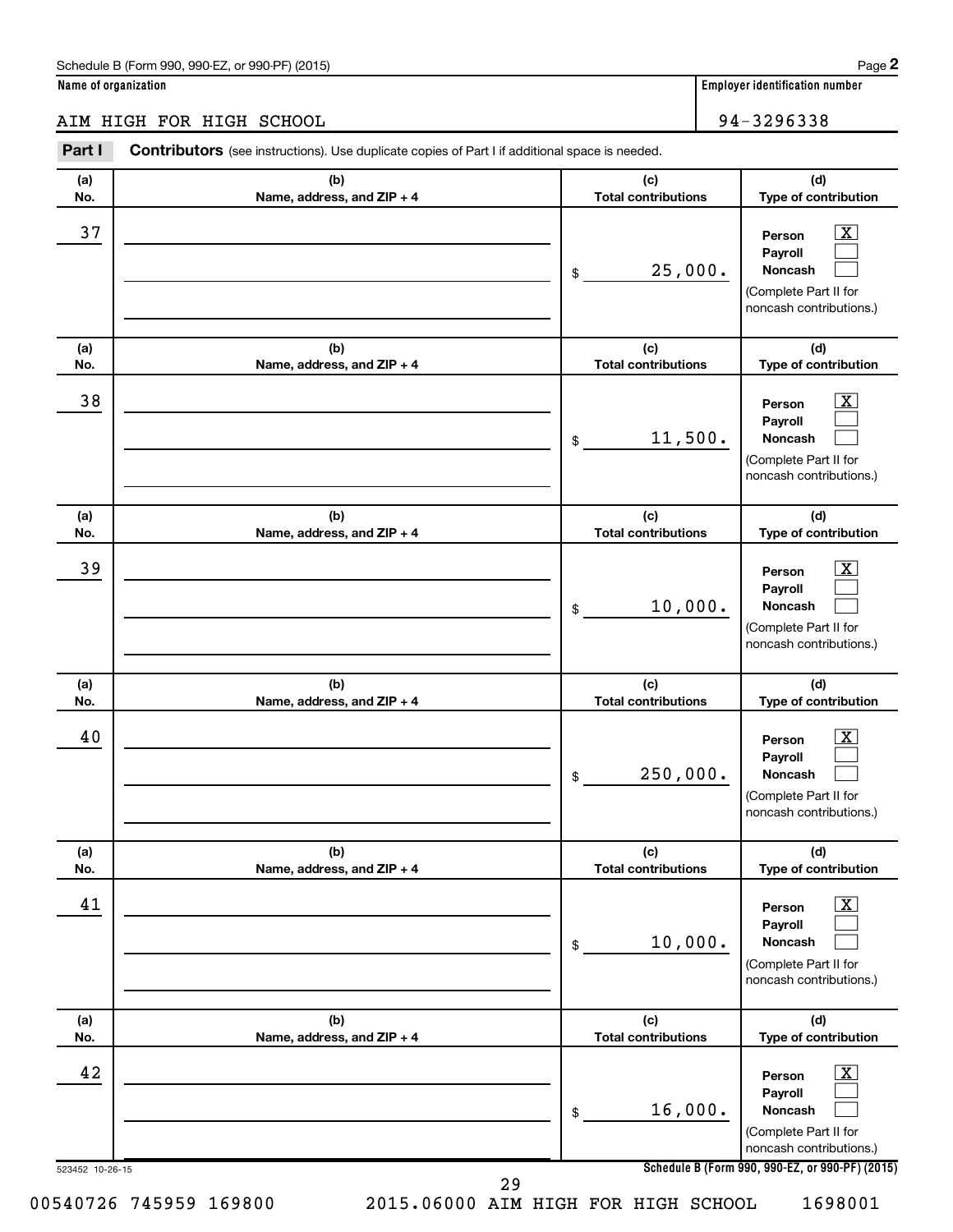**Name of organization Employer identification number**

### AIM HIGH FOR HIGH SCHOOL 94-3296338

| (a) | (b)                        | (c)                        | (d)                                                                                                       |
|-----|----------------------------|----------------------------|-----------------------------------------------------------------------------------------------------------|
| No. | Name, address, and ZIP + 4 | <b>Total contributions</b> | Type of contribution                                                                                      |
| 43  |                            | 10,000.<br>\$              | $\overline{\text{X}}$<br>Person<br>Payroll<br>Noncash<br>(Complete Part II for<br>noncash contributions.) |
| (a) | (b)                        | (c)                        | (d)                                                                                                       |
| No. | Name, address, and ZIP + 4 | <b>Total contributions</b> | Type of contribution                                                                                      |
| 44  |                            | 10,000.<br>\$              | $\overline{\text{X}}$<br>Person<br>Payroll<br>Noncash<br>(Complete Part II for<br>noncash contributions.) |
| (a) | (b)                        | (c)                        | (d)                                                                                                       |
| No. | Name, address, and ZIP + 4 | <b>Total contributions</b> | Type of contribution                                                                                      |
| 45  |                            | 15,000.<br>\$              | $\overline{\text{X}}$<br>Person<br>Payroll<br>Noncash<br>(Complete Part II for<br>noncash contributions.) |
| (a) | (b)                        | (c)                        | (d)                                                                                                       |
| No. | Name, address, and ZIP + 4 | <b>Total contributions</b> | Type of contribution                                                                                      |
| 46  |                            | 30,000.<br>\$              | $\mathbf{X}$<br>Person<br>Payroll<br>Noncash<br>(Complete Part II for<br>noncash contributions.)          |
| (a) | (b)                        | (c)                        | (d)                                                                                                       |
| No. | Name, address, and ZIP + 4 | <b>Total contributions</b> | Type of contribution                                                                                      |
| 47  |                            | 5,000.<br>\$               | $\boxed{\textbf{X}}$<br>Person<br>Payroll<br>Noncash<br>(Complete Part II for<br>noncash contributions.)  |
| (a) | (b)                        | (c)                        | (d)                                                                                                       |
| No. | Name, address, and ZIP + 4 | <b>Total contributions</b> | Type of contribution                                                                                      |
| 48  |                            | 20,000.<br>\$              | $\boxed{\text{X}}$<br>Person<br>Payroll<br>Noncash<br>(Complete Part II for<br>noncash contributions.)    |

**2**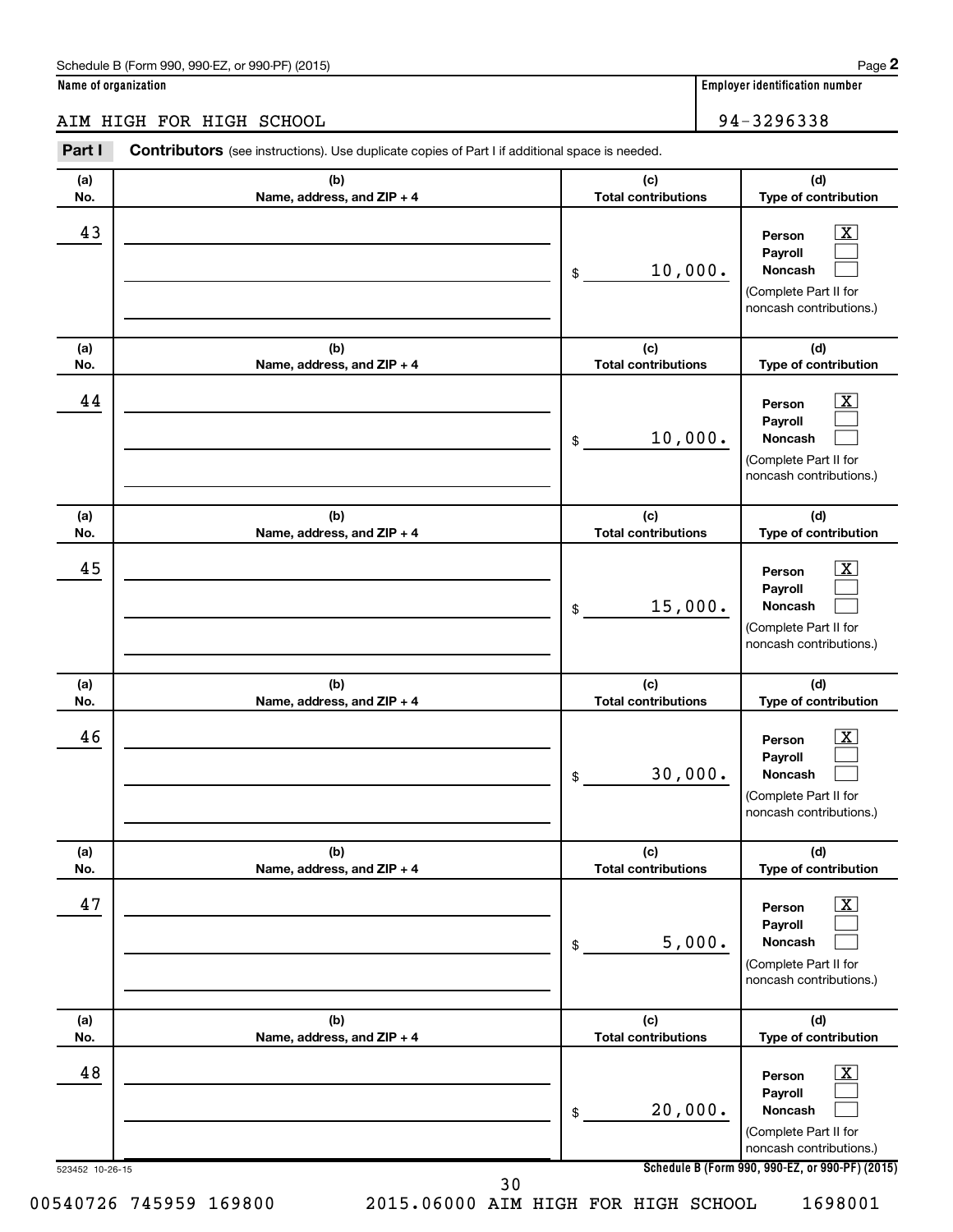| Name of organization |  |  |  |
|----------------------|--|--|--|
|                      |  |  |  |

**Employer identification number** 

## AIM HIGH FOR HIGH SCHOOL 34-3296338

| (a) | (b)                        | (c)                        | (d)                                                                                                           |
|-----|----------------------------|----------------------------|---------------------------------------------------------------------------------------------------------------|
| No. | Name, address, and ZIP + 4 | <b>Total contributions</b> | Type of contribution                                                                                          |
| 49  |                            | 5,000.<br>\$               | $\overline{\text{X}}$<br>Person<br>Payroll<br>Noncash<br>(Complete Part II for<br>noncash contributions.)     |
| (a) | (b)                        | (c)                        | (d)                                                                                                           |
| No. | Name, address, and ZIP + 4 | <b>Total contributions</b> | Type of contribution                                                                                          |
| 50  |                            | 5,000.<br>\$               | $\overline{\text{X}}$<br>Person<br>Payroll<br>Noncash<br>(Complete Part II for<br>noncash contributions.)     |
| (a) | (b)                        | (c)                        | (d)                                                                                                           |
| No. | Name, address, and ZIP + 4 | <b>Total contributions</b> | Type of contribution                                                                                          |
| 51  |                            | 50,000.<br>\$              | $\overline{\text{X}}$<br>Person<br>Payroll<br>Noncash<br>(Complete Part II for<br>noncash contributions.)     |
| (a) | (b)                        | (c)                        | (d)                                                                                                           |
| No. | Name, address, and ZIP + 4 | <b>Total contributions</b> | Type of contribution                                                                                          |
| 52  |                            | 10,000.<br>\$              | $\mathbf{X}$<br>Person<br>Payroll<br>Noncash<br>(Complete Part II for<br>noncash contributions.)              |
| (a) | (b)                        | (c)                        | (d)                                                                                                           |
| No. | Name, address, and ZIP + 4 | <b>Total contributions</b> | Type of contribution                                                                                          |
| 53  |                            | 20,750.<br>\$              | $\boxed{\text{X}}$<br>Person<br>Payroll<br><b>Noncash</b><br>(Complete Part II for<br>noncash contributions.) |
| (a) | (b)                        | (c)                        | (d)                                                                                                           |
| No. | Name, address, and ZIP + 4 | <b>Total contributions</b> | Type of contribution                                                                                          |
| 54  |                            | 5,000.<br>\$               | $\boxed{\text{X}}$<br>Person<br>Payroll<br>Noncash<br>(Complete Part II for<br>noncash contributions.)        |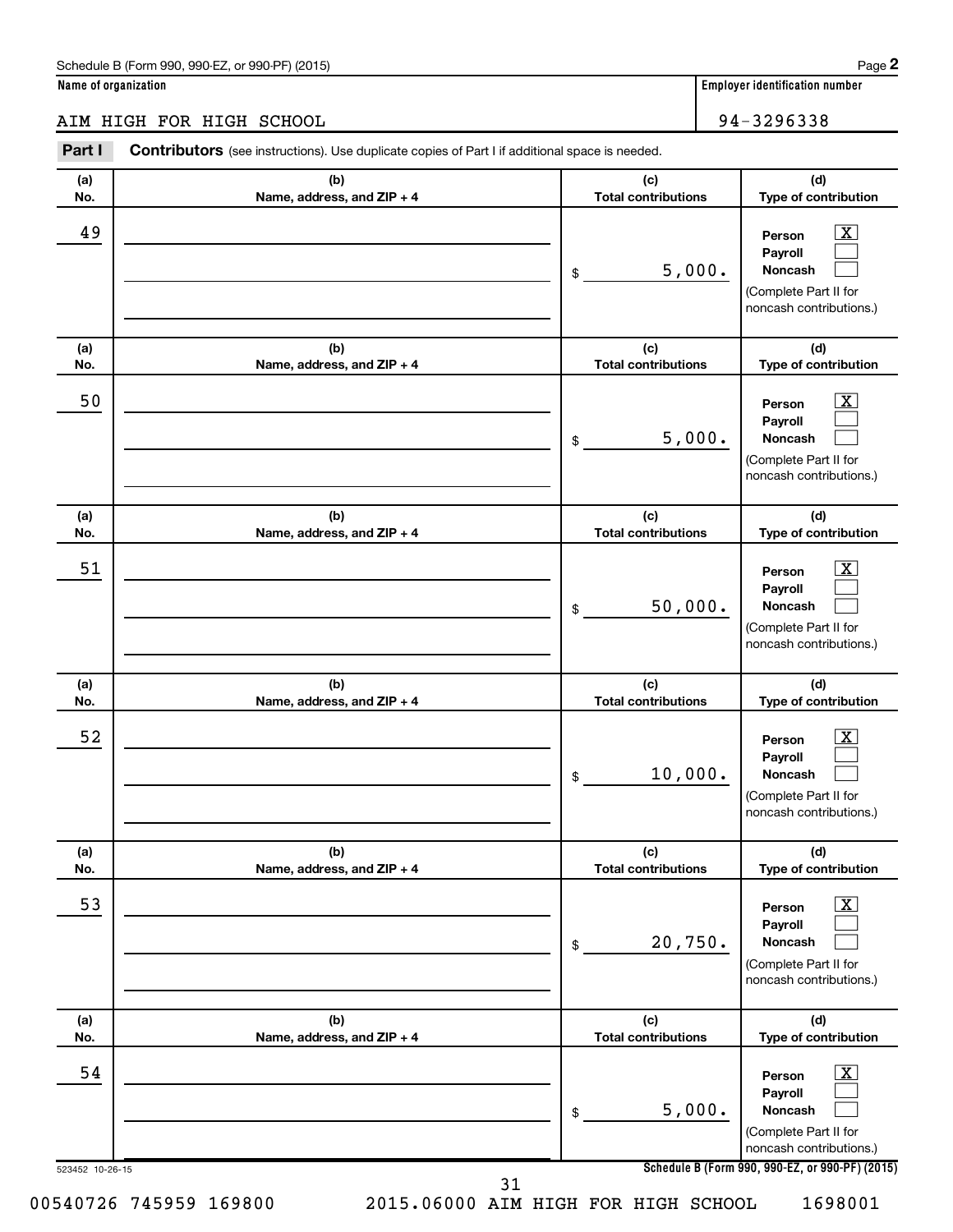| Name of organization |  |  |
|----------------------|--|--|

**Employer identification number** 

### AIM HIGH FOR HIGH SCHOOL 34-3296338

| (a)        | (b)                               | (c)                               | (d)                                                                                                         |
|------------|-----------------------------------|-----------------------------------|-------------------------------------------------------------------------------------------------------------|
| No.        | Name, address, and ZIP + 4        | <b>Total contributions</b>        | Type of contribution                                                                                        |
| 55         |                                   | 6,000.<br>\$                      | x<br>Person<br>Payroll<br>Noncash<br>(Complete Part II for<br>noncash contributions.)                       |
| (a)<br>No. | (b)<br>Name, address, and ZIP + 4 | (c)<br><b>Total contributions</b> | (d)<br>Type of contribution                                                                                 |
| 56         |                                   | 5,000.<br>\$                      | x<br>Person<br>Payroll<br>Noncash<br>(Complete Part II for<br>noncash contributions.)                       |
| (a)<br>No. | (b)<br>Name, address, and ZIP + 4 | (c)<br><b>Total contributions</b> | (d)<br>Type of contribution                                                                                 |
| 57         |                                   | 5,000.<br>\$                      | x<br>Person<br>Payroll<br>Noncash<br>(Complete Part II for<br>noncash contributions.)                       |
| (a)<br>No. | (b)<br>Name, address, and ZIP + 4 | (c)<br><b>Total contributions</b> | (d)<br>Type of contribution                                                                                 |
| 58         |                                   | 5,000.<br>\$                      | х<br>Person<br>Pavroll<br>Noncash<br>(Complete Part II for<br>noncash contributions.)                       |
| (a)<br>No. | (b)<br>Name, address, and ZIP + 4 | (c)<br><b>Total contributions</b> | (d)<br>Type of contribution                                                                                 |
| 59         |                                   | 5,000.<br>\$                      | $\overline{\textbf{x}}$<br>Person<br>Payroll<br>Noncash<br>(Complete Part II for<br>noncash contributions.) |
| (a)<br>No. | (b)<br>Name, address, and ZIP + 4 | (c)<br><b>Total contributions</b> | (d)<br>Type of contribution                                                                                 |
| 60         |                                   | 7,500.<br>\$                      | х<br>Person<br>Payroll<br>Noncash<br>(Complete Part II for<br>noncash contributions.)                       |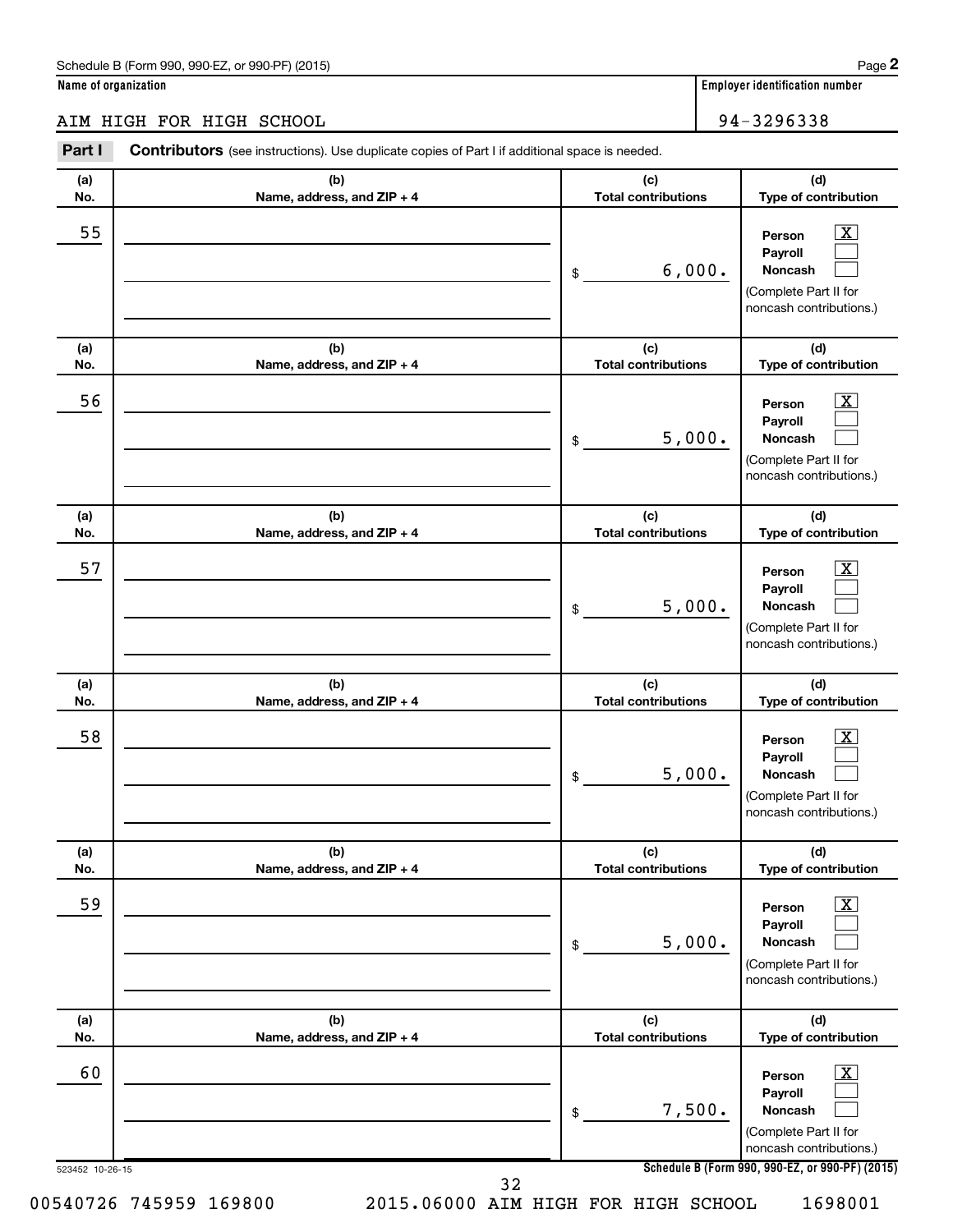**Name of organization Employer identification number**

## AIM HIGH FOR HIGH SCHOOL 94-3296338

| (a) | (b)                        | (c)                        | (d)                                                                                                             |
|-----|----------------------------|----------------------------|-----------------------------------------------------------------------------------------------------------------|
| No. | Name, address, and ZIP + 4 | <b>Total contributions</b> | Type of contribution                                                                                            |
| 61  |                            | 10,000.<br>\$              | $\overline{\text{X}}$<br>Person<br>Payroll<br>Noncash<br>(Complete Part II for<br>noncash contributions.)       |
| (a) | (b)                        | (c)                        | (d)                                                                                                             |
| No. | Name, address, and ZIP + 4 | <b>Total contributions</b> | Type of contribution                                                                                            |
| 62  |                            | 135,000.<br>\$             | $\overline{\text{X}}$<br>Person<br>Payroll<br>Noncash<br>(Complete Part II for<br>noncash contributions.)       |
| (a) | (b)                        | (c)                        | (d)                                                                                                             |
| No. | Name, address, and ZIP + 4 | <b>Total contributions</b> | Type of contribution                                                                                            |
| 63  |                            | 30,000.<br>\$              | $\overline{\text{X}}$<br>Person<br>Payroll<br>Noncash<br>(Complete Part II for<br>noncash contributions.)       |
| (a) | (b)                        | (c)                        | (d)                                                                                                             |
| No. | Name, address, and ZIP + 4 | <b>Total contributions</b> | Type of contribution                                                                                            |
| 64  |                            | 7,500.<br>\$               | $\mathbf{X}$<br>Person<br>Payroll<br>Noncash<br>(Complete Part II for<br>noncash contributions.)                |
| (a) | (b)                        | (c)                        | (d)                                                                                                             |
| No. | Name, address, and ZIP + 4 | <b>Total contributions</b> | Type of contribution                                                                                            |
| 65  |                            | 5,250.<br>\$               | $\boxed{\textbf{X}}$<br>Person<br>Payroll<br><b>Noncash</b><br>(Complete Part II for<br>noncash contributions.) |
| (a) | (b)                        | (c)                        | (d)                                                                                                             |
| No. | Name, address, and ZIP + 4 | <b>Total contributions</b> | Type of contribution                                                                                            |
| 66  |                            | 10,000.<br>\$              | $\boxed{\text{X}}$<br>Person<br>Payroll<br>Noncash<br>(Complete Part II for<br>noncash contributions.)          |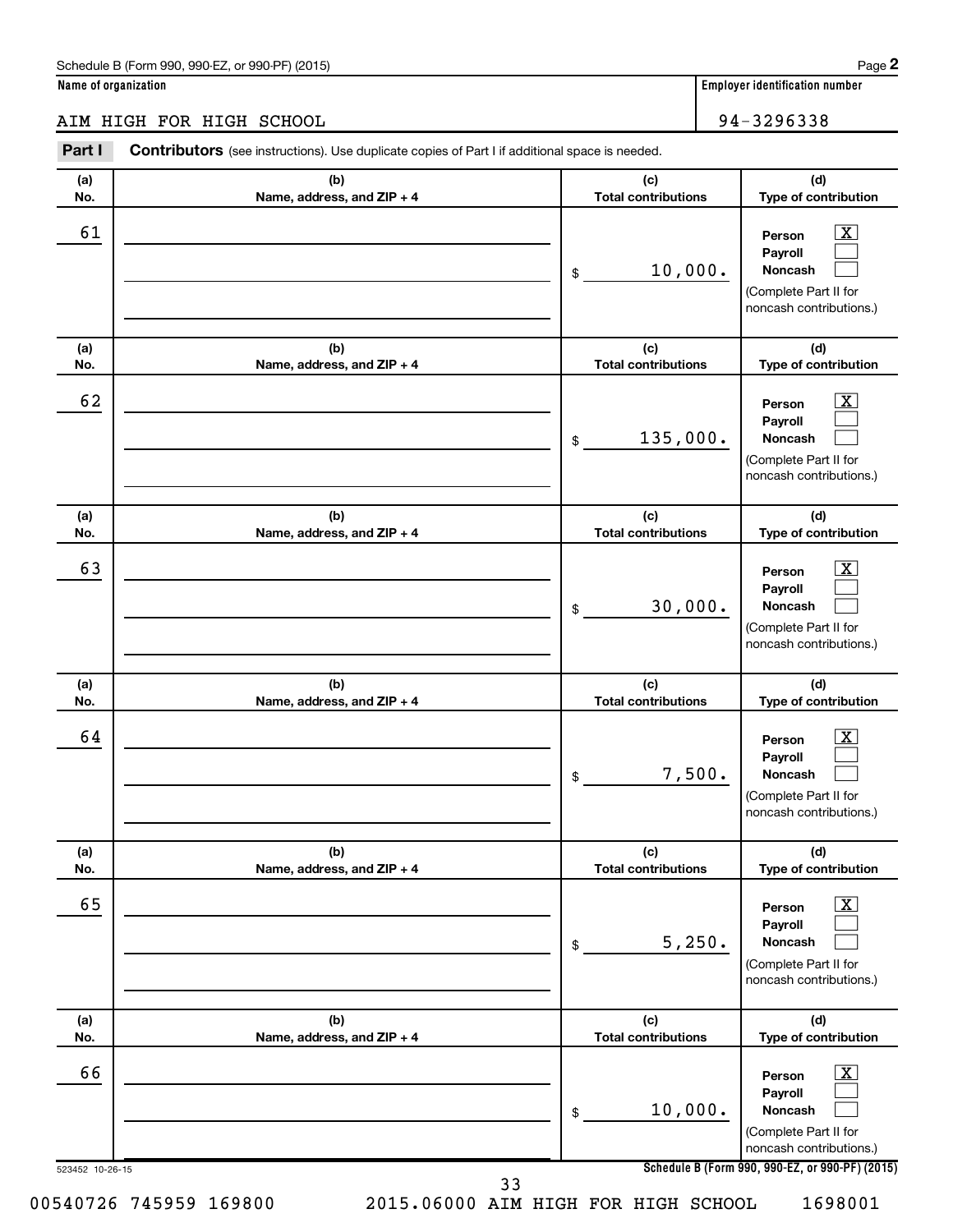| Name of organization |  |
|----------------------|--|
|----------------------|--|

**Employer identification number** 

### AIM HIGH FOR HIGH SCHOOL 34-3296338

| (a)        | (b)                               | (c)<br><b>Total contributions</b> | (d)<br>Type of contribution                                                                                 |
|------------|-----------------------------------|-----------------------------------|-------------------------------------------------------------------------------------------------------------|
| No.<br>67  | Name, address, and ZIP + 4        |                                   | $\overline{\text{X}}$<br>Person<br>Payroll                                                                  |
|            |                                   | 5,000.<br>\$                      | Noncash<br>(Complete Part II for<br>noncash contributions.)                                                 |
| (a)<br>No. | (b)<br>Name, address, and ZIP + 4 | (c)<br><b>Total contributions</b> | (d)<br>Type of contribution                                                                                 |
| 68         |                                   | 12,021.<br>\$                     | Person<br>Payroll<br>Noncash<br>х<br>(Complete Part II for<br>noncash contributions.)                       |
| (a)<br>No. | (b)<br>Name, address, and ZIP + 4 | (c)<br><b>Total contributions</b> | (d)<br>Type of contribution                                                                                 |
| 69         |                                   | 25,000.<br>\$                     | X.<br>Person<br>Pavroll<br>Noncash<br>(Complete Part II for<br>noncash contributions.)                      |
| (a)<br>No. | (b)<br>Name, address, and ZIP + 4 | (c)<br><b>Total contributions</b> | (d)<br>Type of contribution                                                                                 |
| 70         |                                   | 15,000.<br>\$                     | X.<br>Person<br>Payroll<br>Noncash<br>(Complete Part II for<br>noncash contributions.)                      |
| (a)<br>No. | (b)<br>Name, address, and ZIP + 4 | (c)<br><b>Total contributions</b> | (d)<br>Type of contribution                                                                                 |
| 71         |                                   | 50,000.<br>\$                     | $\overline{\textbf{x}}$<br>Person<br>Payroll<br>Noncash<br>(Complete Part II for<br>noncash contributions.) |
| (a)<br>No. | (b)<br>Name, address, and ZIP + 4 | (c)<br><b>Total contributions</b> | (d)<br>Type of contribution                                                                                 |
| 72         |                                   | 10,600.<br>\$                     | х<br>Person<br>Payroll<br>Noncash<br>(Complete Part II for<br>noncash contributions.)                       |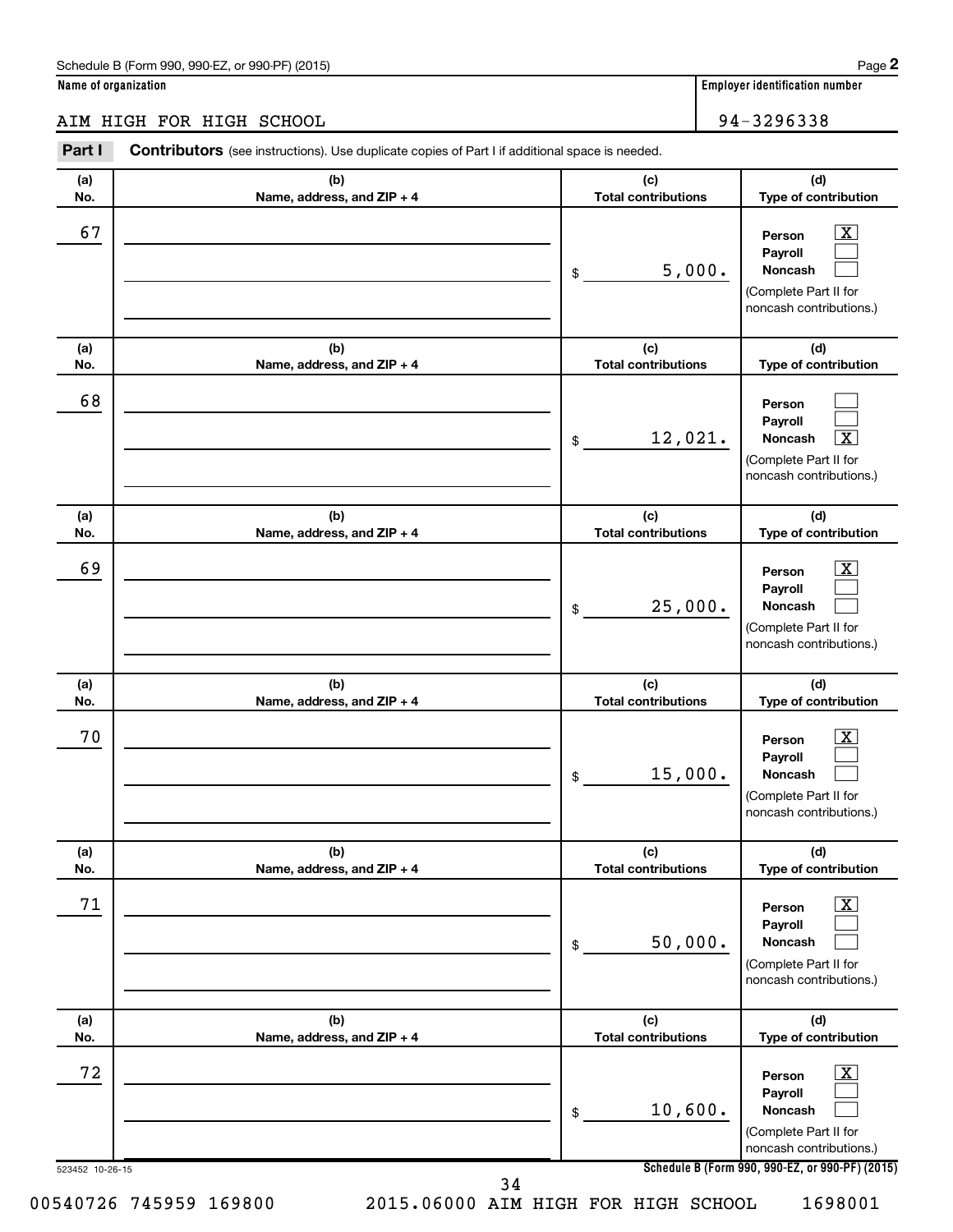**Name of organization Employer identification number**

## AIM HIGH FOR HIGH SCHOOL 34-3296338

| (a) | (b)                        | (c)                        | (d)                                                                                                           |
|-----|----------------------------|----------------------------|---------------------------------------------------------------------------------------------------------------|
| No. | Name, address, and ZIP + 4 | <b>Total contributions</b> | Type of contribution                                                                                          |
| 73  |                            | 20,000.<br>\$              | $\overline{\mathbf{X}}$<br>Person<br>Payroll<br>Noncash<br>(Complete Part II for<br>noncash contributions.)   |
| (a) | (b)                        | (c)                        | (d)                                                                                                           |
| No. | Name, address, and ZIP + 4 | <b>Total contributions</b> | Type of contribution                                                                                          |
| 74  |                            | 20,000.<br>\$              | $\overline{\text{X}}$<br>Person<br>Payroll<br>Noncash<br>(Complete Part II for<br>noncash contributions.)     |
| (a) | (b)                        | (c)                        | (d)                                                                                                           |
| No. | Name, address, and ZIP + 4 | <b>Total contributions</b> | Type of contribution                                                                                          |
| 75  |                            | 10,000.<br>\$              | $\overline{\text{X}}$<br>Person<br>Payroll<br>Noncash<br>(Complete Part II for<br>noncash contributions.)     |
| (a) | (b)                        | (c)                        | (d)                                                                                                           |
| No. | Name, address, and ZIP + 4 | <b>Total contributions</b> | Type of contribution                                                                                          |
| 76  |                            | 10,000.<br>\$              | $\overline{\mathbf{X}}$<br>Person<br>Payroll<br>Noncash<br>(Complete Part II for<br>noncash contributions.)   |
| (a) | (b)                        | (c)                        | (d)                                                                                                           |
| No. | Name, address, and ZIP + 4 | <b>Total contributions</b> | Type of contribution                                                                                          |
| 77  |                            | 7,500.<br>\$               | $\boxed{\text{X}}$<br>Person<br>Payroll<br><b>Noncash</b><br>(Complete Part II for<br>noncash contributions.) |
| (a) | (b)                        | (c)                        | (d)                                                                                                           |
| No. | Name, address, and ZIP + 4 | <b>Total contributions</b> | Type of contribution                                                                                          |
| 78  |                            | 5,000.<br>\$               | $\boxed{\text{X}}$<br>Person<br>Payroll<br>Noncash<br>(Complete Part II for<br>noncash contributions.)        |

**2**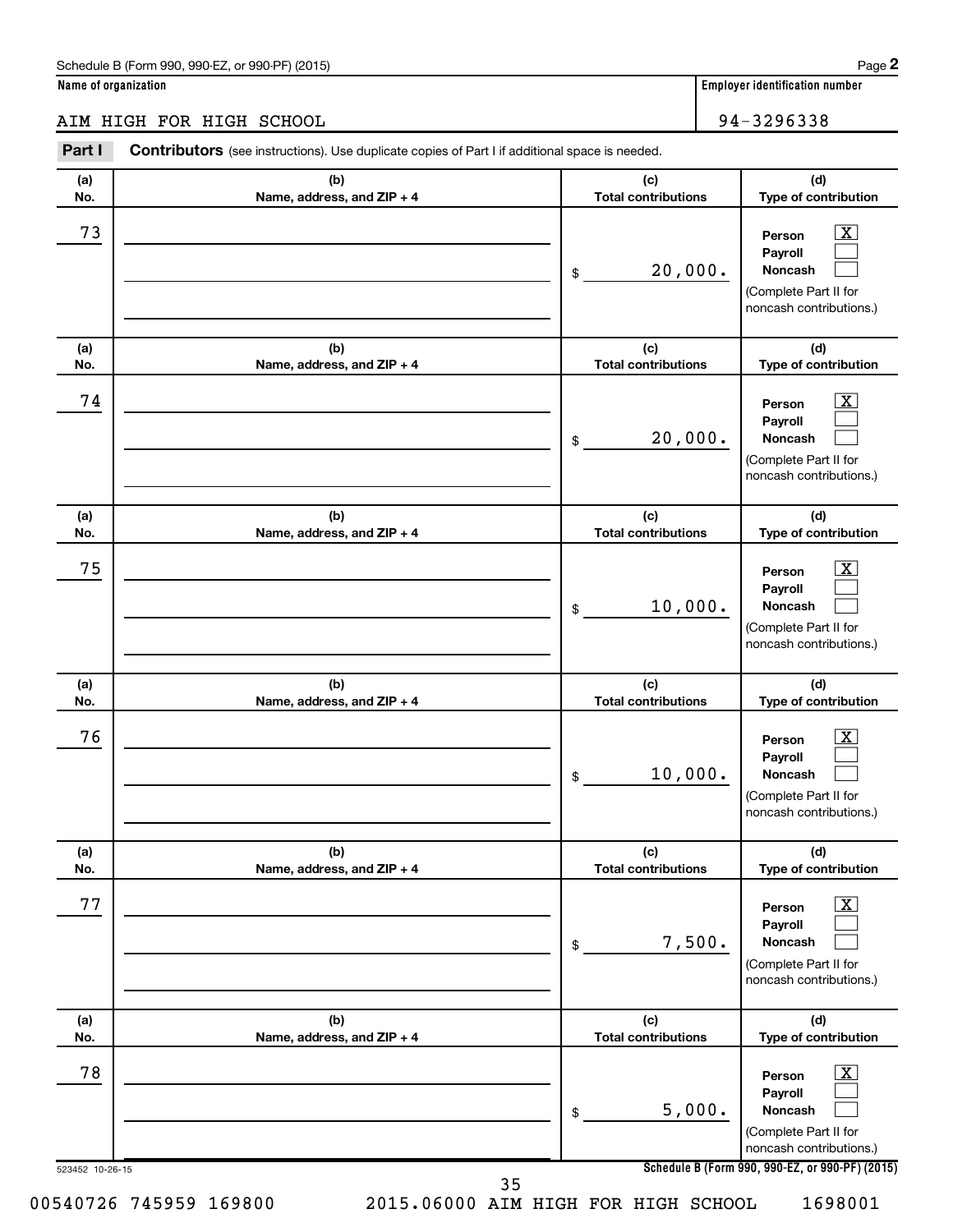**Name of organization Employer identification number**

## AIM HIGH FOR HIGH SCHOOL 34-3296338

| (a) | (b)                        | (c)                        | (d)                                                                                                         |
|-----|----------------------------|----------------------------|-------------------------------------------------------------------------------------------------------------|
| No. | Name, address, and ZIP + 4 | <b>Total contributions</b> | Type of contribution                                                                                        |
| 79  |                            | 40,000.<br>\$              | $\overline{\text{X}}$<br>Person<br>Payroll<br>Noncash<br>(Complete Part II for<br>noncash contributions.)   |
| (a) | (b)                        | (c)                        | (d)                                                                                                         |
| No. | Name, address, and ZIP + 4 | <b>Total contributions</b> | Type of contribution                                                                                        |
| 80  |                            | 5,000.<br>\$               | x<br>Person<br>Payroll<br>Noncash<br>(Complete Part II for<br>noncash contributions.)                       |
| (a) | (b)                        | (c)                        | (d)                                                                                                         |
| No. | Name, address, and ZIP + 4 | <b>Total contributions</b> | Type of contribution                                                                                        |
| 81  |                            | 13,000.<br>\$              | X.<br>Person<br>Payroll<br>Noncash<br>(Complete Part II for<br>noncash contributions.)                      |
| (a) | (b)                        | (c)                        | (d)                                                                                                         |
| No. | Name, address, and ZIP + 4 | <b>Total contributions</b> | Type of contribution                                                                                        |
| 82  |                            | 15,000.<br>\$              | X.<br>Person<br>Pavroll<br>Noncash<br>(Complete Part II for<br>noncash contributions.)                      |
| (a) | (b)                        | (c)                        | (d)                                                                                                         |
| No. | Name, address, and ZIP + 4 | <b>Total contributions</b> | Type of contribution                                                                                        |
| 83  |                            | 40,000.<br>\$              | $\overline{\text{X}}$<br>Person<br>Payroll<br>Noncash<br>(Complete Part II for<br>noncash contributions.)   |
| (a) | (b)                        | (c)                        | (d)                                                                                                         |
| No. | Name, address, and ZIP + 4 | <b>Total contributions</b> | Type of contribution                                                                                        |
| 84  |                            | 11,461.<br>\$              | $\overline{\textbf{x}}$<br>Person<br>Payroll<br>Noncash<br>(Complete Part II for<br>noncash contributions.) |

**2**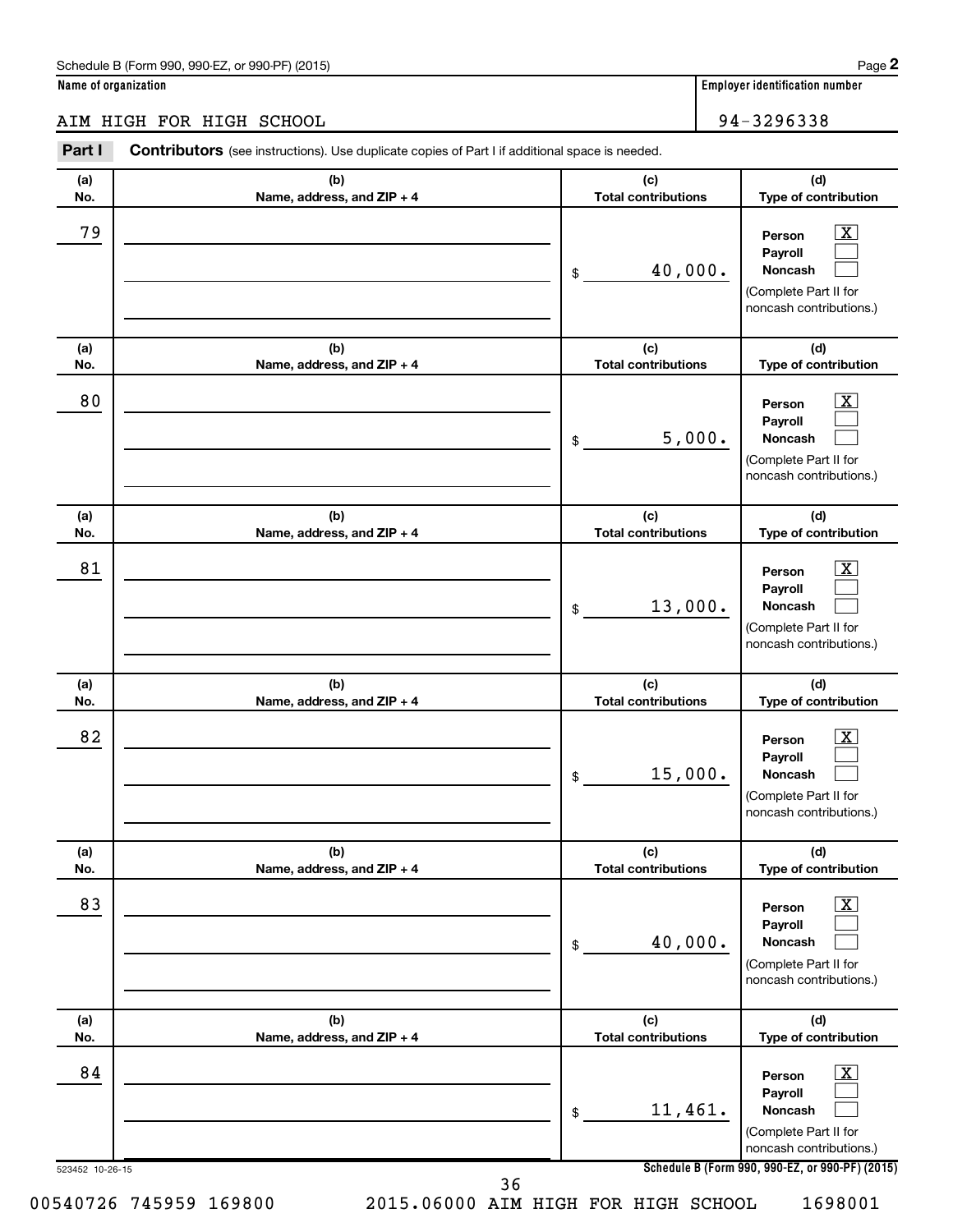**Name of organization Employer identification number**

## AIM HIGH FOR HIGH SCHOOL 94-3296338

| (a)        | (b)                               | (c)<br><b>Total contributions</b> | (d)<br>Type of contribution                                                                                 |
|------------|-----------------------------------|-----------------------------------|-------------------------------------------------------------------------------------------------------------|
| No.        | Name, address, and ZIP + 4        |                                   |                                                                                                             |
| 85         |                                   | 50,000.<br>\$                     | $\overline{\text{X}}$<br>Person<br>Payroll<br>Noncash<br>(Complete Part II for<br>noncash contributions.)   |
| (a)<br>No. | (b)<br>Name, address, and ZIP + 4 | (c)<br><b>Total contributions</b> | (d)<br>Type of contribution                                                                                 |
| 86         |                                   | 10,000.<br>\$                     | x<br>Person<br>Payroll<br>Noncash<br>(Complete Part II for<br>noncash contributions.)                       |
| (a)<br>No. | (b)<br>Name, address, and ZIP + 4 | (c)<br><b>Total contributions</b> | (d)<br>Type of contribution                                                                                 |
| 87         |                                   | 26,600.<br>\$                     | x<br>Person<br>Pavroll<br>Noncash<br>(Complete Part II for<br>noncash contributions.)                       |
| (a)<br>No. | (b)<br>Name, address, and ZIP + 4 | (c)<br><b>Total contributions</b> | (d)<br>Type of contribution                                                                                 |
| 88         |                                   | 200,000.<br>\$                    | х<br>Person<br>Pavroll<br>Noncash<br>(Complete Part II for<br>noncash contributions.)                       |
| (a)<br>No. | (b)<br>Name, address, and ZIP + 4 | (c)<br><b>Total contributions</b> | (d)<br>Type of contribution                                                                                 |
| 89         |                                   | 50,000.<br>\$                     | $\overline{\text{X}}$<br>Person<br>Payroll<br>Noncash<br>(Complete Part II for<br>noncash contributions.)   |
| (a)<br>No. | (b)<br>Name, address, and ZIP + 4 | (c)<br><b>Total contributions</b> | (d)<br>Type of contribution                                                                                 |
| 90         |                                   | 10,000.<br>\$                     | $\overline{\textbf{x}}$<br>Person<br>Payroll<br>Noncash<br>(Complete Part II for<br>noncash contributions.) |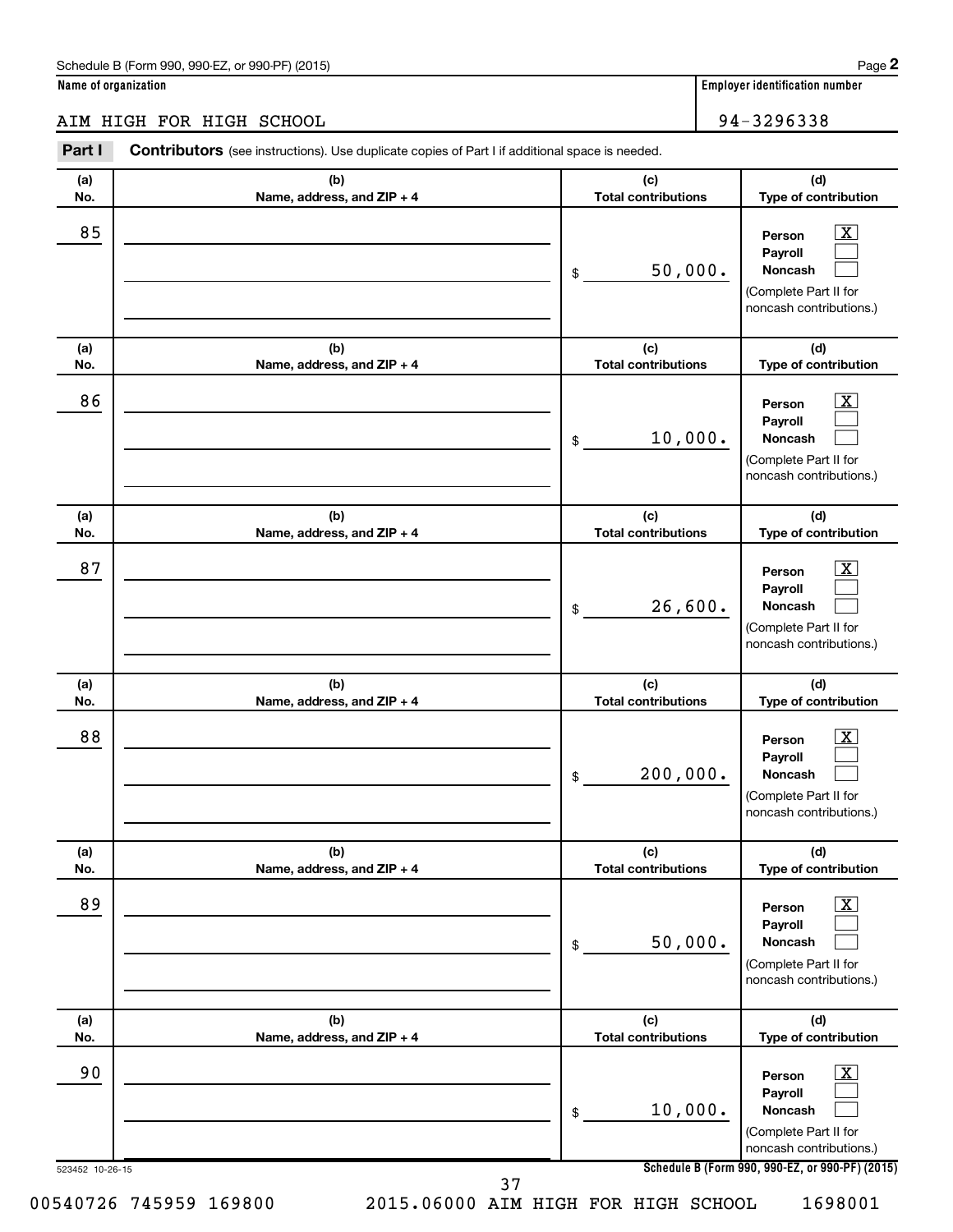**Name of organization Employer identification number**

AIM HIGH FOR HIGH SCHOOL 94-3296338

#### 523452 10-26-15 **Schedule B (Form 990, 990-EZ, or 990-PF) (2015) (a) No. (b) Name, address, and ZIP + 4 (c) Total contributions (d) Type of contribution Person Payroll Noncash (a) No. (b) Name, address, and ZIP + 4 (c) Total contributions (d) Type of contribution Person Payroll Noncash (a) No. (b) Name, address, and ZIP + 4 (c) Total contributions (d) Type of contribution Person Payroll Noncash (a) No. (b) Name, address, and ZIP + 4 (c) Total contributions (d) Type of contribution Person Payroll Noncash (a) No. (b) Name, address, and ZIP + 4 (c) Total contributions (d) Type of contribution Person Payroll Noncash (a) No. (b) Name, address, and ZIP + 4 (c) Total contributions (d) Type of contribution Person Payroll Noncash Part I** Contributors (see instructions). Use duplicate copies of Part I if additional space is needed. \$ (Complete Part II for noncash contributions.) \$ (Complete Part II for noncash contributions.) \$ (Complete Part II for noncash contributions.) \$ (Complete Part II for noncash contributions.) \$ (Complete Part II for noncash contributions.) \$ (Complete Part II for noncash contributions.)  $\lfloor x \rfloor$  $\Box$  $\Box$  $\boxed{\textbf{X}}$  $\Box$  $\Box$  $\boxed{\textbf{X}}$  $\Box$  $\Box$  $\boxed{\text{X}}$  $\Box$  $\Box$  $\boxed{\text{X}}$  $\Box$  $\Box$  $\boxed{\textbf{X}}$  $\Box$  $\Box$  $\begin{array}{|c|c|c|c|c|}\hline \text{91} & \text{Person} & \text{X} \ \hline \end{array}$ 13,000.  $92$  Person  $\overline{\text{X}}$ 6,000. 93 | Person  $\overline{\textbf{X}}$ 5,000.  $94$  Person  $\overline{\text{X}}$ 5,000. 95 | Person  $\overline{\textbf{X}}$ 15,000.  $96$  Person  $\overline{\text{X}}$ 60,000. 00540726 745959 169800 2015.06000 AIM HIGH FOR HIGH SCHOOL 1698001 38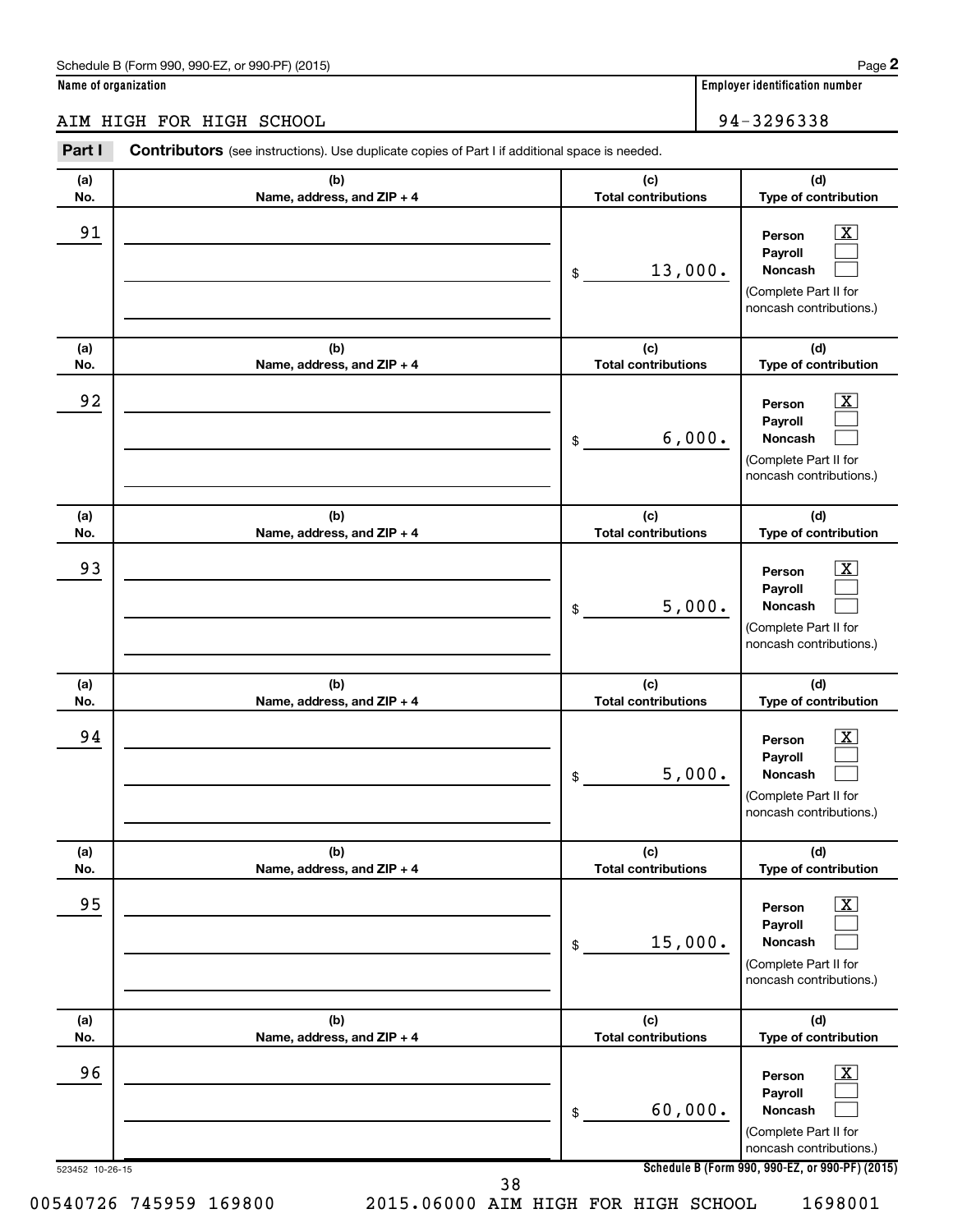**Name of organization Employer identification number**

## AIM HIGH FOR HIGH SCHOOL 94-3296338

| (a) | (b)                        | (c)                        | (d)                                                                                                       |
|-----|----------------------------|----------------------------|-----------------------------------------------------------------------------------------------------------|
| No. | Name, address, and ZIP + 4 | <b>Total contributions</b> | Type of contribution                                                                                      |
| 97  |                            | 40,000.<br>\$              | $\overline{\text{X}}$<br>Person<br>Payroll<br>Noncash<br>(Complete Part II for<br>noncash contributions.) |
| (a) | (b)                        | (c)                        | (d)                                                                                                       |
| No. | Name, address, and ZIP + 4 | <b>Total contributions</b> | Type of contribution                                                                                      |
| 98  |                            | 150,000.<br>\$             | $\overline{\text{X}}$<br>Person<br>Payroll<br>Noncash<br>(Complete Part II for<br>noncash contributions.) |
| (a) | (b)                        | (c)                        | (d)                                                                                                       |
| No. | Name, address, and ZIP + 4 | <b>Total contributions</b> | Type of contribution                                                                                      |
| 99  |                            | 62,400.<br>\$              | $\overline{\text{X}}$<br>Person<br>Payroll<br>Noncash<br>(Complete Part II for<br>noncash contributions.) |
| (a) | (b)                        | (c)                        | (d)                                                                                                       |
| No. | Name, address, and ZIP + 4 | <b>Total contributions</b> | Type of contribution                                                                                      |
| 100 |                            | 10,000.<br>\$              | $\mathbf{X}$<br>Person<br>Payroll<br>Noncash<br>(Complete Part II for<br>noncash contributions.)          |
| (a) | (b)                        | (c)                        | (d)                                                                                                       |
| No. | Name, address, and ZIP + 4 | <b>Total contributions</b> | Type of contribution                                                                                      |
| 101 |                            | 15,000.<br>\$              | $\boxed{\textbf{X}}$<br>Person<br>Payroll<br>Noncash<br>(Complete Part II for<br>noncash contributions.)  |
| (a) | (b)                        | (c)                        | (d)                                                                                                       |
| No. | Name, address, and ZIP + 4 | <b>Total contributions</b> | Type of contribution                                                                                      |
| 102 |                            | 8,000.<br>\$               | $\boxed{\text{X}}$<br>Person<br>Payroll<br>Noncash<br>(Complete Part II for<br>noncash contributions.)    |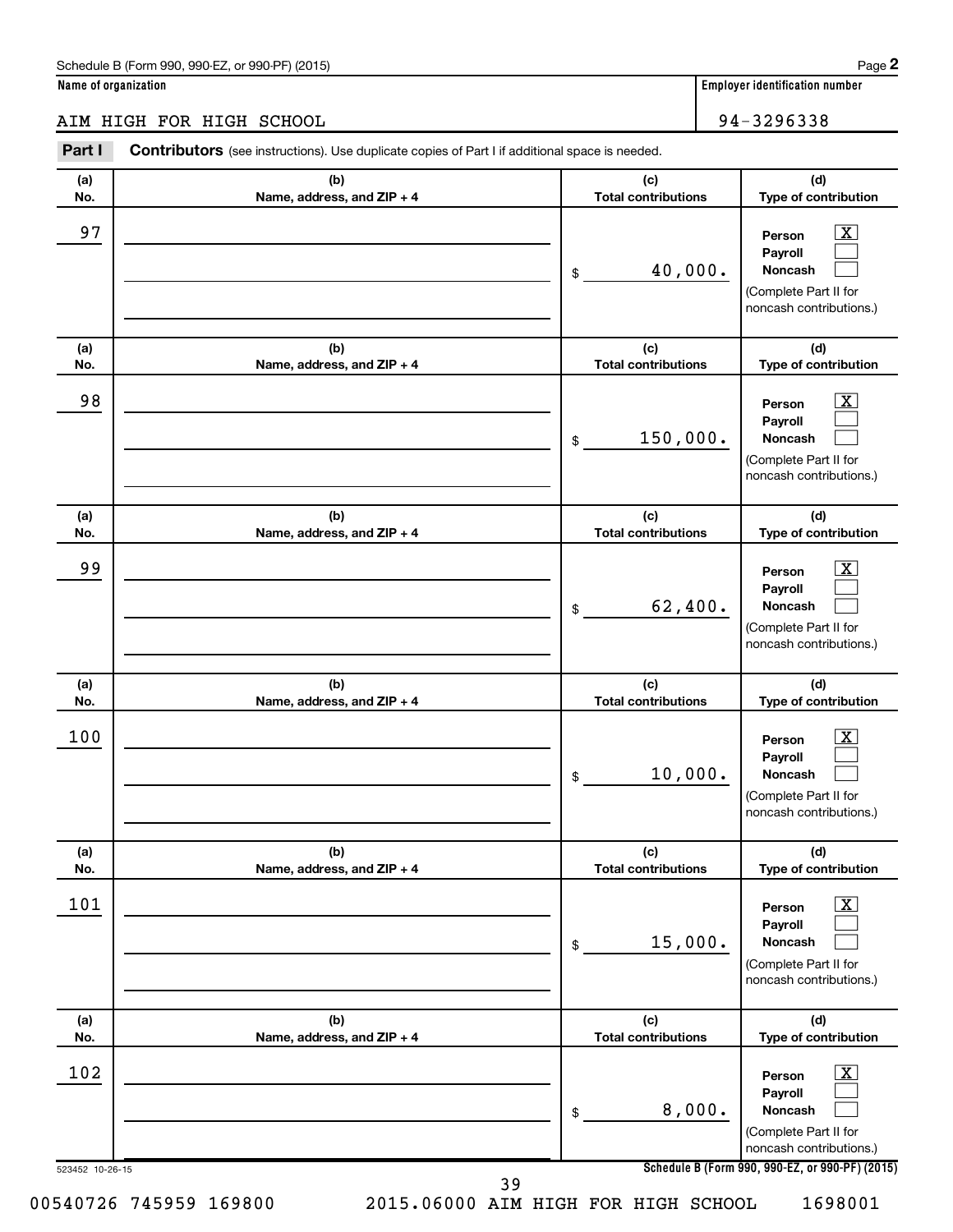**Name of organization Employer identification number**

AIM HIGH FOR HIGH SCHOOL 94-3296338

#### 523452 10-26-15 **Schedule B (Form 990, 990-EZ, or 990-PF) (2015) (a) No. (b) Name, address, and ZIP + 4 (c) Total contributions (d) Type of contribution Person Payroll Noncash (a) No. (b) Name, address, and ZIP + 4 (c) Total contributions (d) Type of contribution Person Payroll Noncash (a) No. (b) Name, address, and ZIP + 4 (c) Total contributions (d) Type of contribution Person Payroll Noncash (a) No. (b) Name, address, and ZIP + 4 (c) Total contributions (d) Type of contribution Person Payroll Noncash (a) No. (b) Name, address, and ZIP + 4 (c) Total contributions (d) Type of contribution Person Payroll Noncash (a) No. (b) Name, address, and ZIP + 4 (c) Total contributions (d) Type of contribution Person Payroll Noncash Part I** Contributors (see instructions). Use duplicate copies of Part I if additional space is needed. \$ (Complete Part II for noncash contributions.) \$ (Complete Part II for noncash contributions.) \$ (Complete Part II for noncash contributions.) \$ (Complete Part II for noncash contributions.) \$ (Complete Part II for noncash contributions.) \$ (Complete Part II for noncash contributions.) 103 X 12,500.  $104$  Person  $\overline{\text{X}}$ 5,000.  $105$  Person  $\overline{\text{X}}$ 5,000.  $106$  Person  $\overline{\text{X}}$ 18,600.  $107$  Person  $\overline{\text{X}}$ 10,075. 108 X 10,000. 40

 $\lfloor x \rfloor$  $\Box$  $\Box$ 

 $\boxed{\textbf{X}}$  $\Box$  $\Box$ 

 $\boxed{\textbf{X}}$  $\Box$  $\Box$ 

 $\boxed{\text{X}}$  $\Box$  $\Box$ 

 $\boxed{\text{X}}$  $\Box$  $\Box$ 

 $\boxed{\textbf{X}}$  $\Box$  $\Box$ 

00540726 745959 169800 2015.06000 AIM HIGH FOR HIGH SCHOOL 1698001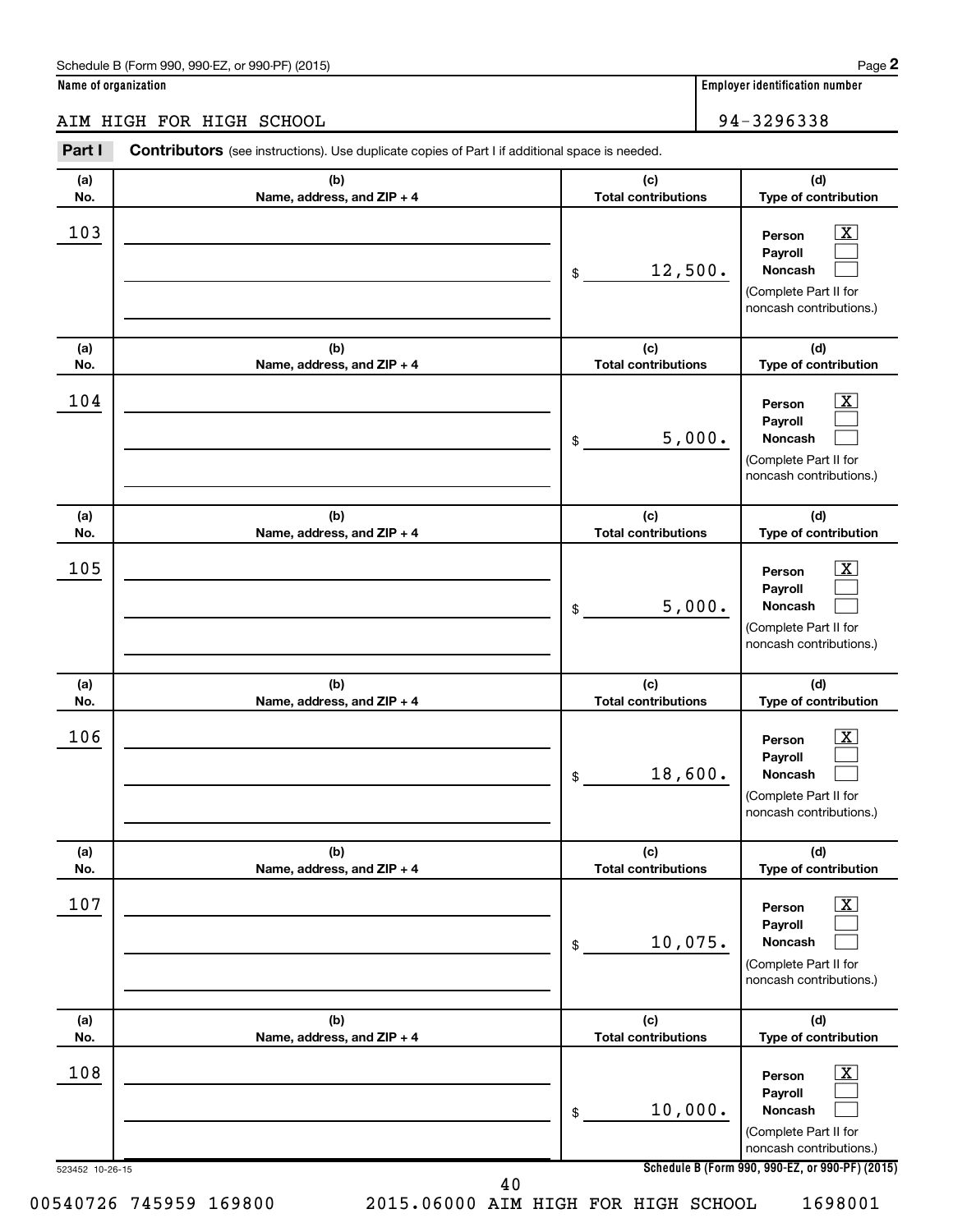**Name of organization Employer identification number**

## AIM HIGH FOR HIGH SCHOOL 34-3296338

| (a)        | (b)                               | (c)<br><b>Total contributions</b> | (d)<br>Type of contribution                                                                                 |
|------------|-----------------------------------|-----------------------------------|-------------------------------------------------------------------------------------------------------------|
| No.        | Name, address, and ZIP + 4        |                                   |                                                                                                             |
| 109        |                                   | 40,000.<br>\$                     | $\overline{\text{X}}$<br>Person<br>Payroll<br>Noncash<br>(Complete Part II for<br>noncash contributions.)   |
| (a)<br>No. | (b)<br>Name, address, and ZIP + 4 | (c)<br><b>Total contributions</b> | (d)<br>Type of contribution                                                                                 |
| 110        |                                   | 10,000.<br>\$                     | x<br>Person<br>Payroll<br>Noncash<br>(Complete Part II for<br>noncash contributions.)                       |
| (a)<br>No. | (b)<br>Name, address, and ZIP + 4 | (c)<br><b>Total contributions</b> | (d)<br>Type of contribution                                                                                 |
| 111        |                                   | 5,000.<br>\$                      | X.<br>Person<br>Payroll<br>Noncash<br>(Complete Part II for<br>noncash contributions.)                      |
| (a)<br>No. | (b)<br>Name, address, and ZIP + 4 | (c)<br><b>Total contributions</b> | (d)<br>Type of contribution                                                                                 |
| 112        |                                   | 65,000.<br>\$                     | x<br>Person<br>Pavroll<br>Noncash<br>(Complete Part II for<br>noncash contributions.)                       |
| (a)<br>No. | (b)<br>Name, address, and ZIP + 4 | (c)<br><b>Total contributions</b> | (d)<br>Type of contribution                                                                                 |
| 113        |                                   | 10,000.<br>\$                     | $\overline{\text{X}}$<br>Person<br>Payroll<br>Noncash<br>(Complete Part II for<br>noncash contributions.)   |
| (a)<br>No. | (b)<br>Name, address, and ZIP + 4 | (c)<br><b>Total contributions</b> | (d)<br>Type of contribution                                                                                 |
| 114        |                                   | 10,000.<br>\$                     | $\overline{\textbf{x}}$<br>Person<br>Payroll<br>Noncash<br>(Complete Part II for<br>noncash contributions.) |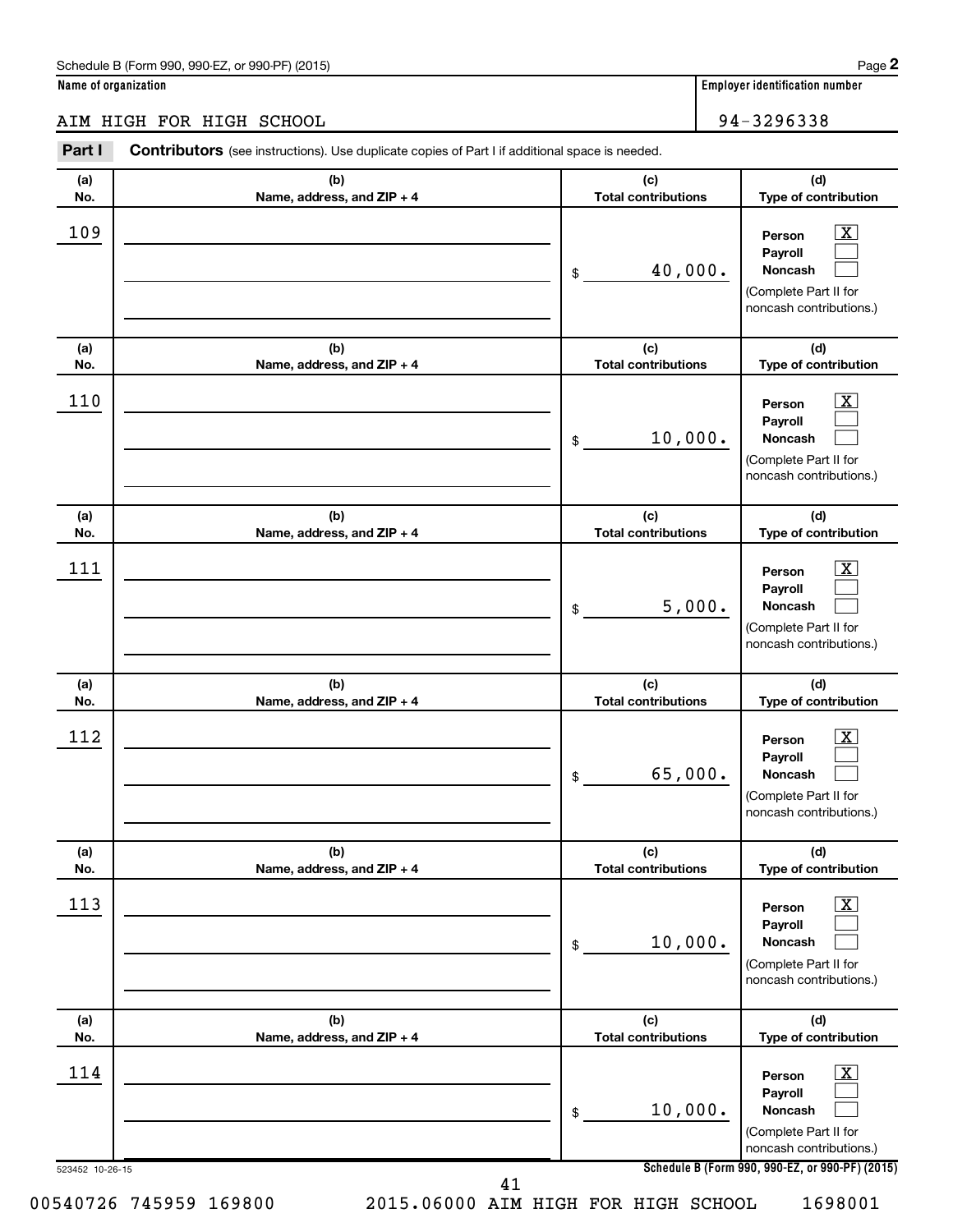**Name of organization Employer identification number**

### AIM HIGH FOR HIGH SCHOOL 94-3296338

| (a) | (b)                        | (c)                        | (d)                                                                                                         |
|-----|----------------------------|----------------------------|-------------------------------------------------------------------------------------------------------------|
| No. | Name, address, and ZIP + 4 | <b>Total contributions</b> | Type of contribution                                                                                        |
| 115 |                            | 130,000.<br>\$             | $\overline{\text{X}}$<br>Person<br>Payroll<br>Noncash<br>(Complete Part II for<br>noncash contributions.)   |
| (a) | (b)                        | (c)                        | (d)                                                                                                         |
| No. | Name, address, and ZIP + 4 | <b>Total contributions</b> | Type of contribution                                                                                        |
| 116 |                            | 200,225.<br>\$             | $\overline{\mathbf{X}}$<br>Person<br>Payroll<br>Noncash<br>(Complete Part II for<br>noncash contributions.) |
| (a) | (b)                        | (c)                        | (d)                                                                                                         |
| No. | Name, address, and ZIP + 4 | <b>Total contributions</b> | Type of contribution                                                                                        |
| 117 |                            | 30,000.<br>\$              | $\overline{\text{X}}$<br>Person<br>Payroll<br>Noncash<br>(Complete Part II for<br>noncash contributions.)   |
| (a) | (b)                        | (c)                        | (d)                                                                                                         |
| No. | Name, address, and ZIP + 4 | <b>Total contributions</b> | Type of contribution                                                                                        |
| 118 |                            | 10,000.<br>\$              | $\mathbf{X}$<br>Person<br>Payroll<br>Noncash<br>(Complete Part II for<br>noncash contributions.)            |
| (a) | (b)                        | (c)                        | (d)                                                                                                         |
| No. | Name, address, and ZIP + 4 | <b>Total contributions</b> | Type of contribution                                                                                        |
| 119 |                            | 5,000.<br>\$               | $\boxed{\textbf{X}}$<br>Person<br>Payroll<br>Noncash<br>(Complete Part II for<br>noncash contributions.)    |
| (a) | (b)                        | (c)                        | (d)                                                                                                         |
| No. | Name, address, and ZIP + 4 | <b>Total contributions</b> | Type of contribution                                                                                        |
| 120 |                            | 5,500.<br>\$               | $\boxed{\text{X}}$<br>Person<br>Payroll<br>Noncash<br>(Complete Part II for<br>noncash contributions.)      |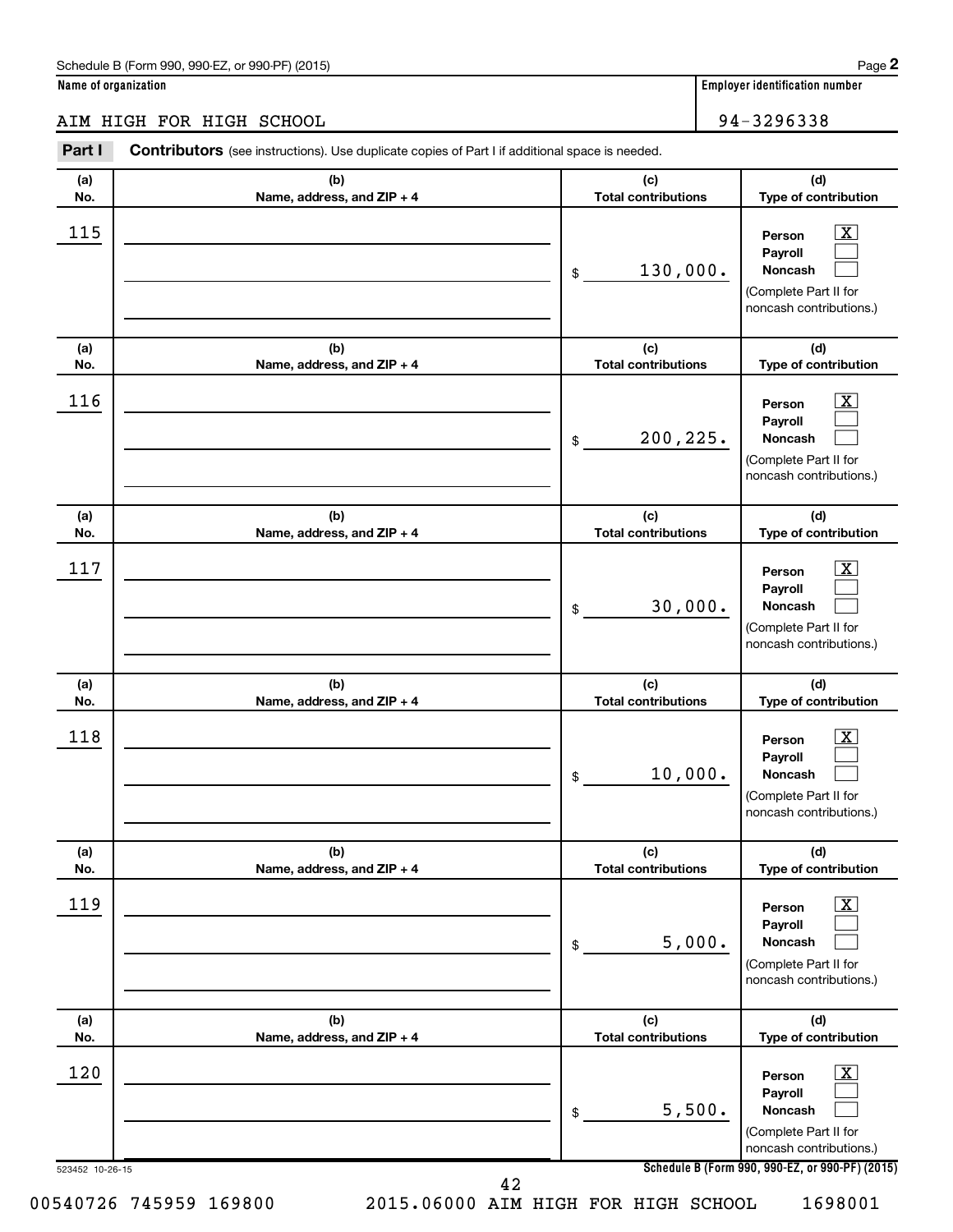**Name of organization Employer identification number**

## AIM HIGH FOR HIGH SCHOOL 94-3296338

| (a) | (b)                        | (c)                        | (d)                                                                                                         |
|-----|----------------------------|----------------------------|-------------------------------------------------------------------------------------------------------------|
| No. | Name, address, and ZIP + 4 | <b>Total contributions</b> | Type of contribution                                                                                        |
| 121 |                            | 396,590.<br>\$             | $\overline{\text{X}}$<br>Person<br>Payroll<br>Noncash<br>(Complete Part II for<br>noncash contributions.)   |
| (a) | (b)                        | (c)                        | (d)                                                                                                         |
| No. | Name, address, and ZIP + 4 | <b>Total contributions</b> | Type of contribution                                                                                        |
| 122 |                            | 5,500.<br>\$               | $\overline{\mathbf{X}}$<br>Person<br>Payroll<br>Noncash<br>(Complete Part II for<br>noncash contributions.) |
| (a) | (b)                        | (c)                        | (d)                                                                                                         |
| No. | Name, address, and ZIP + 4 | <b>Total contributions</b> | Type of contribution                                                                                        |
| 123 |                            | 11,990.<br>\$              | $\overline{\text{X}}$<br>Person<br>Payroll<br>Noncash<br>(Complete Part II for<br>noncash contributions.)   |
| (a) | (b)                        | (c)                        | (d)                                                                                                         |
| No. | Name, address, and ZIP + 4 | <b>Total contributions</b> | Type of contribution                                                                                        |
| 124 |                            | 5,000.<br>\$               | $\mathbf{X}$<br>Person<br>Payroll<br>Noncash<br>(Complete Part II for<br>noncash contributions.)            |
| (a) | (b)                        | (c)                        | (d)                                                                                                         |
| No. | Name, address, and ZIP + 4 | <b>Total contributions</b> | Type of contribution                                                                                        |
| 125 |                            | 9,531.<br>\$               | Person<br>Payroll<br>$\overline{\mathbf{X}}$<br>Noncash<br>(Complete Part II for<br>noncash contributions.) |
| (a) | (b)                        | (c)                        | (d)                                                                                                         |
| No. | Name, address, and ZIP + 4 | <b>Total contributions</b> | Type of contribution                                                                                        |
| 126 |                            | 122,000.<br>\$             | $\boxed{\text{X}}$<br>Person<br>Payroll<br>Noncash<br>(Complete Part II for<br>noncash contributions.)      |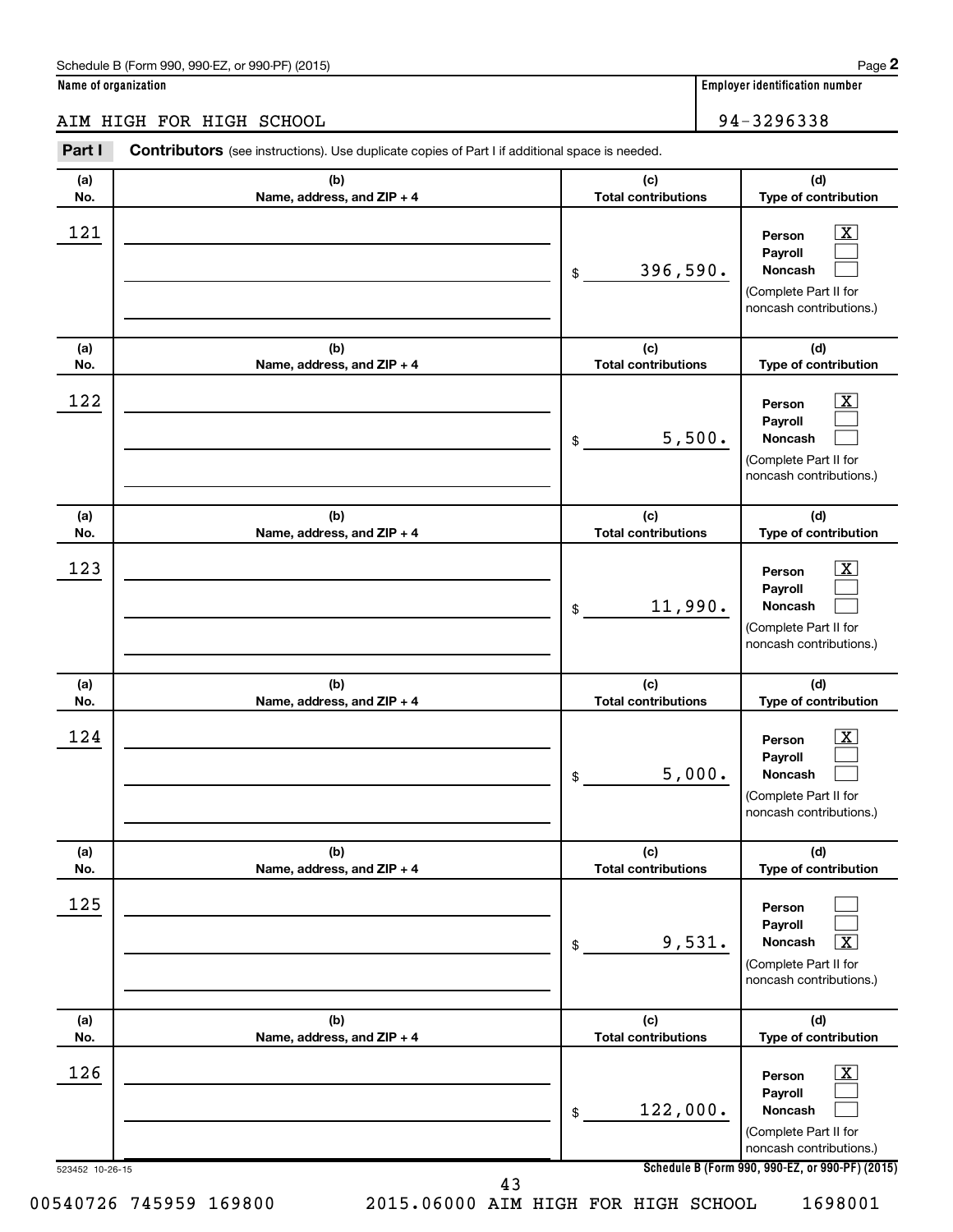**Name of organization Employer identification number**

AIM HIGH FOR HIGH SCHOOL 94-3296338

#### 523452 10-26-15 **Schedule B (Form 990, 990-EZ, or 990-PF) (2015) (a) No. (b) Name, address, and ZIP + 4 (c) Total contributions (d) Type of contribution Person Payroll Noncash (a) No. (b) Name, address, and ZIP + 4 (c) Total contributions (d) Type of contribution Person Payroll Noncash (a) No. (b) Name, address, and ZIP + 4 (c) Total contributions (d) Type of contribution Person Payroll Noncash (a) No. (b) Name, address, and ZIP + 4 (c) Total contributions (d) Type of contribution Person Payroll Noncash (a) No. (b) Name, address, and ZIP + 4 (c) Total contributions (d) Type of contribution Person Payroll Noncash (a) No. (b) Name, address, and ZIP + 4 (c) Total contributions (d) Type of contribution Person Payroll Noncash Part I** Contributors (see instructions). Use duplicate copies of Part I if additional space is needed. \$ (Complete Part II for noncash contributions.) \$ (Complete Part II for noncash contributions.) \$ (Complete Part II for noncash contributions.) \$ (Complete Part II for noncash contributions.) \$ (Complete Part II for noncash contributions.) \$ (Complete Part II for noncash contributions.)  $\lfloor x \rfloor$  $\Box$  $\Box$  $\boxed{\textbf{X}}$  $\Box$  $\Box$  $\boxed{\textbf{X}}$  $\Box$  $\Box$  $\boxed{\textbf{X}}$  $\Box$  $\Box$  $\boxed{\text{X}}$  $\Box$  $\Box$  $\boxed{\textbf{X}}$  $\Box$  $\Box$  $127$  Person  $\overline{\text{X}}$ 71,005. 128 X 50,000. 129 X 20,000. 130 X 35,000. 131 X 10,000. 132 X 5,000. 44

00540726 745959 169800 2015.06000 AIM HIGH FOR HIGH SCHOOL 1698001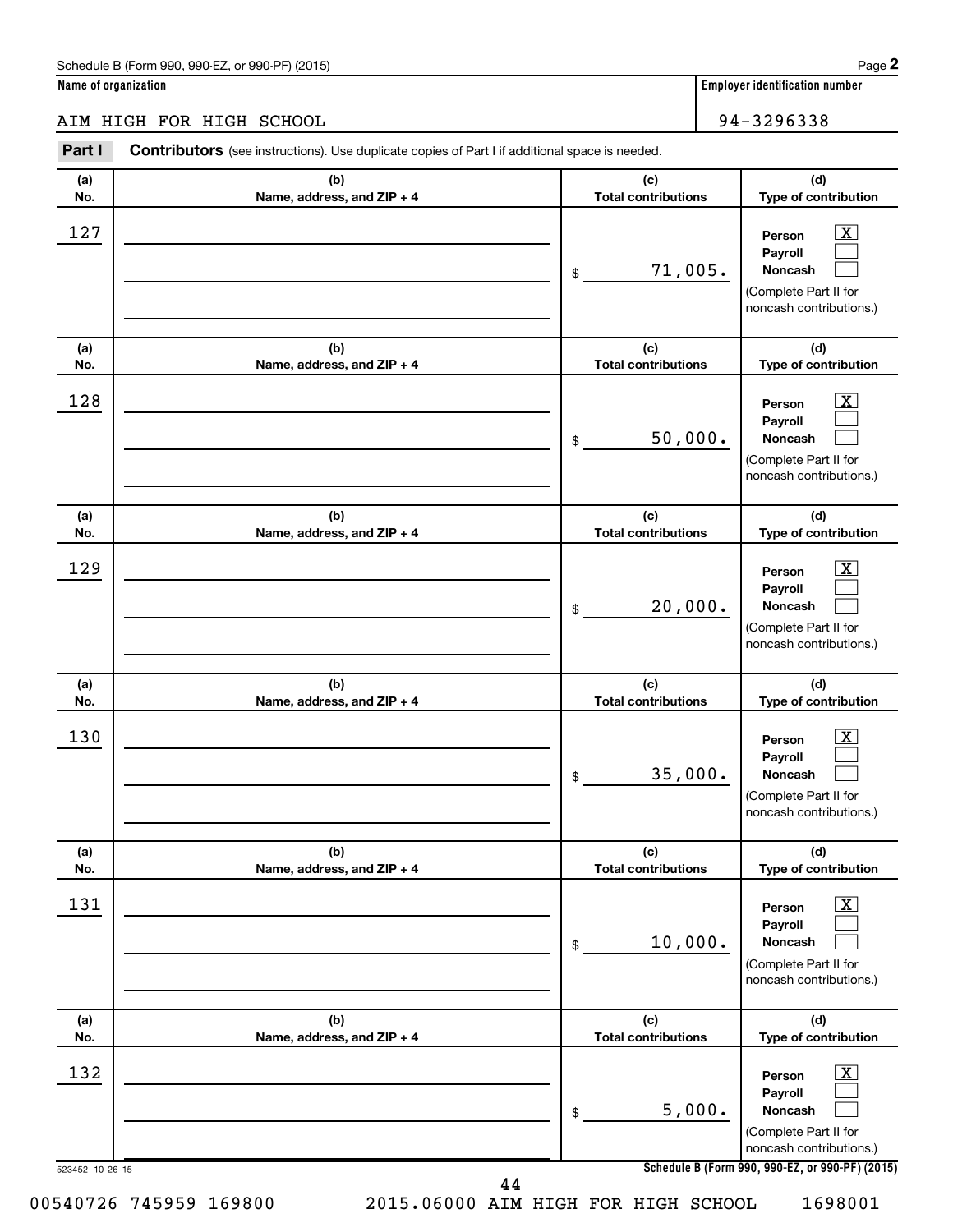**Name of organization Employer identification number**

AIM HIGH FOR HIGH SCHOOL 94-3296338

#### 523452 10-26-15 **Schedule B (Form 990, 990-EZ, or 990-PF) (2015) (a) No. (b) Name, address, and ZIP + 4 (c) Total contributions (d) Type of contribution Person Payroll Noncash (a) No. (b) Name, address, and ZIP + 4 (c) Total contributions (d) Type of contribution Person Payroll Noncash (a) No. (b) Name, address, and ZIP + 4 (c) Total contributions (d) Type of contribution Person Payroll Noncash (a) No. (b) Name, address, and ZIP + 4 (c) Total contributions (d) Type of contribution Person Payroll Noncash (a) No. (b) Name, address, and ZIP + 4 (c) Total contributions (d) Type of contribution Person Payroll Noncash (a) No. (b) Name, address, and ZIP + 4 (c) Total contributions (d) Type of contribution Person Payroll Noncash Part I** Contributors (see instructions). Use duplicate copies of Part I if additional space is needed. \$ (Complete Part II for noncash contributions.) \$ (Complete Part II for noncash contributions.) \$ (Complete Part II for noncash contributions.) \$ (Complete Part II for noncash contributions.) \$ (Complete Part II for noncash contributions.) \$ (Complete Part II for noncash contributions.)  $\lfloor x \rfloor$  $\Box$  $\Box$  $\boxed{\textbf{X}}$  $\Box$  $\Box$  $\boxed{\textbf{X}}$  $\Box$  $\Box$  $\boxed{\textbf{X}}$  $\Box$  $\Box$  $\boxed{\text{X}}$  $\Box$  $\Box$  $\boxed{\textbf{X}}$  $\Box$  $\Box$ 133 X 10,000.  $134$  Person  $\overline{\text{X}}$ 20,833. 135 X 10,018.  $136$  Person  $\overline{\text{X}}$ 15,000.  $137$  Person  $\overline{\text{X}}$ 35,000. 138 X 7,500. 00540726 745959 169800 2015.06000 AIM HIGH FOR HIGH SCHOOL 1698001 45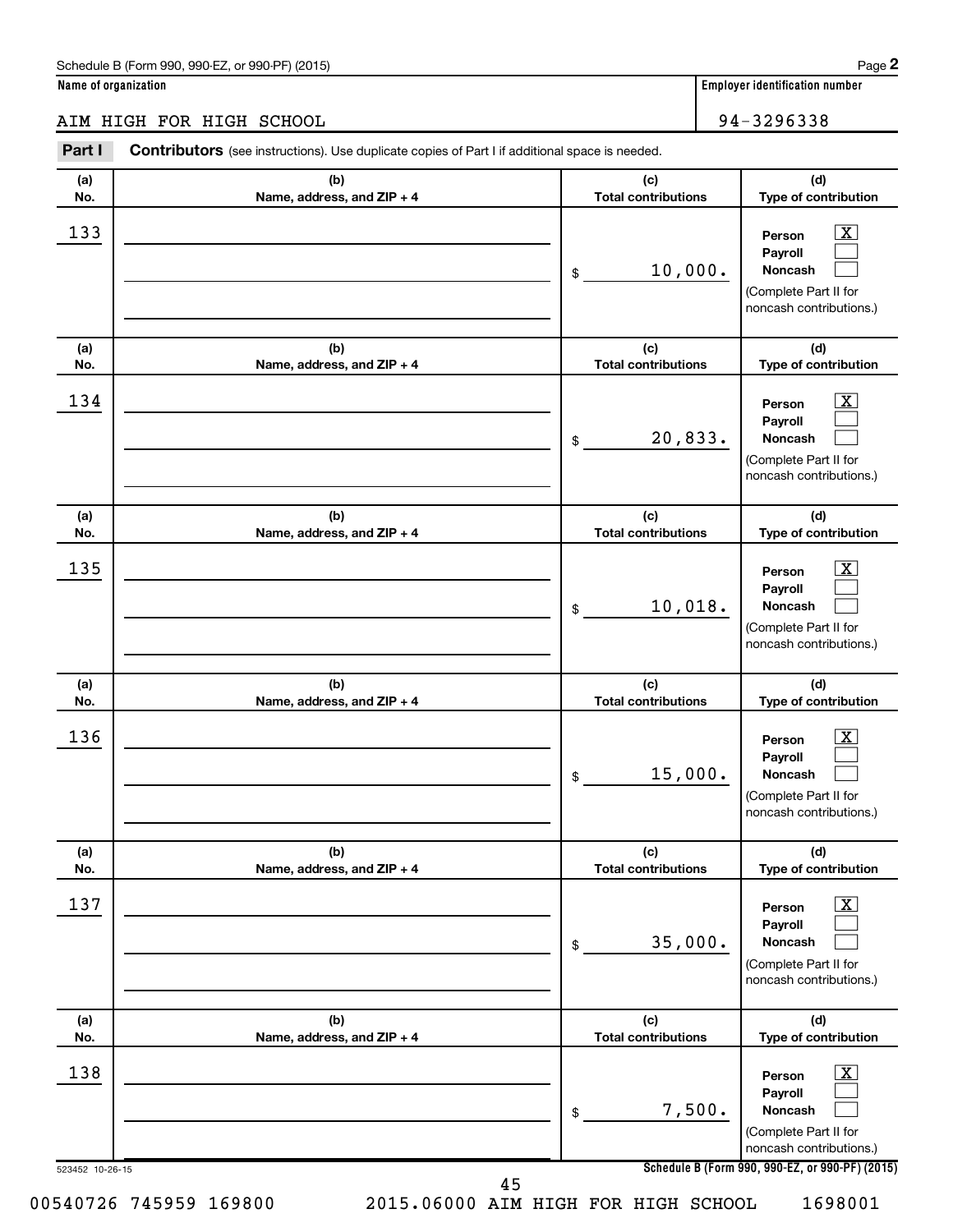**Name of organization Employer identification number**

AIM HIGH FOR HIGH SCHOOL 94-3296338

#### 523452 10-26-15 **Schedule B (Form 990, 990-EZ, or 990-PF) (2015) (a) No. (b) Name, address, and ZIP + 4 (c) Total contributions (d) Type of contribution Person Payroll Noncash (a) No. (b) Name, address, and ZIP + 4 (c) Total contributions (d) Type of contribution Person Payroll Noncash (a) No. (b) Name, address, and ZIP + 4 (c) Total contributions (d) Type of contribution Person Payroll Noncash (a) No. (b) Name, address, and ZIP + 4 (c) Total contributions (d) Type of contribution Person Payroll Noncash (a) No. (b) Name, address, and ZIP + 4 (c) Total contributions (d) Type of contribution Person Payroll Noncash (a) No. (b) Name, address, and ZIP + 4 (c) Total contributions (d) Type of contribution Person Payroll Noncash Part I** Contributors (see instructions). Use duplicate copies of Part I if additional space is needed. \$ (Complete Part II for noncash contributions.) \$ (Complete Part II for noncash contributions.) \$ (Complete Part II for noncash contributions.) \$ (Complete Part II for noncash contributions.) \$ (Complete Part II for noncash contributions.) \$ (Complete Part II for noncash contributions.)  $\lfloor x \rfloor$  $\Box$  $\Box$  $\boxed{\textbf{X}}$  $\Box$  $\Box$  $\boxed{\textbf{X}}$  $\Box$  $\Box$  $\boxed{\text{X}}$  $\Box$  $\Box$  $\boxed{\text{X}}$  $\Box$  $\Box$  $\boxed{\textbf{X}}$  $\Box$  $\Box$ 139 X 20,000. 140 X 45,000.  $141$  Person  $\overline{\text{X}}$ 10,000.  $142$  Person  $\overline{\text{X}}$ 13,000.  $143$  Person  $\overline{\text{X}}$ 68,000.  $144$  Person  $\overline{\text{X}}$ 10,000. 46

00540726 745959 169800 2015.06000 AIM HIGH FOR HIGH SCHOOL 1698001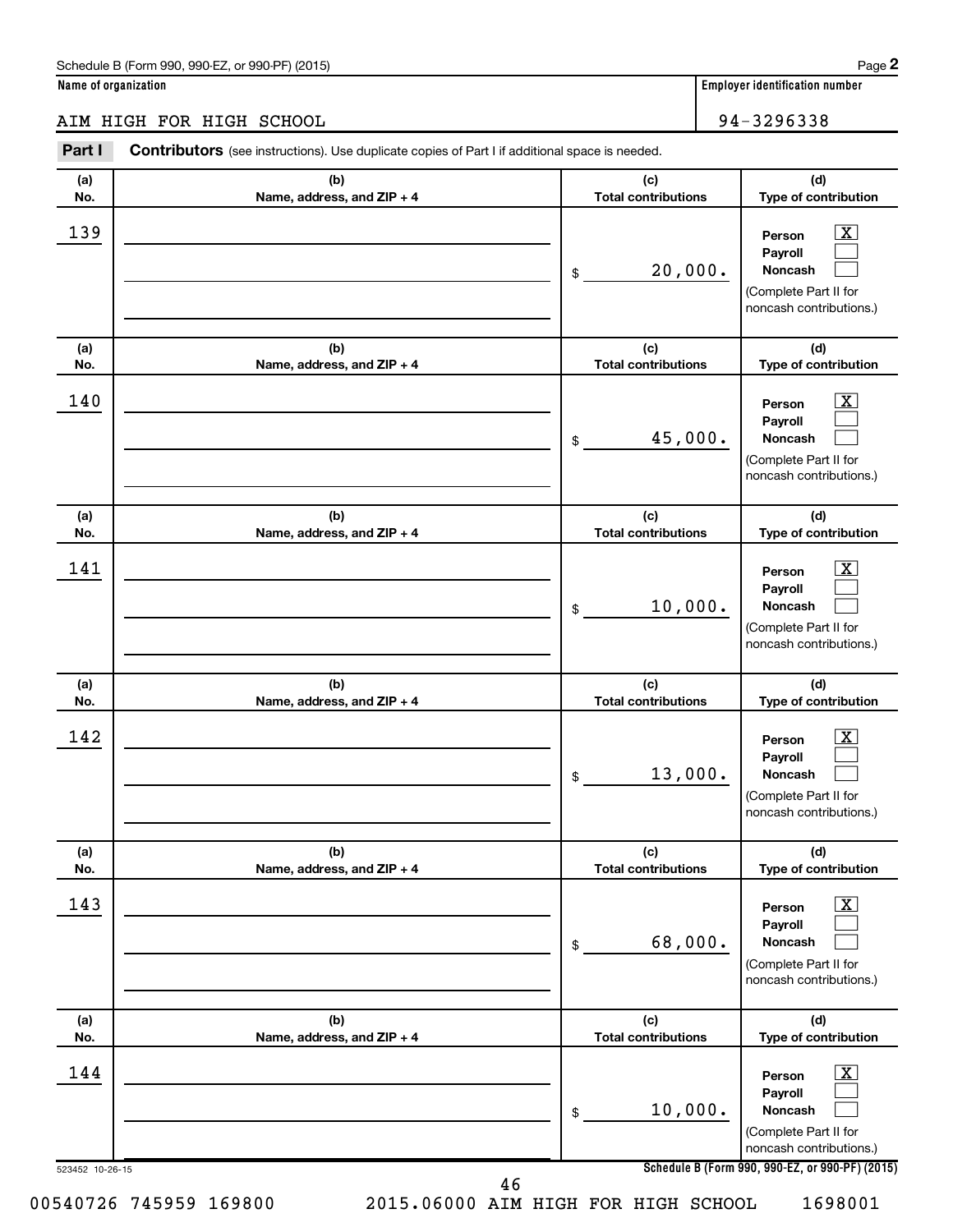**Name of organization Employer identification number**

### AIM HIGH FOR HIGH SCHOOL 94-3296338

| (a) | (b)                        | (c)                        | (d)                                                                                                         |
|-----|----------------------------|----------------------------|-------------------------------------------------------------------------------------------------------------|
| No. | Name, address, and ZIP + 4 | <b>Total contributions</b> | Type of contribution                                                                                        |
| 145 |                            | 5,000.<br>\$               | $\overline{\text{X}}$<br>Person<br>Payroll<br>Noncash<br>(Complete Part II for<br>noncash contributions.)   |
| (a) | (b)                        | (c)                        | (d)                                                                                                         |
| No. | Name, address, and ZIP + 4 | <b>Total contributions</b> | Type of contribution                                                                                        |
| 146 |                            | 5,305.<br>\$               | $\overline{\mathbf{X}}$<br>Person<br>Payroll<br>Noncash<br>(Complete Part II for<br>noncash contributions.) |
| (a) | (b)                        | (c)                        | (d)                                                                                                         |
| No. | Name, address, and ZIP + 4 | <b>Total contributions</b> | Type of contribution                                                                                        |
| 147 |                            | 10,000.<br>\$              | $\overline{\text{X}}$<br>Person<br>Payroll<br>Noncash<br>(Complete Part II for<br>noncash contributions.)   |
| (a) | (b)                        | (c)                        | (d)                                                                                                         |
| No. | Name, address, and ZIP + 4 | <b>Total contributions</b> | Type of contribution                                                                                        |
| 148 |                            | 5,000.<br>\$               | $\mathbf{X}$<br>Person<br>Payroll<br>Noncash<br>(Complete Part II for<br>noncash contributions.)            |
| (a) | (b)                        | (c)                        | (d)                                                                                                         |
| No. | Name, address, and ZIP + 4 | <b>Total contributions</b> | Type of contribution                                                                                        |
| 149 |                            | 10,000.<br>\$              | $\boxed{\textbf{X}}$<br>Person<br>Payroll<br>Noncash<br>(Complete Part II for<br>noncash contributions.)    |
| (a) | (b)                        | (c)                        | (d)                                                                                                         |
| No. | Name, address, and ZIP + 4 | <b>Total contributions</b> | Type of contribution                                                                                        |
| 150 |                            | 10,000.<br>\$              | $\boxed{\text{X}}$<br>Person<br>Payroll<br>Noncash<br>(Complete Part II for<br>noncash contributions.)      |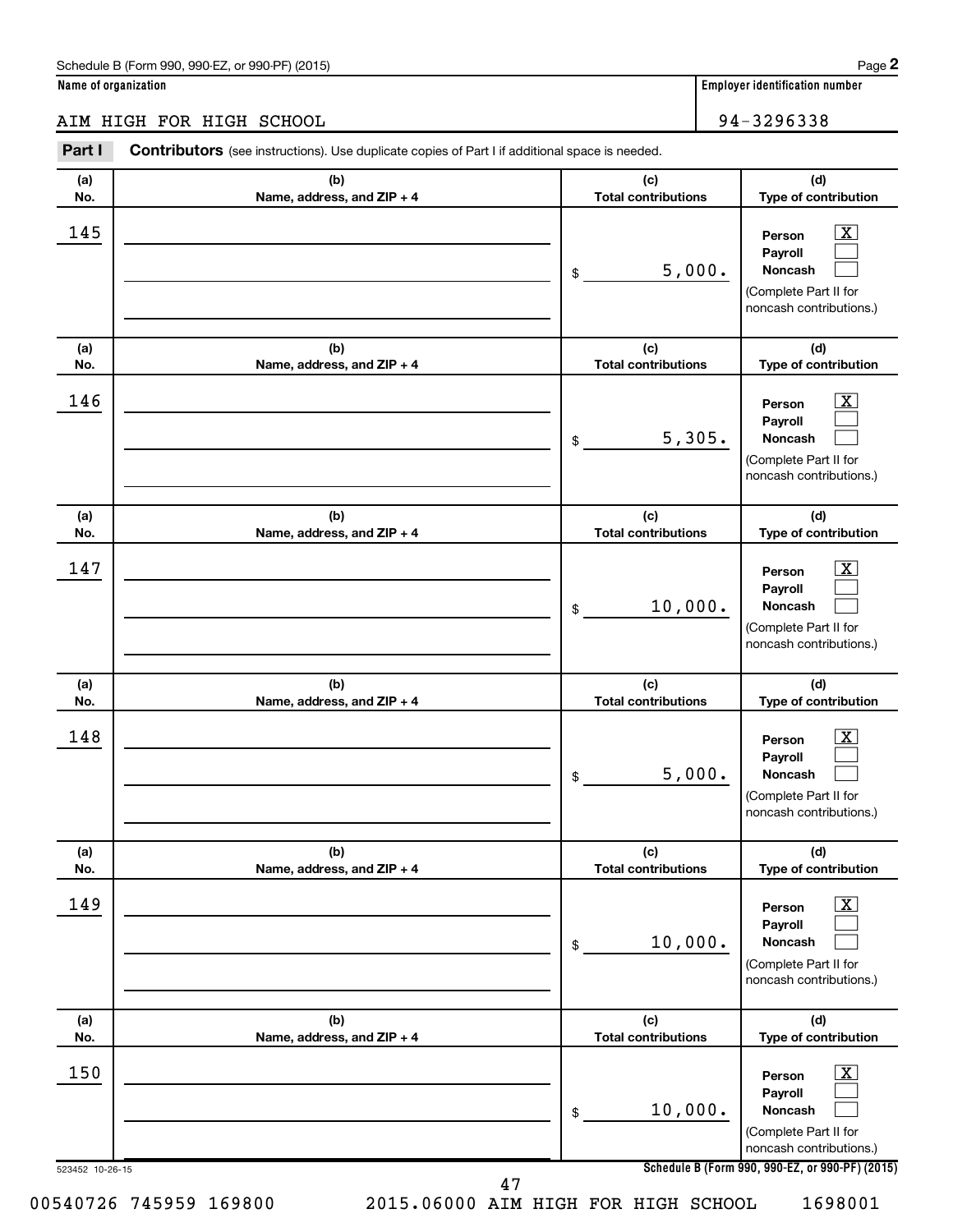**Name of organization Employer identification number**

**(d)**

 $\lfloor x \rfloor$  $\Box$  $\Box$ 

 $\boxed{\textbf{X}}$  $\Box$  $\Box$ 

 $\boxed{\textbf{X}}$  $\Box$  $\Box$ 

 $\boxed{\textbf{X}}$  $\Box$  $\Box$ 

 $\boxed{\text{X}}$  $\Box$  $\Box$ 

 $\boxed{\textbf{X}}$  $\Box$  $\Box$ 

**(d)**

**(d)**

**(d)**

**(d)**

**(d)**

AIM HIGH FOR HIGH SCHOOL 94-3296338

#### 523452 10-26-15 **Schedule B (Form 990, 990-EZ, or 990-PF) (2015) (a) No. (b) Name, address, and ZIP + 4 (c) Total contributions Type of contribution Person Payroll Noncash (a) No. (b) Name, address, and ZIP + 4 (c) Total contributions Type of contribution Person Payroll Noncash (a) No. (b) Name, address, and ZIP + 4 (c) Total contributions Type of contribution Person Payroll Noncash (a) No. (b) Name, address, and ZIP + 4 (c) Total contributions Type of contribution Person Payroll Noncash (a) No. (b) Name, address, and ZIP + 4 (c) Total contributions Type of contribution Person Payroll Noncash (a) No. (b) Name, address, and ZIP + 4 (c) Total contributions Type of contribution Person Payroll Noncash** \$ (Complete Part II for noncash contributions.) \$ (Complete Part II for noncash contributions.) \$ (Complete Part II for noncash contributions.) \$ (Complete Part II for noncash contributions.) \$ (Complete Part II for noncash contributions.) \$ (Complete Part II for noncash contributions.)  $151$  Person  $\overline{\text{X}}$ 13,000.  $152$  Person  $\overline{\text{X}}$ 50,000.  $153$  Person  $\overline{\text{X}}$ 40,000.  $154$  Person  $\overline{\text{X}}$ 10,000.  $155$  Person  $\overline{\text{X}}$ 6,000.  $156$  Person  $\overline{\text{X}}$ 25,000. 00540726 745959 169800 2015.06000 AIM HIGH FOR HIGH SCHOOL 1698001 48

**Part I** Contributors (see instructions). Use duplicate copies of Part I if additional space is needed.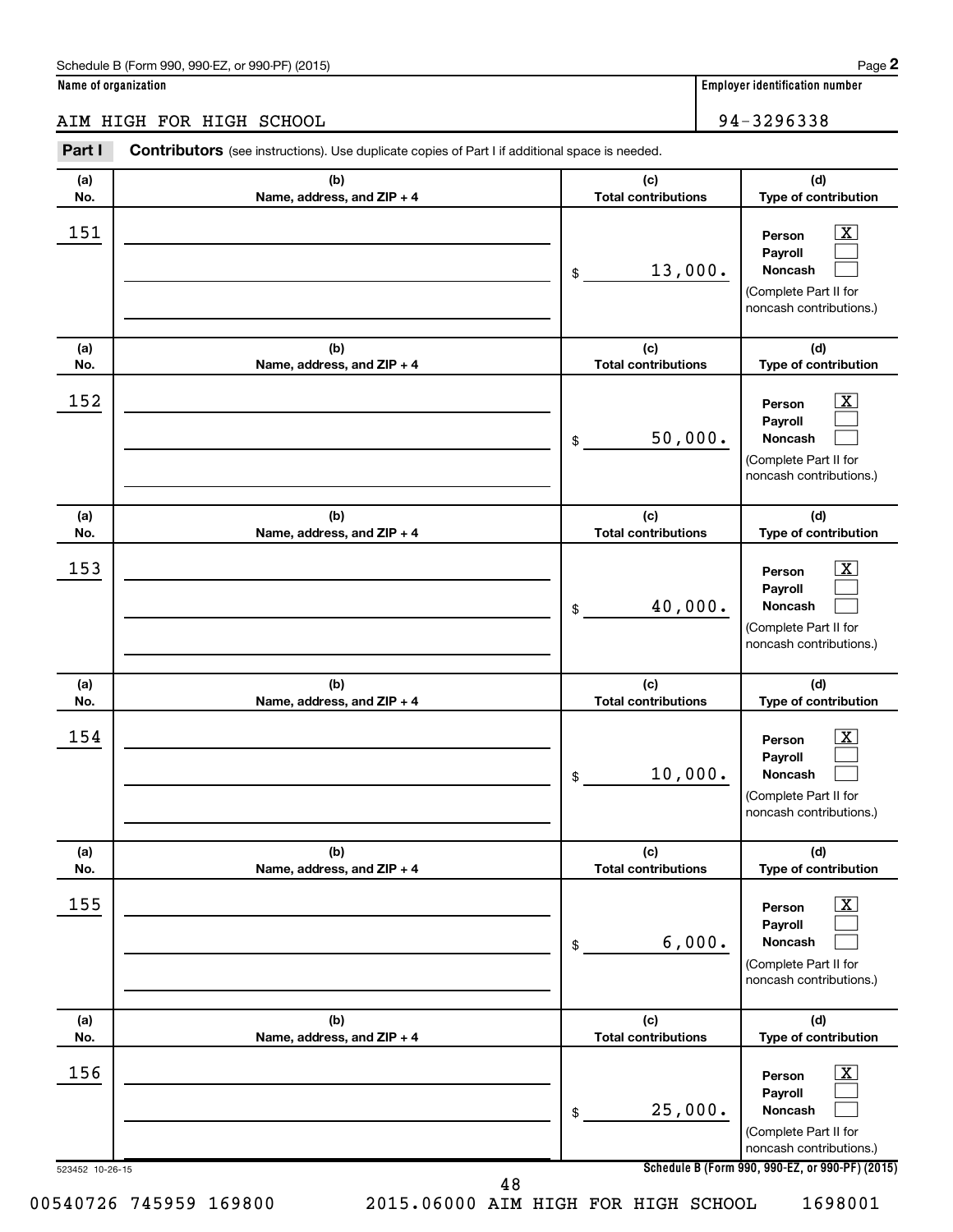**Name of organization Employer identification number**

## AIM HIGH FOR HIGH SCHOOL 94-3296338

| (a)        | (b)                               | (c)                               | (d)                                                                                                         |
|------------|-----------------------------------|-----------------------------------|-------------------------------------------------------------------------------------------------------------|
| No.        | Name, address, and ZIP + 4        | <b>Total contributions</b>        | Type of contribution                                                                                        |
| 157        |                                   | 5,000.<br>\$                      | $\overline{\text{X}}$<br>Person<br>Payroll<br>Noncash<br>(Complete Part II for<br>noncash contributions.)   |
| (a)<br>No. | (b)<br>Name, address, and ZIP + 4 | (c)<br><b>Total contributions</b> | (d)<br>Type of contribution                                                                                 |
| 158        |                                   | 5,100.<br>\$                      | x<br>Person<br>Payroll<br>Noncash<br>(Complete Part II for<br>noncash contributions.)                       |
| (a)<br>No. | (b)<br>Name, address, and ZIP + 4 | (c)<br><b>Total contributions</b> | (d)<br>Type of contribution                                                                                 |
| 159        |                                   | 20,000.<br>\$                     | X.<br>Person<br>Payroll<br>Noncash<br>(Complete Part II for<br>noncash contributions.)                      |
| (a)<br>No. | (b)<br>Name, address, and ZIP + 4 | (c)<br><b>Total contributions</b> | (d)<br>Type of contribution                                                                                 |
| 160        |                                   | 5,000.<br>\$                      | X.<br>Person<br>Pavroll<br>Noncash<br>(Complete Part II for<br>noncash contributions.)                      |
| (a)<br>No. | (b)<br>Name, address, and ZIP + 4 | (c)<br><b>Total contributions</b> | (d)<br>Type of contribution                                                                                 |
| 161        |                                   | 10,000.<br>\$                     | $\overline{\text{X}}$<br>Person<br>Payroll<br>Noncash<br>(Complete Part II for<br>noncash contributions.)   |
| (a)<br>No. | (b)<br>Name, address, and ZIP + 4 | (c)<br><b>Total contributions</b> | (d)<br>Type of contribution                                                                                 |
| 162        |                                   | 5,000.<br>\$                      | $\overline{\textbf{x}}$<br>Person<br>Payroll<br>Noncash<br>(Complete Part II for<br>noncash contributions.) |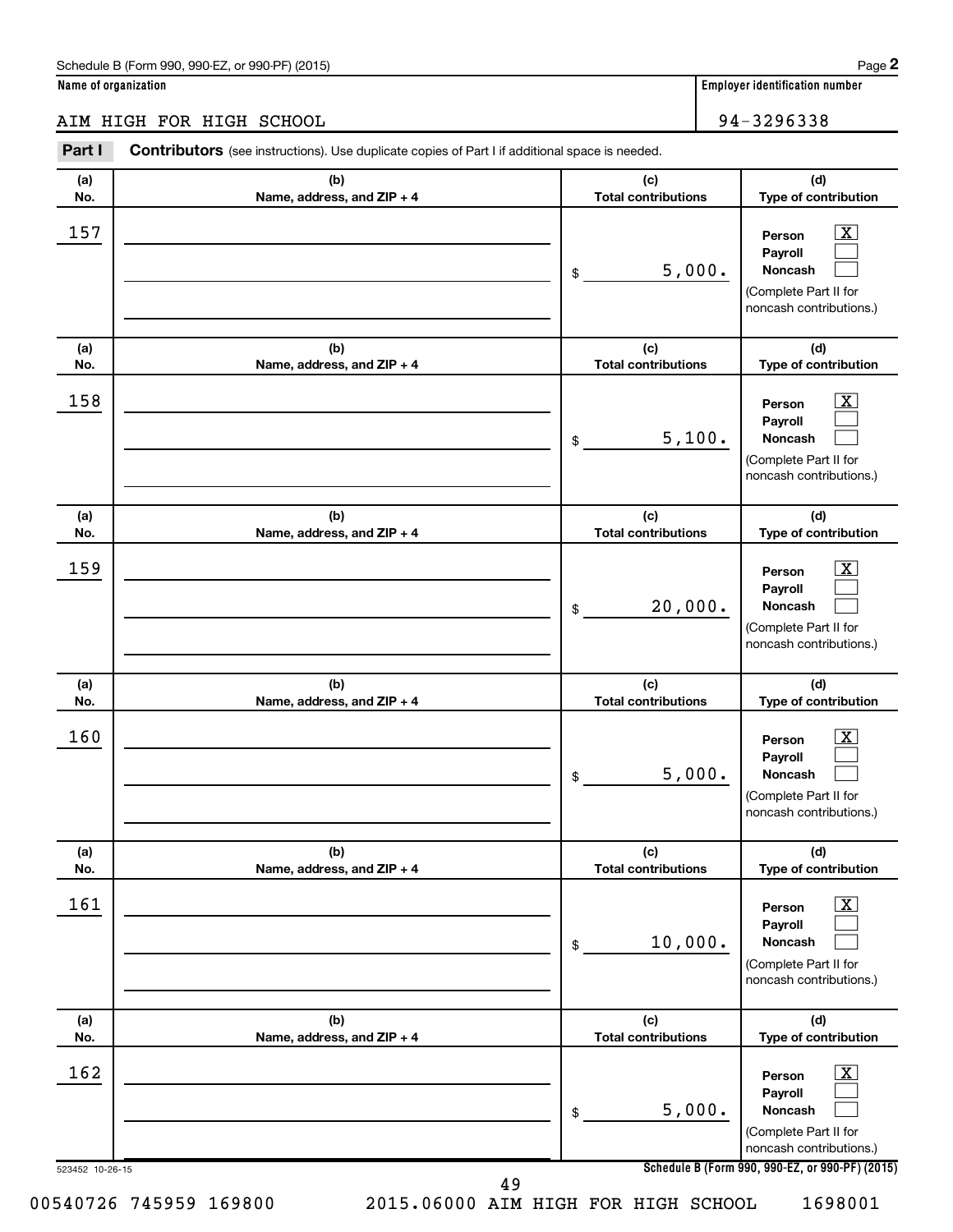**Name of organization Employer identification number**

AIM HIGH FOR HIGH SCHOOL 94-3296338

#### 523452 10-26-15 **Schedule B (Form 990, 990-EZ, or 990-PF) (2015) (a) No. (b) Name, address, and ZIP + 4 (c) Total contributions (d) Type of contribution Person Payroll Noncash (a) No. (b) Name, address, and ZIP + 4 (c) Total contributions (d) Type of contribution Person Payroll Noncash (a) No. (b) Name, address, and ZIP + 4 (c) Total contributions (d) Type of contribution Person Payroll Noncash (a) No. (b) Name, address, and ZIP + 4 (c) Total contributions (d) Type of contribution Person Payroll Noncash (a) No. (b) Name, address, and ZIP + 4 (c) Total contributions (d) Type of contribution Person Payroll Noncash (a) No. (b) Name, address, and ZIP + 4 (c) Total contributions (d) Type of contribution Person Payroll Noncash Part I** Contributors (see instructions). Use duplicate copies of Part I if additional space is needed. \$ (Complete Part II for noncash contributions.) \$ (Complete Part II for noncash contributions.) \$ (Complete Part II for noncash contributions.) \$ (Complete Part II for noncash contributions.) \$ (Complete Part II for noncash contributions.) \$ (Complete Part II for noncash contributions.)  $\lfloor x \rfloor$  $\Box$  $\Box$  $\boxed{\textbf{X}}$  $\Box$  $\Box$  $\boxed{\textbf{X}}$  $\Box$  $\Box$  $\boxed{\textbf{X}}$  $\Box$  $\Box$  $\Box$  $\Box$  $\Box$  $\Box$  $\Box$  $\Box$  $163$  Person  $\overline{\text{X}}$ 50,000.  $164$  Person  $\overline{\text{X}}$ 10,000.  $165$  Person  $\overline{\text{X}}$ 17,000.  $166$  Person  $\overline{\text{X}}$ 6,000. 00540726 745959 169800 2015.06000 AIM HIGH FOR HIGH SCHOOL 1698001 50

**2**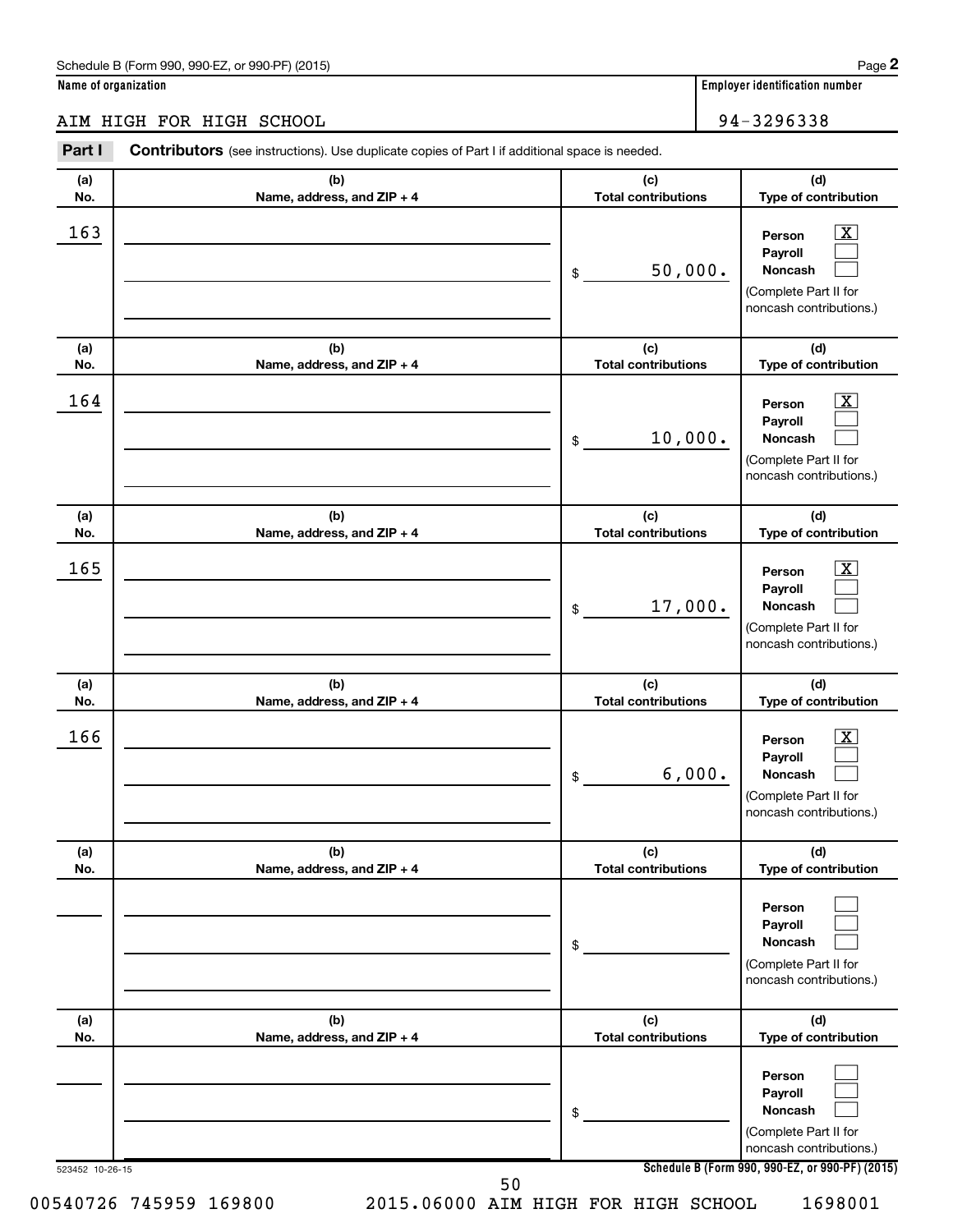AIM HIGH FOR HIGH SCHOOL 94-3296338

Part II Noncash Property (see instructions). Use duplicate copies of Part II if additional space is needed.

| (a)<br>No.<br>from<br>Part I | (b)<br>Description of noncash property given | (c)<br>FMV (or estimate)<br>(see instructions) | (d)<br>Date received                            |
|------------------------------|----------------------------------------------|------------------------------------------------|-------------------------------------------------|
|                              | <b>STOCK</b>                                 |                                                |                                                 |
| 5                            |                                              |                                                |                                                 |
|                              |                                              |                                                |                                                 |
|                              |                                              | 21,629.<br>$\frac{1}{2}$                       | 07/21/16                                        |
| (a)                          |                                              |                                                |                                                 |
| No.                          | (b)                                          | (c)<br>FMV (or estimate)                       | (d)                                             |
| from                         | Description of noncash property given        | (see instructions)                             | Date received                                   |
| Part I                       | <b>STOCK</b>                                 |                                                |                                                 |
| 68                           |                                              |                                                |                                                 |
|                              |                                              |                                                |                                                 |
|                              |                                              | 12,021.<br>$\frac{1}{2}$                       | 07/21/16                                        |
|                              |                                              |                                                |                                                 |
| (a)<br>No.                   | (b)                                          | (c)                                            | (d)                                             |
| from                         | Description of noncash property given        | FMV (or estimate)<br>(see instructions)        | Date received                                   |
| Part I                       |                                              |                                                |                                                 |
| 125                          | <b>STOCK</b>                                 |                                                |                                                 |
|                              |                                              |                                                |                                                 |
|                              |                                              | 9,531.<br>$\frac{1}{2}$                        | 01/12/16                                        |
|                              |                                              |                                                |                                                 |
| (a)                          |                                              | (c)                                            |                                                 |
| No.<br>from                  | (b)<br>Description of noncash property given | FMV (or estimate)                              | (d)<br>Date received                            |
| Part I                       |                                              | (see instructions)                             |                                                 |
|                              |                                              |                                                |                                                 |
|                              |                                              |                                                |                                                 |
|                              |                                              | \$                                             |                                                 |
|                              |                                              |                                                |                                                 |
| (a)                          |                                              | (c)                                            |                                                 |
| No.                          | (b)                                          | FMV (or estimate)                              | (d)                                             |
| from<br>Part I               | Description of noncash property given        | (see instructions)                             | Date received                                   |
|                              |                                              |                                                |                                                 |
|                              |                                              |                                                |                                                 |
|                              |                                              |                                                |                                                 |
|                              |                                              | \$                                             |                                                 |
| (a)                          |                                              |                                                |                                                 |
| No.                          | (b)                                          | (c)<br>FMV (or estimate)                       | (d)                                             |
| from<br>Part I               | Description of noncash property given        | (see instructions)                             | Date received                                   |
|                              |                                              |                                                |                                                 |
|                              |                                              |                                                |                                                 |
|                              |                                              |                                                |                                                 |
|                              |                                              | \$                                             | Schedule B (Form 990, 990-EZ, or 990-PF) (2015) |

**3**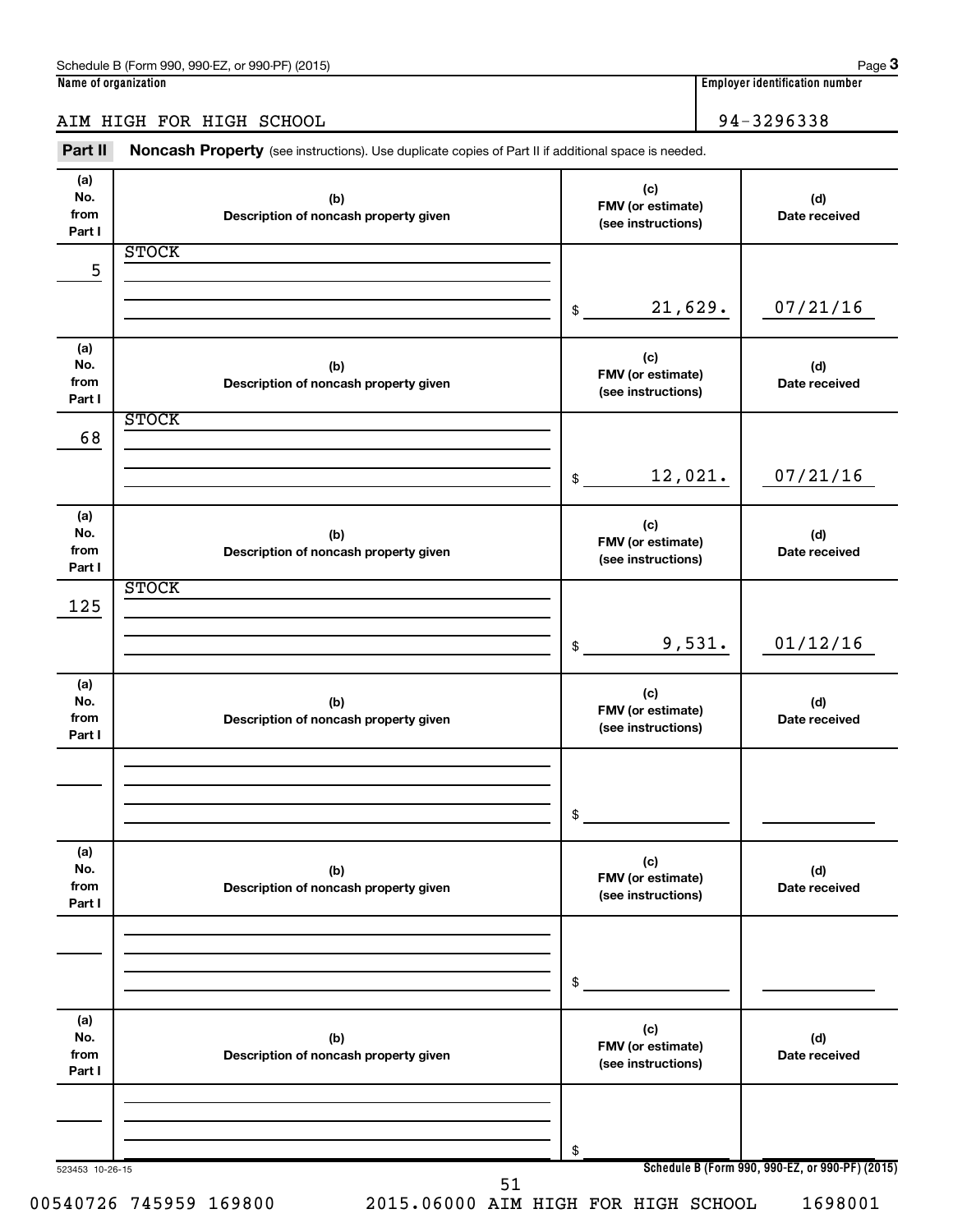| Name of organization      |                                                                                                                                                                                                                                                                                                             |                      | <b>Employer identification number</b>                                                                                                                                  |  |  |  |
|---------------------------|-------------------------------------------------------------------------------------------------------------------------------------------------------------------------------------------------------------------------------------------------------------------------------------------------------------|----------------------|------------------------------------------------------------------------------------------------------------------------------------------------------------------------|--|--|--|
| Part III                  | AIM HIGH FOR HIGH SCHOOL<br>the year from any one contributor. Complete columns (a) through (e) and the following line entry. For organizations<br>completing Part III, enter the total of exclusively religious, charitable, etc., contributions of \$1,000 or less for the year. (Enter this info. once.) |                      | 94-3296338<br>Exclusively religious, charitable, etc., contributions to organizations described in section $501(c)(7)$ , (8), or (10) that total more than \$1,000 for |  |  |  |
|                           | Use duplicate copies of Part III if additional space is needed.                                                                                                                                                                                                                                             |                      |                                                                                                                                                                        |  |  |  |
| (a) No.<br>from<br>Part I | (b) Purpose of gift                                                                                                                                                                                                                                                                                         | (c) Use of gift      | (d) Description of how gift is held                                                                                                                                    |  |  |  |
|                           |                                                                                                                                                                                                                                                                                                             | (e) Transfer of gift |                                                                                                                                                                        |  |  |  |
|                           | Transferee's name, address, and ZIP + 4                                                                                                                                                                                                                                                                     |                      | Relationship of transferor to transferee                                                                                                                               |  |  |  |
| (a) No.<br>from<br>Part I | (b) Purpose of gift                                                                                                                                                                                                                                                                                         | (c) Use of gift      | (d) Description of how gift is held                                                                                                                                    |  |  |  |
|                           |                                                                                                                                                                                                                                                                                                             |                      |                                                                                                                                                                        |  |  |  |
|                           | Transferee's name, address, and ZIP + 4                                                                                                                                                                                                                                                                     | (e) Transfer of gift | Relationship of transferor to transferee                                                                                                                               |  |  |  |
|                           |                                                                                                                                                                                                                                                                                                             |                      |                                                                                                                                                                        |  |  |  |
| (a) No.<br>from<br>Part I | (b) Purpose of gift                                                                                                                                                                                                                                                                                         | (c) Use of gift      | (d) Description of how gift is held                                                                                                                                    |  |  |  |
|                           |                                                                                                                                                                                                                                                                                                             | (e) Transfer of gift |                                                                                                                                                                        |  |  |  |
|                           | Transferee's name, address, and ZIP + 4                                                                                                                                                                                                                                                                     |                      | Relationship of transferor to transferee                                                                                                                               |  |  |  |
| (a) No.<br>from<br>Part I | (b) Purpose of gift                                                                                                                                                                                                                                                                                         | (c) Use of gift      | (d) Description of how gift is held                                                                                                                                    |  |  |  |
|                           |                                                                                                                                                                                                                                                                                                             |                      |                                                                                                                                                                        |  |  |  |
|                           | (e) Transfer of gift<br>Transferee's name, address, and ZIP + 4<br>Relationship of transferor to transferee                                                                                                                                                                                                 |                      |                                                                                                                                                                        |  |  |  |
|                           |                                                                                                                                                                                                                                                                                                             |                      |                                                                                                                                                                        |  |  |  |
| 523454 10-26-15           |                                                                                                                                                                                                                                                                                                             |                      | Schedule B (Form 990, 990-EZ, or 990-PF) (2015)                                                                                                                        |  |  |  |

00540726 745959 169800 2015.06000 AIM HIGH FOR HIGH SCHOOL 1698001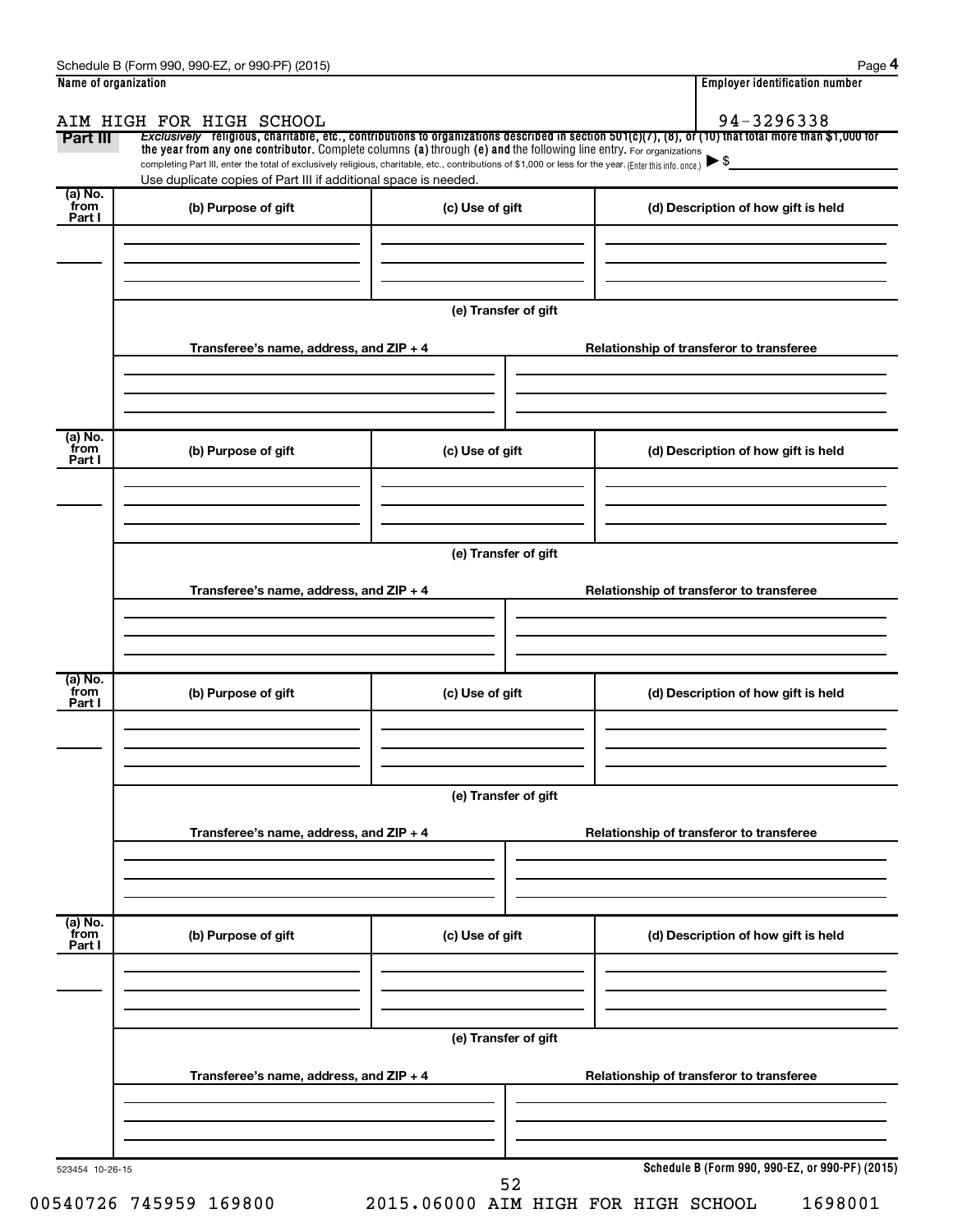|         | <b>SCHEDULE D</b><br>(Form 990)<br>Department of the Treasury<br>Internal Revenue Service |                                                                                                        | <b>Supplemental Financial Statements</b><br>Complete if the organization answered "Yes" on Form 990,<br>Part IV, line 6, 7, 8, 9, 10, 11a, 11b, 11c, 11d, 11e, 11f, 12a, or 12b.<br>Attach to Form 990.<br>Information about Schedule D (Form 990) and its instructions is at www.irs.gov/form990. |                         | OMB No. 1545-0047<br><b>Open to Public</b><br>Inspection |
|---------|-------------------------------------------------------------------------------------------|--------------------------------------------------------------------------------------------------------|----------------------------------------------------------------------------------------------------------------------------------------------------------------------------------------------------------------------------------------------------------------------------------------------------|-------------------------|----------------------------------------------------------|
|         | Name of the organization                                                                  | AIM HIGH FOR HIGH SCHOOL                                                                               |                                                                                                                                                                                                                                                                                                    |                         | <b>Employer identification number</b><br>94-3296338      |
| Part I  |                                                                                           |                                                                                                        | Organizations Maintaining Donor Advised Funds or Other Similar Funds or Accounts. Complete if the                                                                                                                                                                                                  |                         |                                                          |
|         |                                                                                           | organization answered "Yes" on Form 990, Part IV, line 6.                                              |                                                                                                                                                                                                                                                                                                    |                         |                                                          |
|         |                                                                                           |                                                                                                        | (a) Donor advised funds                                                                                                                                                                                                                                                                            |                         | (b) Funds and other accounts                             |
| 1       |                                                                                           |                                                                                                        |                                                                                                                                                                                                                                                                                                    |                         |                                                          |
| 2       |                                                                                           | Aggregate value of contributions to (during year)                                                      |                                                                                                                                                                                                                                                                                                    |                         |                                                          |
| 3       |                                                                                           | Aggregate value of grants from (during year)                                                           |                                                                                                                                                                                                                                                                                                    |                         |                                                          |
| 4       |                                                                                           |                                                                                                        |                                                                                                                                                                                                                                                                                                    |                         |                                                          |
| 5       |                                                                                           |                                                                                                        | Did the organization inform all donors and donor advisors in writing that the assets held in donor advised funds                                                                                                                                                                                   |                         |                                                          |
|         |                                                                                           |                                                                                                        |                                                                                                                                                                                                                                                                                                    |                         | Yes<br>No                                                |
| 6       |                                                                                           |                                                                                                        | Did the organization inform all grantees, donors, and donor advisors in writing that grant funds can be used only                                                                                                                                                                                  |                         |                                                          |
|         |                                                                                           |                                                                                                        | for charitable purposes and not for the benefit of the donor or donor advisor, or for any other purpose conferring                                                                                                                                                                                 |                         | Yes                                                      |
| Part II | impermissible private benefit?                                                            |                                                                                                        | Conservation Easements. Complete if the organization answered "Yes" on Form 990, Part IV, line 7.                                                                                                                                                                                                  |                         | No                                                       |
| 1.      |                                                                                           | Purpose(s) of conservation easements held by the organization (check all that apply).                  |                                                                                                                                                                                                                                                                                                    |                         |                                                          |
|         |                                                                                           | Preservation of land for public use (e.g., recreation or education)                                    | Preservation of a historically important land area                                                                                                                                                                                                                                                 |                         |                                                          |
|         |                                                                                           | Protection of natural habitat                                                                          | Preservation of a certified historic structure                                                                                                                                                                                                                                                     |                         |                                                          |
|         |                                                                                           | Preservation of open space                                                                             |                                                                                                                                                                                                                                                                                                    |                         |                                                          |
| 2       |                                                                                           |                                                                                                        | Complete lines 2a through 2d if the organization held a qualified conservation contribution in the form of a conservation easement on the last                                                                                                                                                     |                         |                                                          |
|         | day of the tax year.                                                                      |                                                                                                        |                                                                                                                                                                                                                                                                                                    |                         | Held at the End of the Tax Year                          |
| a       |                                                                                           |                                                                                                        |                                                                                                                                                                                                                                                                                                    | 2a                      |                                                          |
| b       |                                                                                           | Total acreage restricted by conservation easements                                                     |                                                                                                                                                                                                                                                                                                    | 2 <sub>b</sub>          |                                                          |
| с       |                                                                                           |                                                                                                        |                                                                                                                                                                                                                                                                                                    | 2c                      |                                                          |
| d       |                                                                                           |                                                                                                        | Number of conservation easements included in (c) acquired after 8/17/06, and not on a historic structure                                                                                                                                                                                           |                         |                                                          |
|         |                                                                                           |                                                                                                        | listed in the National Register [111] Marshall Register [11] Marshall Register [11] Marshall Register [11] Marshall Register [11] Marshall Register [11] Marshall Register [11] Marshall Register [11] Marshall Register [11]                                                                      | 2d                      |                                                          |
| 3       | year                                                                                      |                                                                                                        | Number of conservation easements modified, transferred, released, extinguished, or terminated by the organization during the tax                                                                                                                                                                   |                         |                                                          |
| 4       |                                                                                           | Number of states where property subject to conservation easement is located >                          |                                                                                                                                                                                                                                                                                                    |                         |                                                          |
| 5       |                                                                                           | Does the organization have a written policy regarding the periodic monitoring, inspection, handling of |                                                                                                                                                                                                                                                                                                    |                         |                                                          |
|         |                                                                                           | violations, and enforcement of the conservation easements it holds?                                    |                                                                                                                                                                                                                                                                                                    |                         | Yes<br>No                                                |
| 6       |                                                                                           |                                                                                                        | Staff and volunteer hours devoted to monitoring, inspecting, handling of violations, and enforcing conservation easements during the year                                                                                                                                                          |                         |                                                          |
|         |                                                                                           |                                                                                                        |                                                                                                                                                                                                                                                                                                    |                         |                                                          |
| 7       |                                                                                           |                                                                                                        | Amount of expenses incurred in monitoring, inspecting, handling of violations, and enforcing conservation easements during the year                                                                                                                                                                |                         |                                                          |
|         | $\blacktriangleright$ \$                                                                  |                                                                                                        |                                                                                                                                                                                                                                                                                                    |                         |                                                          |
| 8       |                                                                                           |                                                                                                        | Does each conservation easement reported on line 2(d) above satisfy the requirements of section 170(h)(4)(B)(i)                                                                                                                                                                                    |                         |                                                          |
|         |                                                                                           |                                                                                                        |                                                                                                                                                                                                                                                                                                    |                         | Yes<br><b>No</b>                                         |
| 9       |                                                                                           |                                                                                                        | In Part XIII, describe how the organization reports conservation easements in its revenue and expense statement, and balance sheet, and<br>include, if applicable, the text of the footnote to the organization's financial statements that describes the organization's accounting for            |                         |                                                          |
|         | conservation easements.                                                                   |                                                                                                        |                                                                                                                                                                                                                                                                                                    |                         |                                                          |
|         | Part III                                                                                  |                                                                                                        | Organizations Maintaining Collections of Art, Historical Treasures, or Other Similar Assets.                                                                                                                                                                                                       |                         |                                                          |
|         |                                                                                           | Complete if the organization answered "Yes" on Form 990, Part IV, line 8.                              |                                                                                                                                                                                                                                                                                                    |                         |                                                          |
|         |                                                                                           |                                                                                                        | 1a If the organization elected, as permitted under SFAS 116 (ASC 958), not to report in its revenue statement and balance sheet works of art,                                                                                                                                                      |                         |                                                          |
|         |                                                                                           |                                                                                                        | historical treasures, or other similar assets held for public exhibition, education, or research in furtherance of public service, provide, in Part XIII,                                                                                                                                          |                         |                                                          |
|         |                                                                                           | the text of the footnote to its financial statements that describes these items.                       |                                                                                                                                                                                                                                                                                                    |                         |                                                          |
| b       |                                                                                           |                                                                                                        | If the organization elected, as permitted under SFAS 116 (ASC 958), to report in its revenue statement and balance sheet works of art, historical                                                                                                                                                  |                         |                                                          |
|         |                                                                                           |                                                                                                        | treasures, or other similar assets held for public exhibition, education, or research in furtherance of public service, provide the following amounts                                                                                                                                              |                         |                                                          |
|         | relating to these items:                                                                  |                                                                                                        |                                                                                                                                                                                                                                                                                                    |                         |                                                          |
|         |                                                                                           |                                                                                                        |                                                                                                                                                                                                                                                                                                    | ▶                       |                                                          |
|         |                                                                                           | (ii) Assets included in Form 990, Part X                                                               | If the organization received or held works of art, historical treasures, or other similar assets for financial gain, provide                                                                                                                                                                       |                         | $\blacktriangleright$ s                                  |
| 2       |                                                                                           | the following amounts required to be reported under SFAS 116 (ASC 958) relating to these items:        |                                                                                                                                                                                                                                                                                                    |                         |                                                          |
| а       |                                                                                           |                                                                                                        |                                                                                                                                                                                                                                                                                                    | - \$<br>▶               |                                                          |
| b       |                                                                                           |                                                                                                        |                                                                                                                                                                                                                                                                                                    | $\blacktriangleright$ s |                                                          |
|         |                                                                                           | LHA For Paperwork Reduction Act Notice, see the Instructions for Form 990.                             |                                                                                                                                                                                                                                                                                                    |                         | Schedule D (Form 990) 2015                               |

53

532051 11-02-15

| 169800 |
|--------|
|--------|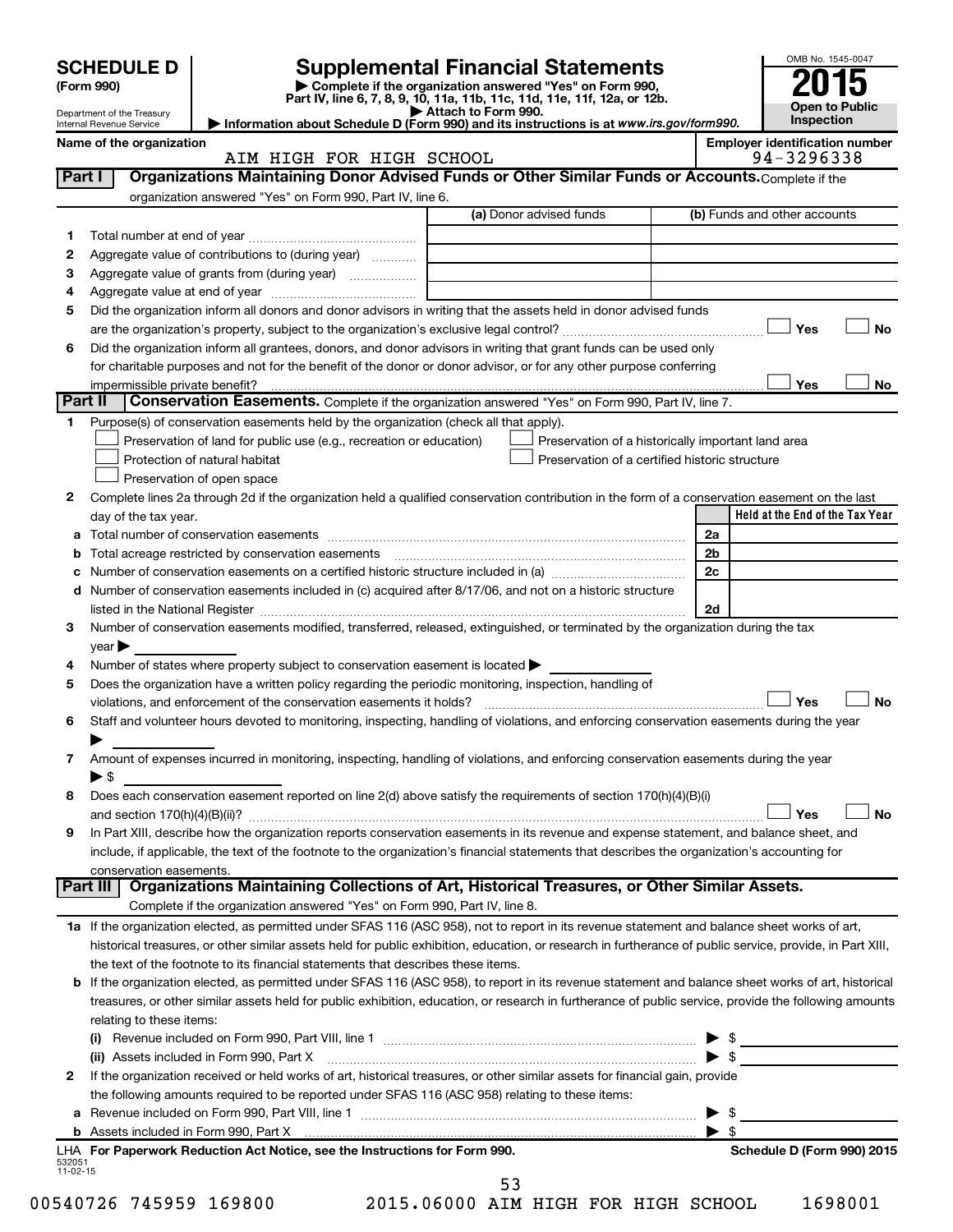|        | Schedule D (Form 990) 2015                                                                                                                                                                                                     | AIM HIGH FOR HIGH SCHOOL                |                |                                                                                                                                                                                                                               |                                 | 94-3296338 Page 2                                        |
|--------|--------------------------------------------------------------------------------------------------------------------------------------------------------------------------------------------------------------------------------|-----------------------------------------|----------------|-------------------------------------------------------------------------------------------------------------------------------------------------------------------------------------------------------------------------------|---------------------------------|----------------------------------------------------------|
|        | Part III<br><b>Organizations Maintaining Collections of Art, Historical Treasures, or Other Similar Assets</b> continued)                                                                                                      |                                         |                |                                                                                                                                                                                                                               |                                 |                                                          |
| з      | Using the organization's acquisition, accession, and other records, check any of the following that are a significant use of its collection items                                                                              |                                         |                |                                                                                                                                                                                                                               |                                 |                                                          |
|        | (check all that apply):                                                                                                                                                                                                        |                                         |                |                                                                                                                                                                                                                               |                                 |                                                          |
| a      | Public exhibition                                                                                                                                                                                                              |                                         | d              | Loan or exchange programs                                                                                                                                                                                                     |                                 |                                                          |
| b      | Scholarly research                                                                                                                                                                                                             |                                         | е              | Other and the contract of the contract of the contract of the contract of the contract of the contract of the contract of the contract of the contract of the contract of the contract of the contract of the contract of the |                                 |                                                          |
| c      | Preservation for future generations                                                                                                                                                                                            |                                         |                |                                                                                                                                                                                                                               |                                 |                                                          |
| 4      | Provide a description of the organization's collections and explain how they further the organization's exempt purpose in Part XIII.                                                                                           |                                         |                |                                                                                                                                                                                                                               |                                 |                                                          |
| 5      | During the year, did the organization solicit or receive donations of art, historical treasures, or other similar assets                                                                                                       |                                         |                |                                                                                                                                                                                                                               |                                 |                                                          |
|        |                                                                                                                                                                                                                                |                                         |                |                                                                                                                                                                                                                               |                                 | Yes<br>No                                                |
|        | Part IV<br>Escrow and Custodial Arrangements. Complete if the organization answered "Yes" on Form 990, Part IV, line 9, or                                                                                                     |                                         |                |                                                                                                                                                                                                                               |                                 |                                                          |
|        | reported an amount on Form 990, Part X, line 21.                                                                                                                                                                               |                                         |                |                                                                                                                                                                                                                               |                                 |                                                          |
|        | 1a Is the organization an agent, trustee, custodian or other intermediary for contributions or other assets not included                                                                                                       |                                         |                |                                                                                                                                                                                                                               |                                 |                                                          |
|        |                                                                                                                                                                                                                                |                                         |                |                                                                                                                                                                                                                               |                                 | $\overline{X}$ No<br>Yes                                 |
| b      | If "Yes," explain the arrangement in Part XIII and complete the following table:                                                                                                                                               |                                         |                |                                                                                                                                                                                                                               |                                 |                                                          |
|        |                                                                                                                                                                                                                                |                                         |                |                                                                                                                                                                                                                               |                                 | Amount                                                   |
| c      | Beginning balance measurements and contain the contract of the contract of the contract of the contract of the                                                                                                                 |                                         |                |                                                                                                                                                                                                                               | 1c                              |                                                          |
|        |                                                                                                                                                                                                                                |                                         |                |                                                                                                                                                                                                                               | 1d                              |                                                          |
|        | Distributions during the year manufactured and an account of the year manufactured and the year manufactured and the year manufactured and the year manufactured and the year manufactured and the year manufactured and the y |                                         |                |                                                                                                                                                                                                                               | 1e                              |                                                          |
|        |                                                                                                                                                                                                                                |                                         |                |                                                                                                                                                                                                                               | 1f                              |                                                          |
|        | 2a Did the organization include an amount on Form 990, Part X, line 21, for escrow or custodial account liability?                                                                                                             |                                         |                |                                                                                                                                                                                                                               |                                 | $\boxed{\text{X}}$ Yes<br>No<br>$\overline{\texttt{x}}$  |
| Part V | <b>b</b> If "Yes," explain the arrangement in Part XIII. Check here if the explanation has been provided on Part XIII                                                                                                          |                                         |                |                                                                                                                                                                                                                               |                                 |                                                          |
|        | Endowment Funds. Complete if the organization answered "Yes" on Form 990, Part IV, line 10.                                                                                                                                    |                                         |                |                                                                                                                                                                                                                               |                                 |                                                          |
|        |                                                                                                                                                                                                                                | (a) Current year                        | (b) Prior year | (c) Two years back                                                                                                                                                                                                            |                                 | $\vert$ (d) Three years back $\vert$ (e) Four years back |
| 1a     | Beginning of year balance                                                                                                                                                                                                      |                                         |                |                                                                                                                                                                                                                               |                                 |                                                          |
|        |                                                                                                                                                                                                                                |                                         |                |                                                                                                                                                                                                                               |                                 |                                                          |
|        | Net investment earnings, gains, and losses                                                                                                                                                                                     |                                         |                |                                                                                                                                                                                                                               |                                 |                                                          |
|        |                                                                                                                                                                                                                                |                                         |                |                                                                                                                                                                                                                               |                                 |                                                          |
|        | e Other expenditures for facilities                                                                                                                                                                                            |                                         |                |                                                                                                                                                                                                                               |                                 |                                                          |
|        |                                                                                                                                                                                                                                |                                         |                |                                                                                                                                                                                                                               |                                 |                                                          |
| g      | End of year balance                                                                                                                                                                                                            |                                         |                |                                                                                                                                                                                                                               |                                 |                                                          |
| 2      | Provide the estimated percentage of the current year end balance (line 1g, column (a)) held as:                                                                                                                                |                                         |                |                                                                                                                                                                                                                               |                                 |                                                          |
|        | Board designated or quasi-endowment                                                                                                                                                                                            |                                         | ℅              |                                                                                                                                                                                                                               |                                 |                                                          |
| b      | Permanent endowment                                                                                                                                                                                                            | %                                       |                |                                                                                                                                                                                                                               |                                 |                                                          |
| с      | Temporarily restricted endowment                                                                                                                                                                                               | %                                       |                |                                                                                                                                                                                                                               |                                 |                                                          |
|        | The percentages on lines 2a, 2b, and 2c should equal 100%.                                                                                                                                                                     |                                         |                |                                                                                                                                                                                                                               |                                 |                                                          |
|        | ${\bf 3a}$ Are there endowment funds not in the possession of the organization that are held and administered for the organization                                                                                             |                                         |                |                                                                                                                                                                                                                               |                                 |                                                          |
|        | by:                                                                                                                                                                                                                            |                                         |                |                                                                                                                                                                                                                               |                                 | Yes<br>No                                                |
|        | (i)                                                                                                                                                                                                                            |                                         |                |                                                                                                                                                                                                                               |                                 | 3a(i)                                                    |
|        |                                                                                                                                                                                                                                |                                         |                |                                                                                                                                                                                                                               |                                 | 3a(ii)                                                   |
|        |                                                                                                                                                                                                                                |                                         |                |                                                                                                                                                                                                                               |                                 | 3b                                                       |
|        | Describe in Part XIII the intended uses of the organization's endowment funds.                                                                                                                                                 |                                         |                |                                                                                                                                                                                                                               |                                 |                                                          |
|        | Land, Buildings, and Equipment.<br><b>Part VI</b>                                                                                                                                                                              |                                         |                |                                                                                                                                                                                                                               |                                 |                                                          |
|        | Complete if the organization answered "Yes" on Form 990, Part IV, line 11a. See Form 990, Part X, line 10.                                                                                                                     |                                         |                |                                                                                                                                                                                                                               |                                 |                                                          |
|        | Description of property                                                                                                                                                                                                        | (a) Cost or other<br>basis (investment) |                | (b) Cost or other<br>basis (other)                                                                                                                                                                                            | (c) Accumulated<br>depreciation | (d) Book value                                           |
|        |                                                                                                                                                                                                                                |                                         |                |                                                                                                                                                                                                                               |                                 |                                                          |
| b      |                                                                                                                                                                                                                                |                                         |                |                                                                                                                                                                                                                               |                                 |                                                          |
|        |                                                                                                                                                                                                                                |                                         |                | 22, 234.                                                                                                                                                                                                                      | 7,411.                          | 14,823.                                                  |
|        |                                                                                                                                                                                                                                |                                         |                | 184,123.                                                                                                                                                                                                                      | 156,662.                        | 27,461.                                                  |
|        |                                                                                                                                                                                                                                |                                         |                |                                                                                                                                                                                                                               |                                 |                                                          |
|        | Total. Add lines 1a through 1e. (Column (d) must equal Form 990, Part X, column (B), line 10c.)                                                                                                                                |                                         |                |                                                                                                                                                                                                                               |                                 | 42, 284.                                                 |
|        |                                                                                                                                                                                                                                |                                         |                |                                                                                                                                                                                                                               |                                 |                                                          |

**Schedule D (Form 990) 2015**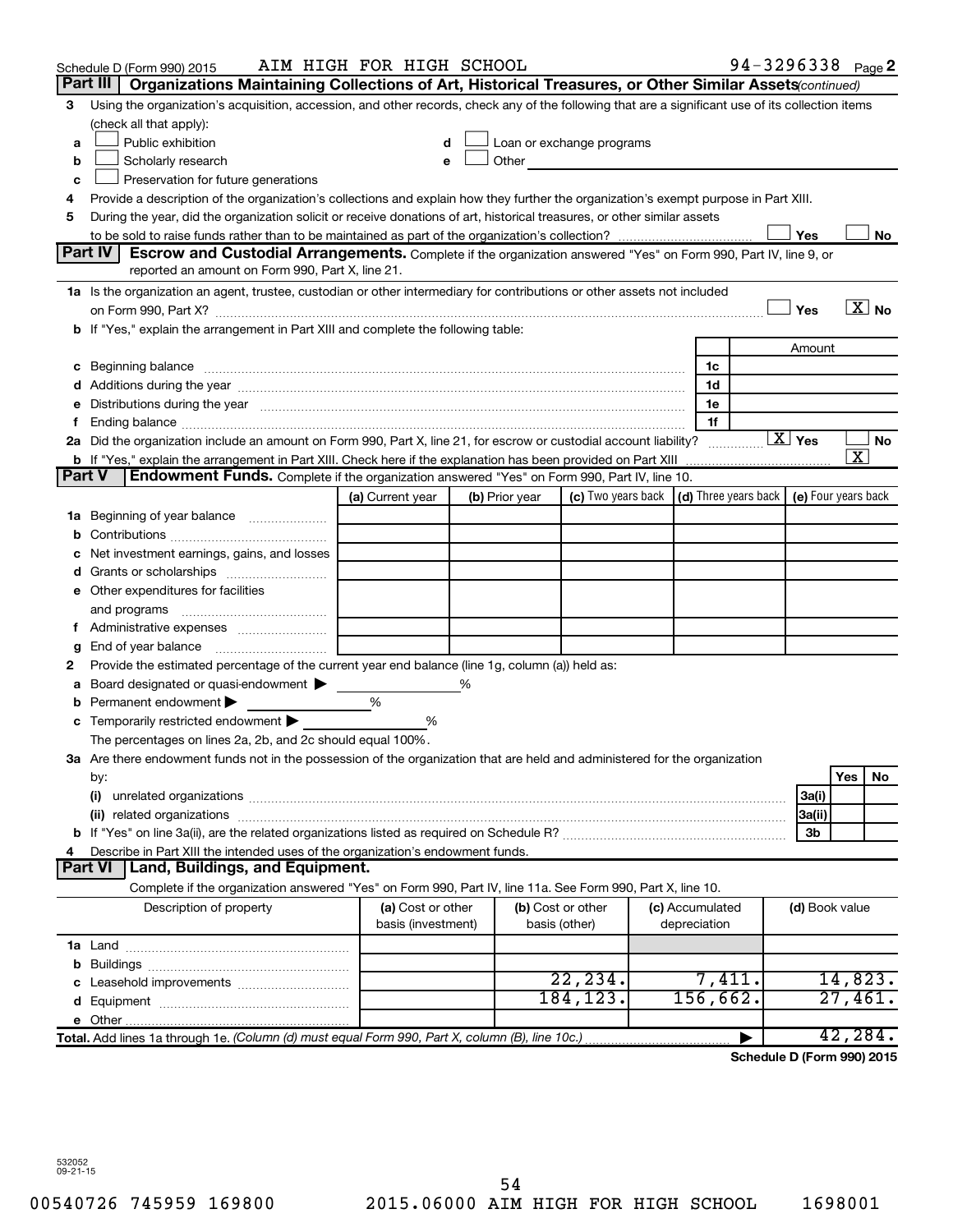| Schedule D (Form 990) 2015 | AIM HIGH FOR HIGH SCHOOL                        |  | 94-3296338 $_{Page}$ 3 |  |
|----------------------------|-------------------------------------------------|--|------------------------|--|
|                            | <b>Part VII</b> Investments - Other Securities. |  |                        |  |

| Complete if the organization answered "Yes" on Form 990, Part IV, line 11b. See Form 990, Part X, line 12.                                               |                 |                                                           |                |
|----------------------------------------------------------------------------------------------------------------------------------------------------------|-----------------|-----------------------------------------------------------|----------------|
| (a) Description of security or category (including name of security)                                                                                     | (b) Book value  | (c) Method of valuation: Cost or end-of-year market value |                |
|                                                                                                                                                          |                 |                                                           |                |
|                                                                                                                                                          |                 |                                                           |                |
| $(3)$ Other                                                                                                                                              |                 |                                                           |                |
|                                                                                                                                                          |                 |                                                           |                |
| (A)                                                                                                                                                      |                 |                                                           |                |
| (B)                                                                                                                                                      |                 |                                                           |                |
| (C)                                                                                                                                                      |                 |                                                           |                |
| (D)                                                                                                                                                      |                 |                                                           |                |
| (E)                                                                                                                                                      |                 |                                                           |                |
| (F)                                                                                                                                                      |                 |                                                           |                |
| (G)                                                                                                                                                      |                 |                                                           |                |
| (H)                                                                                                                                                      |                 |                                                           |                |
| Total. (Col. (b) must equal Form 990, Part X, col. (B) line 12.) $\blacktriangleright$                                                                   |                 |                                                           |                |
| Part VIII Investments - Program Related.                                                                                                                 |                 |                                                           |                |
|                                                                                                                                                          |                 |                                                           |                |
| Complete if the organization answered "Yes" on Form 990, Part IV, line 11c. See Form 990, Part X, line 13.                                               |                 |                                                           |                |
| (a) Description of investment                                                                                                                            | (b) Book value  | (c) Method of valuation: Cost or end-of-year market value |                |
| (1)                                                                                                                                                      |                 |                                                           |                |
| (2)                                                                                                                                                      |                 |                                                           |                |
| (3)                                                                                                                                                      |                 |                                                           |                |
| (4)                                                                                                                                                      |                 |                                                           |                |
| (5)                                                                                                                                                      |                 |                                                           |                |
| (6)                                                                                                                                                      |                 |                                                           |                |
|                                                                                                                                                          |                 |                                                           |                |
| (7)                                                                                                                                                      |                 |                                                           |                |
| (8)                                                                                                                                                      |                 |                                                           |                |
| (9)                                                                                                                                                      |                 |                                                           |                |
| Total. (Col. (b) must equal Form 990, Part X, col. (B) line 13.) $\blacktriangleright$                                                                   |                 |                                                           |                |
| Part IX<br><b>Other Assets.</b>                                                                                                                          |                 |                                                           |                |
| Complete if the organization answered "Yes" on Form 990, Part IV, line 11d. See Form 990, Part X, line 15.                                               |                 |                                                           |                |
|                                                                                                                                                          | (a) Description |                                                           | (b) Book value |
| (1)                                                                                                                                                      |                 |                                                           |                |
| (2)                                                                                                                                                      |                 |                                                           |                |
| (3)                                                                                                                                                      |                 |                                                           |                |
| (4)                                                                                                                                                      |                 |                                                           |                |
| (5)                                                                                                                                                      |                 |                                                           |                |
|                                                                                                                                                          |                 |                                                           |                |
| (6)                                                                                                                                                      |                 |                                                           |                |
| (7)                                                                                                                                                      |                 |                                                           |                |
| (8)                                                                                                                                                      |                 |                                                           |                |
| (9)                                                                                                                                                      |                 |                                                           |                |
| Total. (Column (b) must equal Form 990, Part X, col. (B) line 15.)                                                                                       |                 |                                                           |                |
| <b>Other Liabilities.</b><br>Part X                                                                                                                      |                 |                                                           |                |
| Complete if the organization answered "Yes" on Form 990, Part IV, line 11e or 11f. See Form 990, Part X, line 25.                                        |                 |                                                           |                |
| (a) Description of liability<br>1.                                                                                                                       |                 | (b) Book value                                            |                |
| (1)<br>Federal income taxes                                                                                                                              |                 |                                                           |                |
|                                                                                                                                                          |                 |                                                           |                |
| (2)                                                                                                                                                      |                 |                                                           |                |
| (3)                                                                                                                                                      |                 |                                                           |                |
| (4)                                                                                                                                                      |                 |                                                           |                |
| (5)                                                                                                                                                      |                 |                                                           |                |
| (6)                                                                                                                                                      |                 |                                                           |                |
| (7)                                                                                                                                                      |                 |                                                           |                |
| (8)                                                                                                                                                      |                 |                                                           |                |
| (9)                                                                                                                                                      |                 |                                                           |                |
| Total. (Column (b) must equal Form 990, Part X, col. (B) line 25.)                                                                                       |                 |                                                           |                |
|                                                                                                                                                          |                 |                                                           |                |
| Liability for uncertain tax positions. In Part XIII, provide the text of the footnote to the organization's financial statements that reports the<br>2.  |                 |                                                           |                |
| organization's liability for uncertain tax positions under FIN 48 (ASC 740). Check here if the text of the footnote has been provided in Part XIII $ X $ |                 |                                                           |                |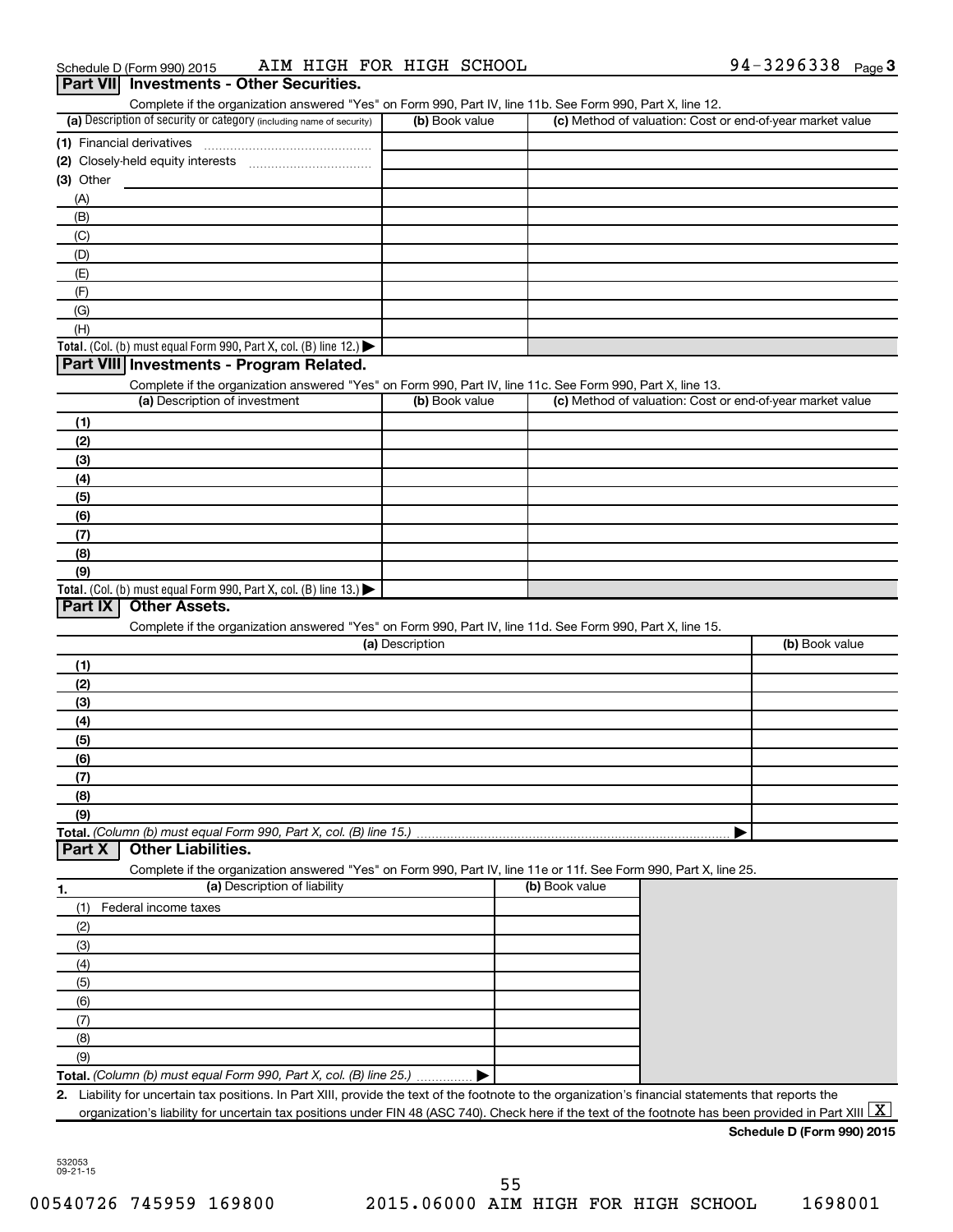|    | AIM HIGH FOR HIGH SCHOOL<br>Schedule D (Form 990) 2015                                                                                                                                                                              |                |          |                | 94-3296338 $_{Page 4}$ |
|----|-------------------------------------------------------------------------------------------------------------------------------------------------------------------------------------------------------------------------------------|----------------|----------|----------------|------------------------|
|    | Reconciliation of Revenue per Audited Financial Statements With Revenue per Return.<br>Part XI                                                                                                                                      |                |          |                |                        |
|    | Complete if the organization answered "Yes" on Form 990, Part IV, line 12a.                                                                                                                                                         |                |          |                |                        |
| 1  | Total revenue, gains, and other support per audited financial statements [111] [11] Total revenue, gains, and other support per audited financial statements                                                                        |                |          | $\mathbf{1}$   | 5,423,870.             |
| 2  | Amounts included on line 1 but not on Form 990, Part VIII, line 12:                                                                                                                                                                 |                |          |                |                        |
| a  |                                                                                                                                                                                                                                     | 2a             |          |                |                        |
| b  |                                                                                                                                                                                                                                     | 2 <sub>b</sub> | 110,000. |                |                        |
| c  |                                                                                                                                                                                                                                     | 2c             |          |                |                        |
|    |                                                                                                                                                                                                                                     | 2d             |          |                |                        |
| e  | Add lines 2a through 2d <b>continuum continuum contracts</b> and an analysis of the contract of the contract of the contract of the contract of the contract of the contract of the contract of the contract of the contract of the |                |          | 2е             | 110,000.               |
| 3  |                                                                                                                                                                                                                                     |                |          | $\mathbf{3}$   | 5,313,870.             |
| 4  | Amounts included on Form 990, Part VIII, line 12, but not on line 1:                                                                                                                                                                |                |          |                |                        |
|    | Investment expenses not included on Form 990, Part VIII, line 7b [11, 11, 11, 11, 11]                                                                                                                                               | 4a             |          |                |                        |
|    |                                                                                                                                                                                                                                     | 4 <sub>b</sub> |          |                |                        |
|    | c Add lines 4a and 4b                                                                                                                                                                                                               |                |          | 4c             | 0.                     |
|    |                                                                                                                                                                                                                                     |                |          | 5              | 5,313,870.             |
|    |                                                                                                                                                                                                                                     |                |          |                |                        |
|    | Part XII   Reconciliation of Expenses per Audited Financial Statements With Expenses per Return.                                                                                                                                    |                |          |                |                        |
|    | Complete if the organization answered "Yes" on Form 990, Part IV, line 12a.                                                                                                                                                         |                |          |                |                        |
| 1. |                                                                                                                                                                                                                                     |                |          | $\blacksquare$ | 5,182,524.             |
| 2  | Amounts included on line 1 but not on Form 990, Part IX, line 25:                                                                                                                                                                   |                |          |                |                        |
| a  |                                                                                                                                                                                                                                     | 2a             | 110,000. |                |                        |
|    |                                                                                                                                                                                                                                     | 2 <sub>b</sub> |          |                |                        |
| C. |                                                                                                                                                                                                                                     | 2 <sub>c</sub> |          |                |                        |
|    |                                                                                                                                                                                                                                     | 2d             |          |                |                        |
|    |                                                                                                                                                                                                                                     |                |          | 2e             | 110,000.               |
| 3  |                                                                                                                                                                                                                                     |                |          | 3              | 5,072,524.             |
| 4  | Amounts included on Form 990, Part IX, line 25, but not on line 1:                                                                                                                                                                  |                |          |                |                        |
|    | a Investment expenses not included on Form 990, Part VIII, line 7b [11, 11, 11, 11]                                                                                                                                                 | 4a             |          |                |                        |
|    |                                                                                                                                                                                                                                     | 4b             |          |                |                        |
|    | c Add lines 4a and 4b                                                                                                                                                                                                               |                |          | 4с             | 0.                     |
|    | Part XIII Supplemental Information.                                                                                                                                                                                                 |                |          | 5              | 5,072,524.             |

Provide the descriptions required for Part II, lines 3, 5, and 9; Part III, lines 1a and 4; Part IV, lines 1b and 2b; Part V, line 4; Part X, line 2; Part XI, lines 2d and 4b; and Part XII, lines 2d and 4b. Also complete this part to provide any additional information.

### PART IV, LINE 2B:

| IN DECEMBER OF 2014, AIM HIGH ENTERED INTO AN AGENCY AGREEMENT TO PROCESS  |
|----------------------------------------------------------------------------|
| AND PAY THE FINAL INVOICES OF THE LOUIS R. LURIE FOUNDATION (THE           |
| FOUNDATION) DUE TO ITS CLOSURE. THE FOUNDATION FUNDED AIM HIGH WITH        |
| SUFFICIENT CASH THAT WOULD ALLOW FOR THE FULL PAYMENT OF THE FOUNDATION'S  |
| LIABILITIES AND LEAVE A RESERVE THAT WILL REVERT TO AIM HIGH.              |
| IN THE EVENT THAT THE RESERVE IS NOT SUFFICIENT TO PAY THE INVOICES, AIM   |
| HIGH HAS PERSONAL GUARANTEES FROM THE GRANTOR/TRUSTEE OF THE FOUNDATION TO |
| FUND THE SHORTFALL. CASH AND CASH EQUIVALENTS AFTER PAYMENT OF ALL         |
| REMAINING LIABILITIES WAS \$11,461, WHICH WAS DONATED TO AIM HIGH DURING   |
| THE YEAR ENDED AUGUST 31, 2016.                                            |
|                                                                            |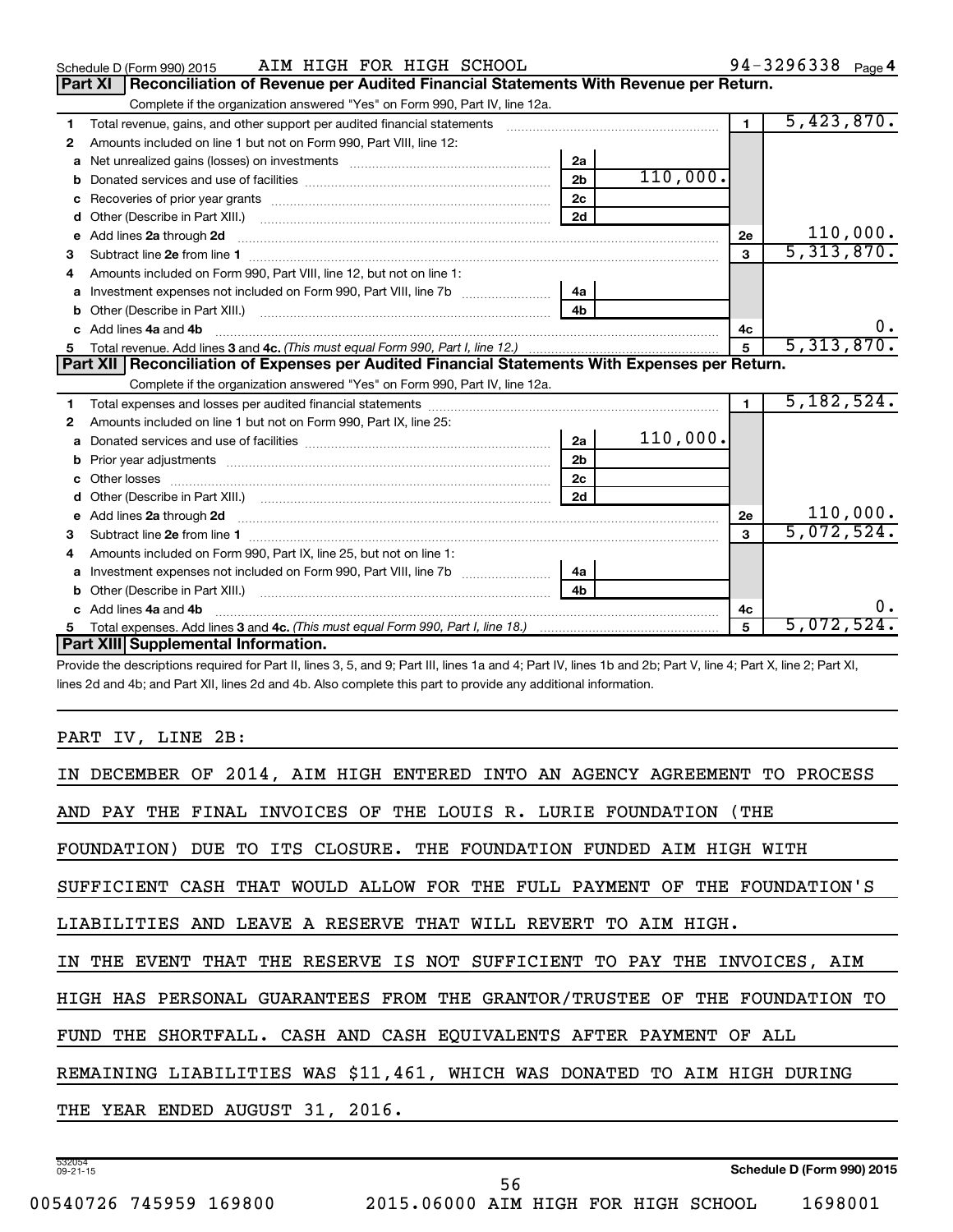PART X, LINE 2:

AIM HIGH IS A QUALIFIED ORGANIZATION EXEMPT FROM FEDERAL INCOME TAXES UNDER SECTION 501(C)(3) OF THE INTERNAL REVENUE CODE (IRC) AND FRANCHISE TAXES UNDER SECTION 23701D OF THE CALIFORNIA REVENUE AND TAXATION CODE, RESPECTIVELY. ACCORDINGLY, IT IS EXEMPT FROM FEDERAL AND CALIFORNIA INCOME TAXES AND IS NOT LIABLE FOR FEDERAL UNEMPLOYMENT TAXES.

MANAGEMENT EVALUATED AIM HIGH'S TAX POSITIONS AND CONCLUDED THAT THEY MAINTAINED THEIR TAX EXEMPT STATUS AND HAD TAKEN NO UNCERTAIN TAX POSITIONS THAT WOULD REQUIRE ADJUSTMENT TO THE FINANCIAL STATEMENTS. THEREFORE, NO PROVISION OR LIABILITY FOR INCOME TAXES HAS BEEN INCLUDED IN THE FINANCIAL STATEMENTS.

THE 2012 THROUGH 2015 TAX YEARS REMAIN SUBJECT TO EXAMINATION BY THE INTERNAL REVENUE SERVICE. IN ADDITION, THE 2011 THROUGH 2015 TAX YEARS REMAIN SUBJECT TO EXAMINATION BY THE CALIFORNIA FRANCHISE TAX BOARD. HOWEVER, MANAGEMENT IS UNAWARE OF ANY PENDING EXAMINATIONS NOR ARE THERE ANY IN PROGRESS.

**Schedule D (Form 990) 2015**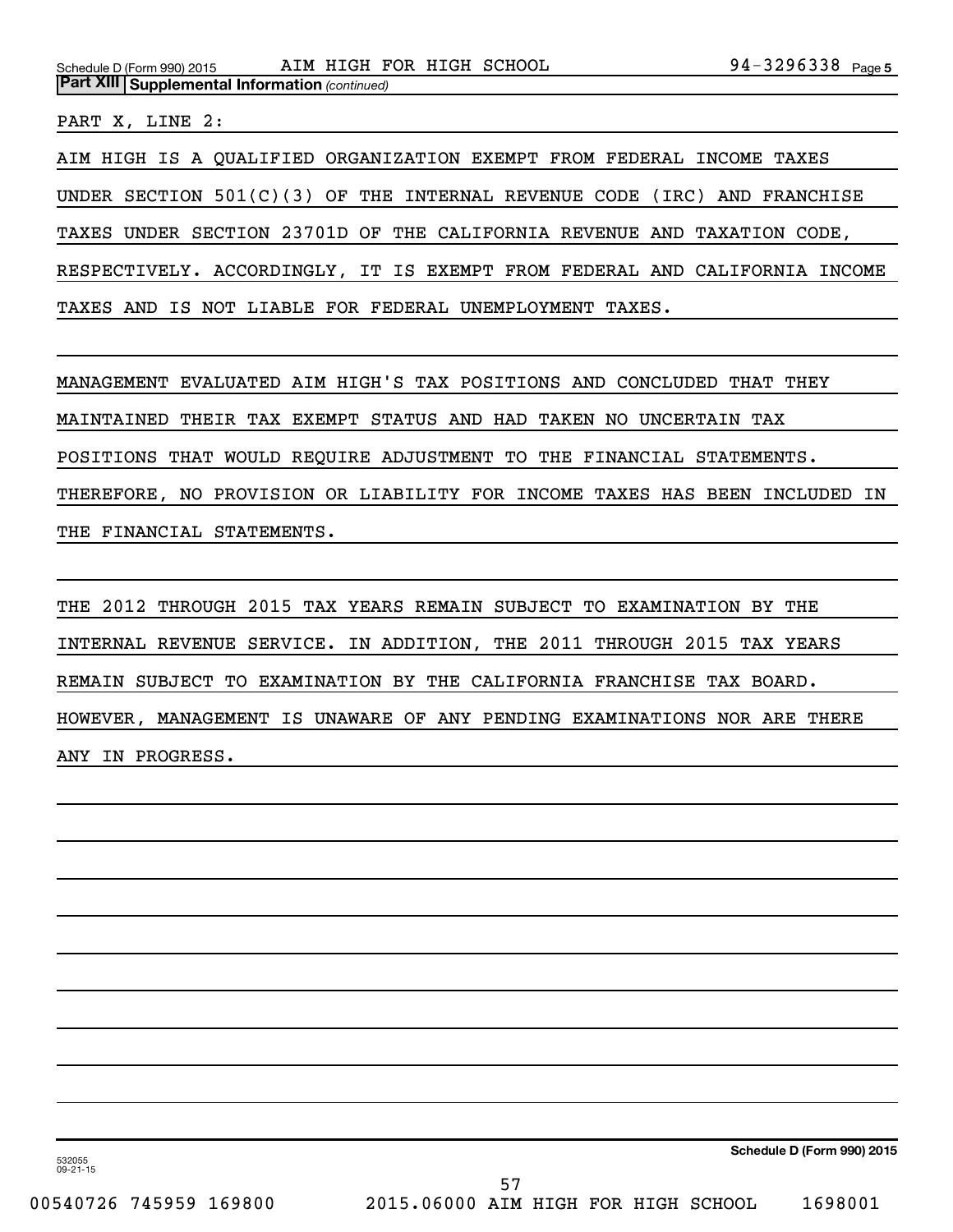|        | <b>SCHEDULE E</b><br>Schools<br>Complete if the organization answered "Yes" on Form 990,<br>(Form 990 or 990-EZ)<br>Part IV, line 13, or Form 990-EZ, Part VI, line 48.<br>Attach to Form 990 or Form 990-EZ.<br>Department of the Treasury<br><b>Internal Revenue Service</b> | OMB No. 1545-0047<br>2015<br><b>Open to Public</b><br>Inspection |                         |                              |
|--------|--------------------------------------------------------------------------------------------------------------------------------------------------------------------------------------------------------------------------------------------------------------------------------|------------------------------------------------------------------|-------------------------|------------------------------|
|        | Information about Schedule E (Form 990 or 990-EZ) and its instructions is at WWW.irs.gov/form990.<br>Name of the organization<br><b>Employer identification number</b>                                                                                                         |                                                                  |                         |                              |
|        | AIM HIGH FOR HIGH SCHOOL                                                                                                                                                                                                                                                       | 94-3296338                                                       |                         |                              |
| Part I |                                                                                                                                                                                                                                                                                |                                                                  |                         |                              |
|        |                                                                                                                                                                                                                                                                                |                                                                  | <b>YES</b>              | <b>NO</b>                    |
| 1      | Does the organization have a racially nondiscriminatory policy toward students by statement in its charter, bylaws,                                                                                                                                                            |                                                                  |                         |                              |
|        |                                                                                                                                                                                                                                                                                | 1                                                                | х                       |                              |
| 2      | Does the organization include a statement of its racially nondiscriminatory policy toward students in all its brochures,                                                                                                                                                       |                                                                  |                         |                              |
|        | catalogues, and other written communications with the public dealing with student admissions, programs, and scholarships?                                                                                                                                                      | $\mathbf{2}$                                                     | x                       |                              |
| 3      | Has the organization publicized its racially nondiscriminatory policy through newspaper or broadcast media during the<br>period of solicitation for students, or during the registration period if it has no solicitation program, in a way that makes                         |                                                                  |                         |                              |
|        | the policy known to all parts of the general community it serves? If "Yes," please describe. If "No," please explain.                                                                                                                                                          |                                                                  |                         |                              |
|        |                                                                                                                                                                                                                                                                                | 3                                                                | x.                      |                              |
|        | THE RACIAL NONDISCRIMINATORY POLICY IS PRINTED IN ALL OF THE                                                                                                                                                                                                                   |                                                                  |                         |                              |
|        | ORGANIZATION'S PUBLISHED MATERIALS. IT WAS ALSO PUBLISHED ON                                                                                                                                                                                                                   |                                                                  |                         |                              |
|        | NOVEMBER 4, 2016 IN THE PUBLIC NOTICE SECTION OF THE SAN                                                                                                                                                                                                                       |                                                                  |                         |                              |
|        | FRANCISCO CHRONICLE, A GENERAL CIRCULATION PUBLICATION.                                                                                                                                                                                                                        |                                                                  |                         |                              |
|        |                                                                                                                                                                                                                                                                                |                                                                  |                         |                              |
| 4      | Does the organization maintain the following?                                                                                                                                                                                                                                  |                                                                  | х                       |                              |
| a      |                                                                                                                                                                                                                                                                                | 4a<br>4 <sub>b</sub>                                             | $\overline{\texttt{x}}$ |                              |
| b      | Records documenting that scholarships and other financial assistance are awarded on a racially nondiscriminatory basis?<br>c Copies of all catalogues, brochures, announcements, and other written communications to the public dealing with student                           |                                                                  |                         |                              |
|        |                                                                                                                                                                                                                                                                                | 4с                                                               | х                       |                              |
|        |                                                                                                                                                                                                                                                                                | 4d                                                               | $\overline{\texttt{x}}$ |                              |
|        | If you answered "No" to any of the above, please explain. If you need more space, use Part II.                                                                                                                                                                                 |                                                                  |                         |                              |
|        |                                                                                                                                                                                                                                                                                |                                                                  |                         |                              |
|        |                                                                                                                                                                                                                                                                                |                                                                  |                         |                              |
|        |                                                                                                                                                                                                                                                                                |                                                                  |                         |                              |
|        |                                                                                                                                                                                                                                                                                |                                                                  |                         |                              |
| 5      | Does the organization discriminate by race in any way with respect to:                                                                                                                                                                                                         |                                                                  |                         |                              |
|        |                                                                                                                                                                                                                                                                                | 5a                                                               |                         | x<br>$\overline{\text{x}}$   |
|        |                                                                                                                                                                                                                                                                                | 5b                                                               |                         | X                            |
|        |                                                                                                                                                                                                                                                                                | 5c<br>5d                                                         |                         | $\overline{\textbf{x}}$      |
|        |                                                                                                                                                                                                                                                                                | <b>5e</b>                                                        |                         | X                            |
|        | f Use of facilities? <b>With the Contract of the Contract of the Contract of the Contract of the Contract of the Contract of the Contract of the Contract of the Contract of the Contract of the Contract of the Contract of the</b>                                           | 5f                                                               |                         | $\overline{\mathbf{X}}$      |
|        |                                                                                                                                                                                                                                                                                | 5g                                                               |                         | $\overline{\textbf{X}}$      |
|        |                                                                                                                                                                                                                                                                                | <b>5h</b>                                                        |                         | $\overline{\texttt{X}}$      |
|        | If you answered "Yes" to any of the above, please explain. If you need more space, use Part II.                                                                                                                                                                                |                                                                  |                         |                              |
|        |                                                                                                                                                                                                                                                                                |                                                                  |                         |                              |
|        |                                                                                                                                                                                                                                                                                |                                                                  |                         |                              |
|        |                                                                                                                                                                                                                                                                                |                                                                  |                         |                              |
|        |                                                                                                                                                                                                                                                                                |                                                                  |                         |                              |
|        |                                                                                                                                                                                                                                                                                | 6a                                                               |                         | X<br>$\overline{\mathtt{x}}$ |
|        |                                                                                                                                                                                                                                                                                | 6b                                                               |                         |                              |
|        | If you answered "Yes" on either line 6a or line 6b, explain on Part II.                                                                                                                                                                                                        |                                                                  |                         |                              |
| 7      | Does the organization certify that it has complied with the applicable requirements of sections 4.01 through 4.05 of                                                                                                                                                           | $\overline{7}$                                                   | x                       |                              |
|        | Schedule E (Form 990 or 990-EZ) (2015)<br>LHA For Paperwork Reduction Act Notice, see the Instructions for Form 990 or Form 990-EZ.                                                                                                                                            |                                                                  |                         |                              |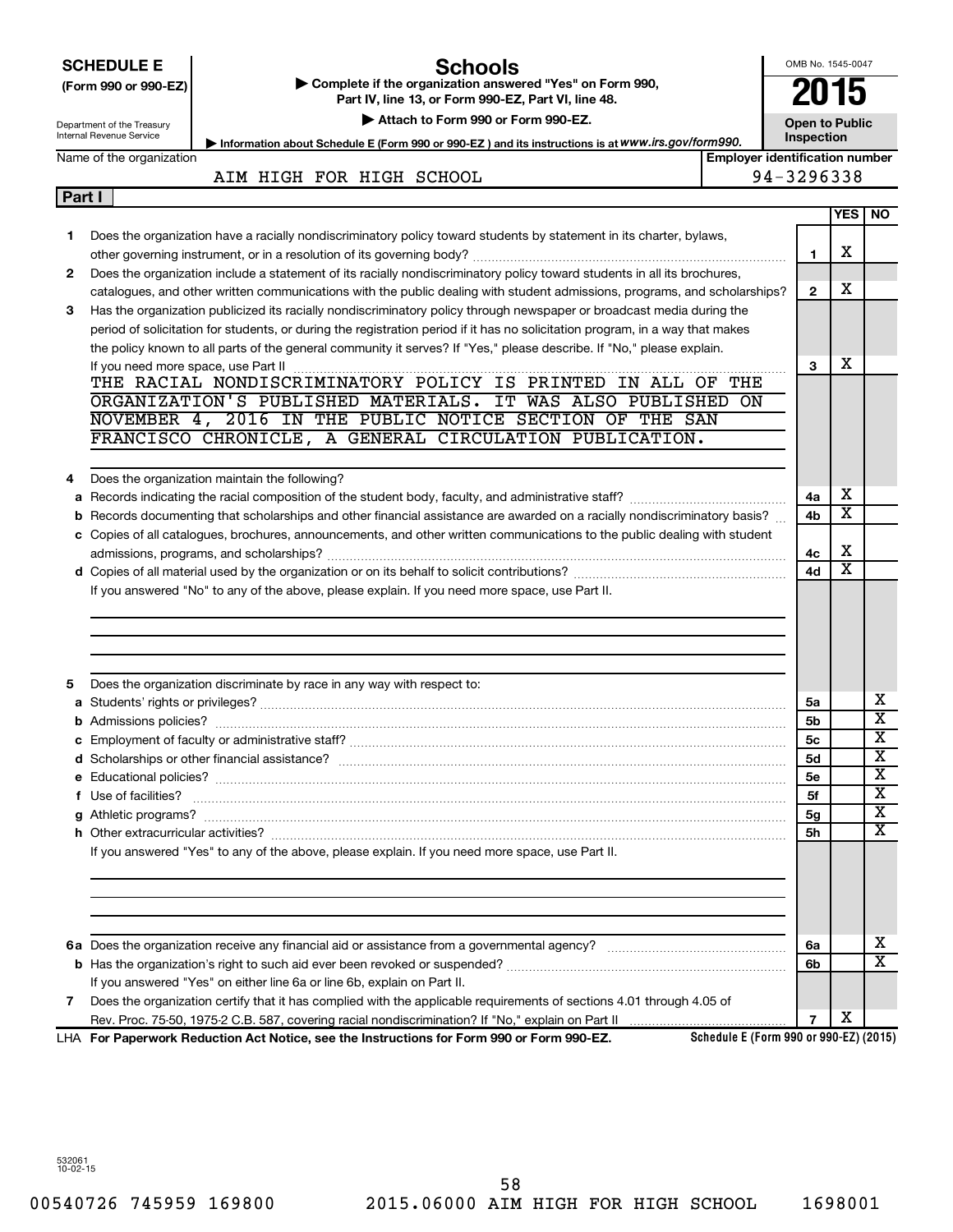Part II | Supplemental Information. Provide the explanations required by Part I, lines 3, 4d, 5h, 6b, and 7, as applicable. Also provide any other additional information.

| Schedule E (Form 990 or 990-EZ) (2015)<br>59<br>2015.06000 AIM HIGH FOR HIGH SCHOOL<br>1698001 |                        |  |  |  |
|------------------------------------------------------------------------------------------------|------------------------|--|--|--|
|                                                                                                |                        |  |  |  |
|                                                                                                |                        |  |  |  |
|                                                                                                |                        |  |  |  |
|                                                                                                |                        |  |  |  |
|                                                                                                |                        |  |  |  |
|                                                                                                |                        |  |  |  |
|                                                                                                |                        |  |  |  |
|                                                                                                |                        |  |  |  |
|                                                                                                |                        |  |  |  |
|                                                                                                |                        |  |  |  |
|                                                                                                |                        |  |  |  |
|                                                                                                |                        |  |  |  |
|                                                                                                |                        |  |  |  |
|                                                                                                |                        |  |  |  |
|                                                                                                |                        |  |  |  |
|                                                                                                |                        |  |  |  |
|                                                                                                |                        |  |  |  |
|                                                                                                |                        |  |  |  |
|                                                                                                |                        |  |  |  |
|                                                                                                |                        |  |  |  |
|                                                                                                |                        |  |  |  |
|                                                                                                |                        |  |  |  |
|                                                                                                |                        |  |  |  |
|                                                                                                |                        |  |  |  |
|                                                                                                |                        |  |  |  |
|                                                                                                |                        |  |  |  |
|                                                                                                |                        |  |  |  |
|                                                                                                |                        |  |  |  |
|                                                                                                |                        |  |  |  |
|                                                                                                |                        |  |  |  |
|                                                                                                |                        |  |  |  |
|                                                                                                |                        |  |  |  |
|                                                                                                | 532062 10-02-15        |  |  |  |
|                                                                                                | 00540726 745959 169800 |  |  |  |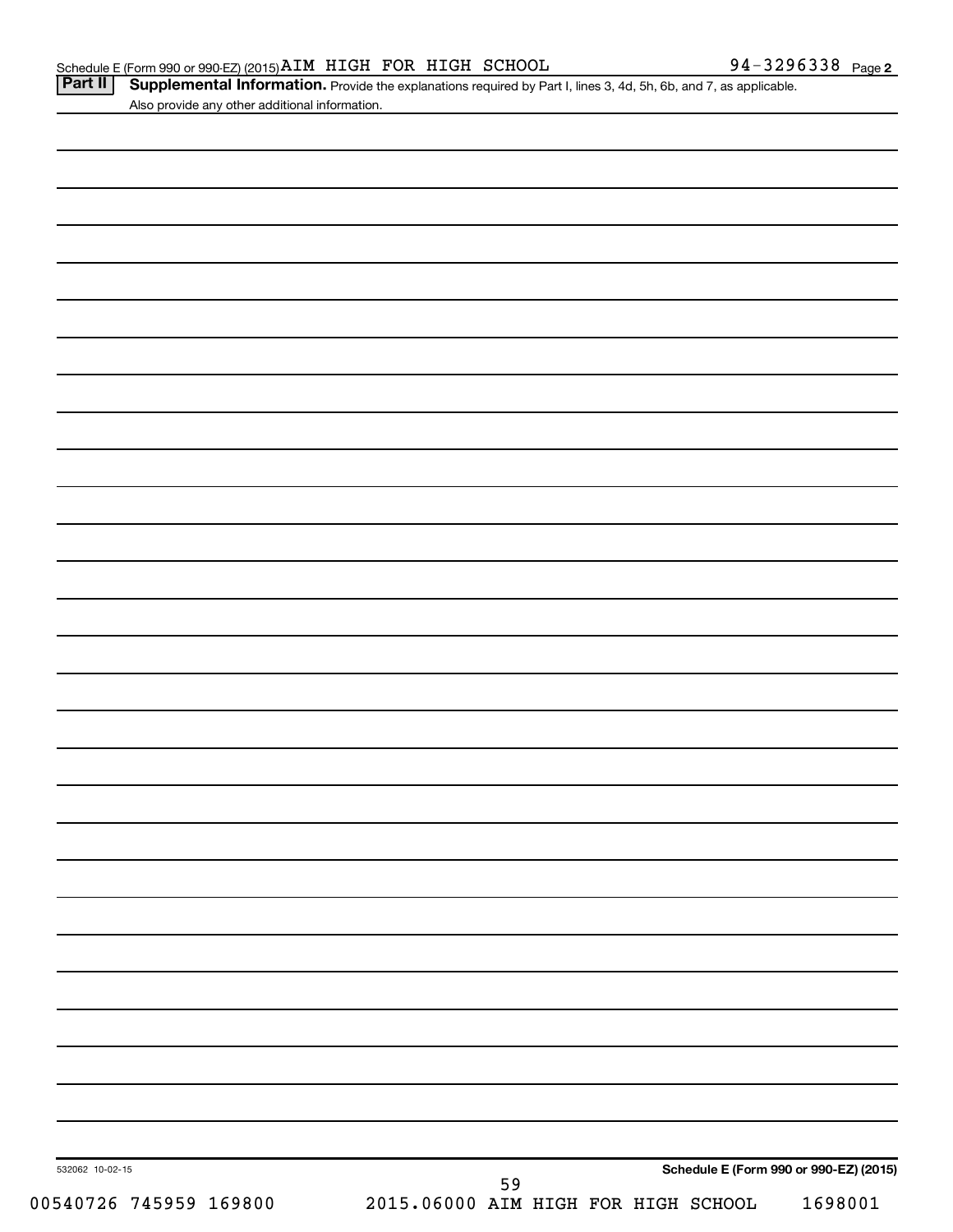| <b>SCHEDULE G</b><br>(Form 990 or 990-EZ)<br>Department of the Treasury<br>Internal Revenue Service                                                 |                                  | <b>Supplemental Information Regarding Fundraising or Gaming Activities</b><br>Complete if the organization answered "Yes" on Form 990, Part IV, lines 17, 18, or 19, or if the<br>organization entered more than \$15,000 on Form 990-EZ, line 6a.<br>Attach to Form 990 or Form 990-EZ.                                                                                                                                                                                                                                                         |                                                           |               |                                                                            |  |                                                                            | OMB No. 1545-0047<br><b>Open to Public</b><br>Inspection |
|-----------------------------------------------------------------------------------------------------------------------------------------------------|----------------------------------|--------------------------------------------------------------------------------------------------------------------------------------------------------------------------------------------------------------------------------------------------------------------------------------------------------------------------------------------------------------------------------------------------------------------------------------------------------------------------------------------------------------------------------------------------|-----------------------------------------------------------|---------------|----------------------------------------------------------------------------|--|----------------------------------------------------------------------------|----------------------------------------------------------|
| Information about Schedule G (Form 990 or 990-EZ) and its instructions is at WWW.irs.gov/form990.<br>Name of the organization                       |                                  |                                                                                                                                                                                                                                                                                                                                                                                                                                                                                                                                                  |                                                           |               |                                                                            |  |                                                                            | <b>Employer identification number</b>                    |
|                                                                                                                                                     |                                  | AIM HIGH FOR HIGH SCHOOL<br>Fundraising Activities. Complete if the organization answered "Yes" on Form 990, Part IV, line 17. Form 990-EZ filers are not                                                                                                                                                                                                                                                                                                                                                                                        |                                                           |               |                                                                            |  | 94-3296338                                                                 |                                                          |
| Part I                                                                                                                                              | required to complete this part.  |                                                                                                                                                                                                                                                                                                                                                                                                                                                                                                                                                  |                                                           |               |                                                                            |  |                                                                            |                                                          |
| 1.<br>Mail solicitations<br>a<br>b<br>Phone solicitations<br>с<br>In-person solicitations<br>d<br>compensated at least \$5,000 by the organization. | Internet and email solicitations | Indicate whether the organization raised funds through any of the following activities. Check all that apply.<br>е<br>f<br>Special fundraising events<br>g<br>2 a Did the organization have a written or oral agreement with any individual (including officers, directors, trustees or<br>key employees listed in Form 990, Part VII) or entity in connection with professional fundraising services?<br>b If "Yes," list the ten highest paid individuals or entities (fundraisers) pursuant to agreements under which the fundraiser is to be |                                                           |               | Solicitation of non-government grants<br>Solicitation of government grants |  | Yes                                                                        | No                                                       |
| (i) Name and address of individual<br>or entity (fundraiser)                                                                                        |                                  | (ii) Activity                                                                                                                                                                                                                                                                                                                                                                                                                                                                                                                                    | (iii) Did<br>fundraiser<br>have custody<br>contributions? | or control of | (iv) Gross receipts<br>from activity                                       |  | (v) Amount paid<br>to (or retained by)<br>fundraiser<br>listed in col. (i) | (vi) Amount paid<br>to (or retained by)<br>organization  |
|                                                                                                                                                     |                                  |                                                                                                                                                                                                                                                                                                                                                                                                                                                                                                                                                  | Yes                                                       | No            |                                                                            |  |                                                                            |                                                          |
|                                                                                                                                                     |                                  |                                                                                                                                                                                                                                                                                                                                                                                                                                                                                                                                                  |                                                           |               |                                                                            |  |                                                                            |                                                          |
|                                                                                                                                                     |                                  |                                                                                                                                                                                                                                                                                                                                                                                                                                                                                                                                                  |                                                           |               |                                                                            |  |                                                                            |                                                          |
|                                                                                                                                                     |                                  |                                                                                                                                                                                                                                                                                                                                                                                                                                                                                                                                                  |                                                           |               |                                                                            |  |                                                                            |                                                          |
|                                                                                                                                                     |                                  |                                                                                                                                                                                                                                                                                                                                                                                                                                                                                                                                                  |                                                           |               |                                                                            |  |                                                                            |                                                          |
|                                                                                                                                                     |                                  |                                                                                                                                                                                                                                                                                                                                                                                                                                                                                                                                                  |                                                           |               |                                                                            |  |                                                                            |                                                          |
|                                                                                                                                                     |                                  |                                                                                                                                                                                                                                                                                                                                                                                                                                                                                                                                                  |                                                           |               |                                                                            |  |                                                                            |                                                          |
|                                                                                                                                                     |                                  |                                                                                                                                                                                                                                                                                                                                                                                                                                                                                                                                                  |                                                           |               |                                                                            |  |                                                                            |                                                          |
|                                                                                                                                                     |                                  |                                                                                                                                                                                                                                                                                                                                                                                                                                                                                                                                                  |                                                           |               |                                                                            |  |                                                                            |                                                          |
|                                                                                                                                                     |                                  |                                                                                                                                                                                                                                                                                                                                                                                                                                                                                                                                                  |                                                           |               |                                                                            |  |                                                                            |                                                          |
|                                                                                                                                                     |                                  |                                                                                                                                                                                                                                                                                                                                                                                                                                                                                                                                                  |                                                           |               |                                                                            |  |                                                                            |                                                          |
|                                                                                                                                                     |                                  |                                                                                                                                                                                                                                                                                                                                                                                                                                                                                                                                                  |                                                           |               |                                                                            |  |                                                                            |                                                          |
| Total                                                                                                                                               |                                  |                                                                                                                                                                                                                                                                                                                                                                                                                                                                                                                                                  |                                                           |               |                                                                            |  |                                                                            |                                                          |
| or licensing.                                                                                                                                       |                                  | 3 List all states in which the organization is registered or licensed to solicit contributions or has been notified it is exempt from registration                                                                                                                                                                                                                                                                                                                                                                                               |                                                           |               |                                                                            |  |                                                                            |                                                          |
|                                                                                                                                                     |                                  |                                                                                                                                                                                                                                                                                                                                                                                                                                                                                                                                                  |                                                           |               |                                                                            |  |                                                                            |                                                          |
|                                                                                                                                                     |                                  |                                                                                                                                                                                                                                                                                                                                                                                                                                                                                                                                                  |                                                           |               |                                                                            |  |                                                                            |                                                          |
|                                                                                                                                                     |                                  |                                                                                                                                                                                                                                                                                                                                                                                                                                                                                                                                                  |                                                           |               |                                                                            |  |                                                                            |                                                          |
|                                                                                                                                                     |                                  |                                                                                                                                                                                                                                                                                                                                                                                                                                                                                                                                                  |                                                           |               |                                                                            |  |                                                                            |                                                          |
|                                                                                                                                                     |                                  |                                                                                                                                                                                                                                                                                                                                                                                                                                                                                                                                                  |                                                           |               |                                                                            |  |                                                                            |                                                          |
|                                                                                                                                                     |                                  |                                                                                                                                                                                                                                                                                                                                                                                                                                                                                                                                                  |                                                           |               |                                                                            |  |                                                                            |                                                          |
|                                                                                                                                                     |                                  |                                                                                                                                                                                                                                                                                                                                                                                                                                                                                                                                                  |                                                           |               |                                                                            |  |                                                                            |                                                          |
|                                                                                                                                                     |                                  |                                                                                                                                                                                                                                                                                                                                                                                                                                                                                                                                                  |                                                           |               |                                                                            |  |                                                                            |                                                          |

**For Paperwork Reduction Act Notice, see the Instructions for Form 990 or 990-EZ. Schedule G (Form 990 or 990-EZ) 2015** LHA

532081 09-14-15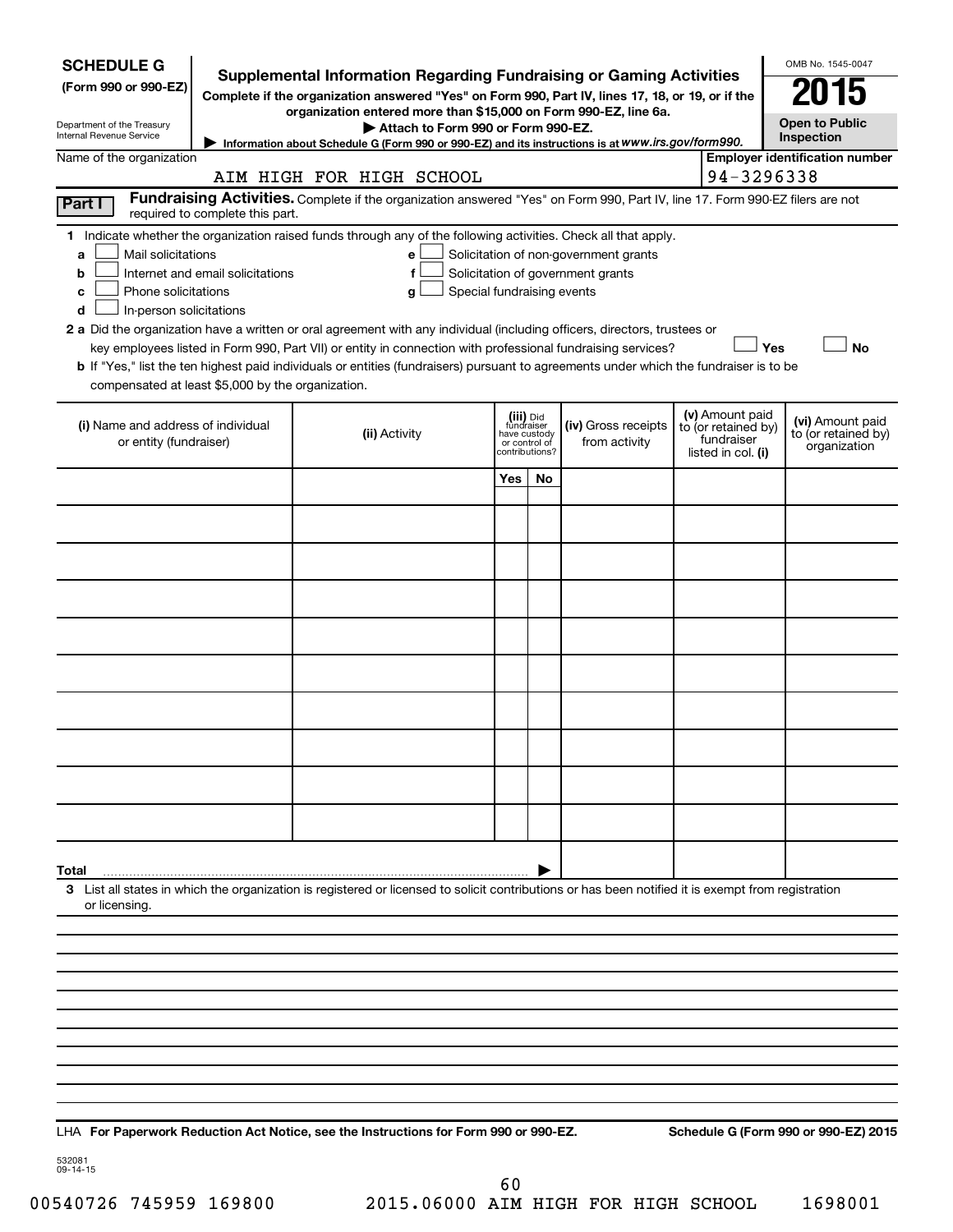#### Schedule G (Form 990 or 990-EZ) 2015  $\overline{\text{AIM}}$  HIGH  $\overline{\text{FOR}}$  HIGH  $\overline{\text{SCHOOL}}$  94 - 3296338  $\overline{\text{Page}}$

94-3296338 Page 2

| <b>Part II</b>   Fundraising Events. Complete if the organization answered "Yes" on Form 990, Part IV, line 18, or reported more than \$15,000 |
|------------------------------------------------------------------------------------------------------------------------------------------------|
| of fundraising event contributions and gross income on Form 990-FZ, lines 1 and 6b. List events with gross receipts greater than \$5,000       |

|                 |    | of fundraising event contributions and gross income on Form 990-EZ, lines 1 and 6b. List events with gross receipts greater than \$5,000.                                   |                   |                         |                                 |                                      |
|-----------------|----|-----------------------------------------------------------------------------------------------------------------------------------------------------------------------------|-------------------|-------------------------|---------------------------------|--------------------------------------|
|                 |    |                                                                                                                                                                             | $(a)$ Event #1    | $(b)$ Event #2          | (c) Other events<br><b>NONE</b> | (d) Total events                     |
| Revenue         |    |                                                                                                                                                                             | FALL GALA         |                         |                                 | (add col. (a) through                |
|                 |    |                                                                                                                                                                             | (event type)      | (event type)            | (total number)                  | col. (c)                             |
|                 |    |                                                                                                                                                                             |                   |                         |                                 |                                      |
|                 | 1. |                                                                                                                                                                             | 953,682.          |                         |                                 | 953,682.                             |
|                 |    |                                                                                                                                                                             | 731,564.          |                         |                                 | 731,564.                             |
|                 |    |                                                                                                                                                                             |                   |                         |                                 |                                      |
|                 | 3  | Gross income (line 1 minus line 2)                                                                                                                                          | 222,118.          |                         |                                 | 222,118.                             |
|                 |    |                                                                                                                                                                             |                   |                         |                                 |                                      |
|                 |    |                                                                                                                                                                             |                   |                         |                                 |                                      |
|                 | 5  |                                                                                                                                                                             |                   |                         |                                 |                                      |
|                 |    |                                                                                                                                                                             |                   |                         |                                 |                                      |
|                 | 6  |                                                                                                                                                                             | 19,705.           |                         |                                 | 19,705.                              |
| Direct Expenses | 7  |                                                                                                                                                                             | 101,208.          |                         |                                 | 101, 208.                            |
|                 |    |                                                                                                                                                                             |                   |                         |                                 |                                      |
|                 | 8  |                                                                                                                                                                             | 9,050.<br>92,155. |                         |                                 | $\frac{9,050}{92,155}$               |
|                 | 9  |                                                                                                                                                                             |                   |                         |                                 |                                      |
|                 | 10 | Direct expense summary. Add lines 4 through 9 in column (d)                                                                                                                 |                   |                         |                                 | 222,118.<br>0.                       |
| <b>Part III</b> |    | 11 Net income summary. Subtract line 10 from line 3, column (d)<br>Gaming. Complete if the organization answered "Yes" on Form 990, Part IV, line 19, or reported more than |                   |                         |                                 |                                      |
|                 |    | \$15,000 on Form 990-EZ, line 6a.                                                                                                                                           |                   |                         |                                 |                                      |
|                 |    |                                                                                                                                                                             | (a) Bingo         | (b) Pull tabs/instant   | (c) Other gaming                | (d) Total gaming (add                |
| Revenue         |    |                                                                                                                                                                             |                   | bingo/progressive bingo |                                 | col. (a) through col. (c))           |
|                 |    |                                                                                                                                                                             |                   |                         |                                 |                                      |
|                 | 1. |                                                                                                                                                                             |                   |                         |                                 |                                      |
|                 |    |                                                                                                                                                                             |                   |                         |                                 |                                      |
|                 |    |                                                                                                                                                                             |                   |                         |                                 |                                      |
|                 | 3  |                                                                                                                                                                             |                   |                         |                                 |                                      |
| Direct Expenses | 4  |                                                                                                                                                                             |                   |                         |                                 |                                      |
|                 |    |                                                                                                                                                                             |                   |                         |                                 |                                      |
|                 |    |                                                                                                                                                                             |                   |                         |                                 |                                      |
|                 |    |                                                                                                                                                                             | %<br>Yes          | Yes<br>%                | Yes<br>%                        |                                      |
|                 | 6. | Volunteer labor                                                                                                                                                             | No                | No                      | No                              |                                      |
|                 | 7  | Direct expense summary. Add lines 2 through 5 in column (d)                                                                                                                 |                   |                         |                                 |                                      |
|                 |    |                                                                                                                                                                             |                   |                         |                                 |                                      |
|                 |    |                                                                                                                                                                             |                   |                         |                                 |                                      |
|                 |    |                                                                                                                                                                             |                   |                         |                                 |                                      |
| 9               |    | Enter the state(s) in which the organization conducts gaming activities:                                                                                                    |                   |                         |                                 | Yes<br><b>No</b>                     |
|                 |    | <b>b</b> If "No," explain:<br><u> 1989 - Johann Stoff, fransk politiker (d. 1989)</u>                                                                                       |                   |                         |                                 |                                      |
|                 |    |                                                                                                                                                                             |                   |                         |                                 |                                      |
|                 |    |                                                                                                                                                                             |                   |                         |                                 |                                      |
|                 |    |                                                                                                                                                                             |                   |                         |                                 | Yes<br>No                            |
|                 |    |                                                                                                                                                                             |                   |                         |                                 |                                      |
|                 |    |                                                                                                                                                                             |                   |                         |                                 |                                      |
|                 |    |                                                                                                                                                                             |                   |                         |                                 |                                      |
|                 |    | 532082 09-14-15                                                                                                                                                             |                   |                         |                                 | Schedule G (Form 990 or 990-EZ) 2015 |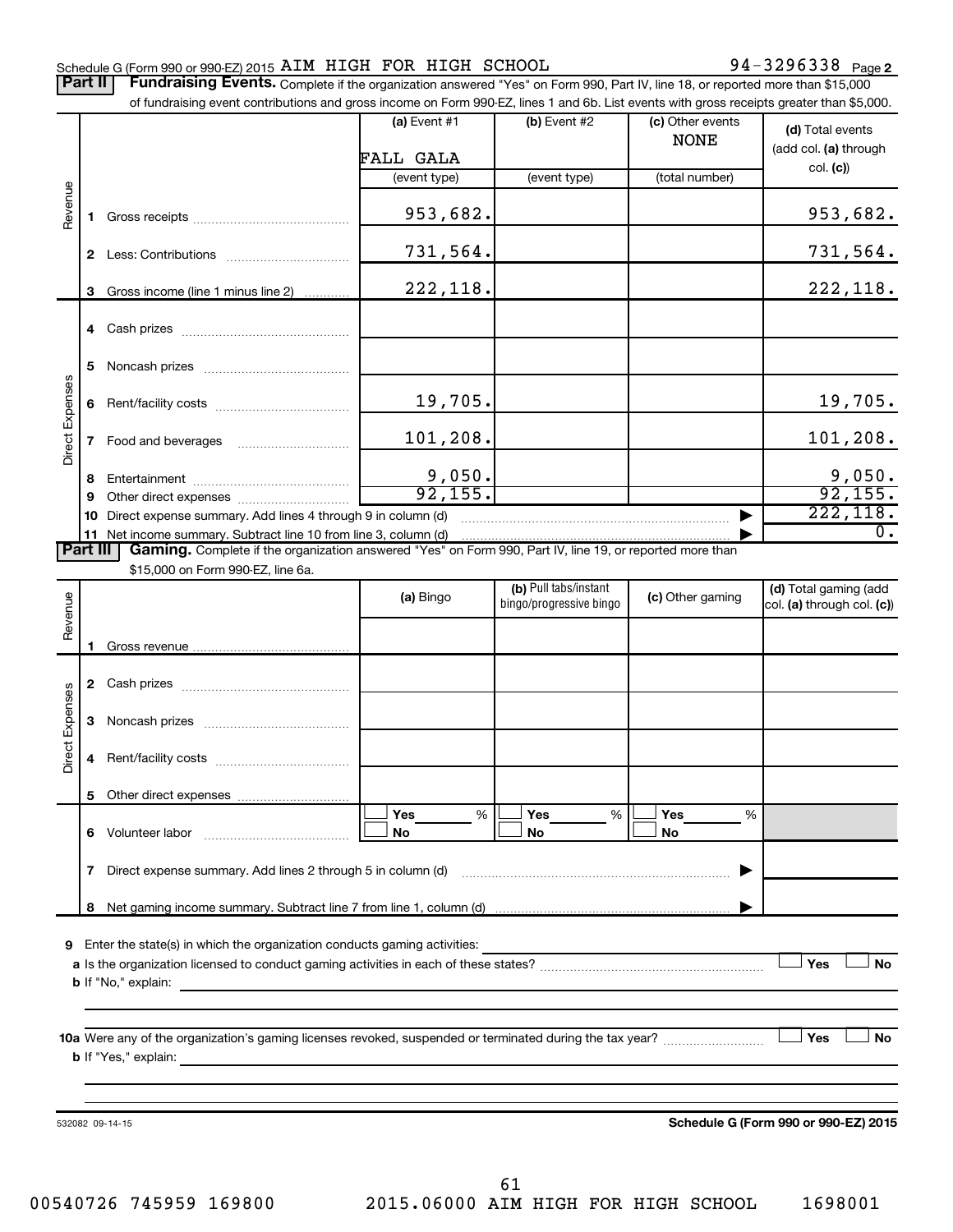|    | Schedule G (Form 990 or 990-EZ) 2015 AIM HIGH FOR HIGH SCHOOL                                                                                                                                                                  | 94-3296338  | Page 3    |
|----|--------------------------------------------------------------------------------------------------------------------------------------------------------------------------------------------------------------------------------|-------------|-----------|
|    |                                                                                                                                                                                                                                | <b>」Yes</b> | No        |
|    | 12 Is the organization a grantor, beneficiary or trustee of a trust or a member of a partnership or other entity formed                                                                                                        |             |           |
|    |                                                                                                                                                                                                                                | ⊥ Yes       | <b>No</b> |
|    | <b>13</b> Indicate the percentage of gaming activity conducted in:                                                                                                                                                             |             |           |
|    | a The organization's facility www.communication.communications are produced as the organization's facility www.communications and a strategy of the strategy of the strategy of the strategy of the strategy of the strategy o | 13а         |           |
|    |                                                                                                                                                                                                                                | 13b l       |           |
|    | 14 Enter the name and address of the person who prepares the organization's gaming/special events books and records:                                                                                                           |             |           |
|    |                                                                                                                                                                                                                                |             |           |
|    |                                                                                                                                                                                                                                |             |           |
|    |                                                                                                                                                                                                                                |             |           |
|    |                                                                                                                                                                                                                                |             |           |
|    |                                                                                                                                                                                                                                |             |           |
|    |                                                                                                                                                                                                                                |             | No        |
|    |                                                                                                                                                                                                                                |             |           |
|    | of gaming revenue retained by the third party $\triangleright$ \$ __________________.                                                                                                                                          |             |           |
|    | c If "Yes," enter name and address of the third party:                                                                                                                                                                         |             |           |
|    |                                                                                                                                                                                                                                |             |           |
|    |                                                                                                                                                                                                                                |             |           |
|    |                                                                                                                                                                                                                                |             |           |
|    |                                                                                                                                                                                                                                |             |           |
| 16 | Gaming manager information:                                                                                                                                                                                                    |             |           |
|    |                                                                                                                                                                                                                                |             |           |
|    | Name $\blacktriangleright$                                                                                                                                                                                                     |             |           |
|    |                                                                                                                                                                                                                                |             |           |
|    | Gaming manager compensation > \$                                                                                                                                                                                               |             |           |
|    |                                                                                                                                                                                                                                |             |           |
|    | Description of services provided to the contract of the contract of the contract of the contract of the contract of the contract of the contract of the contract of the contract of the contract of the contract of the contra |             |           |
|    |                                                                                                                                                                                                                                |             |           |
|    |                                                                                                                                                                                                                                |             |           |
|    |                                                                                                                                                                                                                                |             |           |
|    | Director/officer<br>Employee<br>Independent contractor                                                                                                                                                                         |             |           |
|    |                                                                                                                                                                                                                                |             |           |
| 17 | Mandatory distributions:                                                                                                                                                                                                       |             |           |
|    | a Is the organization required under state law to make charitable distributions from the gaming proceeds to                                                                                                                    |             |           |
|    | retain the state gaming license? $\Box$ No                                                                                                                                                                                     |             |           |
|    | <b>b</b> Enter the amount of distributions required under state law to be distributed to other exempt organizations or spent in the                                                                                            |             |           |
|    | organization's own exempt activities during the tax year $\triangleright$ \$                                                                                                                                                   |             |           |
|    | Supplemental Information. Provide the explanations required by Part I, line 2b, columns (iii) and (v); and Part III, lines 9, 9b, 10b, 15b,<br><b>Part IV</b>                                                                  |             |           |
|    | 15c, 16, and 17b, as applicable. Also provide any additional information (see instructions).                                                                                                                                   |             |           |
|    |                                                                                                                                                                                                                                |             |           |
|    |                                                                                                                                                                                                                                |             |           |
|    |                                                                                                                                                                                                                                |             |           |
|    |                                                                                                                                                                                                                                |             |           |
|    |                                                                                                                                                                                                                                |             |           |
|    |                                                                                                                                                                                                                                |             |           |
|    |                                                                                                                                                                                                                                |             |           |
|    |                                                                                                                                                                                                                                |             |           |
|    |                                                                                                                                                                                                                                |             |           |
|    |                                                                                                                                                                                                                                |             |           |
|    |                                                                                                                                                                                                                                |             |           |
|    |                                                                                                                                                                                                                                |             |           |
|    |                                                                                                                                                                                                                                |             |           |
|    |                                                                                                                                                                                                                                |             |           |
|    |                                                                                                                                                                                                                                |             |           |
|    |                                                                                                                                                                                                                                |             |           |
|    | Schedule G (Form 990 or 990-EZ) 2015<br>532083 09-14-15                                                                                                                                                                        |             |           |
|    | 62                                                                                                                                                                                                                             |             |           |
|    | 2015.06000 AIM HIGH FOR HIGH SCHOOL<br>00540726 745959 169800                                                                                                                                                                  |             | 1698001   |
|    |                                                                                                                                                                                                                                |             |           |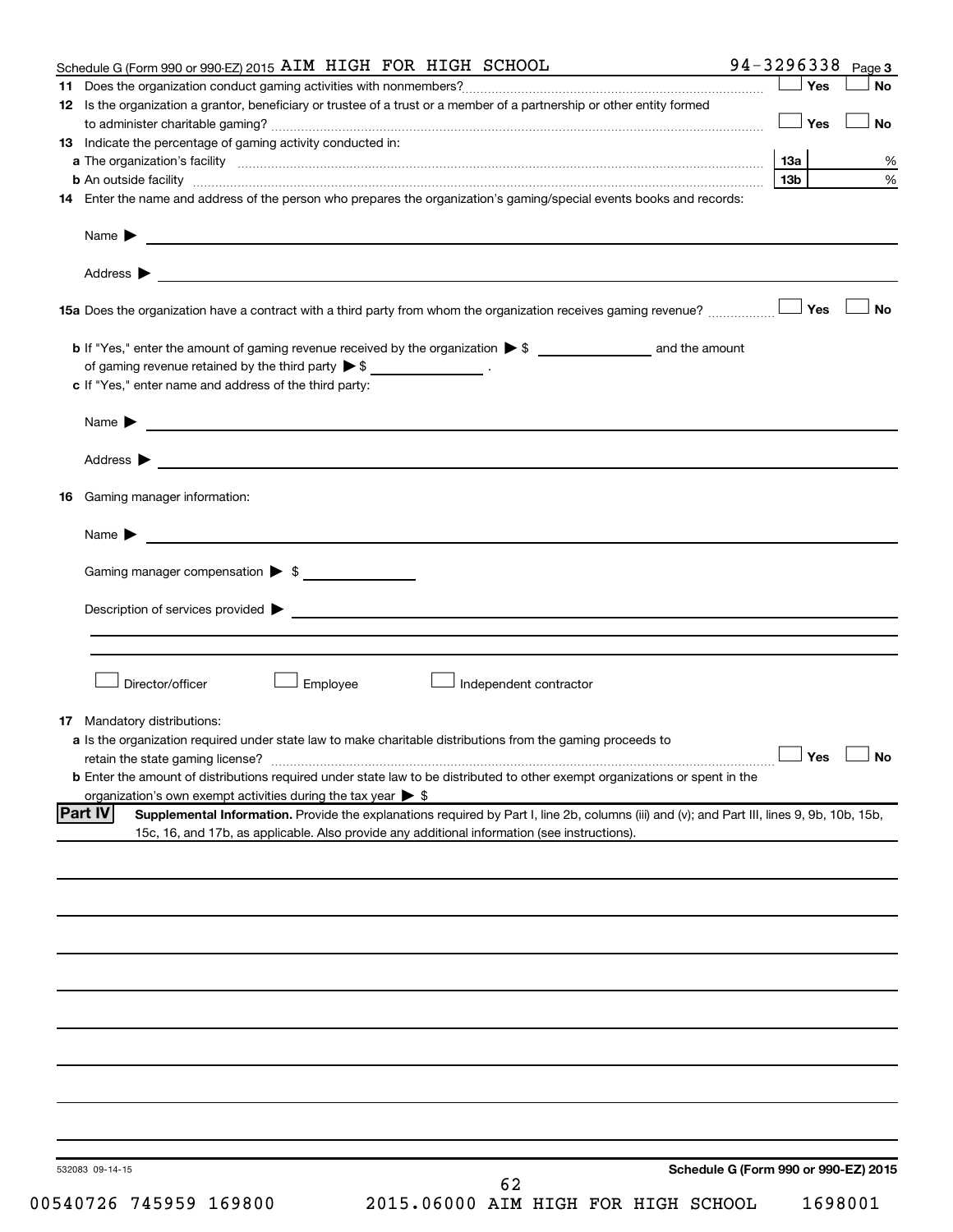| 532084<br>04-01-15     | Schedule G (Form 990 or 990-EZ)                      |
|------------------------|------------------------------------------------------|
| 00540726 745959 169800 | 63<br>2015.06000 AIM HIGH FOR HIGH SCHOOL<br>1698001 |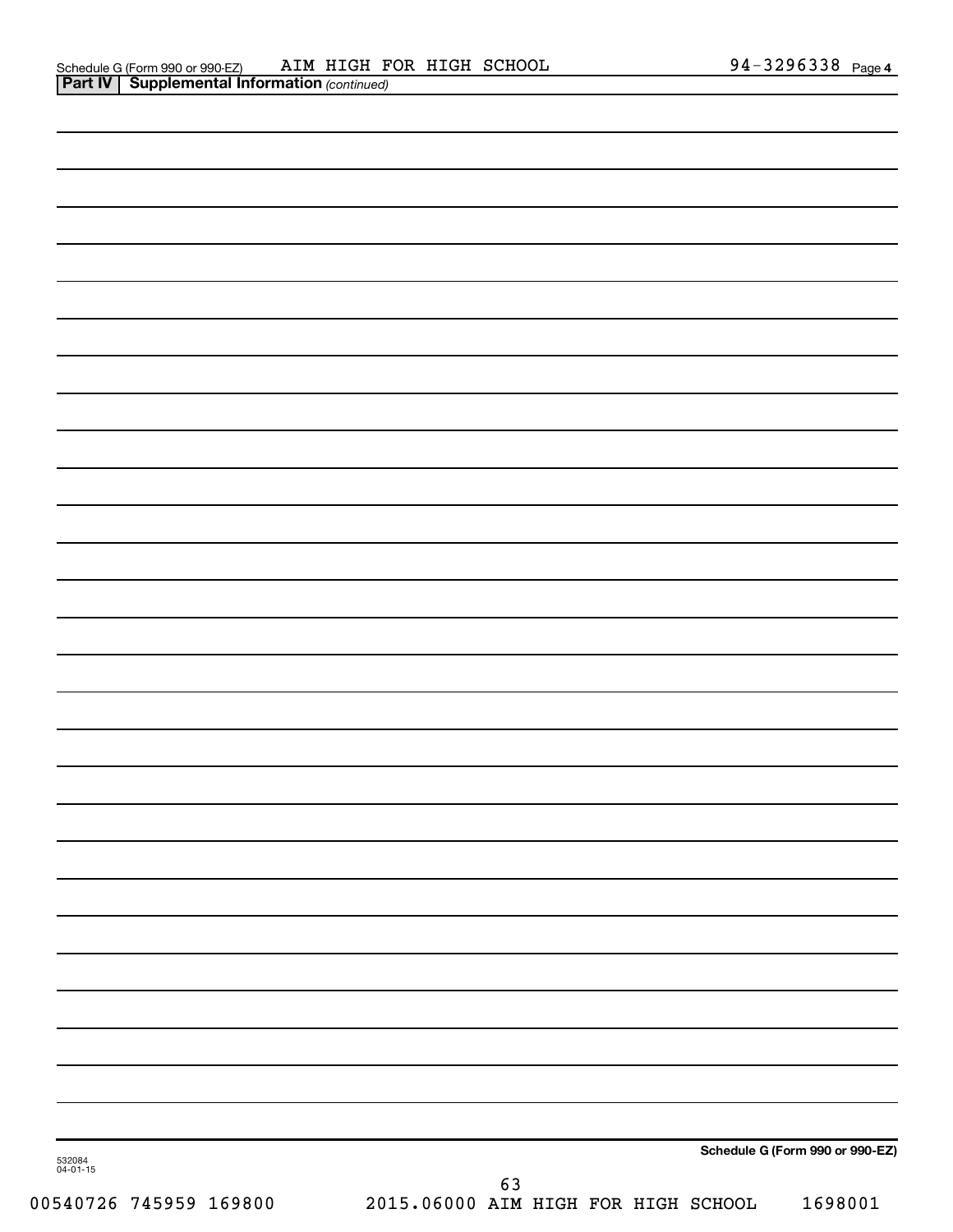|   | <b>SCHEDULE J</b>                                                                                                                                               | <b>Compensation Information</b>                                                                                                  |  | OMB No. 1545-0047                     |            |                              |  |  |  |  |
|---|-----------------------------------------------------------------------------------------------------------------------------------------------------------------|----------------------------------------------------------------------------------------------------------------------------------|--|---------------------------------------|------------|------------------------------|--|--|--|--|
|   | (Form 990)<br>For certain Officers, Directors, Trustees, Key Employees, and Highest                                                                             |                                                                                                                                  |  |                                       |            |                              |  |  |  |  |
|   | <b>Compensated Employees</b><br>Complete if the organization answered "Yes" on Form 990, Part IV, line 23.                                                      |                                                                                                                                  |  |                                       |            |                              |  |  |  |  |
|   | <b>Open to Public</b><br>Attach to Form 990.                                                                                                                    |                                                                                                                                  |  |                                       |            |                              |  |  |  |  |
|   | Department of the Treasury<br>Inspection<br>Internal Revenue Service<br>Information about Schedule J (Form 990) and its instructions is at www.irs.gov/form990. |                                                                                                                                  |  |                                       |            |                              |  |  |  |  |
|   | Name of the organization                                                                                                                                        |                                                                                                                                  |  | <b>Employer identification number</b> |            |                              |  |  |  |  |
|   |                                                                                                                                                                 | AIM HIGH FOR HIGH SCHOOL                                                                                                         |  | 94-3296338                            |            |                              |  |  |  |  |
|   | Part I                                                                                                                                                          | <b>Questions Regarding Compensation</b>                                                                                          |  |                                       |            |                              |  |  |  |  |
|   |                                                                                                                                                                 |                                                                                                                                  |  |                                       | <b>Yes</b> | No                           |  |  |  |  |
|   |                                                                                                                                                                 | <b>1a</b> Check the appropriate box(es) if the organization provided any of the following to or for a person listed on Form 990, |  |                                       |            |                              |  |  |  |  |
|   |                                                                                                                                                                 | Part VII, Section A, line 1a. Complete Part III to provide any relevant information regarding these items.                       |  |                                       |            |                              |  |  |  |  |
|   | First-class or charter travel                                                                                                                                   | Housing allowance or residence for personal use                                                                                  |  |                                       |            |                              |  |  |  |  |
|   | Travel for companions                                                                                                                                           | Payments for business use of personal residence                                                                                  |  |                                       |            |                              |  |  |  |  |
|   |                                                                                                                                                                 | Tax indemnification and gross-up payments<br>Health or social club dues or initiation fees                                       |  |                                       |            |                              |  |  |  |  |
|   |                                                                                                                                                                 | Personal services (e.g., maid, chauffeur, chef)<br>Discretionary spending account                                                |  |                                       |            |                              |  |  |  |  |
|   |                                                                                                                                                                 |                                                                                                                                  |  |                                       |            |                              |  |  |  |  |
|   |                                                                                                                                                                 | <b>b</b> If any of the boxes on line 1a are checked, did the organization follow a written policy regarding payment or           |  |                                       |            |                              |  |  |  |  |
|   |                                                                                                                                                                 |                                                                                                                                  |  | 1b                                    |            |                              |  |  |  |  |
| 2 |                                                                                                                                                                 | Did the organization require substantiation prior to reimbursing or allowing expenses incurred by all directors,                 |  |                                       |            |                              |  |  |  |  |
|   |                                                                                                                                                                 |                                                                                                                                  |  | $\mathbf{2}$                          |            |                              |  |  |  |  |
|   |                                                                                                                                                                 |                                                                                                                                  |  |                                       |            |                              |  |  |  |  |
| 3 |                                                                                                                                                                 | Indicate which, if any, of the following the filing organization used to establish the compensation of the organization's        |  |                                       |            |                              |  |  |  |  |
|   |                                                                                                                                                                 | CEO/Executive Director. Check all that apply. Do not check any boxes for methods used by a related organization to               |  |                                       |            |                              |  |  |  |  |
|   |                                                                                                                                                                 | establish compensation of the CEO/Executive Director, but explain in Part III.                                                   |  |                                       |            |                              |  |  |  |  |
|   | Compensation committee                                                                                                                                          | $\underline{\mathbf{X}}$ Written employment contract                                                                             |  |                                       |            |                              |  |  |  |  |
|   |                                                                                                                                                                 | $\underline{\mathbf{X}}$ Compensation survey or study<br>Independent compensation consultant                                     |  |                                       |            |                              |  |  |  |  |
|   | $ \mathbf{X} $ Form 990 of other organizations                                                                                                                  | $ \mathbf{X} $ Approval by the board or compensation committee                                                                   |  |                                       |            |                              |  |  |  |  |
|   |                                                                                                                                                                 |                                                                                                                                  |  |                                       |            |                              |  |  |  |  |
| 4 |                                                                                                                                                                 | During the year, did any person listed on Form 990, Part VII, Section A, line 1a, with respect to the filing                     |  |                                       |            |                              |  |  |  |  |
|   | organization or a related organization:                                                                                                                         |                                                                                                                                  |  |                                       |            |                              |  |  |  |  |
| а |                                                                                                                                                                 | Receive a severance payment or change-of-control payment?                                                                        |  | 4a                                    |            | х<br>$\overline{\textbf{x}}$ |  |  |  |  |
| b |                                                                                                                                                                 |                                                                                                                                  |  | 4b<br>4c                              |            | $\overline{\textbf{x}}$      |  |  |  |  |
|   |                                                                                                                                                                 |                                                                                                                                  |  |                                       |            |                              |  |  |  |  |
|   |                                                                                                                                                                 | If "Yes" to any of lines 4a-c, list the persons and provide the applicable amounts for each item in Part III.                    |  |                                       |            |                              |  |  |  |  |
|   |                                                                                                                                                                 |                                                                                                                                  |  |                                       |            |                              |  |  |  |  |
|   |                                                                                                                                                                 | Only section 501(c)(3), 501(c)(4), and 501(c)(29) organizations must complete lines 5-9.                                         |  |                                       |            |                              |  |  |  |  |
|   |                                                                                                                                                                 | For persons listed on Form 990, Part VII, Section A, line 1a, did the organization pay or accrue any compensation                |  |                                       |            |                              |  |  |  |  |
|   | contingent on the revenues of:                                                                                                                                  |                                                                                                                                  |  | 5а                                    |            | х                            |  |  |  |  |
|   |                                                                                                                                                                 |                                                                                                                                  |  | 5b                                    |            | х                            |  |  |  |  |
|   |                                                                                                                                                                 | If "Yes" to line 5a or 5b, describe in Part III.                                                                                 |  |                                       |            |                              |  |  |  |  |
|   |                                                                                                                                                                 | 6 For persons listed on Form 990, Part VII, Section A, line 1a, did the organization pay or accrue any compensation              |  |                                       |            |                              |  |  |  |  |
|   | contingent on the net earnings of:                                                                                                                              |                                                                                                                                  |  |                                       |            |                              |  |  |  |  |
|   |                                                                                                                                                                 |                                                                                                                                  |  | 6a                                    |            | х                            |  |  |  |  |
|   |                                                                                                                                                                 |                                                                                                                                  |  | 6b                                    |            | х                            |  |  |  |  |
|   |                                                                                                                                                                 | If "Yes" on line 6a or 6b, describe in Part III.                                                                                 |  |                                       |            |                              |  |  |  |  |
|   |                                                                                                                                                                 | 7 For persons listed on Form 990, Part VII, Section A, line 1a, did the organization provide any non-fixed payments              |  |                                       |            |                              |  |  |  |  |
|   |                                                                                                                                                                 |                                                                                                                                  |  | 7                                     |            | х                            |  |  |  |  |
|   |                                                                                                                                                                 | 8 Were any amounts reported on Form 990, Part VII, paid or accrued pursuant to a contract that was subject to the                |  |                                       |            |                              |  |  |  |  |
|   |                                                                                                                                                                 |                                                                                                                                  |  | 8                                     |            | х                            |  |  |  |  |
| 9 |                                                                                                                                                                 | If "Yes" to line 8, did the organization also follow the rebuttable presumption procedure described in                           |  |                                       |            |                              |  |  |  |  |
|   |                                                                                                                                                                 |                                                                                                                                  |  | 9                                     |            |                              |  |  |  |  |
|   |                                                                                                                                                                 | LHA For Paperwork Reduction Act Notice, see the Instructions for Form 990.                                                       |  | Schedule J (Form 990) 2015            |            |                              |  |  |  |  |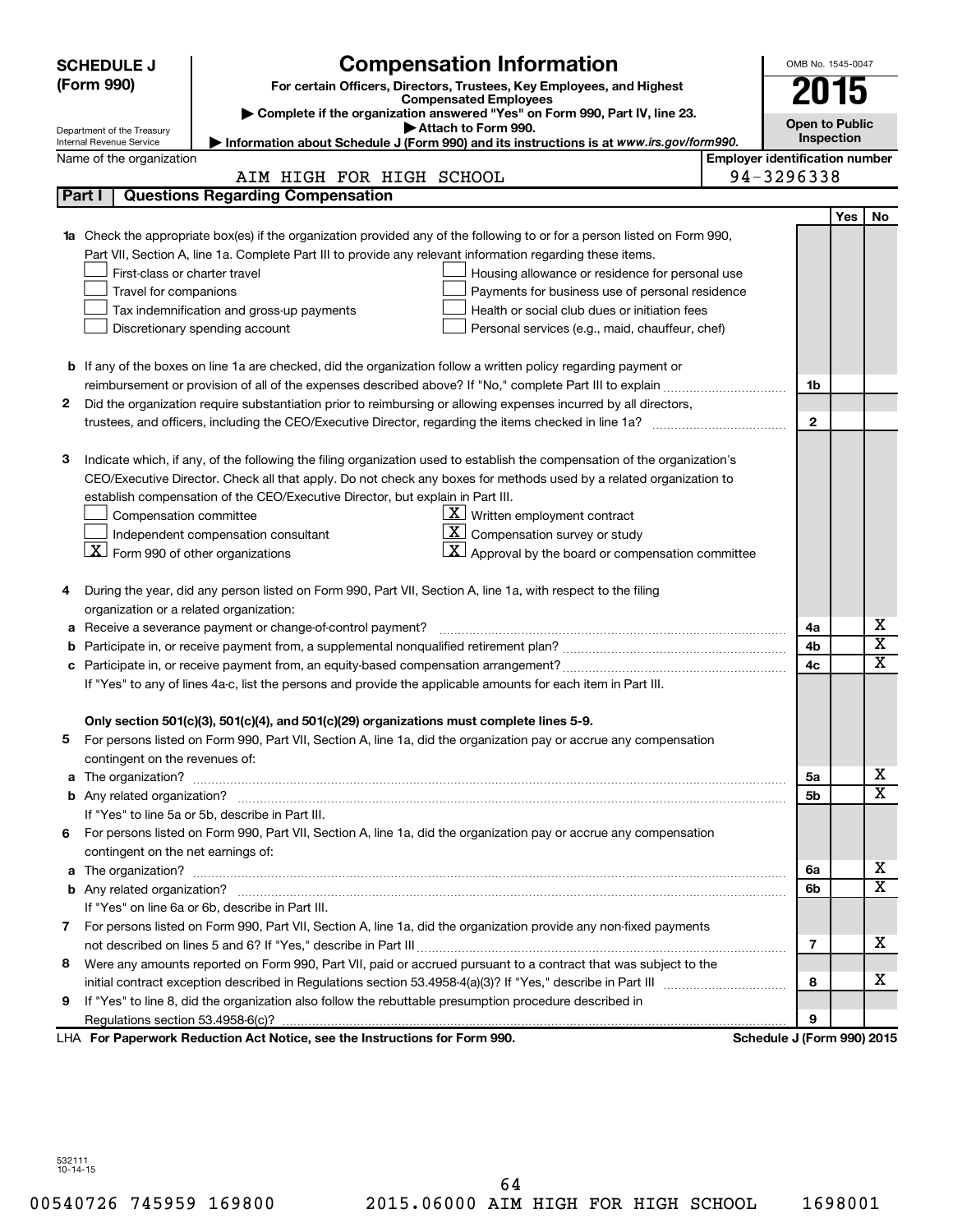#### Part II | Officers, Directors, Trustees, Key Employees, and Highest Compensated Employees. Use duplicate copies if additional space is needed.

For each individual whose compensation must be reported on Schedule J, report compensation from the organization on row (i) and from related organizations, described in the instructions, on row (ii). Do not list any individuals that are not listed on Form 990, Part VII.

Note: The sum of columns (B)(i)-(iii) for each listed individual must equal the total amount of Form 990, Part VII, Section A, line 1a, applicable column (D) and (E) amounts for that individual.

| (A) Name and Title    |                    |                          | (B) Breakdown of W-2 and/or 1099-MISC compensation |                                           | (C) Retirement and<br>other deferred | (D) Nontaxable<br>benefits  | (E) Total of columns<br>$(B)(i)-(D)$ | (F) Compensation<br>in column (B)         |
|-----------------------|--------------------|--------------------------|----------------------------------------------------|-------------------------------------------|--------------------------------------|-----------------------------|--------------------------------------|-------------------------------------------|
|                       |                    | (i) Base<br>compensation | (ii) Bonus &<br>incentive<br>compensation          | (iii) Other<br>reportable<br>compensation | compensation                         |                             |                                      | reported as deferred<br>on prior Form 990 |
| $(1)$ ALEC L. LEE, JR | (i)                | 149,667.                 | $\overline{0}$ .                                   | 59,529.                                   | $\overline{0}$ .                     | $\overline{0}$ .            | 209, 196.                            | $\overline{0}$ .                          |
| EXECUTIVE DIRECTOR    | (ii)               | $\overline{0}$ .         | $\overline{0}$ .                                   | $\overline{0}$ .                          | $\overline{\mathfrak{o}}$ .          | $\overline{\mathfrak{o}}$ . | $\overline{0}$ .                     | $\overline{0}$ .                          |
|                       | (i)                |                          |                                                    |                                           |                                      |                             |                                      |                                           |
|                       | (ii)               |                          |                                                    |                                           |                                      |                             |                                      |                                           |
|                       | (i)                |                          |                                                    |                                           |                                      |                             |                                      |                                           |
|                       | (ii)               |                          |                                                    |                                           |                                      |                             |                                      |                                           |
|                       | (i)                |                          |                                                    |                                           |                                      |                             |                                      |                                           |
|                       | (ii)               |                          |                                                    |                                           |                                      |                             |                                      |                                           |
|                       | (i)                |                          |                                                    |                                           |                                      |                             |                                      |                                           |
|                       | (ii)               |                          |                                                    |                                           |                                      |                             |                                      |                                           |
|                       | $(\sf{i})$         |                          |                                                    |                                           |                                      |                             |                                      |                                           |
|                       | (ii)               |                          |                                                    |                                           |                                      |                             |                                      |                                           |
|                       | $(\sf{i})$         |                          |                                                    |                                           |                                      |                             |                                      |                                           |
|                       | (ii)               |                          |                                                    |                                           |                                      |                             |                                      |                                           |
|                       | $(\sf{i})$         |                          |                                                    |                                           |                                      |                             |                                      |                                           |
|                       | (ii)               |                          |                                                    |                                           |                                      |                             |                                      |                                           |
|                       | (i)                |                          |                                                    |                                           |                                      |                             |                                      |                                           |
|                       | (ii)               |                          |                                                    |                                           |                                      |                             |                                      |                                           |
|                       | $(\sf{i})$         |                          |                                                    |                                           |                                      |                             |                                      |                                           |
|                       | (ii)               |                          |                                                    |                                           |                                      |                             |                                      |                                           |
|                       | $(\sf{i})$<br>(ii) |                          |                                                    |                                           |                                      |                             |                                      |                                           |
|                       | $(\sf{i})$         |                          |                                                    |                                           |                                      |                             |                                      |                                           |
|                       | (ii)               |                          |                                                    |                                           |                                      |                             |                                      |                                           |
|                       | $(\sf{i})$         |                          |                                                    |                                           |                                      |                             |                                      |                                           |
|                       | (ii)               |                          |                                                    |                                           |                                      |                             |                                      |                                           |
|                       | $(\sf{i})$         |                          |                                                    |                                           |                                      |                             |                                      |                                           |
|                       | (ii)               |                          |                                                    |                                           |                                      |                             |                                      |                                           |
|                       | $(\sf{i})$         |                          |                                                    |                                           |                                      |                             |                                      |                                           |
|                       | (ii)               |                          |                                                    |                                           |                                      |                             |                                      |                                           |
|                       | $(\sf{i})$         |                          |                                                    |                                           |                                      |                             |                                      |                                           |
|                       | (ii)               |                          |                                                    |                                           |                                      |                             |                                      |                                           |
|                       |                    |                          |                                                    |                                           |                                      |                             |                                      |                                           |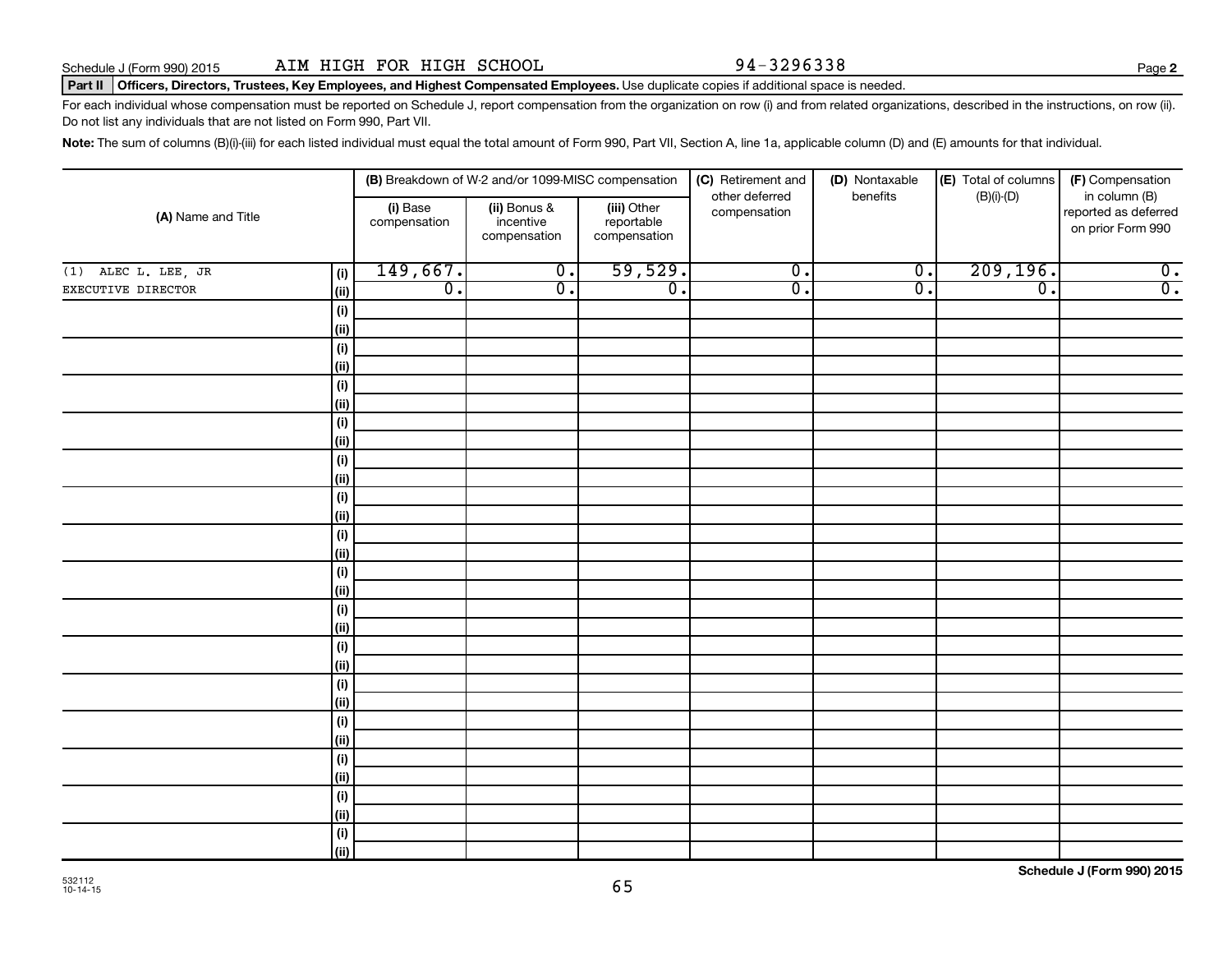#### **Part III Supplemental Information**

Provide the information, explanation, or descriptions required for Part I, lines 1a, 1b, 3, 4a, 4b, 4c, 5a, 5b, 6a, 6b, 7, and 8, and for Part II. Also complete this part for any additional information.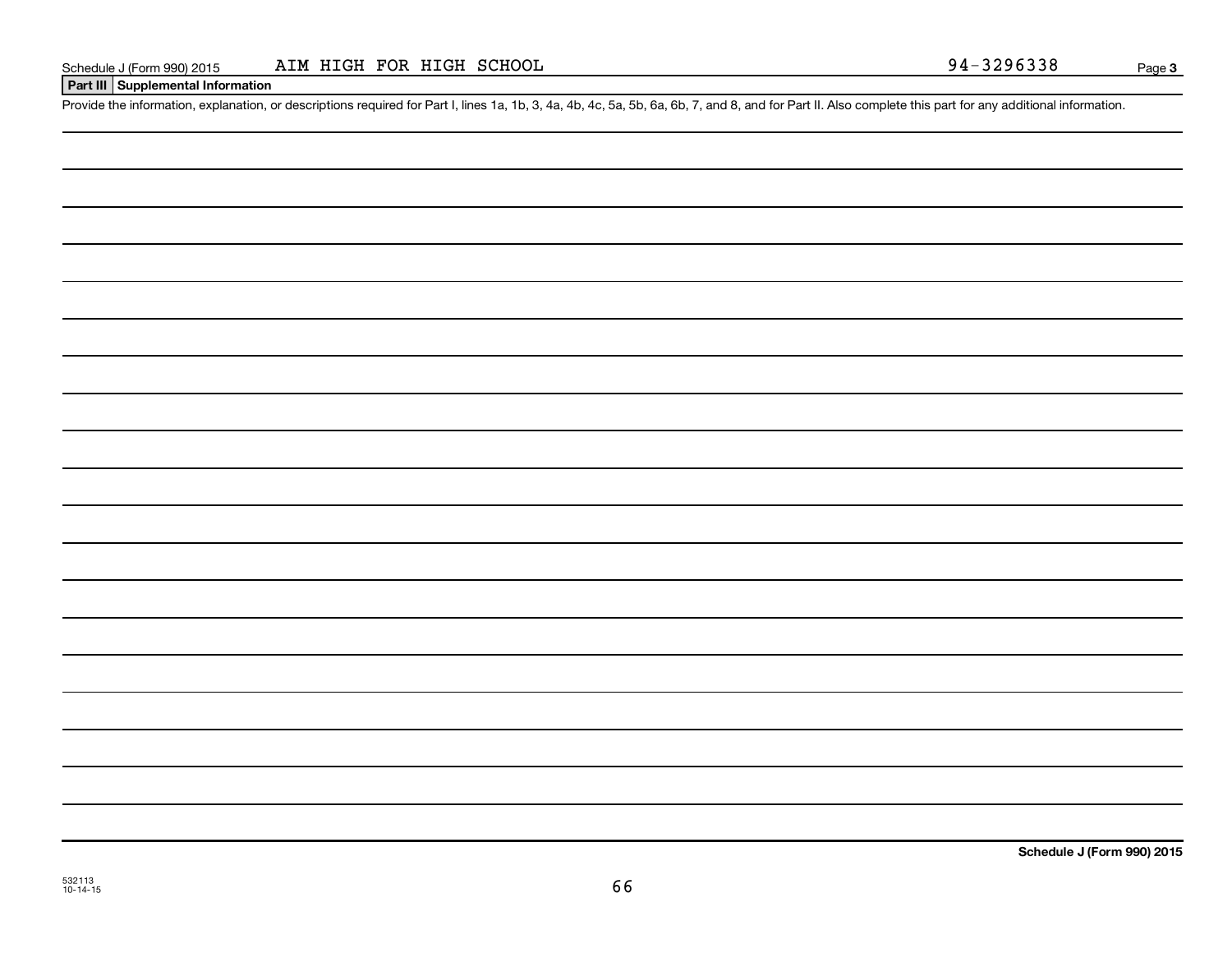| <b>SCHEDULE L</b>                                                                                                                                                           |                                                                            |  | <b>Transactions With Interested Persons</b>           |    |                            |  |                                    |  |                                                                                                                                    |            |                      |                             | OMB No. 1545-0047                   |     |                                      |
|-----------------------------------------------------------------------------------------------------------------------------------------------------------------------------|----------------------------------------------------------------------------|--|-------------------------------------------------------|----|----------------------------|--|------------------------------------|--|------------------------------------------------------------------------------------------------------------------------------------|------------|----------------------|-----------------------------|-------------------------------------|-----|--------------------------------------|
| (Form 990 or 990-EZ)                                                                                                                                                        |                                                                            |  | 28b, or 28c, or Form 990-EZ, Part V, line 38a or 40b. |    |                            |  |                                    |  | Complete if the organization answered "Yes" on Form 990, Part IV, line 25a, 25b, 26, 27, 28a,                                      |            |                      |                             | 2015                                |     |                                      |
| Department of the Treasury<br>Internal Revenue Service                                                                                                                      |                                                                            |  |                                                       |    |                            |  | Attach to Form 990 or Form 990-EZ. |  | Information about Schedule L (Form 990 or 990-EZ) and its instructions is at www.irs.gov/form990.                                  |            |                      |                             | <b>Open To Public</b><br>Inspection |     |                                      |
| <b>Employer identification number</b><br>Name of the organization                                                                                                           |                                                                            |  |                                                       |    |                            |  |                                    |  |                                                                                                                                    |            |                      |                             |                                     |     |                                      |
|                                                                                                                                                                             |                                                                            |  | AIM HIGH FOR HIGH SCHOOL                              |    |                            |  |                                    |  |                                                                                                                                    |            |                      | 94-3296338                  |                                     |     |                                      |
| Part I                                                                                                                                                                      |                                                                            |  |                                                       |    |                            |  |                                    |  | Excess Benefit Transactions (section 501(c)(3), section 501(c)(4), and 501(c)(29) organizations only).                             |            |                      |                             |                                     |     |                                      |
| 1                                                                                                                                                                           |                                                                            |  | (b) Relationship between disqualified                 |    |                            |  |                                    |  | Complete if the organization answered "Yes" on Form 990, Part IV, line 25a or 25b, or Form 990-EZ, Part V, line 40b.               |            |                      |                             |                                     |     | (d) Corrected?                       |
| (a) Name of disqualified person                                                                                                                                             |                                                                            |  | person and organization                               |    |                            |  |                                    |  | (c) Description of transaction                                                                                                     |            |                      |                             |                                     | Yes | No                                   |
|                                                                                                                                                                             |                                                                            |  |                                                       |    |                            |  |                                    |  |                                                                                                                                    |            |                      |                             |                                     |     |                                      |
|                                                                                                                                                                             |                                                                            |  |                                                       |    |                            |  |                                    |  |                                                                                                                                    |            |                      |                             |                                     |     |                                      |
|                                                                                                                                                                             |                                                                            |  |                                                       |    |                            |  |                                    |  |                                                                                                                                    |            |                      |                             |                                     |     |                                      |
|                                                                                                                                                                             |                                                                            |  |                                                       |    |                            |  |                                    |  |                                                                                                                                    |            |                      |                             |                                     |     |                                      |
|                                                                                                                                                                             |                                                                            |  |                                                       |    |                            |  |                                    |  |                                                                                                                                    |            |                      |                             |                                     |     |                                      |
| 2 Enter the amount of tax incurred by the organization managers or disqualified persons during the year under                                                               |                                                                            |  |                                                       |    |                            |  |                                    |  |                                                                                                                                    |            |                      |                             |                                     |     |                                      |
| section 4958                                                                                                                                                                |                                                                            |  |                                                       |    |                            |  |                                    |  |                                                                                                                                    |            |                      | $\blacktriangleright$ \$    |                                     |     |                                      |
| 3 Enter the amount of tax, if any, on line 2, above, reimbursed by the organization match match the amount of tax, if any, on line 2, above, reimbursed by the organization |                                                                            |  |                                                       |    |                            |  |                                    |  |                                                                                                                                    |            |                      |                             |                                     |     |                                      |
| Part II                                                                                                                                                                     | Loans to and/or From Interested Persons.                                   |  |                                                       |    |                            |  |                                    |  |                                                                                                                                    |            |                      |                             |                                     |     |                                      |
|                                                                                                                                                                             |                                                                            |  |                                                       |    |                            |  |                                    |  | Complete if the organization answered "Yes" on Form 990-EZ, Part V, line 38a or Form 990, Part IV, line 26; or if the organization |            |                      |                             |                                     |     |                                      |
|                                                                                                                                                                             | reported an amount on Form 990, Part X, line 5, 6, or 22.                  |  |                                                       |    |                            |  |                                    |  |                                                                                                                                    |            |                      |                             |                                     |     |                                      |
| (a) Name of<br>interested person                                                                                                                                            | (b) Relationship<br>with organization                                      |  | (c) Purpose<br>of loan                                |    | (d) Loan to or<br>from the |  | (e) Original<br>principal amount   |  | (f) Balance due                                                                                                                    |            | $(g)$ In<br>default? | (h) Approved<br>by board or |                                     |     | (i) Written<br>agreement?            |
|                                                                                                                                                                             |                                                                            |  |                                                       |    | organization?              |  |                                    |  |                                                                                                                                    |            |                      | committee?                  |                                     |     |                                      |
|                                                                                                                                                                             |                                                                            |  |                                                       | To | From                       |  |                                    |  |                                                                                                                                    | <b>Yes</b> | No                   | Yes l                       | No.                                 | Yes | No                                   |
|                                                                                                                                                                             |                                                                            |  |                                                       |    |                            |  |                                    |  |                                                                                                                                    |            |                      |                             |                                     |     |                                      |
|                                                                                                                                                                             |                                                                            |  |                                                       |    |                            |  |                                    |  |                                                                                                                                    |            |                      |                             |                                     |     |                                      |
|                                                                                                                                                                             |                                                                            |  |                                                       |    |                            |  |                                    |  |                                                                                                                                    |            |                      |                             |                                     |     |                                      |
|                                                                                                                                                                             |                                                                            |  |                                                       |    |                            |  |                                    |  |                                                                                                                                    |            |                      |                             |                                     |     |                                      |
|                                                                                                                                                                             |                                                                            |  |                                                       |    |                            |  |                                    |  |                                                                                                                                    |            |                      |                             |                                     |     |                                      |
|                                                                                                                                                                             |                                                                            |  |                                                       |    |                            |  |                                    |  |                                                                                                                                    |            |                      |                             |                                     |     |                                      |
|                                                                                                                                                                             |                                                                            |  |                                                       |    |                            |  |                                    |  |                                                                                                                                    |            |                      |                             |                                     |     |                                      |
|                                                                                                                                                                             |                                                                            |  |                                                       |    |                            |  |                                    |  |                                                                                                                                    |            |                      |                             |                                     |     |                                      |
| Total<br>Part III                                                                                                                                                           | <b>Grants or Assistance Benefiting Interested Persons.</b>                 |  |                                                       |    |                            |  | $\blacktriangleright$ \$           |  |                                                                                                                                    |            |                      |                             |                                     |     |                                      |
|                                                                                                                                                                             | Complete if the organization answered "Yes" on Form 990, Part IV, line 27. |  |                                                       |    |                            |  |                                    |  |                                                                                                                                    |            |                      |                             |                                     |     |                                      |
| (a) Name of interested person                                                                                                                                               |                                                                            |  | (b) Relationship between<br>interested person and     |    |                            |  | (c) Amount of<br>assistance        |  | (d) Type of<br>assistance                                                                                                          |            |                      |                             | (e) Purpose of<br>assistance        |     |                                      |
|                                                                                                                                                                             |                                                                            |  | the organization                                      |    |                            |  |                                    |  |                                                                                                                                    |            |                      |                             |                                     |     |                                      |
|                                                                                                                                                                             |                                                                            |  |                                                       |    |                            |  |                                    |  |                                                                                                                                    |            |                      |                             |                                     |     |                                      |
|                                                                                                                                                                             |                                                                            |  |                                                       |    |                            |  |                                    |  |                                                                                                                                    |            |                      |                             |                                     |     |                                      |
|                                                                                                                                                                             |                                                                            |  |                                                       |    |                            |  |                                    |  |                                                                                                                                    |            |                      |                             |                                     |     |                                      |
|                                                                                                                                                                             |                                                                            |  |                                                       |    |                            |  |                                    |  |                                                                                                                                    |            |                      |                             |                                     |     |                                      |
|                                                                                                                                                                             |                                                                            |  |                                                       |    |                            |  |                                    |  |                                                                                                                                    |            |                      |                             |                                     |     |                                      |
|                                                                                                                                                                             |                                                                            |  |                                                       |    |                            |  |                                    |  |                                                                                                                                    |            |                      |                             |                                     |     |                                      |
|                                                                                                                                                                             |                                                                            |  |                                                       |    |                            |  |                                    |  |                                                                                                                                    |            |                      |                             |                                     |     |                                      |
|                                                                                                                                                                             |                                                                            |  |                                                       |    |                            |  |                                    |  |                                                                                                                                    |            |                      |                             |                                     |     |                                      |
| LHA For Paperwork Reduction Act Notice, see the Instructions for Form 990 or 990-EZ.                                                                                        |                                                                            |  |                                                       |    |                            |  |                                    |  |                                                                                                                                    |            |                      |                             |                                     |     | Schedule L (Form 990 or 990-EZ) 2015 |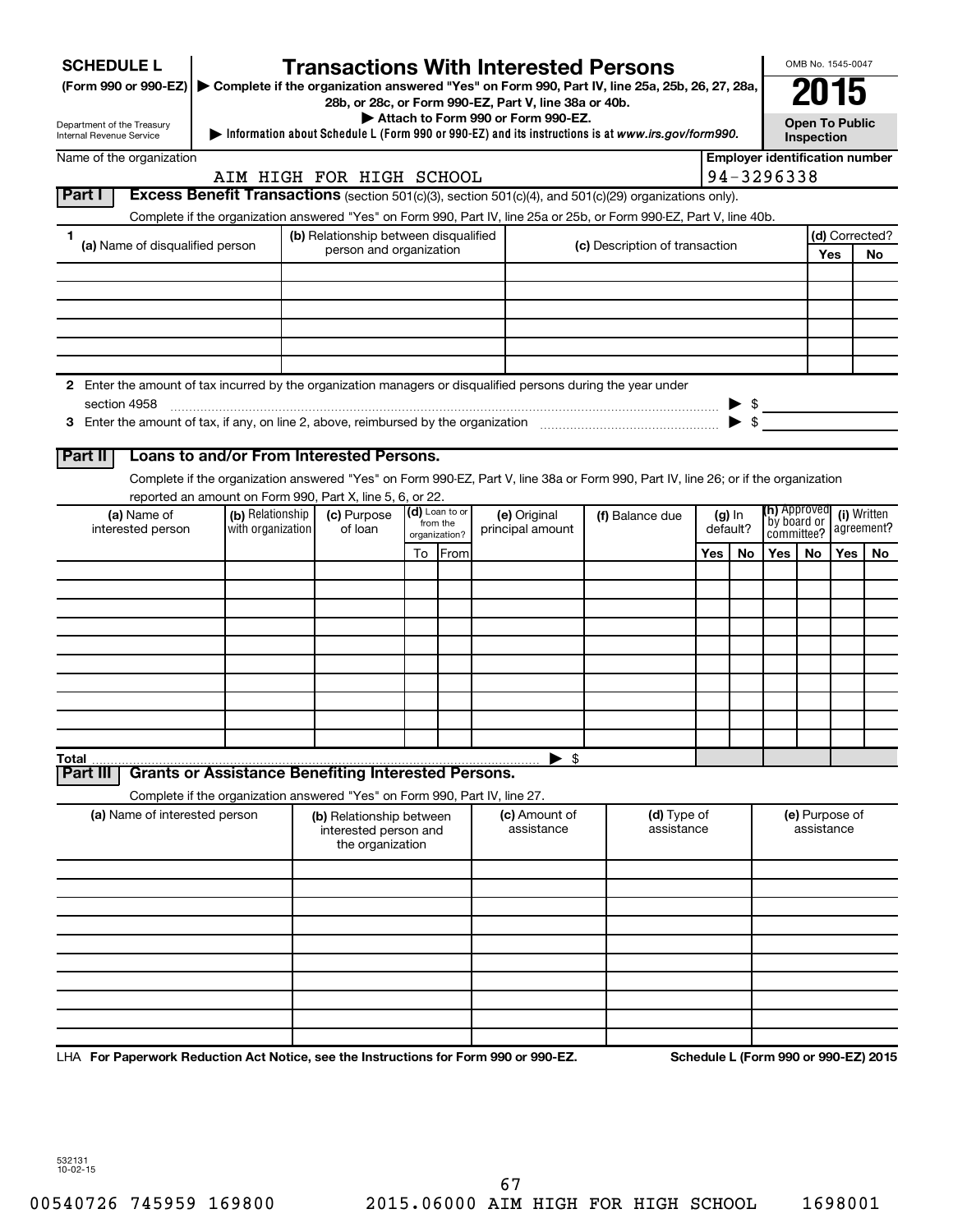| Schedule L (Form 990 or 990-EZ) 2015 AIM HIGH FOR HIGH SCHOOL        |  | $94 - 3296338$ Page 2 |  |
|----------------------------------------------------------------------|--|-----------------------|--|
| <b>Part IV   Business Transactions Involving Interested Persons.</b> |  |                       |  |

Complete if the organization answered "Yes" on Form 990, Part IV, line 28a, 28b, or 28c.

| (a) Name of interested person | (b) Relationship between interested<br>person and the organization | (d) Description of<br>(c) Amount of<br>transaction<br>transaction |         | revenues?  | (e) Sharing of<br>organization's |
|-------------------------------|--------------------------------------------------------------------|-------------------------------------------------------------------|---------|------------|----------------------------------|
|                               |                                                                    |                                                                   |         | <b>Yes</b> | No                               |
| LAWARANCE K. WEISS            | WEISS IS A BOAR<br>MR.                                             | $6,000 \,$ .MR.                                                   | WEISS S |            | х                                |
|                               |                                                                    |                                                                   |         |            |                                  |
|                               |                                                                    |                                                                   |         |            |                                  |
|                               |                                                                    |                                                                   |         |            |                                  |
|                               |                                                                    |                                                                   |         |            |                                  |
|                               |                                                                    |                                                                   |         |            |                                  |
|                               |                                                                    |                                                                   |         |            |                                  |
|                               |                                                                    |                                                                   |         |            |                                  |
|                               |                                                                    |                                                                   |         |            |                                  |
|                               |                                                                    |                                                                   |         |            |                                  |

**Part V Supplemental Information**

Provide additional information for responses to questions on Schedule L (see instructions).

SCH L, PART IV, BUSINESS TRANSACTIONS INVOLVING INTERESTED PERSONS:

(A) NAME OF PERSON: LAWARANCE K. WEISS

(B) RELATIONSHIP BETWEEN INTERESTED PERSON AND ORGANIZATION:

MR. WEISS IS A BOARD MEMBER

(D) DESCRIPTION OF TRANSACTION: MR. WEISS SUBLEASES A PORTION OF AIM

HIGH'S ADMINISTRATIVE OFFICE SPACE. THE BOARD MEMBER'S LEASE IS AT A

MONTHLY AMOUNT OF \$500.

**Schedule L (Form 990 or 990-EZ) 2015**

532132 10-02-15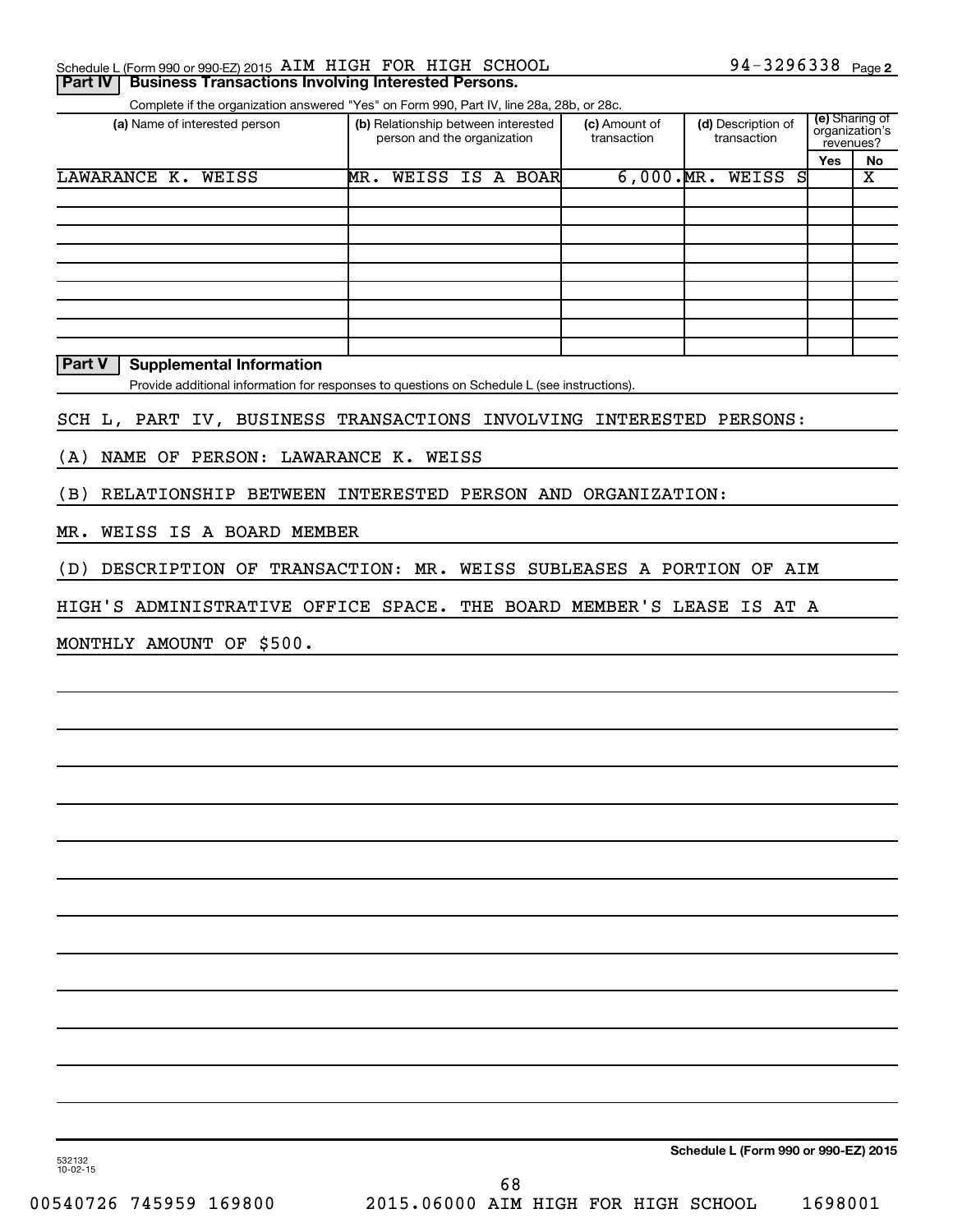| <b>SCHEDULE M</b> |  |
|-------------------|--|
| (Form 990)        |  |

## **Noncash Contributions**

OMB No. 1545-0047

| Department of the Treasury |
|----------------------------|
| Internal Revenue Service   |

◆ Complete if the organizations answered "Yes" on Form 990, Part IV, lines 29 or 30.<br>▶ Complete if the organizations answered "Yes" on Form 990, Part IV, lines 29 or 30. **Attach to Form 990.**  $\blacktriangleright$ 

**Open To Public Inspection**

| Name of the organization |  |
|--------------------------|--|
|--------------------------|--|

**Information about Schedule M (Form 990) and its instructions is at www.irs.gov/form990.** 

AIM HIGH FOR HIGH SCHOOL

| . |  |                                       |
|---|--|---------------------------------------|
|   |  | <b>Employer identification number</b> |
|   |  | 94-3296338                            |
|   |  |                                       |

| Part I | <b>Types of Property</b>                                                                                                                                                                                                             |                             |                                                   |                                                                                                      |                                                              |            |     |    |
|--------|--------------------------------------------------------------------------------------------------------------------------------------------------------------------------------------------------------------------------------------|-----------------------------|---------------------------------------------------|------------------------------------------------------------------------------------------------------|--------------------------------------------------------------|------------|-----|----|
|        |                                                                                                                                                                                                                                      | (a)<br>Check if             | (b)<br>Number of<br>applicable   contributions or | (c)<br>Noncash contribution<br>amounts reported on<br>items contributed Form 990, Part VIII, line 1g | (d)<br>Method of determining<br>noncash contribution amounts |            |     |    |
| 1.     |                                                                                                                                                                                                                                      |                             |                                                   |                                                                                                      |                                                              |            |     |    |
| 2      |                                                                                                                                                                                                                                      |                             |                                                   |                                                                                                      |                                                              |            |     |    |
| 3      | Art - Fractional interests                                                                                                                                                                                                           |                             |                                                   |                                                                                                      |                                                              |            |     |    |
| 4      |                                                                                                                                                                                                                                      |                             |                                                   |                                                                                                      |                                                              |            |     |    |
| 5      | Clothing and household goods                                                                                                                                                                                                         |                             |                                                   |                                                                                                      |                                                              |            |     |    |
| 6      | Cars and other vehicles                                                                                                                                                                                                              |                             |                                                   |                                                                                                      |                                                              |            |     |    |
| 7      |                                                                                                                                                                                                                                      |                             |                                                   |                                                                                                      |                                                              |            |     |    |
| 8      |                                                                                                                                                                                                                                      |                             |                                                   |                                                                                                      |                                                              |            |     |    |
| 9      | Securities - Publicly traded                                                                                                                                                                                                         | $\overline{\textnormal{x}}$ | 21                                                | 65,698.FMW                                                                                           |                                                              |            |     |    |
| 10     | Securities - Closely held stock                                                                                                                                                                                                      |                             |                                                   |                                                                                                      |                                                              |            |     |    |
| 11     | Securities - Partnership, LLC, or<br>trust interests                                                                                                                                                                                 |                             |                                                   |                                                                                                      |                                                              |            |     |    |
| 12     |                                                                                                                                                                                                                                      |                             |                                                   |                                                                                                      |                                                              |            |     |    |
| 13     | Qualified conservation contribution -                                                                                                                                                                                                |                             |                                                   |                                                                                                      |                                                              |            |     |    |
| 14     | Qualified conservation contribution - Other                                                                                                                                                                                          |                             |                                                   |                                                                                                      |                                                              |            |     |    |
| 15     | Real estate - Residential                                                                                                                                                                                                            |                             |                                                   |                                                                                                      |                                                              |            |     |    |
| 16     | Real estate - Commercial                                                                                                                                                                                                             |                             |                                                   |                                                                                                      |                                                              |            |     |    |
| 17     |                                                                                                                                                                                                                                      |                             |                                                   |                                                                                                      |                                                              |            |     |    |
| 18     |                                                                                                                                                                                                                                      |                             |                                                   |                                                                                                      |                                                              |            |     |    |
| 19     |                                                                                                                                                                                                                                      |                             |                                                   |                                                                                                      |                                                              |            |     |    |
| 20     | Drugs and medical supplies                                                                                                                                                                                                           |                             |                                                   |                                                                                                      |                                                              |            |     |    |
| 21     |                                                                                                                                                                                                                                      |                             |                                                   |                                                                                                      |                                                              |            |     |    |
| 22     |                                                                                                                                                                                                                                      |                             |                                                   |                                                                                                      |                                                              |            |     |    |
| 23     |                                                                                                                                                                                                                                      |                             |                                                   |                                                                                                      |                                                              |            |     |    |
| 24     |                                                                                                                                                                                                                                      |                             |                                                   |                                                                                                      |                                                              |            |     |    |
| 25     | Other $\blacktriangleright$                                                                                                                                                                                                          |                             |                                                   |                                                                                                      |                                                              |            |     |    |
| 26     | Other                                                                                                                                                                                                                                |                             |                                                   |                                                                                                      |                                                              |            |     |    |
| 27     | Other                                                                                                                                                                                                                                |                             |                                                   |                                                                                                      |                                                              |            |     |    |
| 28     | Other $\blacktriangleright$                                                                                                                                                                                                          |                             |                                                   |                                                                                                      |                                                              |            |     |    |
| 29     | Number of Forms 8283 received by the organization during the tax year for contributions<br>for which the organization completed Form 8283, Part IV, Donee Acknowledgement                                                            |                             |                                                   | 29                                                                                                   |                                                              |            |     |    |
|        |                                                                                                                                                                                                                                      |                             |                                                   |                                                                                                      |                                                              |            | Yes | No |
|        | 30a During the year, did the organization receive by contribution any property reported in Part I, lines 1 through 28, that it                                                                                                       |                             |                                                   |                                                                                                      |                                                              |            |     |    |
|        | must hold for at least three years from the date of the initial contribution, and which is not required to be used for                                                                                                               |                             |                                                   |                                                                                                      |                                                              |            |     |    |
|        |                                                                                                                                                                                                                                      |                             |                                                   |                                                                                                      |                                                              | <b>30a</b> |     | x  |
|        | <b>b</b> If "Yes," describe the arrangement in Part II.                                                                                                                                                                              |                             |                                                   |                                                                                                      |                                                              |            |     |    |
| 31     | Does the organization have a gift acceptance policy that requires the review of any non-standard contributions?<br>32a Does the organization hire or use third parties or related organizations to solicit, process, or sell noncash |                             |                                                   |                                                                                                      |                                                              | 31         |     | х  |
|        | contributions?                                                                                                                                                                                                                       |                             |                                                   |                                                                                                      |                                                              | 32a        |     | х  |
|        | <b>b</b> If "Yes," describe in Part II.                                                                                                                                                                                              |                             |                                                   |                                                                                                      |                                                              |            |     |    |
| 33     | If the organization did not report an amount in column (c) for a type of property for which column (a) is checked,                                                                                                                   |                             |                                                   |                                                                                                      |                                                              |            |     |    |
|        | describe in Part II.                                                                                                                                                                                                                 |                             |                                                   |                                                                                                      |                                                              |            |     |    |

**For Paperwork Reduction Act Notice, see the Instructions for Form 990. Schedule M (Form 990) (2015)** LHA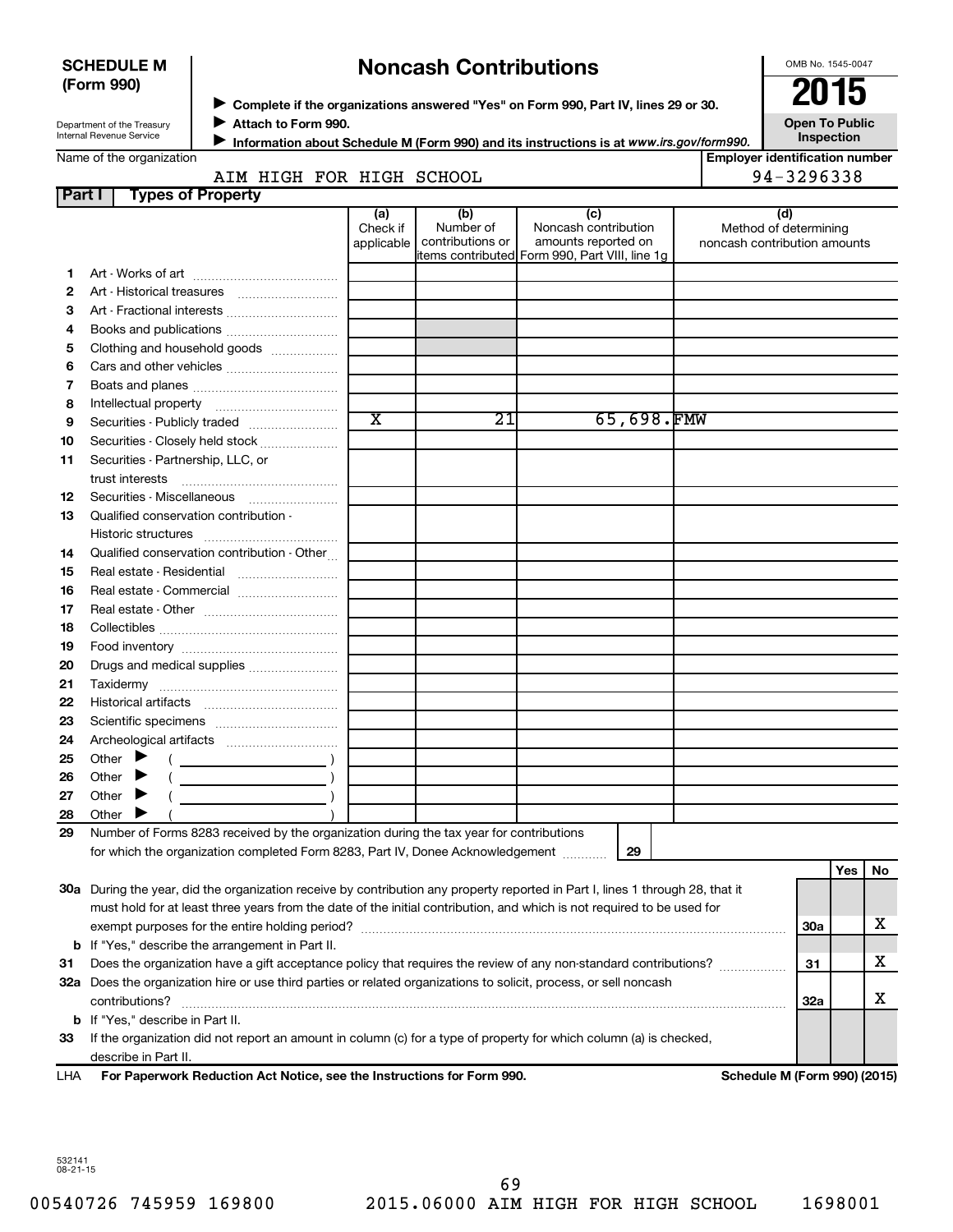Provide the information required by Part I, lines 30b, 32b, and 33, and whether the organization is reporting in Part I, column (b), the number of contributions, the number of items received, or a combination of both. Also complete this part for any additional information. **Part II Supplemental Information.** 

| 532142 08-21-15        | <b>Schedule M (Form 990) (2015)</b>                    |
|------------------------|--------------------------------------------------------|
|                        |                                                        |
| 00540726 745959 169800 | $70$<br>2015.06000 AIM HIGH FOR HIGH SCHOOL<br>1698001 |
|                        |                                                        |